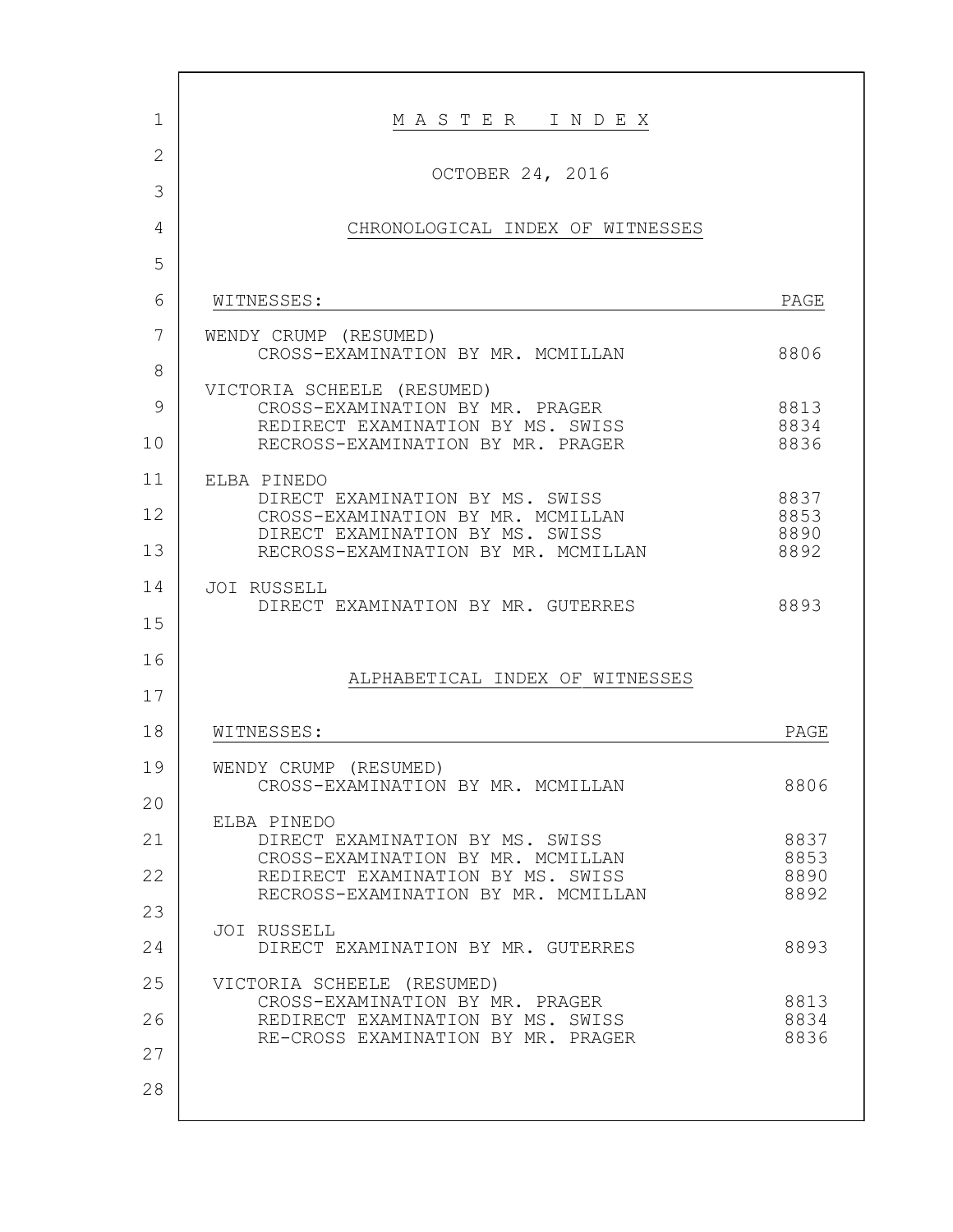| $1\,$          | MASTER INDEX                                                                 |
|----------------|------------------------------------------------------------------------------|
| $\mathbf{2}$   | OCTOBER 24, 2016                                                             |
| $\mathcal{S}$  |                                                                              |
| $\overline{4}$ | EXHIBITS                                                                     |
| 5              | NONE                                                                         |
| $\epsilon$     |                                                                              |
| $\overline{7}$ |                                                                              |
| $8\,$          | (EXHIBITS ADMITTED INTO EVIDENCE WERE                                        |
| $\mathcal{G}$  | DONE VIA STIPULATION OFF THE RECORD.<br>PLEASE REFER TO CLERK'S TRANSCRIPT.) |
| 10             |                                                                              |
| 11             |                                                                              |
| 12             |                                                                              |
| 13             |                                                                              |
| 14             |                                                                              |
| $15$           |                                                                              |
| 16             |                                                                              |
| $17$           |                                                                              |
| $18\,$         |                                                                              |
| 19             |                                                                              |
| $20$           |                                                                              |
| 21             |                                                                              |
| 22             |                                                                              |
| 23             |                                                                              |
| 24             |                                                                              |
| 25             |                                                                              |
| 26             |                                                                              |
| 27             |                                                                              |
| 28             |                                                                              |
|                |                                                                              |

 $\mathbf{r}$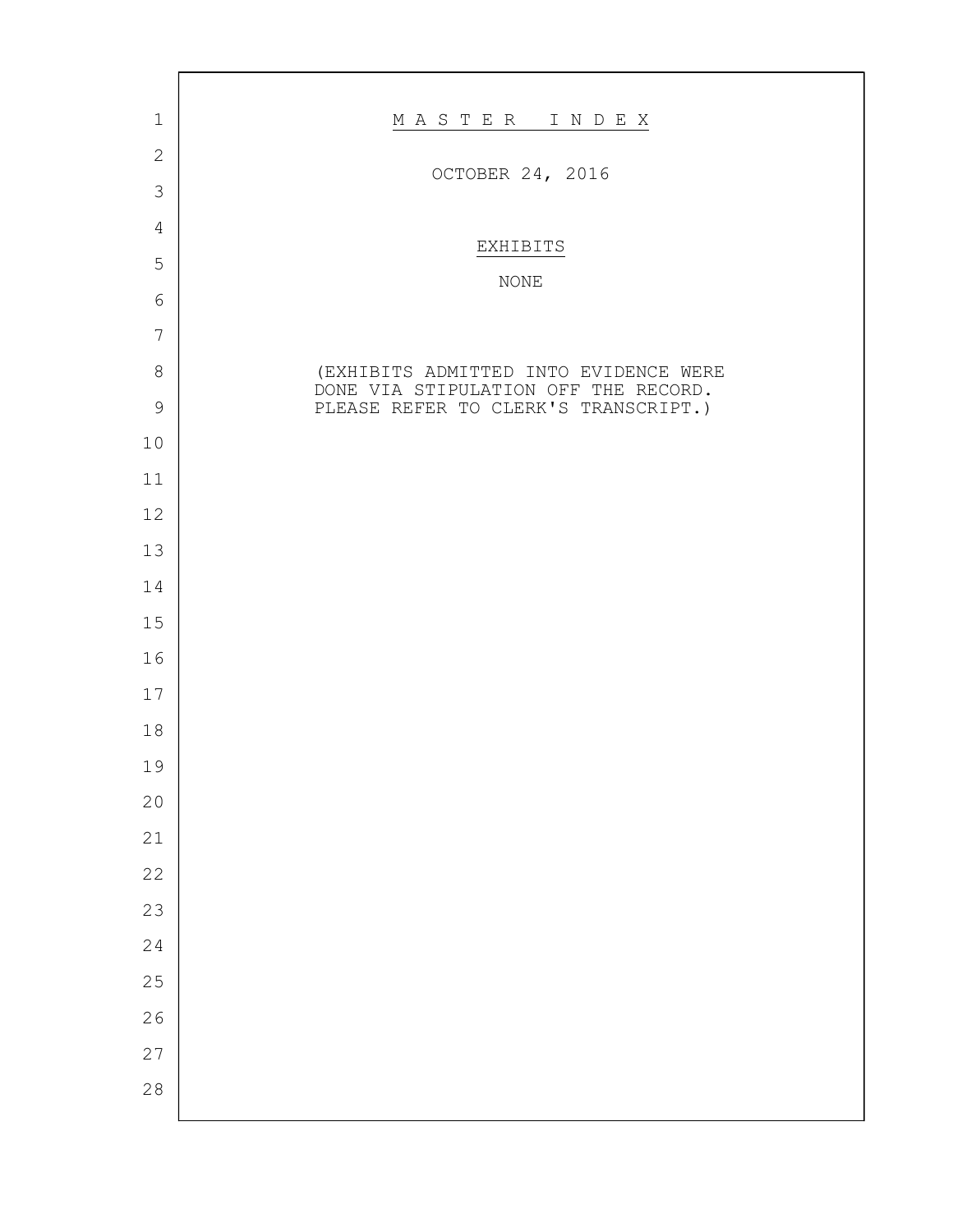1 2 3 4 5 6 7 8 9 10 11 12 13 14 15 16 17 18 19 20 21 22 23 24 25 26 27 28 CASE NUMBER: BC470714 CASE NAME: DUVAL V COUNTY OF LOS ANGELES, ET AL LOS ANGELES, CALIFORNIA MONDAY, OCTOBER 24, 2016 DEPARTMENT: 89 HON. WILLIAM A. MACLAUGHLIN, JUDGE APPEARANCES: (AS HERETOFORE NOTED.) REPORTER: ALISIA PATRICIO, CSR NO. 13606 TIME:  $1:31 \text{ P.M.}$  $---OOO---$ THE COURT: I'LL ASK MS. CRUMP, IF YOU WILL RESUME THE WITNESS STAND, PLEASE. (A DISCUSSION WAS HELD OFF THE RECORD.) (JURY PRESENT) THE COURT: EVERYONE MAY BE SEATED. WE'RE ON THE RECORD. EVERYONE IS PRESENT. THE WITNESS IS ON THE STAND. MR. MCMILLAN, YOU MAY CONTINUE. MR. MCMILLAN: THANK YOU, YOUR HONOR. WENDY CRUMP, WAS CALLED AS A WITNESS AND, HAVING BEEN PREVIOUSLY SWORN, WAS EXAMINED AND TESTIFIED AS FOLLOWS: CROSS-EXAMINATION BY MR. MCMILLAN: Q I DON'T REMEMBER EXACTLY WHERE WE WERE BEFORE THE NOON BREAK, BUT I'D LIKE TO TALK YOU NOW A LITTLE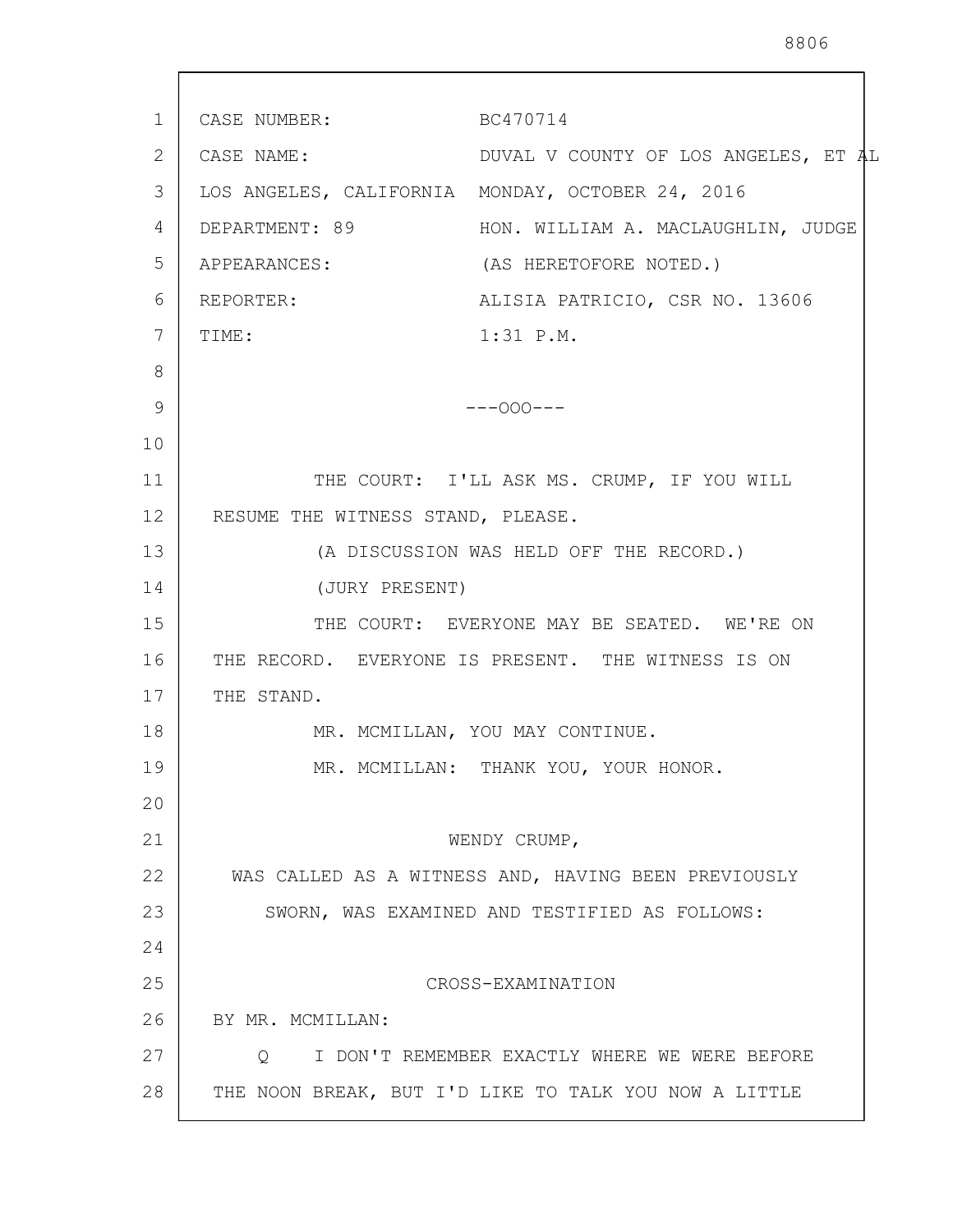1 2 3 4 5 6 7 8 9 10 11 12 13 14 15 16 17 18 19 20 21 22 23 24 25 26 27 28 BIT MORE ABOUT THAT MEETING THAT YOU HAD WITH BOTH PARENTS AND THE BABY ON OCTOBER 30, 2009. DO YOU REMEMBER THAT? A YES. Q OKAY. AND IT WAS DURING THAT MEETING, WASN'T IT, THAT MOTHER EXPRESSED TO YOU A CONCERN ABOUT THE BABY POTENTIALLY BEING ALLERGIC TO MILK AND EGGS? DID I GET THAT RIGHT? A YES. Q OKAY. I'M GOING TO SHOW YOU WHAT'S BEEN PREVIOUSLY MARKED AND ADMITTED AS EXHIBIT 8, BATES 001266. DID MOTHER, IF YOU RECALL, LET YOU KNOW THAT -- AT THAT OCTOBER 30TH MEETING, THAT THREE DAYS PRIOR, ON OCTOBER 27TH, THE BABY ACTUALLY HAD A SKIN TEST AT DR. SODERBERG'S OFFICE? DO YOU REMEMBER WHETHER OR NOT SHE TOLD YOU THAT? A I DON'T REMEMBER IF IT WAS SHE WHO TOLD ME THAT THE BABY HAD AN ALLERGY TEST OR IT WAS SUSAN WHO TOLD ME. I DON'T REMEMBER WHO TOLD ME. Q OH, SO MS. PENDER TOLD YOU SOME THINGS ABOUT MOM? AM I UNDERSTANDING YOU CORRECTLY? A NO, SHE DIDN'T TELL ME THINGS ABOUT MOM. SHE TOLD ME THINGS -- THAT THE BABY HAD BEEN TESTED FOR ALLERGIES. Q AND DID SHE TELL YOU THAT THE BABY WAS NEGATIVE ON HIS TEST FOR ALLERGIES?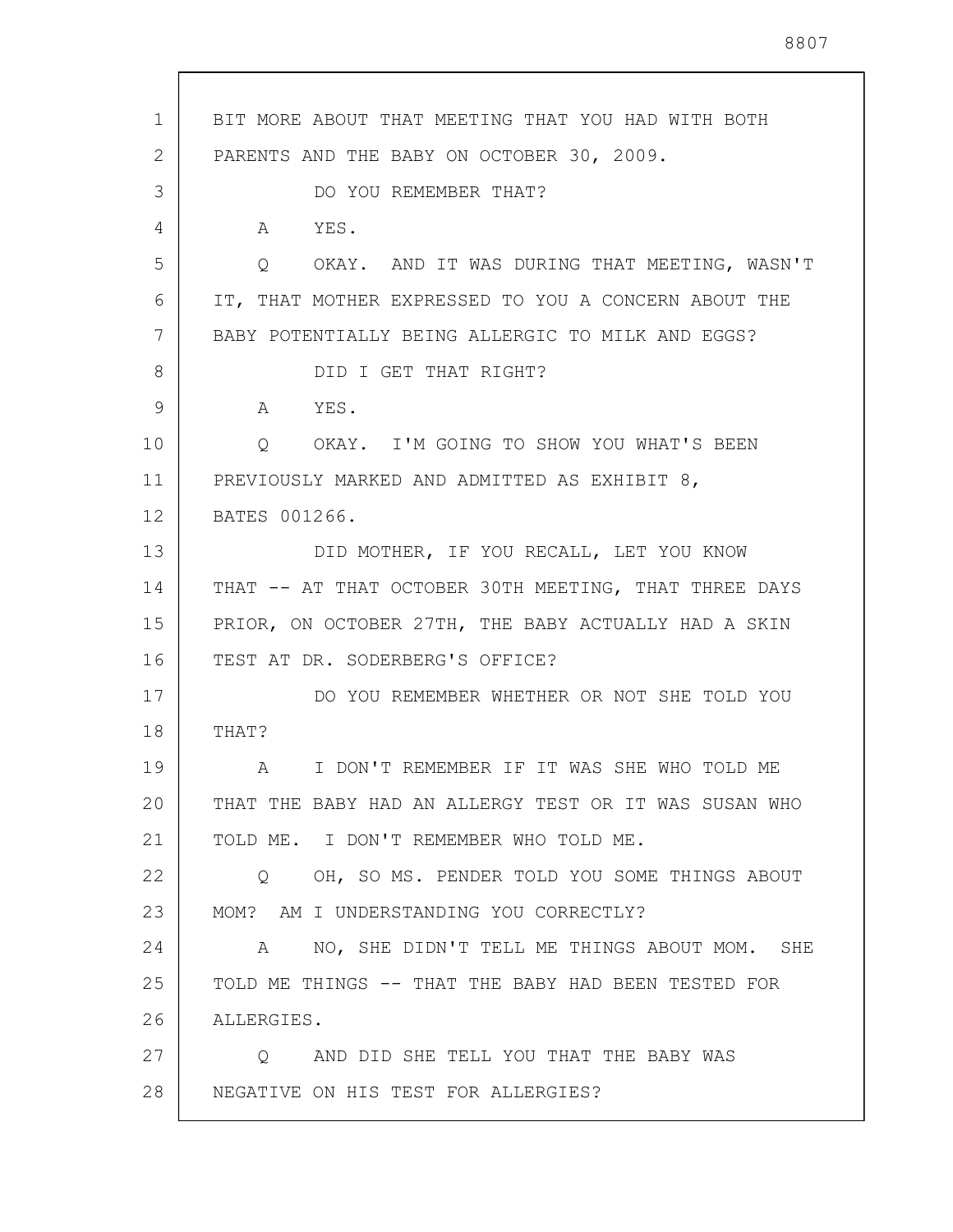1 2 3 4 5 6 7 8 9 10 11 12 13 14 15 16 17 18 19 20 21 22 23 24 25 26 27 28 A I KNOW THAT THE ALLERGY TEST CAME BACK NEGATIVE. Q DO YOU KNOW WHAT ALLERGIC RHINITIS -- I DON'T KNOW IF I'M PRONOUNCING THAT CORRECTLY. A RHINITITIS [SIC] ? Q OKAY. ALLERGIC -- IS IT RHINITIS OR RHINITITIS? A IT LOOKS LIKE RHINITITIS. Q DO YOU KNOW WHAT THAT IS? A NO. Q HOW ABOUT COBBLESTONING, DO YOU KNOW WHAT THAT IS? A NO. Q HOW ABOUT MUCOSAL CONJUNCTIVITIS. DO YOU KNOW WHAT THAT IS? A NO. Q BEFORE FORMING THESE OPINIONS THAT YOU HAD ABOUT MS. DUVAL, DID YOU CALL UP DR. SODERBERG, THE ALLERGIST, AND TRY TO LEARN MORE ABOUT WHAT SHE HAD DONE WITH THE BABY, WHAT SHE SAW WITH THE BABY? A NO. Q YOU JUST TOOK MS. PENDER'S WORD FOR IT? A I WAS TOLD THAT THE ALLERGY TEST CAME BACK NEGATIVE. Q BY MS. PENDER? A YES, I BELIEVE IT WAS HER. Q THEN GOING FORWARD TO EXHIBIT NUMBER 1089.25. DO YOU REMEMBER -- I DON'T KNOW IF YOU HAVE IT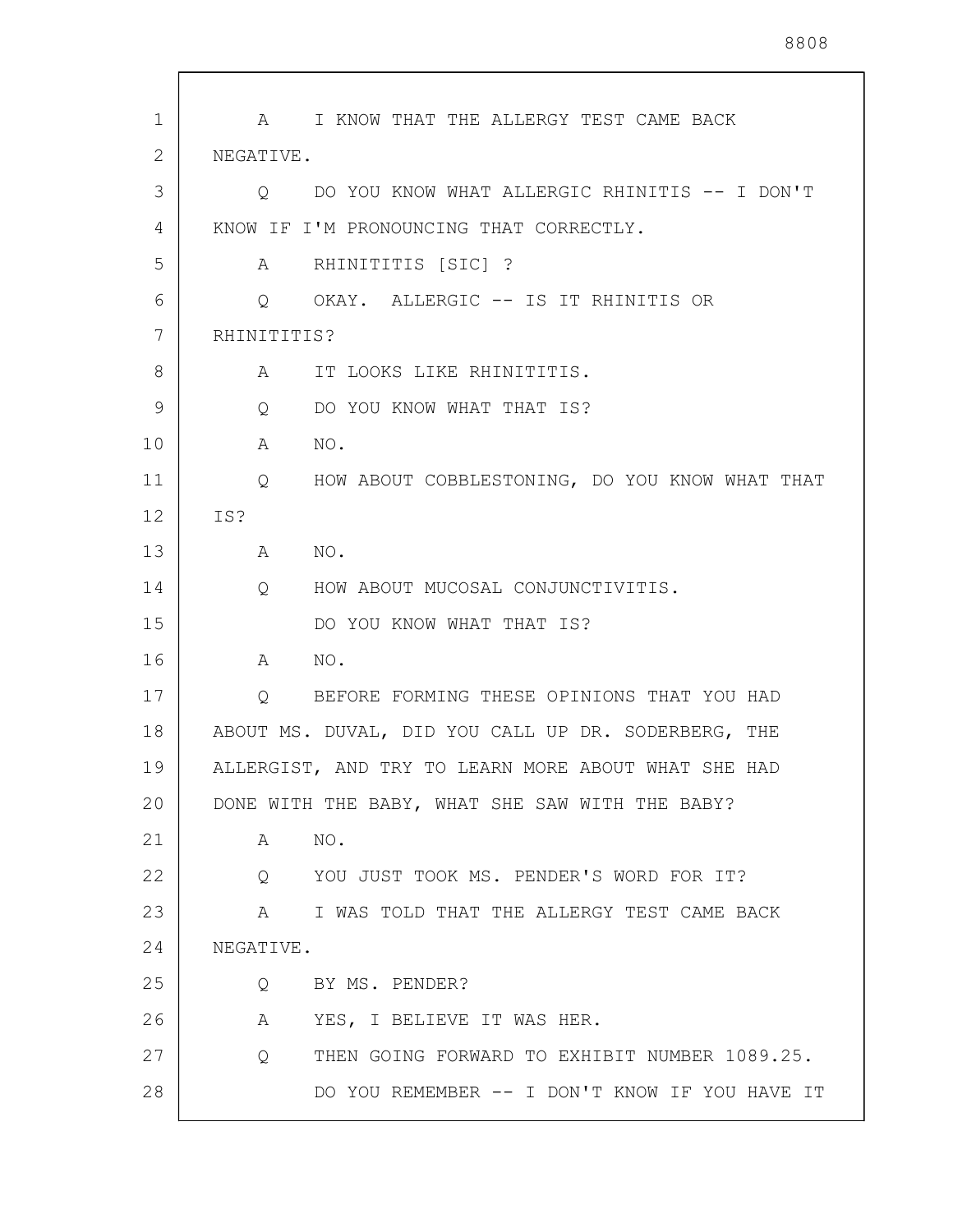| THERE IN FRONT OF YOU. I CAN HELP YOU GET TO IT.         |
|----------------------------------------------------------|
| OH, I DON'T KNOW. 10-WHAT?<br>A                          |
| LET ME TRY AND HELP YOU. ACTUALLY, IT'S RIGHT<br>Q       |
| HERE. THIS IS RIGHT.                                     |
| OKAY. THAT'S THE FOOD DIARY THAT MS. DUVAL               |
| GAVE YOU ON OCTOBER 30TH; CORRECT?                       |
| 109-POINT WHAT?<br>$\mathsf A$                           |
| 1089.25. IT'S THE PAGE --<br>$Q \qquad \qquad$           |
| A OH, YES, YES. OKAY.                                    |
| $Q \qquad \qquad$<br>OKAY?                               |
| A GOT IT.                                                |
| Q I'M CORRECT THAT'S THE FOOD DIARY THAT                 |
| MS. DUVAL GAVE YOU ON OCTOBER 30TH?                      |
| A CORRECT.                                               |
| Q OKAY. AND IF YOU LOOK ABOUT HALFWAY DOWN,              |
| THERE'S:                                                 |
| "AFTERNOON SNACK, BERRY SHAKE WITH                       |
| BACK TO BASICS MILK."                                    |
| DO YOU SEE THAT?                                         |
| CORRECT.<br>A                                            |
| NOW, CORRECT ME IF I'M WRONG, BUT YOUR CHIEF<br>O.       |
| COMPLAINT ABOUT THAT WAS THAT YOU HAD ORDERED THAT       |
| SHE -- OR DIRECTED THAT SHE USE PEDIASURE IN THAT        |
| MILKSHAKE.                                               |
| DID I GET THAT RIGHT?                                    |
| $\mathbb A$<br>THAT WAS ONE OF THE RECOMMENDATIONS, YES. |
| Q OKAY. NOW, PEDIASURE, THAT'S A BRAND NAME,             |
| ISN'T IT?                                                |
|                                                          |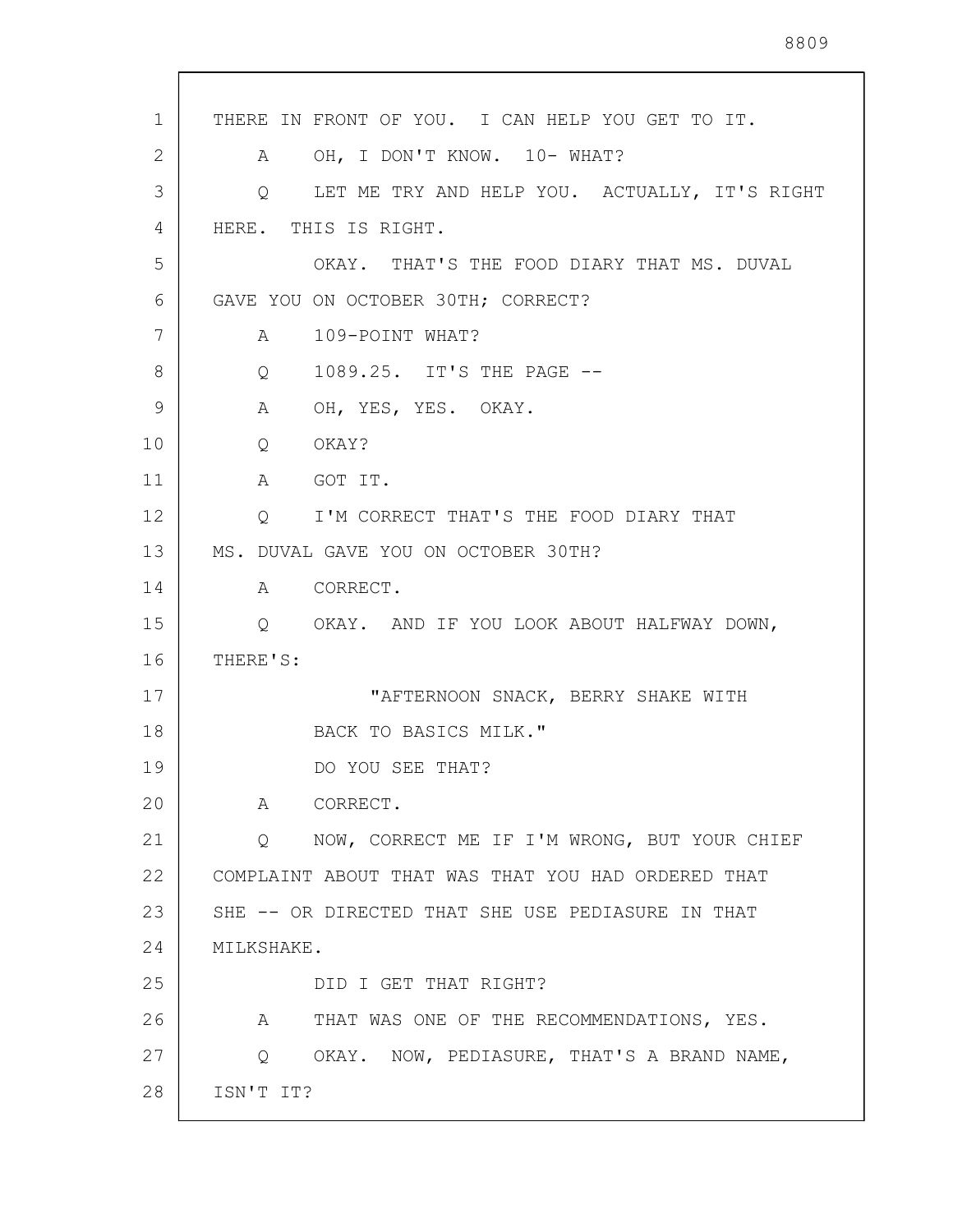1 2 3 4 5 6 7 8 9 10 11 12 13 14 15 16 17 18 19 20 21 22 23 24 25 26 27 28 A CORRECT. Q AND YOU WOULD AGREE WITH ME THERE'S OTHER GENERIC BRAND NAMES FOR THE SAME SUBSTANCE; CORRECT? A FOR -- PEDIASURE IS ONE OF THE RECOMMENDATIONS FOR PEDIATRIC CHILDREN, YES, THAT IS ONE OF THE RECOMMENDATIONS. Q OKAY. A SO SOMETHING LIKE ENSURE OR BOOST IS NOT A TYPICAL RECOMMENDATION FOR A TODDLER. YOU'D GO WITH THE PEDIASURE. Q IT'S SORT OF, MA'AM, LIKE THE DIFFERENCE BETWEEN BAND-AID AND CURAD; RIGHT? THEY'RE BOTH BAND-AIDS? A I DON'T KNOW. I'M NOT A SPECIALIST IN BAND-AIDS. Q OKAY. A SO I'M NOT GOING TO ANSWER THAT QUESTION. Q NOW, MS. DUVAL, ON OCTOBER 30, WHEN YOU BROUGHT THIS UP WITH HER, SHE EXPLAINED TO YOU THAT BACK TO BASICS MILK WAS ALBERTSON'S GENERIC VERSION OF THE PEDIASURE THAT YOU WERE LOOKING FOR; RIGHT? A I DON'T REMEMBER. Q SHE COULD HAVE; YOU JUST DON'T REMEMBER IT? A I DON'T REMEMBER. Q OKAY. LOOKING DOWN THIS LIST, THERE'S QUITE A BIT OF THINGS, THERE'S STRAWBERRIES THERE. YOU APPROVED OF THOSE; RIGHT? A YES.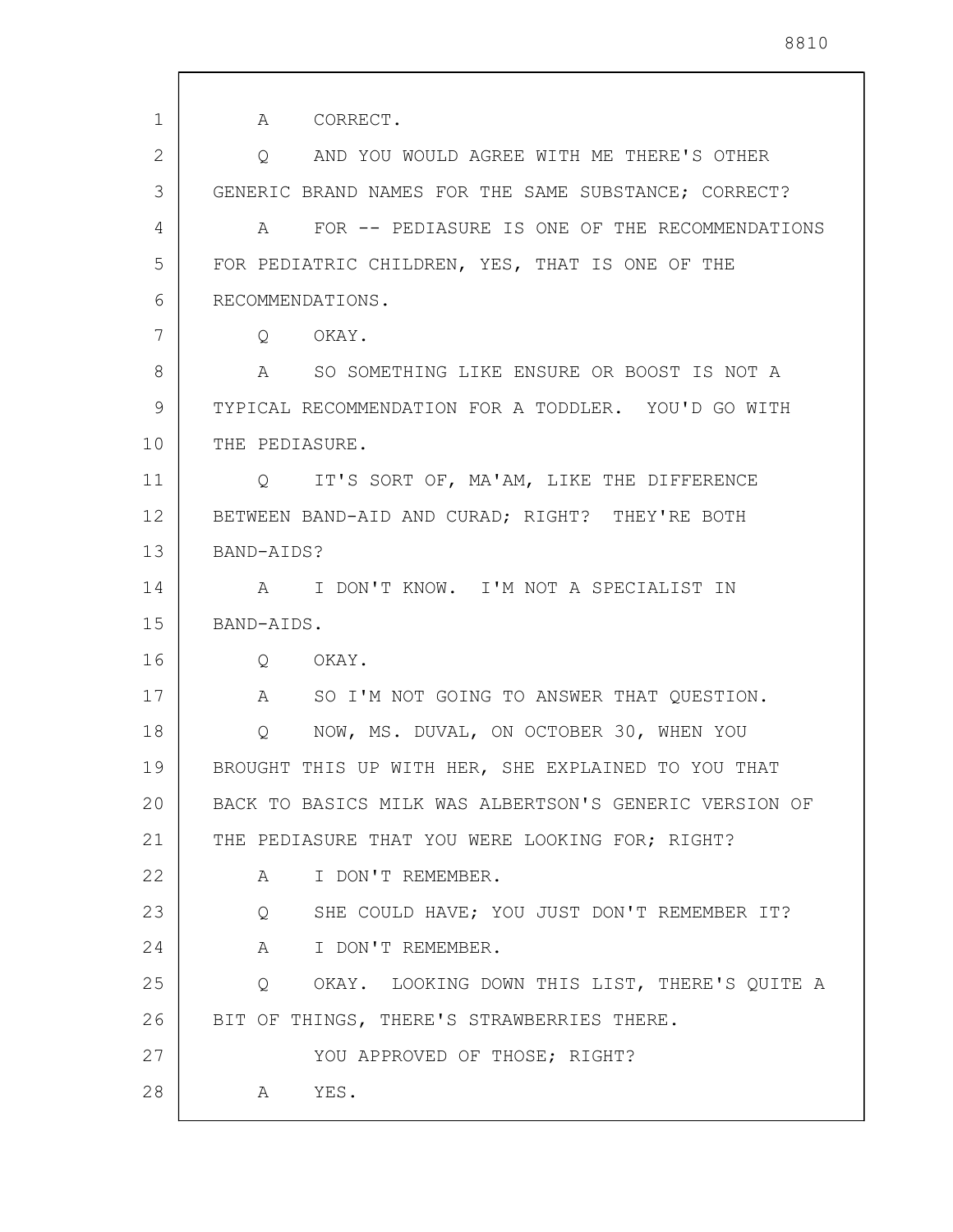| 1  | Q           | APPLES, YOU APPROVED OF THOSE?                         |
|----|-------------|--------------------------------------------------------|
| 2  | Α           | YES.                                                   |
| 3  | Q           | WHITE BREAD, DID YOU APPROVE OF THAT?                  |
| 4  | A           | YES.                                                   |
| 5  | Q           | AVOCADO, I THINK WE TALKED ABOUT THAT.                 |
| 6  |             | YOU APPROVED THAT?                                     |
| 7  | A           | YES.                                                   |
| 8  | Q           | LET'S GO TO OCTOBER 20TH.                              |
| 9  |             | CHEESE, YOU APPROVED OF THAT?                          |
| 10 | A           | YES.                                                   |
| 11 | Q           | BANANA, TOMATOES, YOU APPROVED OF THOSE?               |
| 12 | A           | YES.                                                   |
| 13 | Q           | YOU DIDN'T LIKE THE VEGGIE STRAW CHIPS THOUGH;         |
| 14 | RIGHT?      |                                                        |
| 15 | A           | NO.                                                    |
| 16 | Q           | AND YOU LET MS. DUVAL KNOW THAT SHE SHOULDN'T          |
| 17 |             | USE THOSE BECAUSE THOSE ARE NOT AS HIGH-CALORIE AS YOU |
| 18 | WOULD LIKE? |                                                        |
| 19 | A           | YES.                                                   |
| 20 | $\circ$     | BUT YOU DON'T KNOW WHETHER OR NOT SHE WAS EVER         |
| 21 |             | ABLE TO COMPLY WITH THAT INSTRUCTION BECAUSE THE CHILD |
| 22 |             | WAS TAKEN ON NOVEMBER 3RD; RIGHT?                      |
| 23 | A           | I DON'T KNOW IF SHE DID.                               |
| 24 | Q           | WELL, DID YOU MEET WITH HER OR TALK TO HER OR          |
| 25 |             | INTERVIEW HER, ANYTHING, BETWEEN OCTOBER 30TH AND      |
| 26 | NOVEMBER 3? |                                                        |
| 27 | A           | THE ONLY TIME I'VE EVER SEEN HER WAS AFTER THE         |
| 28 |             | THIRD VISIT, AFTER THE -- AFTER THE CHILD WAS TAKEN    |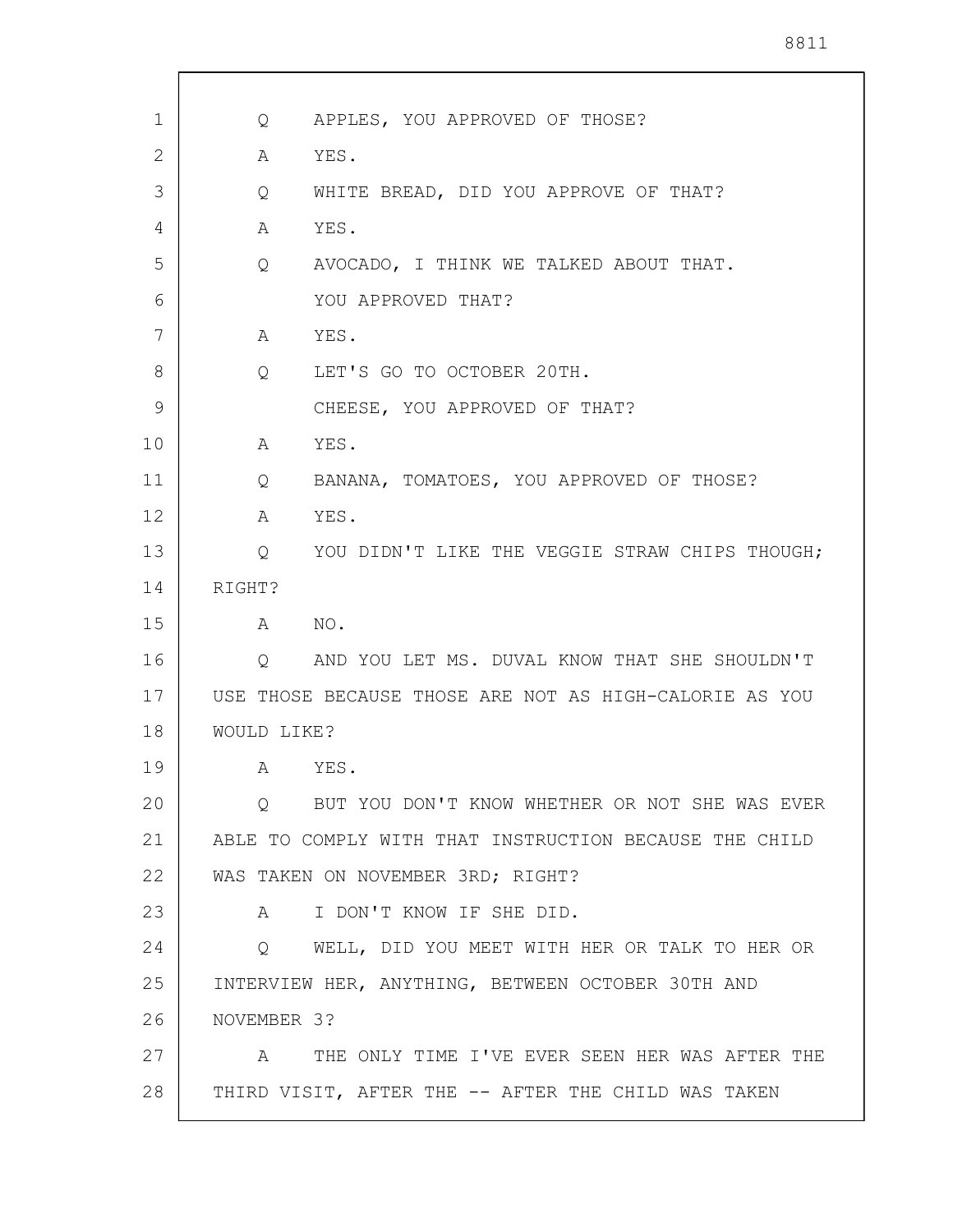1 2 3 4 5 6 7 8 9 10 11 12 13 14 15 16 17 18 19 20 21 22 23 24 25 26 27 28 AWAY, THAT WAS THE VISIT THAT I HAD SEEN THE TWO. Q BUT BY THE TIME THE CHILD WAS TAKEN AWAY, SHE WAS NO LONGER ABLE TO DO THESE THINGS BECAUSE SHE DIDN'T HAVE THE CHILD; RIGHT? A YES. MR. MCMILLAN: DONE, YOUR HONOR. NO FURTHER QUESTIONS. THE COURT: MS. NAU? MS. NAU: NOTHING FURTHER. THE COURT: ALL RIGHT. MS. CRUMP, THAT MEANS WE'VE COMPLETED YOUR TESTIMONY. IF YOU'D LEAVE OUR MICROPHONE WITH US. THE WITNESS: OKAY. IT'S YOURS. THE COURT: YOU'RE EXCUSED. THE WITNESS: OH, THANK YOU. THE COURT: MS. SWISS, ARE YOU CALLING YOUR NEXT WITNESS? MS. SWISS: YES, YOUR HONOR. DEFENDANTS RECALL MS. VICTORIA SCHEELE TO THE STAND. WE BELIEVE SHE WAS IN CROSS-EXAMINATION SOMETIME LAST WEEK. THE COURT: ALL RIGHT. YES. ALL RIGHT. MS. SCHEELE, YOU'RE STILL UNDER OATH. PLEASE JUST STATE YOUR NAME FOR THE RECORD SO THE RECORD WILL BE CLEAR AS TO WHO IS TESTIFYING. THE WITNESS: VICTORIA SCHEELE. THE COURT: ALL RIGHT. THANK YOU VERY MUCH. ALL RIGHT, MR. PRAGER? MR. PRAGER: THANK YOU, YOUR HONOR.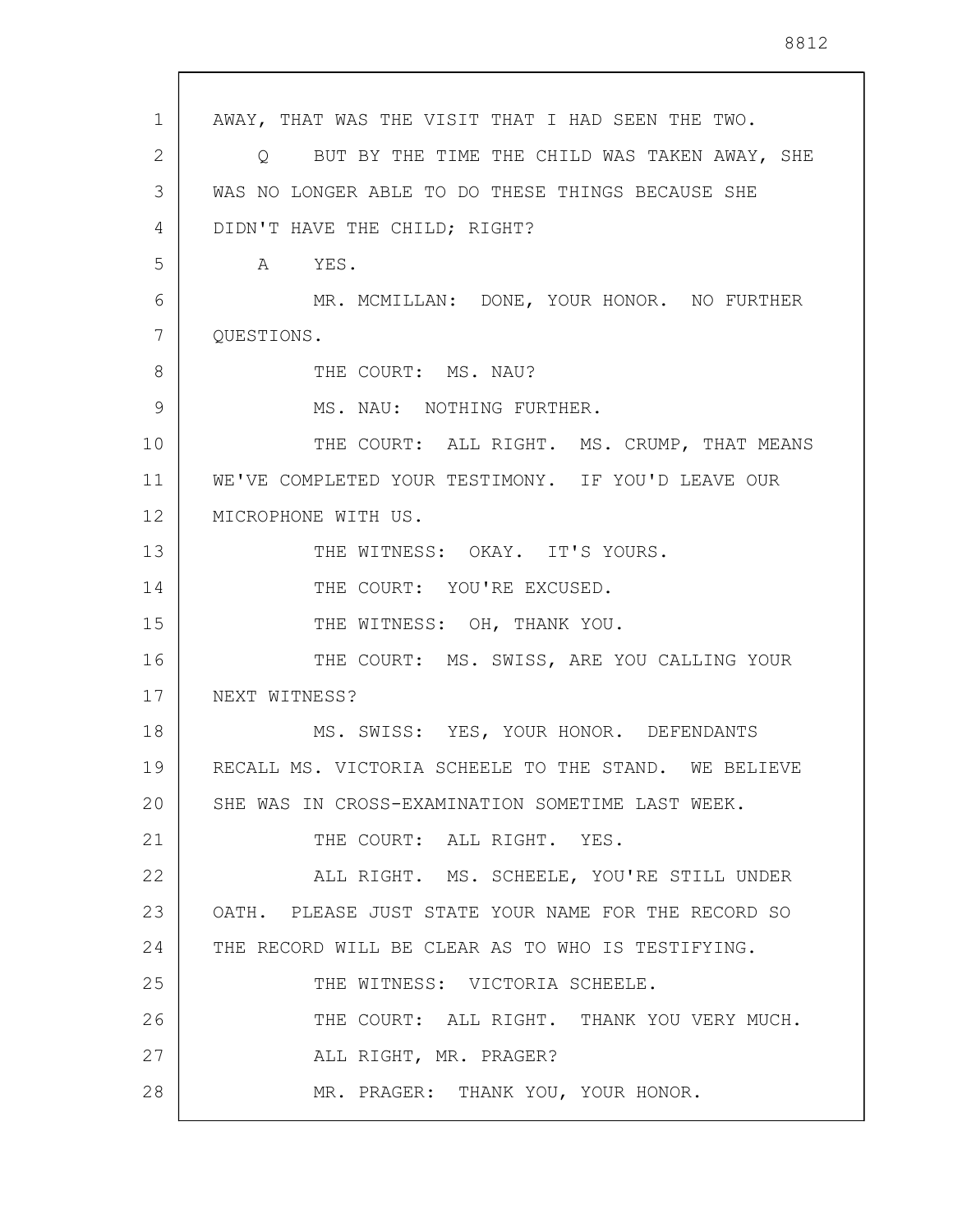| 1  |                                                                     |
|----|---------------------------------------------------------------------|
| 2  | VICTORIA SCHEELE,                                                   |
| 3  | WAS CALLED AS A WITNESS AND, HAVING BEEN PREVIOUSLY                 |
| 4  | SWORN, WAS EXAMINED AND TESTIFIED AS FOLLOWS:                       |
| 5  |                                                                     |
| 6  | CROSS-EXAMINATION                                                   |
| 7  | BY MR. PRAGER:                                                      |
| 8  | WHEN YOU LAST JOINED US, DO YOU RECALL TALKING<br>$Q \qquad \qquad$ |
| 9  | ABOUT BILINGUAL MONITORS?                                           |
| 10 | YES.<br>A                                                           |
| 11 | AND IT'S TRUE THAT YOU TESTIFIED YOU DID<br>$\circ$                 |
| 12 | NOT -- STRIKE THAT.                                                 |
| 13 | IT'S TRUE THAT YOU BELIEVED MS. DUVAL DID NOT                       |
| 14 | ASK YOU FOR A BILINGUAL MONITOR; CORRECT?                           |
| 15 | YES.<br>$\mathbb A$                                                 |
| 16 | MR. PRAGER: YOUR HONOR, I'D LIKE TO READ FROM                       |
| 17 | THE WITNESS'S DEPOSITION, PAGE 597, LINES 22 THROUGH                |
| 18 | 25.                                                                 |
| 19 | MS. SWISS: I'M SORRY. PAGE 597?                                     |
| 20 | MR. PRAGER: 597 THROUGH 598, AND ON 598, 1                          |
| 21 | THROUGH 21. AND IF THE COURT FOCUSES ITS ATTENTION, ON              |
| 22 | 598, LINES 16 THROUGH 21, I THINK YOU'LL SEE THE                    |
| 23 | RELEVANT PORTION BUT THE QUESTION REALLY BEGINS ON THE              |
| 24 | PREVIOUS PAGE.                                                      |
| 25 | MS. SWISS: YOUR HONOR, OBJECTION REGARDING                          |
| 26 | PAGE 597 AND PAGE 598, THE READING OF SOME OF THE                   |
| 27 | DOCUMENTS IN THAT DEPOSITION, LINES 5 THROUGH 11.                   |
| 28 | THE COURT: YEAH, THE OBJECTION IS SUSTAINED.                        |

 $\overline{\phantom{a}}$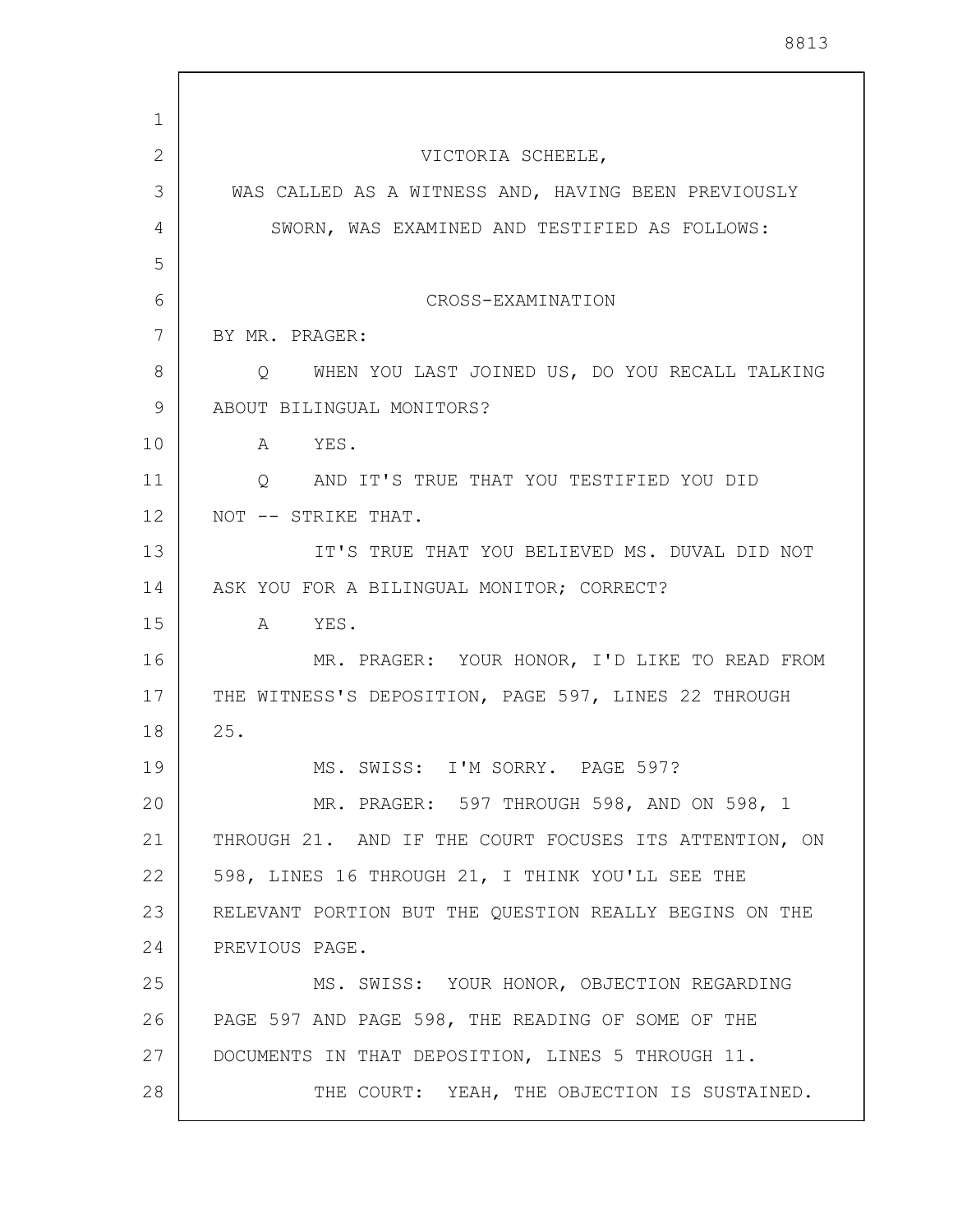1 2 3 4 5 6 7 8 9 10 11 12 13 14 15 16 17 18 19 20 21 22 23 24 25 26 27 28 WHY DON'T YOU BEGIN WITH LINE 12 ON PAGE 598 THROUGH LINE 19. I THINK THAT'S THE PORTION THAT YOU WOULD LIKE TO READ, SO GO AHEAD. MR. PRAGER: THANK YOU, YOUR HONOR. (READING:) "LET ME JUST STOP AND ASK FIRST, WE DISCUSSED THE ISSUE TODAY, THIS DOCUMENT REPORTS THAT THERE WERE AT LEAST THREE REQUESTS MADE BY THE MOTHER TO THE DEPARTMENT FOR A BILINGUAL INTERPRETER. DOES THAT AGREE WITH YOUR RECOLLECTION OF EVENTS? "ANSWER: I CAN'T PLACE A NUMBER ON IT, BUT I DO KNOW THAT MS. DUVAL REQUESTED A BILINGUAL MONITOR." OKAY. LET ME DRAW YOUR ATTENTION TO EXHIBIT 82 AND TRY AND GO AS QUICKLY AS WE CAN. I'LL TAKE THIS FROM YOU. GO AHEAD AND LOOK AT EXHIBIT 82, PLEASE. A THIS PAGE? Q YES. OKAY, LET ME DRAW YOUR ATTENTION FIRST -- WELL, LET ME ASK YOU THIS, YOU'VE ALREADY TESTIFIED THAT IT WAS YOUR PRACTICE TO RECORD OBJECTIVELY AND NEUTRALLY; CORRECT? A YES. Q AND THAT WOULD BE SUCH THINGS AS WHEN YOU OBSERVED BABY RYAN HAPPY WITH HIS MOTHER; CORRECT?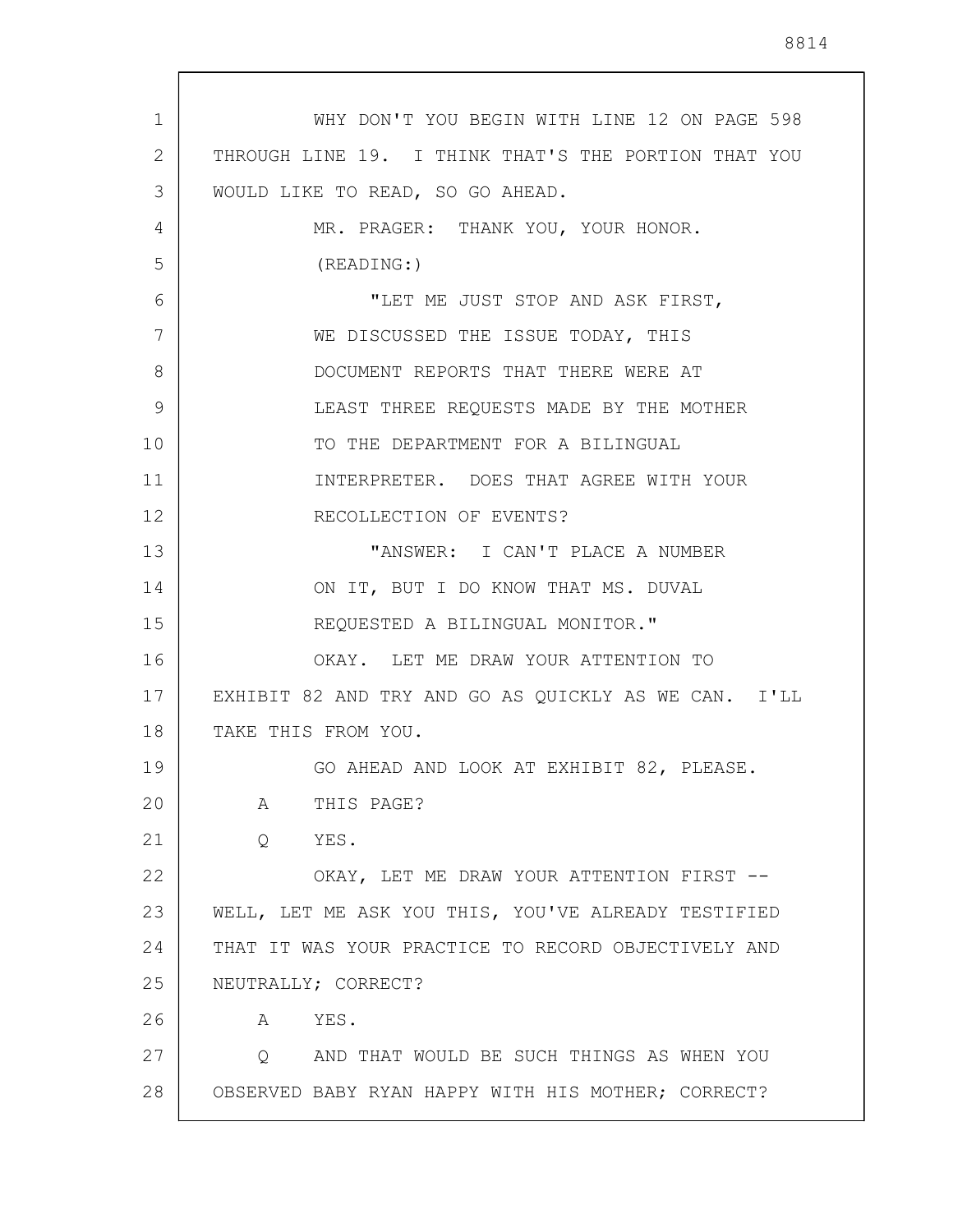1 2 3 4 5 6 7 8 9 10 11 12 13 14 15 16 17 18 19 20 21 22 23 24 25 26 27 28 A YES. Q AND HAPPY WITH HIS FATHER? A YES. Q OKAY. SO LET ME DRAW YOUR ATTENTION TO PAGE 27 OF 88, WHICH IS BATES NO. 1509 OF EXHIBIT 82. I'M GOING TO ASK YOU ABOUT THE DECEMBER 28, 2009, ENTRY THERE, WHENEVER YOU'RE READY. A YES. Q DO YOU SEE THAT, ON THE FOURTH LINE DOWN -- STRIKE THAT. LET'S LAY A LITTLE BIT OF INFORMATION FIRST. THIS WAS AN OBSERVATION THAT YOU PERFORMED OF BABY RYAN AND HIS FATHER AND STEPMOTHER; CORRECT? A YES. Q AND THE DATE WAS DECEMBER 28, 2009; CORRECT? A CORRECT. Q AND IT'S REPORTED ON THE FOURTH LINE DOWN THAT: "BABY RYAN PLAYED AND BABBLED HAPPILY." CORRECT? A YES. Q SO NOW LET'S DRAW YOUR ATTENTION TO BATES 1523. LET ME KNOW WHEN YOU'RE THERE. A I'M THERE. Q DRAWING YOUR ATTENTION TO THE JANUARY 28, 2010, ENTRY. A 1523?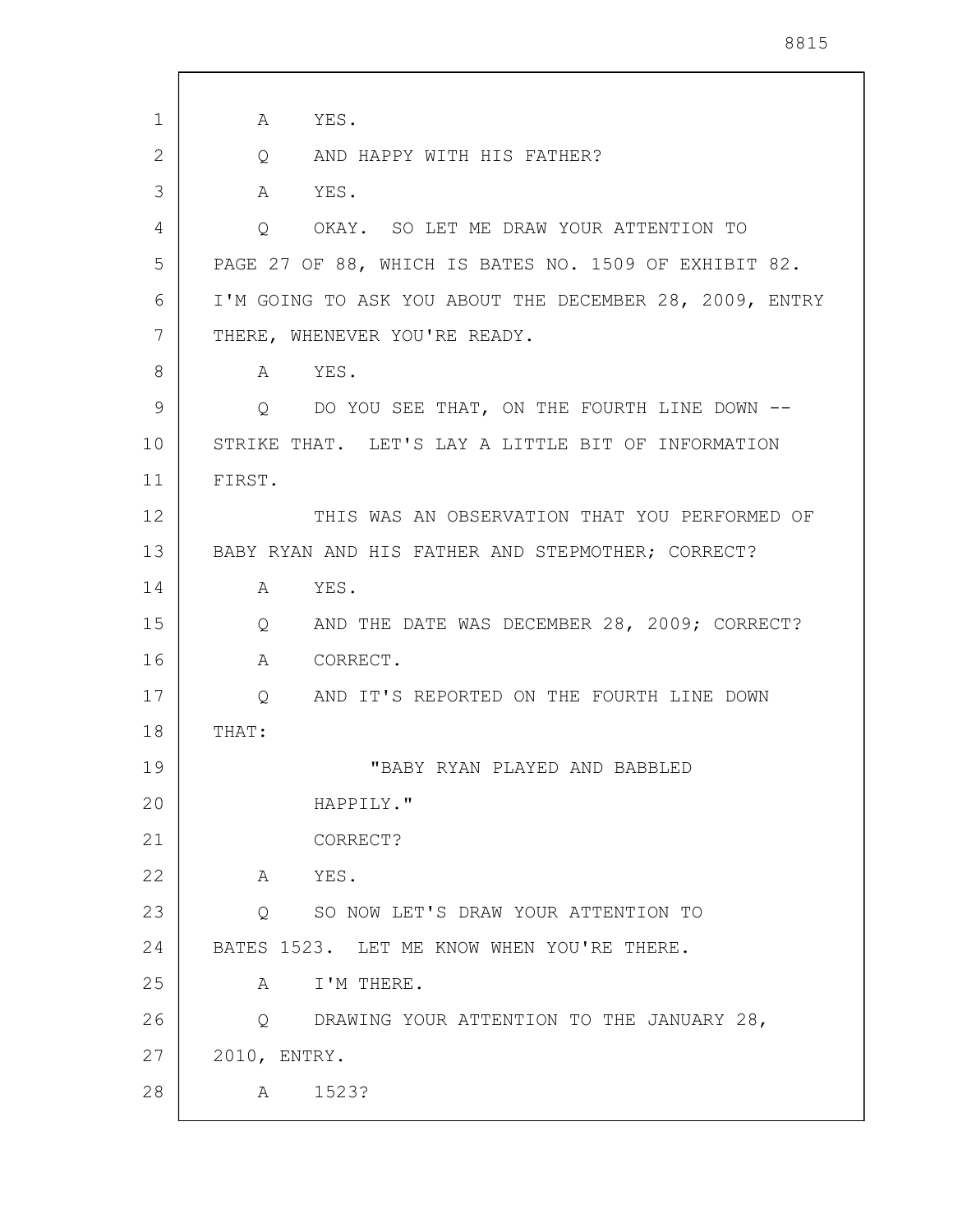| 1               | Q 1/28 -- OH, I'M SORRY, YES, 1523 IS THE BATES          |
|-----------------|----------------------------------------------------------|
| 2               | NUMBER.                                                  |
| 3               | A THIS IS THE CONTACT BY HSA LEWIS?                      |
| 4               | $Q \qquad \qquad$<br>THAT'S RIGHT.                       |
| 5               | JANUARY 28, 2010; RIGHT?                                 |
| 6               | $\mathsf A$<br>YES.                                      |
| 7               | TAKE A MOMENT TO REVIEW THE NOTE. LET ME KNOW<br>$\circ$ |
| 8               | WHEN YOU'RE READY.                                       |
| 9               | A YES, I'M READY.                                        |
| 10              | NOW, IT'S TRUE IN THIS NOTE THAT IT REPORTS<br>$\circ$   |
| 11              | THE MOTHER WAS HAPPY TO SEE THE MINOR; CORRECT?          |
| 12 <sup>°</sup> | A YES.                                                   |
| 13              | MS. SWISS: OBJECTION. LACKS FOUNDATION.                  |
| 14              | CALLS FOR SPECULATION.                                   |
| 15              | THE COURT: OVERRULED.                                    |
| 16              | IS THAT WHAT YOU NOTED AT THE TIME?                      |
| 17              | THE WITNESS: IT'S NOT MY CONTACT, SIR. IT'S              |
| 18              | SOMEONE ELSE'S.                                          |
| 19              | THE COURT: OH, OKAY. SUSTAINED.                          |
| 20              | BY MR. PRAGER:                                           |
| 21              | MS. SCHEELE, YOU READ AND REVIEW THE NOTES OF<br>0       |
| 22              | OTHER SOCIAL WORKERS IN DOING YOUR WORK; CORRECT?        |
| 23              | NOT NECESSARILY, NO.<br>A                                |
| 24              | YOU REVIEW THE DELIVERED SERVICE LOGS TO GET<br>$\circ$  |
| 25              | INFORMATION AND RECORD INFORMATION REGARDING CLIENTS;    |
| 26              | CORRECT?                                                 |
| 27              | I'M NOT UNDERSTANDING YOUR QUESTION.<br>A                |
| 28              | WHY DO YOU RECORD INFORMATION IN THE DELIVERED<br>Q      |
|                 |                                                          |

 $\sqrt{ }$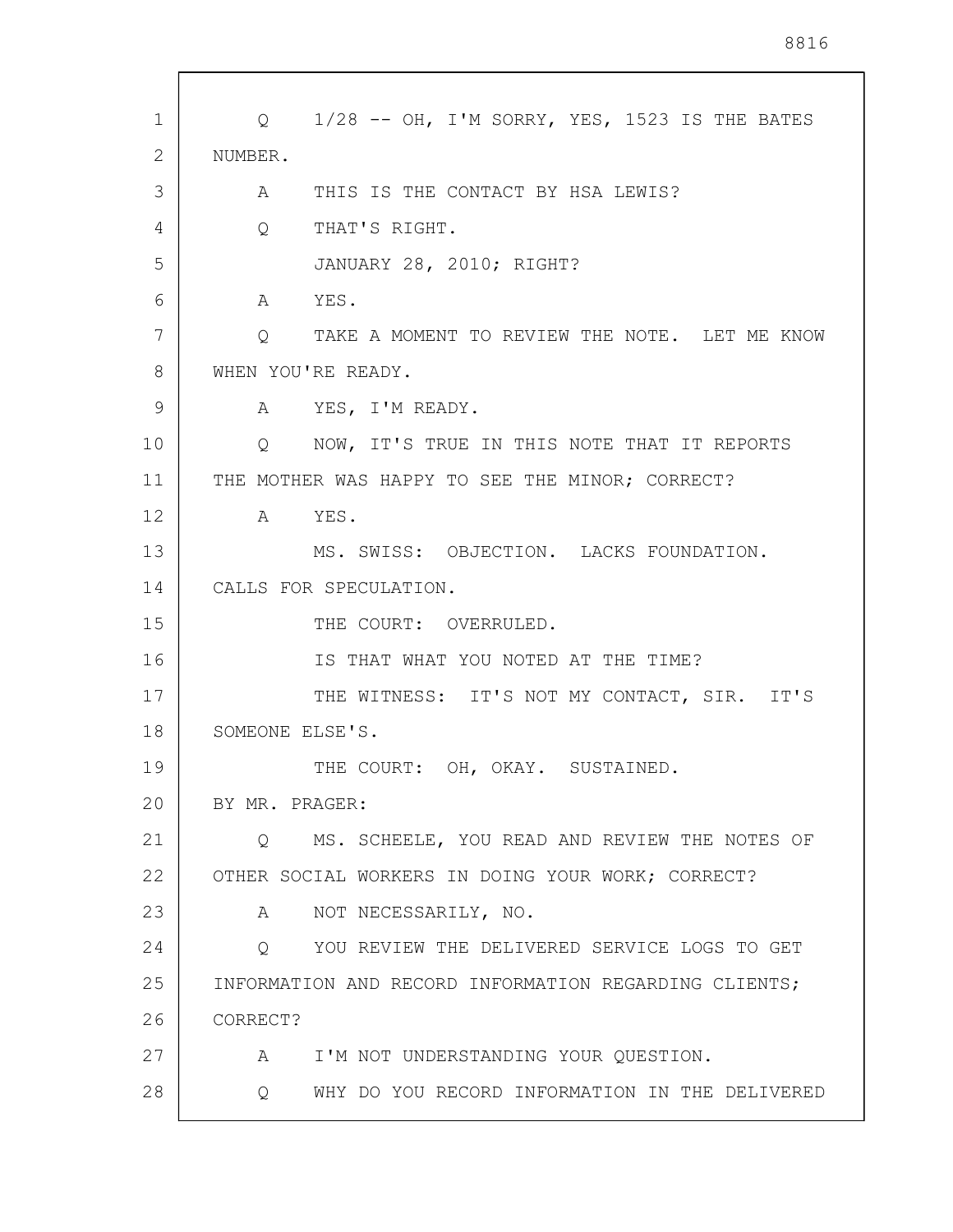1 2 3 4 5 6 7 8 9 10 11 12 13 14 15 16 17 18 19 20 21 22 23 24 25 26 27 28 SERVICE LOGS? A I RECORD MY CONTACTS IN THE DELIVERED SERVICE LOGS SO THAT THEY'RE WHERE THEY SHOULD BE. THAT'S POLICY. Q WELL, YOU DO THAT TO KEEP TRACK OF WHAT'S GOING ON WITH THE CASE; CORRECT? A I DO THAT BECAUSE THAT'S POLICY THAT ALL CONTACTS ARE PUT IN. Q AND YOUR EXPECTATION IS THAT OTHER SOCIAL WORKERS WILL RELY ON YOUR WORK AS YOU INPUT IT IN THE DELIVERED SERVICE LOGS; CORRECT? A YES. Q AND YOU RELY ON THE WORK OF OTHER SOCIAL WORKERS IN DOING YOUR JOB; CORRECT? A YES. Q AND YOU RELY ON THE DELIVERED SERVICE LOGS IN DOING YOUR WORK; CORRECT? MS. SWISS: OBJECTION. ASKED AND ANSWERED. THE COURT: SUSTAINED. BY MR. PRAGER: Q WOULD YOU CUSTOMARILY DO SUCH THINGS AS REVIEW THE DELIVERED SERVICE LOGS FOR MS. LEWIS TO GATHER INFORMATION FOR YOUR CASES? A NO. Q SO LET ME DRAW YOUR ATTENTION TO BATES PAGE 1525. THERE'S A JANUARY 9, 2010, ENTRY THERE. DO YOU SEE THAT? A I SEE A FEBRUARY 9, 2010.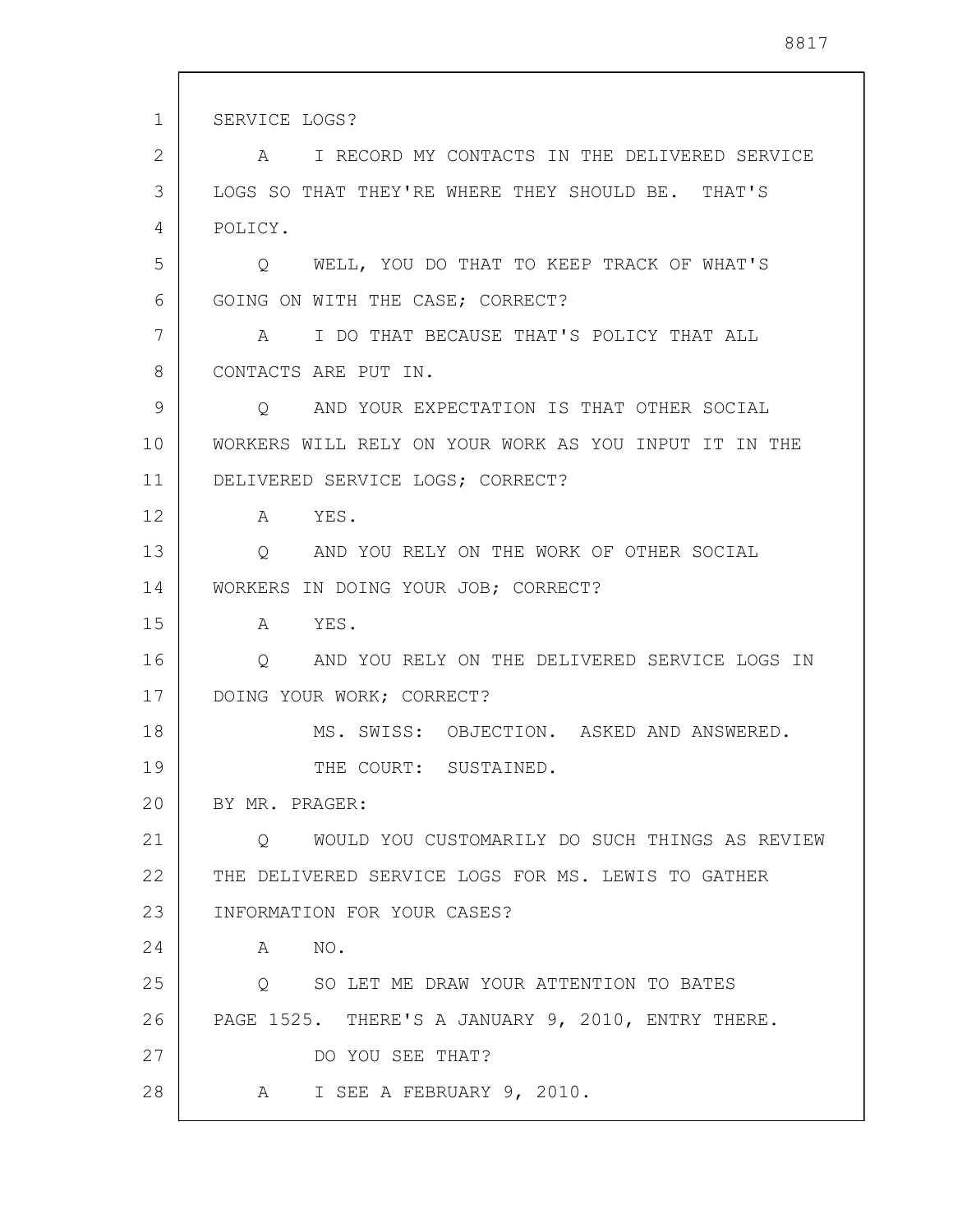1 2 3 4 5 6 7 8 9 10 11 12 13 14 15 16 17 18 19 20 21 22 23 24 25 26 27 28 Q THANK YOU. SORRY. I MISSPOKE. AND THIS IS FOR MS. DUVAL AND HER SON; CORRECT? A YES. Q ON THE SECOND LINE DOWN, IT REPORTS THE MOTHER IS HAPPY TO SEE THE MINOR; CORRECT? A YES. Q IT DOES NOT REPORT THAT THE BABY IS HAPPY TO SEE THE MOTHER; CORRECT? MS. SWISS: OBJECTION. RELEVANCE. THE COURT: OVERRULED. IS THERE SUCH A STATEMENT THERE? THE WITNESS: THERE IS A STATEMENT ABOUT MOTHER WAS HAPPY TO SEE THE MINOR. THERE'S NO STATEMENT ABOUT MINOR WAS HAPPY TO SEE THE MOTHER. BY MR. PRAGER: Q OKAY. A SIR, THAT'S NOT MY CONTACT EITHER. THAT'S HSA LEWIS'S CONTACT. Q I'M TALKING ABOUT THE FEBRUARY 9, 2010, CONTACT -- A YES. Q -- ON BATES PAGE 1525. A YES. "HSA LEWIS MONITORED VISIT BETWEEN MOTHER, RAFAELINA DUVAL, AND MINOR, RYAN. MOTHER WAS HAPPY TO SEE MINOR." ARE WE ON THE RIGHT ONE?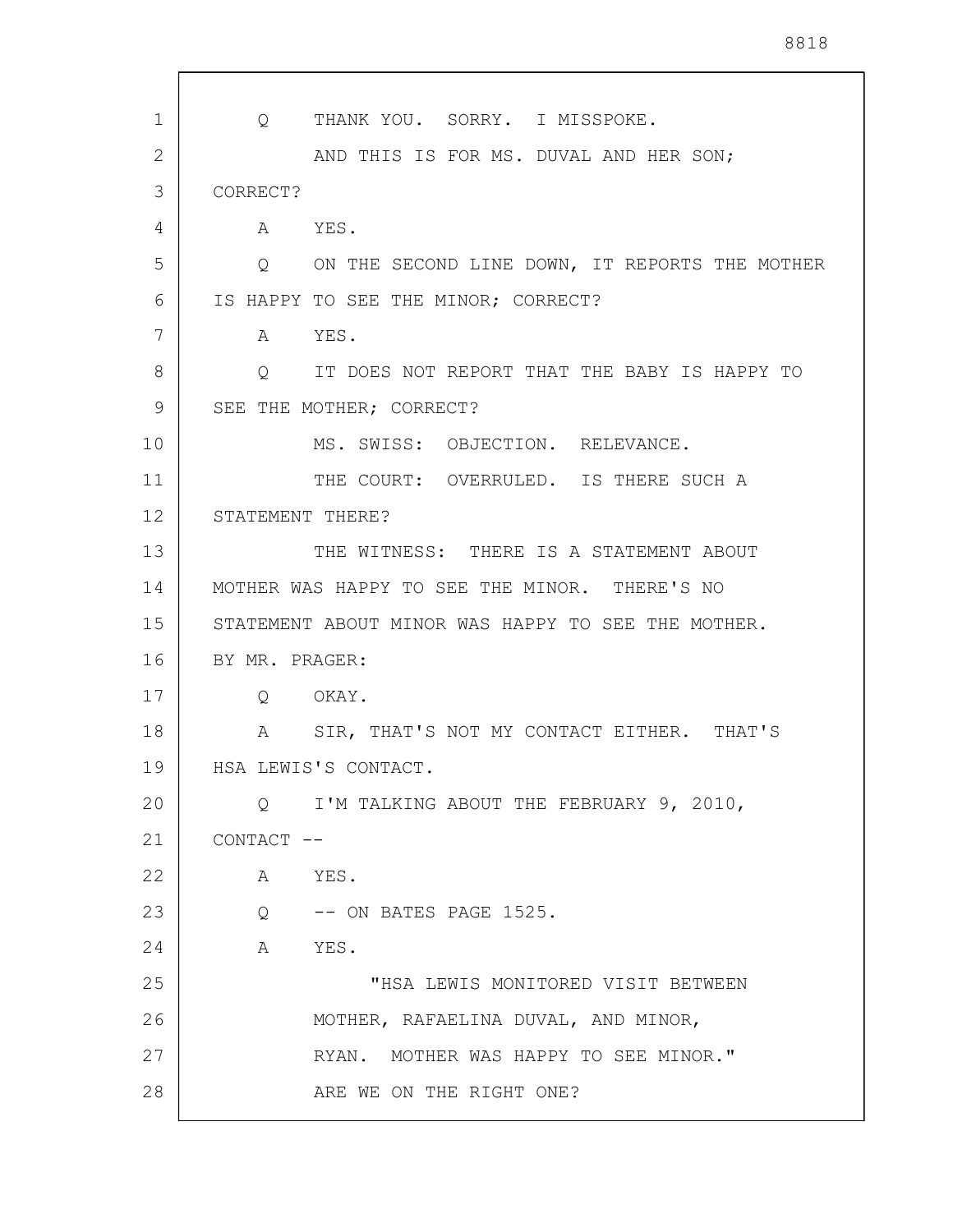1 2 3 4 5 6 7 8 9 10 11 12 13 14 15 16 17 18 19 20 21 22 23 24 25 26 27 28 Q WHAT DOES IT SAY AS STAFF PERSON? A IT SAYS MY NAME RIGHT THERE. BUT THIS IS HSA LEWIS'S PORTION OF THE VISIT. Q OKAY. BUT -- I UNDERSTAND THAT. BUT JUST FOR A SECOND, IT SAYS: "STAFF PERSON, VICTORIA SCHEELE." CORRECT? A YES, IT DOES. Q OKAY. SO IN THIS NOTE YOU DID NOT OBSERVE THE MOTHER AND SON -- STRIKE THAT. YOU DID NOT OBSERVE THE SON BEING HAPPY IN THE PRESENCE OF MOTHER; CORRECT? MS. SWISS: OBJECTION. LACKS FOUNDATION. THE COURT: SUSTAINED AS TO THE WAY THE QUESTION WAS ASKED. BY MR. PRAGER: Q I BELIEVE YOU TESTIFIED -- THE COURT: IF YOU'RE ASKING -- I'M NOT SURE WHAT YOU'RE ASKING, IF YOU'RE ASKING HER MEMORY, IF YOU'RE ASKING WHAT SHE RECORDED -- IT'S UNCLEAR. BUT I THINK YOU COULD CLARIFY THAT. MR. PRAGER: THANK YOU, YOUR HONOR. BY MR. PRAGER: Q SO DO YOU RECALL THIS VISIT? A I DON'T HAVE INDEPENDENT MEMORY OF THIS VISIT. Q ALL RIGHT. AND HAVING -- A IN READING IT, I HAVE SOME RECALL, YES. Q DO YOU HAVE ANY RECOLLECTION OF BABY RYAN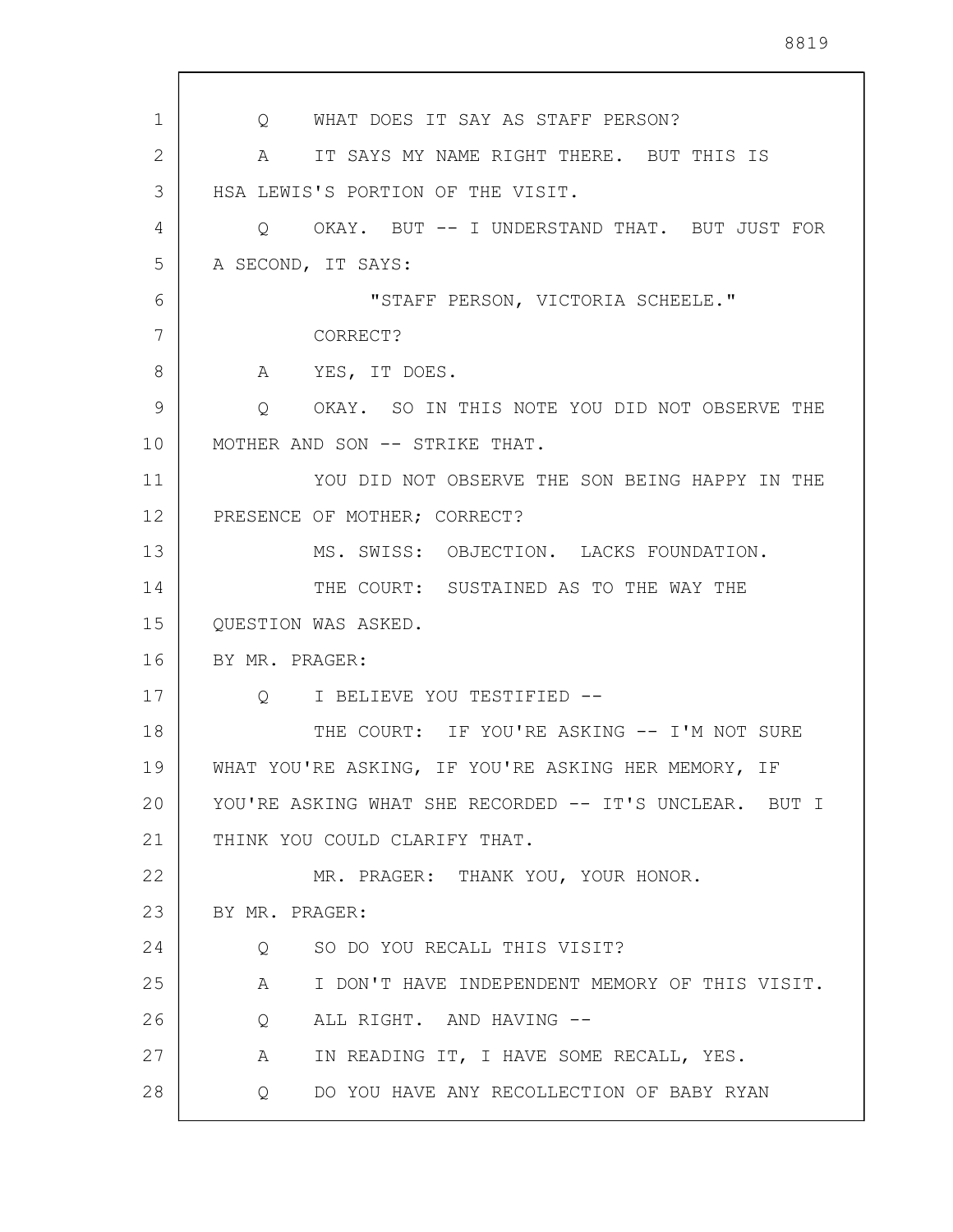1 2 3 4 5 6 7 8 9 10 11 12 13 14 15 16 17 18 19 20 21 22 23 24 25 26 27 28 BEING HAPPY IN THE PRESENCE OF HIS MOTHER DURING THIS VISIT? A THIS IS A SPLIT VISIT. THE FIRST PART YOU WERE TALKING ABOUT IS MONITORED BY HSA LEWIS. THE SECOND PARAGRAPH IS MONITORED BY ME, FOR THE LAST HALF-HOUR. THAT'S MY PORTION OF IT. Q THANK YOU. MR. PRAGER: YOUR HONOR, OBJECT AND MOVE TO STRIKE AS NONRESPONSIVE. THE COURT: OBJECTION IS SUSTAINED. THE MOTION TO STRIKE IS GRANTED. THE ENTIRE ANSWER WILL BE ORDERED STRICKEN, AND JURY MUST DISREGARD IT. BY MR. PRAGER: Q JUST FOCUSING ON YOUR CONTACT NOTES AND THE VISIT THAT YOU OBSERVED, YOU DID NOT DOCUMENT THAT BABY RYAN WAS HAPPY IN THE PRESENCE OF MOTHER; CORRECT? THE WITNESS: I DON'T USE THE WORD "HAPPY." BY MR. PRAGER: Q OKAY LET ME DRAW YOUR ATTENTION TO THE NEXT ENTRY AT BATES PAGE 1527. IT'S DATED FEBRUARY 16, 2010. DO YOU SEE THAT? A YES. Q AND IT'S WITH MR. MILLS AND BABY RYAN; CORRECT? A ON FEBRUARY 16TH? Q YES, MA'AM. A THIS IS WITH MS. DUVAL AND MYSELF.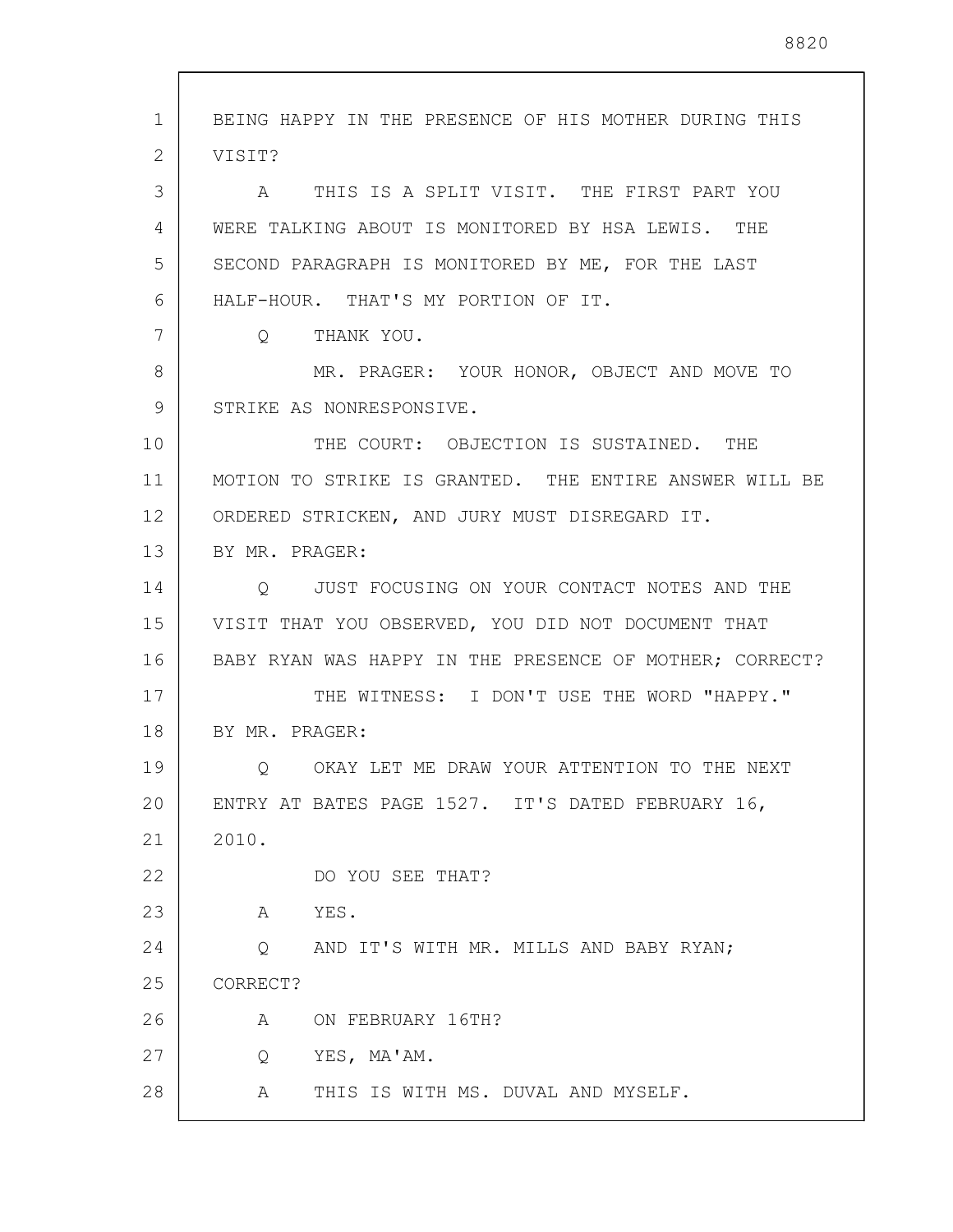1 2 3 4 5 6 7 8 9 10 11 12 13 14 15 16 17 18 19 20 21 22 23 24 25 26 27 28 Q ON FEBRUARY 16, 2010, BATES PAGE 1527? A I'M SORRY. I'M ON THE WRONG PAGE. YES. Q OKAY. FIRST, LET ME ASK YOU: DO YOU RECALL THIS VISIT? A VAGUELY. Q DO YOU RECALL BABY RYAN BEING HAPPY IN THE PRESENCE OF FATHER? A HE WAS -- HE HAD STARTED TO CRAWL AND HE WAS VERY EXCITED FOR HIMSELF. MR. PRAGER: YOUR HONOR -- THE WITNESS: YES, HE WAS HAPPY. BY MR. PRAGER: Q ALL RIGHT. SO DRAWING YOUR ATTENTION TO BATES PAGE 1535, DATED MARCH 17, 2010? A YES. Q NOW, DO YOU RECALL THIS VISIT? A YES. Q NOW, IF YOU LOOK TOWARDS THE BOTTOM -- WELL, LET ME ASK YOU, FIRST, FROM YOUR RECOLLECTION, DO YOU RECALL BABY RYAN BEING HAPPY WHILE VISITING WITH HIS FATHER AT THIS TIME? A HE'S NOT WITH HIS FATHER AT THIS VISIT. Q ON MARCH 17, 2010, IT DOESN'T SAY MR. RYAN MILLS? A NO. DO I HAVE THE WRONG PERSON? YES. Q SO IS IT TRUE THAT THE VISIT WAS WITH MR. RYAN MILLS?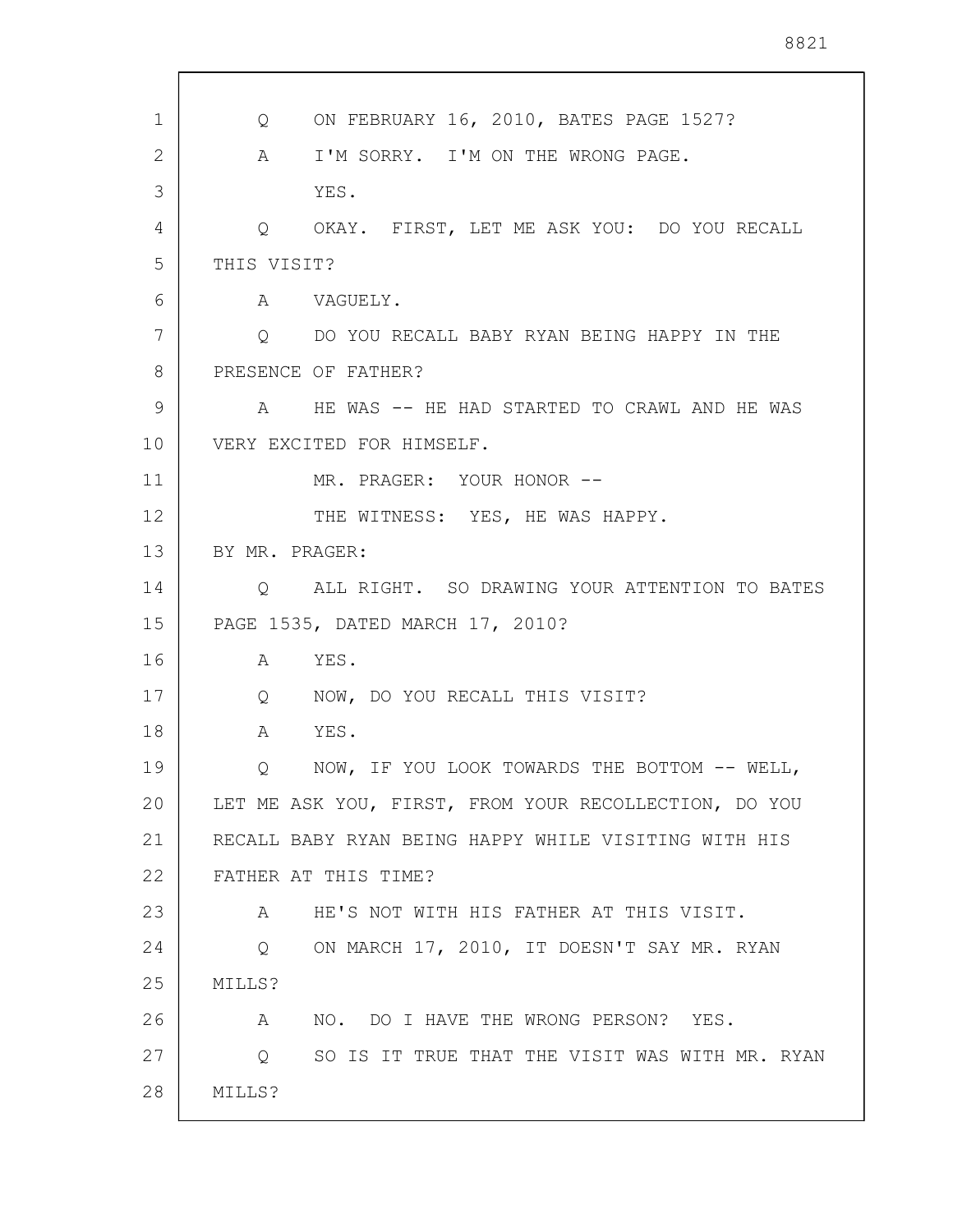| 1              | NO, MR. MILLS WAS NOT PRESENT. WELL, I DON'T<br>A                |
|----------------|------------------------------------------------------------------|
| $\overline{2}$ | REMEMBER MR. MILLS BEING THERE.                                  |
| 3              | O DOES THE RECORD INDICATE THAT MR. MILLS WAS                    |
| 4              | PRESENT?                                                         |
| 5              | A IT DOES.                                                       |
| 6              | NOW, IT'S TRUE IN THIS NOTE -- STRIKE THAT.<br>$Q \qquad \qquad$ |
| 7              | FROM YOUR MEMORY, DO YOU RECALL BABY RYAN                        |
| 8              | BEING HAPPY?                                                     |
| 9              | NOT FROM MY MEMORY, NO.<br>A                                     |
| 10             | IF YOU LOOK DOWN TOWARDS THE BOTTOM OF THE<br>$\circ$            |
| 11             | PAGE, ABOUT THREE LINES FROM THE BOTTOM?                         |
| 12             | A<br>UH-HUH.                                                     |
| 13             | Q CAN YOU READ THAT TO YOURSELF, PLEASE.                         |
| 14             | $\mathbb A$<br>SURE.                                             |
| 15             | OKAY.                                                            |
| 16             | Q DOES THAT REFRESH YOUR RECOLLECTION THAT                       |
| 17             | BABY RYAN WAS HAPPY WHILE VISITING WITH HIS FATHER IN            |
| 18             | YOUR PRESENCE?                                                   |
| 19             | HE WAS IN THE CARE OF HIS STEPGRANDPARENTS,<br>A                 |
| 20             | HECTOR AND CARMEN ALVAREZ.                                       |
| 21             | AND YOUR BELIEF WAS HE WAS HAPPY AT THAT TIME;<br>$\circ$        |
| 22             | CORRECT?                                                         |
| 23             | HE APPEARS TO BE HAPPY IS WHAT I SAID, YES.<br>A                 |
| 24             | LET ME DRAW YOUR ATTENTION TO PAGE 1565. AND<br>$\circ$          |
| 25             | DRAW YOUR ATTENTION TO THE JULY 20, 2010, ENTRY.                 |
| 26             | DO YOU SEE THAT?                                                 |
| 27             | YES.<br>A                                                        |
| 28             | DO YOU SEE YOUR NAME THERE?<br>Q                                 |

 $\sqrt{ }$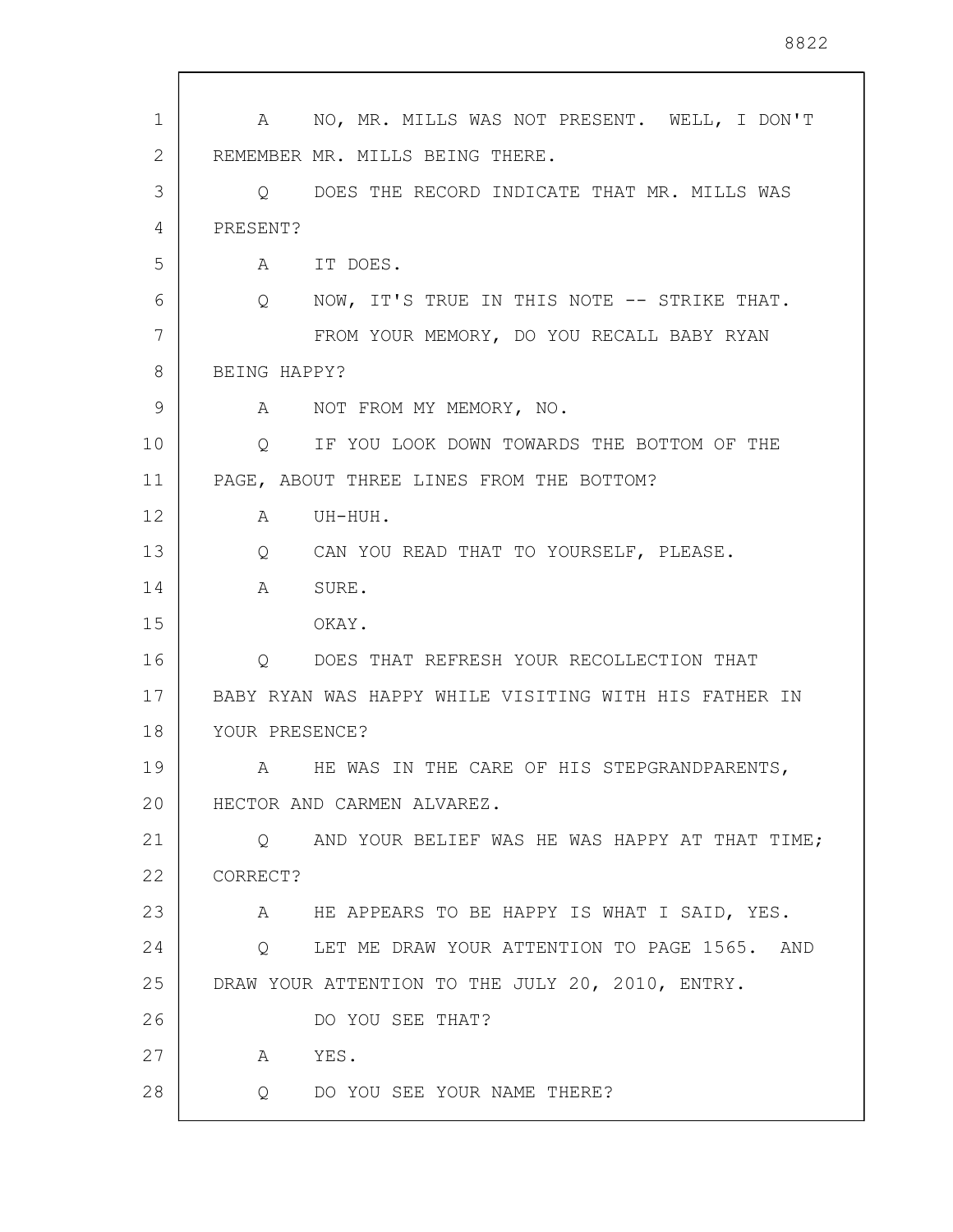| 1  | A                 | UH-HUH.                                                 |
|----|-------------------|---------------------------------------------------------|
| 2  | Q                 | YES?                                                    |
| 3  | Α                 | YES.                                                    |
| 4  | Q                 | DO YOU RECALL THAT VISIT TODAY, AS YOU SIT              |
| 5  | HERE?             |                                                         |
| 6  | A                 | OH, YES, THAT'S WHEN HE STARTED TO SPEAK.               |
| 7  | Q                 | OKAY. AND IT'S TRUE, FROM YOUR MEMORY, YOU              |
| 8  |                   | BELIEVED THAT HE APPEARED HAPPY AT THAT VISIT; CORRECT? |
| 9  | $\mathbb A$       | I DON'T SEE HAPPY HERE. AM I MISSING IT?                |
| 10 | $Q \qquad \qquad$ | IF YOU LOOK --                                          |
| 11 | A                 | I SEE THAT HE'S TALKING AND HE'S WALKING ON             |
| 12 | THE COUCH.        |                                                         |
| 13 |                   | WHERE?                                                  |
| 14 | $Q \qquad \qquad$ | RIGHT HERE.                                             |
| 15 | A                 | OH, I'M ON THE WRONG PAGE. I APOLOGIZE.                 |
| 16 | $Q \qquad \qquad$ | IT'S 1569.                                              |
| 17 | Α                 | 1569.                                                   |
| 18 |                   | THE COURT: WHICH ENTRY, PLEASE.                         |
| 19 |                   | MR. PRAGER: IT IS AUGUST 6, 2010. I                     |
| 20 |                   | APOLOGIZE, YOUR HONOR.                                  |
| 21 |                   | THE WITNESS: I'M SORRY. I'M NOT FINDING IT.             |
| 22 | BY MR. PRAGER:    |                                                         |
| 23 |                   | O YOU KNOW, I ACTUALLY MISSPOKE ON THE PAGE.            |
| 24 |                   | IT'S 1565, 18 LINES DOWN, JULY 20, 2010.                |
| 25 |                   | THE COURT: I'VE LOOKED AT A NUMBER OF PAGES             |
| 26 |                   | SO I'M A LITTLE UNCLEAR. IT'S 1565.                     |
| 27 |                   | MR. PRAGER: YES, YOUR HONOR.                            |
| 28 |                   | THE COURT: OKAY. THANK YOU.                             |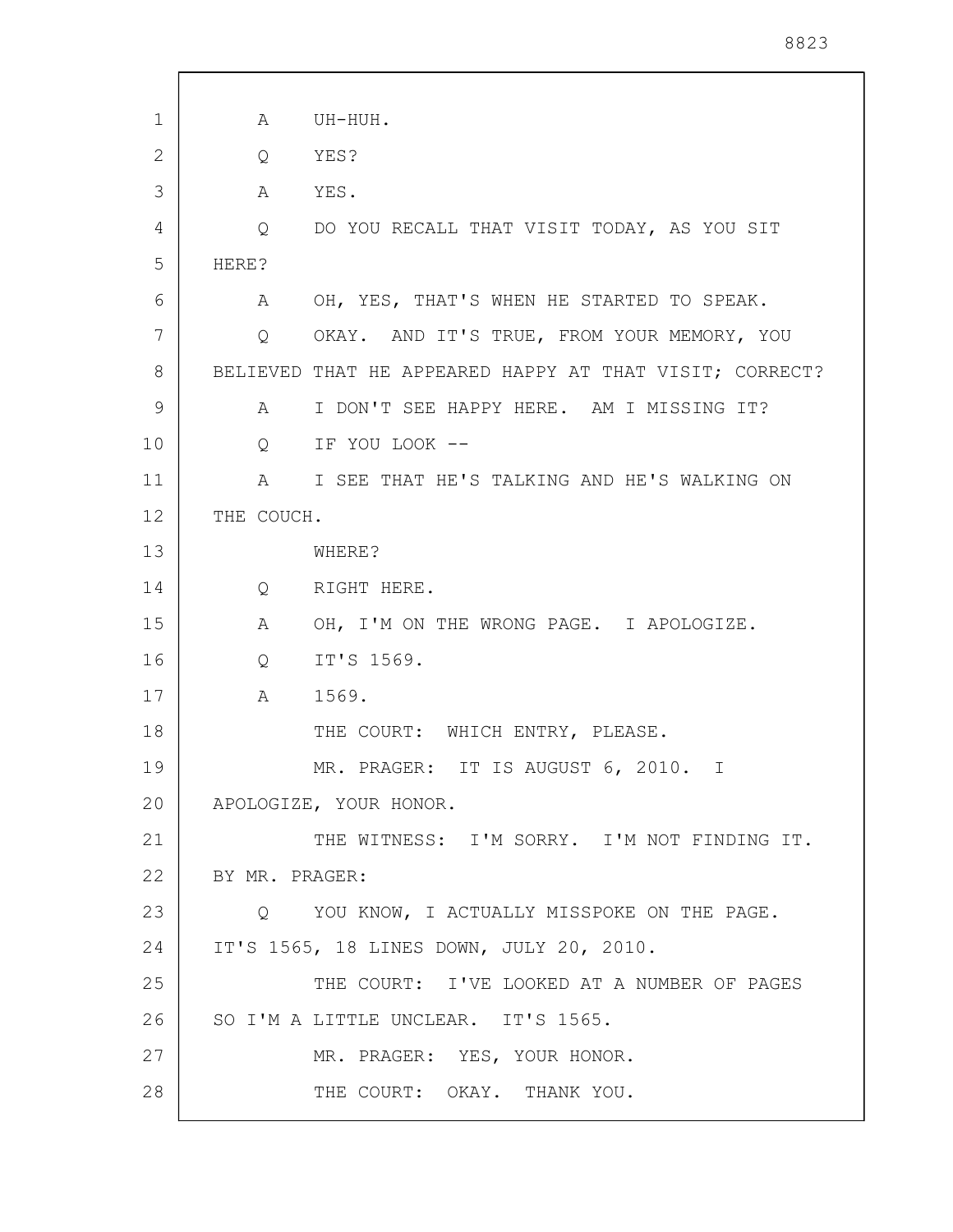| 1  | MR. PRAGER: AND THE ENTRY IS JULY 20, 2010.                     |
|----|-----------------------------------------------------------------|
| 2  | BY MR. PRAGER:                                                  |
| 3  | MA'AM, DO YOU RECALL THIS VISIT?<br>Q                           |
| 4  | I'M SORRY. I'M LOST.<br>A                                       |
| 5  | OKAY. LET ME SHOW YOU.<br>$Q \qquad \qquad$                     |
| 6  | PLEASE.<br>A                                                    |
| 7  | OH, YES, I SEE IT.                                              |
| 8  | DO YOU HAVE A RECOLLECTION OF IT?<br>$Q \qquad \qquad$          |
| 9  | I REMEMBER THIS VISIT, YES.<br>$A \quad \alpha$                 |
| 10 | IS IT TRUE HE WAS HAPPY AT THAT TIME?<br>Q                      |
| 11 | A<br>HE WAS HAPPY.                                              |
| 12 | NOW YOU WERE INVOLVED IN MONITORING VISITS<br>$Q \qquad \qquad$ |
| 13 | BETWEEN APPROXIMATELY DECEMBER 28, 2009, AND I BELIEVE          |
| 14 | YOU SAID JULY 29TH -- OR JULY 2010; CORRECT?                    |
| 15 | A YES.                                                          |
| 16 | AND THERE WERE APPROXIMATELY 65 VISITS THAT<br>Q                |
| 17 | WERE MONITORED DURING THAT PERIOD OF TIME; CORRECT?             |
| 18 | I DON'T KNOW THE NUMBER. THERE WERE A LOT,<br>$\mathbb A$       |
| 19 | YES.                                                            |
| 20 | IF YOU'D ESTIMATE FOR US, DOES THAT SOUND<br>Q                  |
| 21 | ABOUT CORRECT?                                                  |
| 22 | TWO A WEEK.<br>Α                                                |
| 23 | RIGHT.<br>Q                                                     |
| 24 | A<br>FOR THAT TIME.                                             |
| 25 | ISN'T IT TRUE THAT DURING ALL THE VISITS THAT<br>Q              |
| 26 | WERE OBSERVED BY YOU WITH MOM, YOU NEVER ONCE REPORTED          |
| 27 | THAT BABY RYAN WAS HAPPY DURING HIS VISITS WITH MOTHER?         |
| 28 | I NEVER ONCE USED THE WORD "HAPPY." I USED<br>A                 |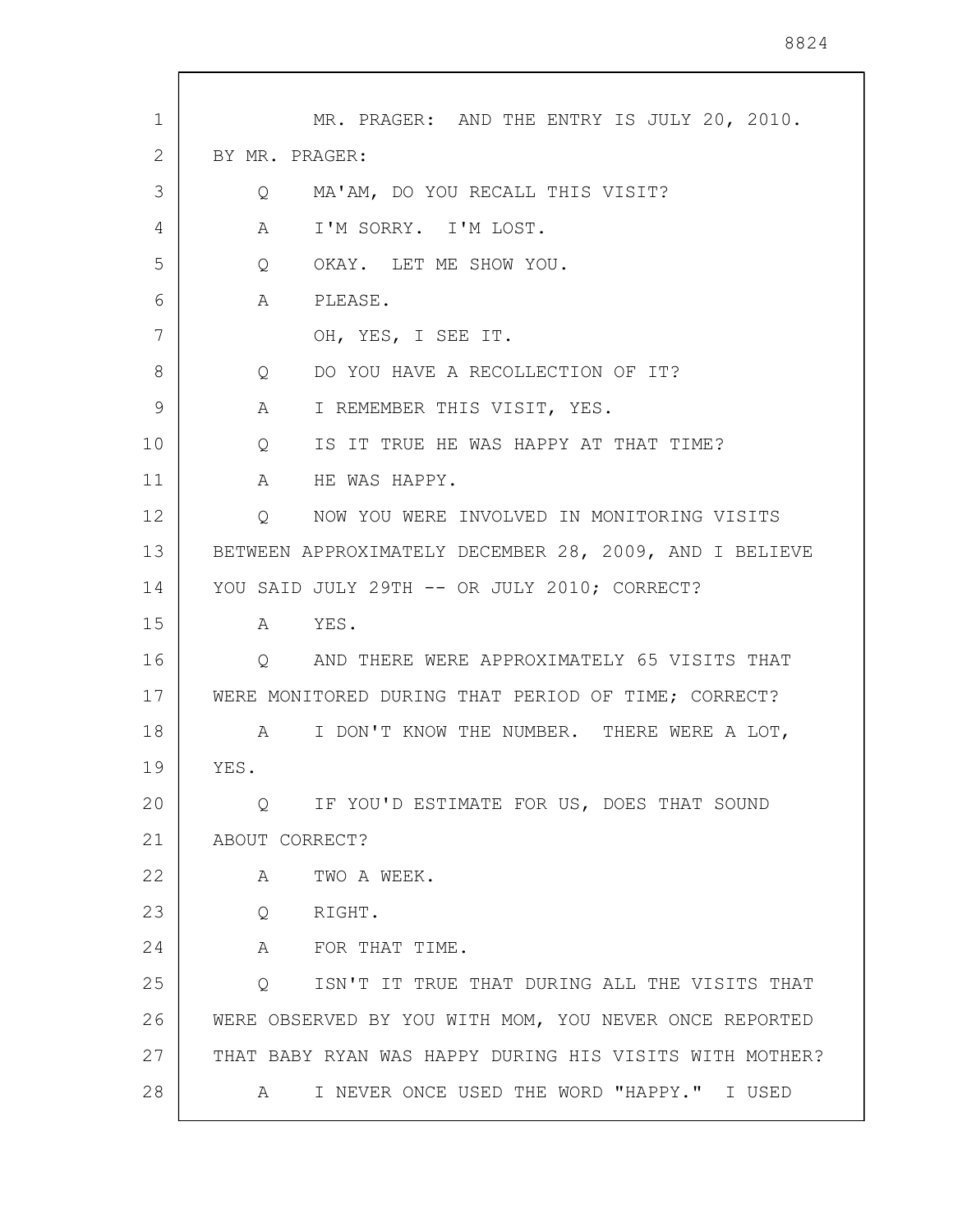1 2 3 4 5 6 7 8 9 10 11 12 13 14 15 16 17 18 19 20 21 22 23 24 25 26 27 28 MANY DESCRIPTORS THAT SHOWED THAT HE WAS HAPPY. Q NOW, DO YOU RECALL TESTIFYING LAST TIME THAT YOU DO NOT RECALL WHO MS. ENNIS IS? A YES. MR. PRAGER: YOUR HONOR, I'D LIKE TO READ FROM THE WITNESS'S DEPOSITION, PAGE 424, LINES 12 THROUGH 14. THE WITNESS: AND IF I MAY CORRECT THAT, MR. PRAGER, I DON'T BELIEVE LAST TIME I SAID I DON'T RECALL WHO SHE IS; I SAID I DON'T RECALL MEETING HER. I DO RECALL WHO SHE IS FROM PREVIOUS INFORMATION. MS. SWISS: OBJECTION, YOUR HONOR. IMPROPER IMPEACHMENT. MR. PRAGER: I HAVE A ROUGH OF HER TRANSCRIPT, YOUR HONOR. I'LL SHOW IT TO THE COURT. THE COURT: I'VE GOT IT HERE. OVERRULED. GO AHEAD. BY MR. PRAGER: Q (READING:) "QUESTION: MS. DUVAL ASKED FOR A DIFFERENT MONITOR, INCLUDING NORISSA ENNIS; RIGHT? "ANSWER: YES." NOW, IT'S TRUE -- WELL, STRIKE THAT. DO YOU RECALL NOW THAT MS. ENNIS WAS A MONITOR FOR MS. DUVAL? A SHE WAS A MONITOR FOR MS. DUVAL WHEN THE CASE WAS AT METRO NORTH, YES.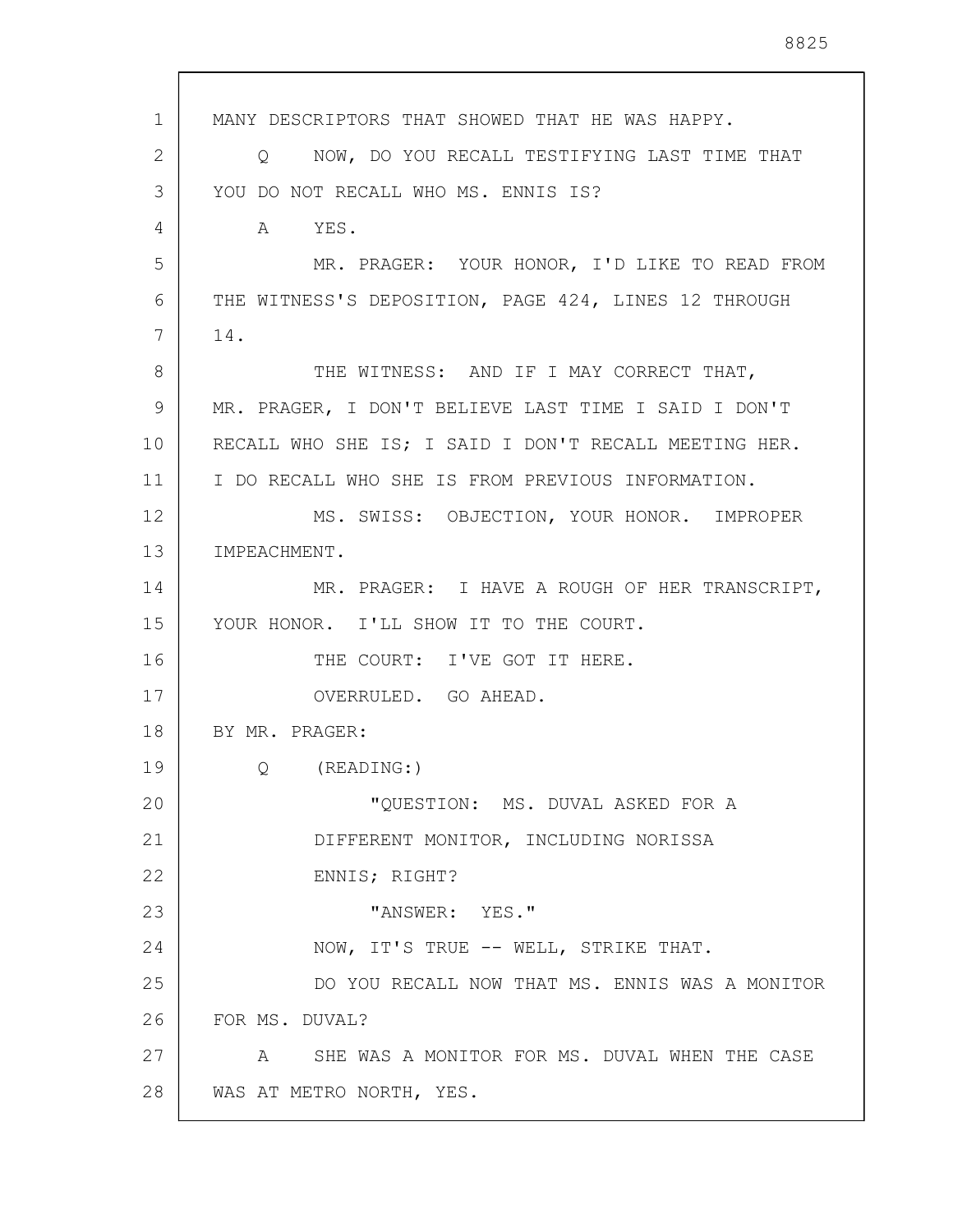1 2 3 4 5 6 7 8 9 10 11 12 13 14 15 16 17 18 19 20 21 22 23 24 25 26 27 28 Q UNDERSTOOD. THANK YOU. AND DO YOU NOW RECALL EVER TELLING MS. ENNIS THAT SHE COULD NO LONGER MONITOR VISITS FOR MS. DUVAL? A I DO NOT RECALL TELLING MS. ENNIS. I RECALL TELLING MS. DUVAL. Q SO YOU DENY TELLING MS. ENNIS THAT SHE WAS NO LONGER ABLE TO MONITOR VISITS FOR MS. DUVAL? A I DON'T RECALL TELLING MS. ENNIS. I RECALL TELLING MS. DUVAL. MR. PRAGER: YOUR HONOR, I'M GOING TO APPROACH AND ASK THE WITNESS TO REVIEW EXHIBIT 207, BATES PAGE IS 2910. BY MR. PRAGER: Q WILL YOU TAKE THIS AND JUST READ IT TO YOURSELF FOR A MOMENT. YOU'VE HAD A CHANCE TO REVIEW THE EXHIBIT; CORRECT? A YES. Q THIS IS A STATEMENT FROM MS. ENNIS; CORRECT? A YES, IT IS. Q HAVING REVIEWED THAT STATEMENT, DOES IT REFRESH YOUR RECOLLECTION REGARDING WHETHER OR NOT YOU TOLD MS. ENNIS THAT SHE COULD NO LONGER MONITOR VISITS FOR MS. DUVAL? A I HAVE NO RECOLLECTION OF SPEAKING WITH MS. ENNIS. I JUST DON'T REMEMBER. Q SO YOU HAVE NO INFORMATION TO REBUT ANYTHING MS. ENNIS MAY HAVE TESTIFIED ABOUT REGARDING THIS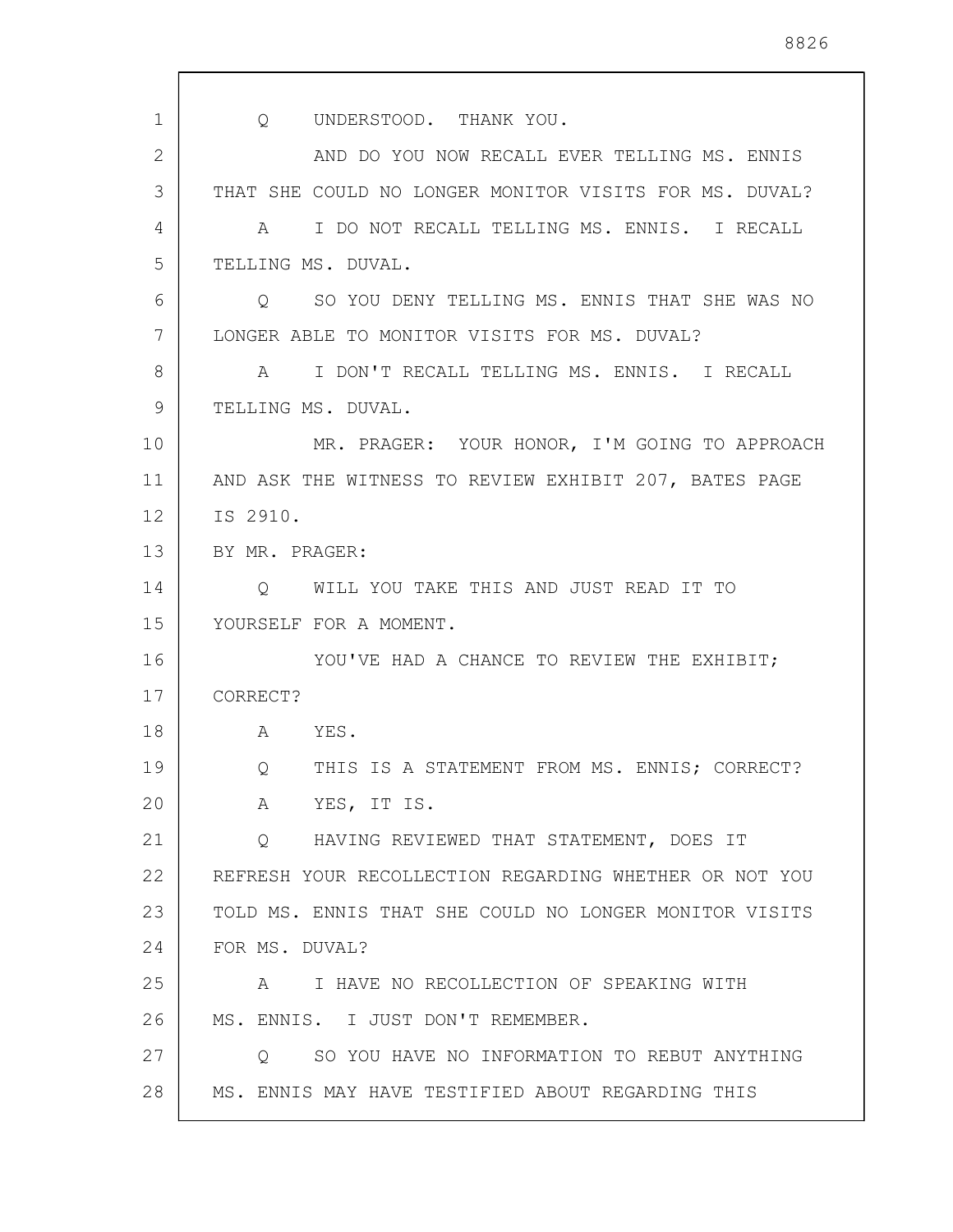1 2 3 4 5 6 7 8 9 10 11 12 13 14 15 16 17 18 19 20 21 22 23 24 25 26 27 28 ISSUE; CORRECT? MS. SWISS: OBJECTION. LACKS FOUNDATION. CALLS FOR SPECULATION. ARGUMENTATIVE. IT'S SOMETHING. THE COURT: WELL, THAT'S REALLY -- OVERRULED. DO YOU UNDERSTAND -- GO AHEAD AND ANSWER IT IF YOU CAN. THE WITNESS: I DON'T REMEMBER. BY MR. PRAGER: Q RIGHT. YOU HAVE NO INFORMATION? A I DON'T, SORRY. Q OKAY. MR. PRAGER: YOUR HONOR, I'M GOING TO HAND THE WITNESS EXHIBIT 720 BUT I DON'T THINK THAT'S BEEN INCLUDED IN THE BOOKS. SO MR. KING? BY MR. PRAGER: Q PLEASE TAKE A LOOK AT EXHIBIT 720 AND LET ME KNOW WHEN YOU'RE FINISHED WITH IT. A I'VE SEEN IT. Q WHAT IS EXHIBIT 720? A IT'S A LETTER OF DETERMINATION ADDRESSED TO ME FROM MICHELLE HOCHSTEIN, CIVIL RIGHTS INVESTIGATOR. Q IT'S TRUE, MA'AM, THAT THIS LETTER INFORMS YOU THAT THERE'S BEEN A LETTER OF DETERMINATION IN MS. DUVAL'S DISCRIMINATION CASE; CORRECT? MS. SWISS: OBJECTION. LACKS FOUNDATION. CALLS FOR SPECULATION. OUTSIDE THE SCOPE. THE COURT: ALL RIGHT. UNFORTUNATELY, IT'LL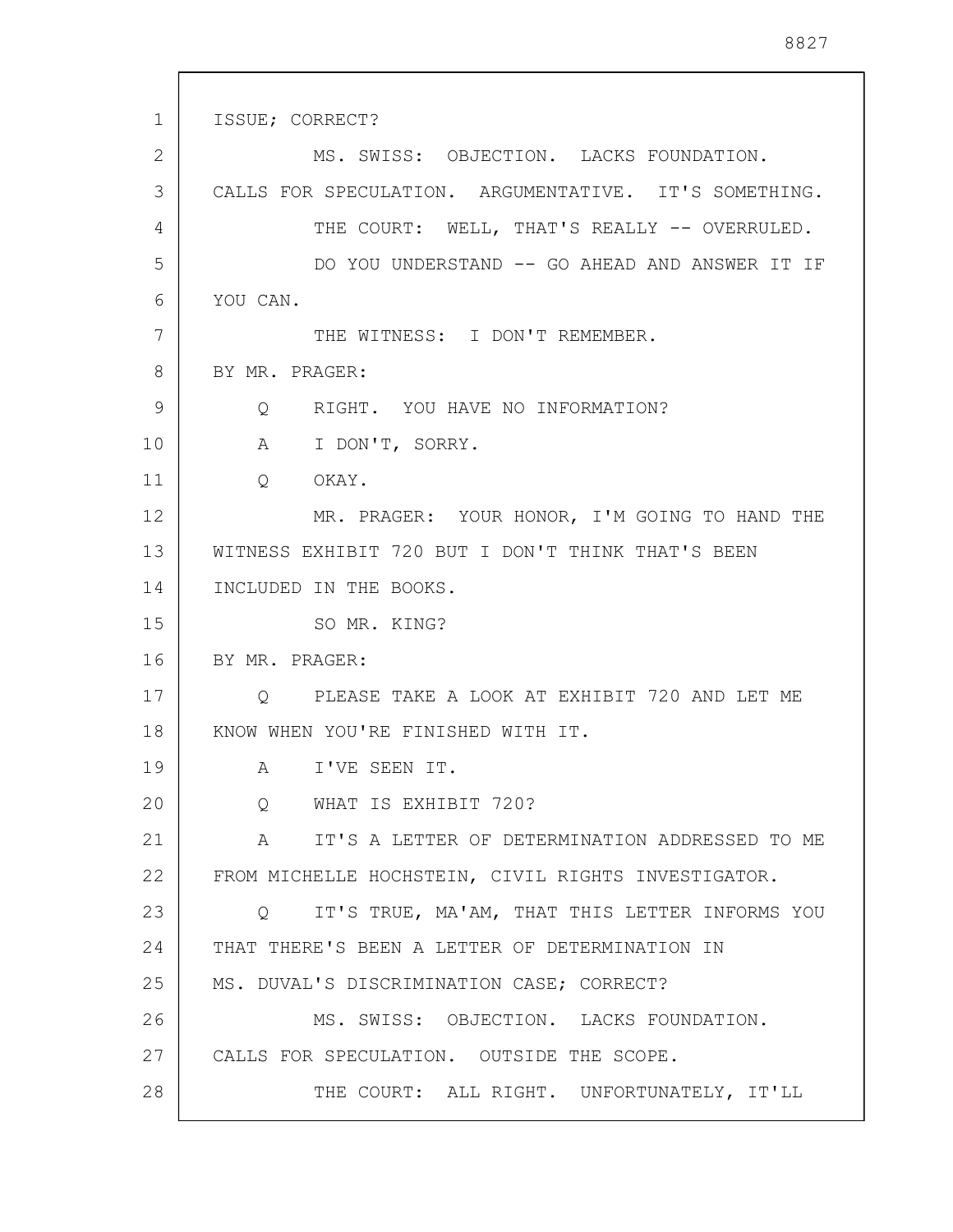1 2 3 4 5 6 7 8 9 10 11 12 13 14 15 16 17 18 19 20 21 22 23 24 25 26 27 28 TAKE A LITTLE WHILE. MR. PRAGER: IF WE COULD APPROACH, MAYBE IT CAN SAVE YOU SOME TIME, YOUR HONOR. THE COURT: PARDON? MR. PRAGER: IF WE COULD APPROACH, MAYBE IT CAN SAVE YOU SOME TIME. THE COURT: ALL RIGHT. (THE FOLLOWING PROCEEDINGS WERE HELD AT SIDEBAR.) THE COURT: ALL RIGHT. WE'RE AT SIDEBAR. PLEASE SAVE ME SOME TIME IF YOU CAN. MR. PRAGER: THANK YOU. I THINK THIS GOES TO THE WITNESS'S CREDIBILITY, FITNESS BIAS. SO WE THINK WITHIN THE CROSS-EXAMINATION, IT'S PROPER. SO WHETHER -- I REALIZE THE COURT'S ABOUT TO REVIEW ITS NOTES TO FIND OUT WHAT'S BEEN OFFERED BY THIS WITNESS -- HAS BEEN OFFERED BY THE DEFENDANT, AND HER CREDIBILITY IS ALWAYS AT ISSUE, AND I THINK THIS DOCUMENT IMPEACHES THAT AND HER VERACITY TOO. THE COURT: I DON'T KNOW IN WHAT MANNER IT IMPEACHES HER, BUT I SIMPLY DON'T REMEMBER THERE BEING ANY TESTIMONY ON DIRECT EXAMINATION. THIS, AGAIN, GOES TO WHAT WE'VE TALKED ABOUT PREVIOUSLY, AND I DON'T RECALL -- HONESTLY, AT THE MOMENT, I DON'T RECALL IF YOU PLAYED HER DEPOSITION. MR. MCMILLAN: WE DID. THE COURT: I BELIEVE YOU DID. AND I DON'T KNOW WHETHER THIS SUBJECT WAS COVERED IN THE PART OF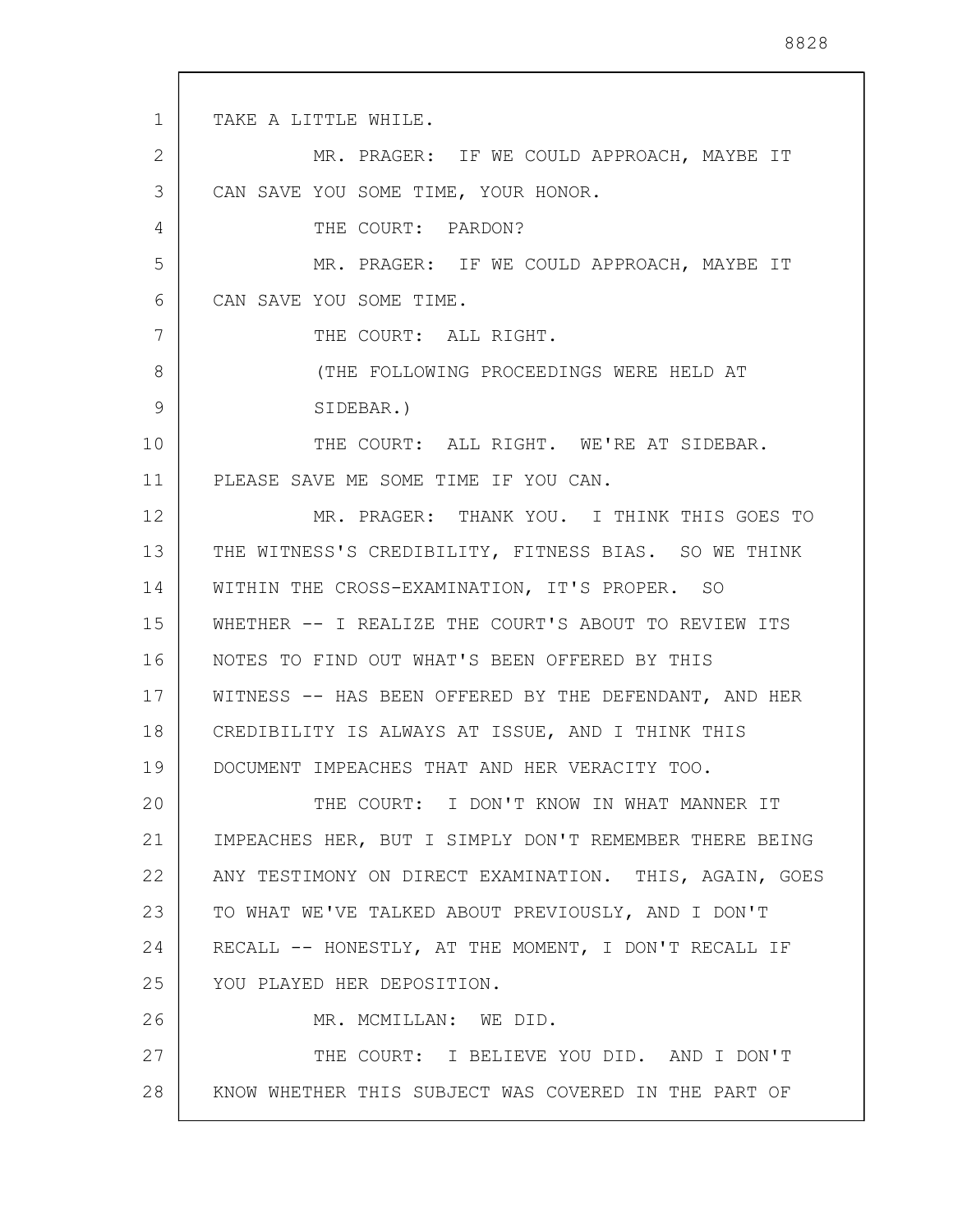1 2 3 4 5 6 7 8 9 10 11 12 13 14 15 16 17 18 19 20 21 22 23 24 25 26 27 THE DEPOSITION THAT WAS PLAYED. MS. SWISS: YOUR HONOR, I HAVE THE HIGHLIGHTED DEPOSITION FROM MS. SCHEELE THAT WAS READ OR PLAYED TO THE JURY, AND THIS EXHIBIT WAS ALREADY DISCUSSED, EXHIBIT 12 FROM HER DEPOSITION. AND IT WAS NOT THE SUBJECT OF MY DIRECT EXAMINATION IN THE DEFENDANT'S CASE; THEREFORE, IT SHOULD BE OUTSIDE THE SCOPE. AND IT'S CUMULATIVE SINCE IT WAS ALREADY DISCUSSED WITH THIS WITNESS AND PLAYED FOR THE JURY. MR. PRAGER: AND THE ISSUE FOR US --THE COURT: CAN I SEE THE TESTIMONY THAT WAS GIVEN? MS. SWISS: STARTS AT PAGE 509 AND CONTINUES TO THE NEXT COUPLE OF PAGES. THE COURT: YOU ALREADY HAVE THIS TESTIMONY ON THE RECORD. THIS IS CUMULATIVE. AND IT IS OUTSIDE THE SCOPE OF HER EXAMINATION. IF YOU FEEL THIS GOES TO HER CREDIBILITY, YOU ALREADY HAVE THE EVIDENCE IN THE REPORT. MR. PRAGER: THANK YOU. MS. SWISS: THANK YOU, YOUR HONOR. (THE FOLLOWING PROCEEDINGS WERE HELD IN OPEN COURT IN THE PRESENCE OF THE JURY.) BY MR. PRAGER: Q MS. SCHEELE, LET ME ASK YOU TO RETURN TO EXHIBIT 82 FOR A MOMENT AND I'LL DRAW YOUR ATTENTION TO

28 BATES PAGE 1535.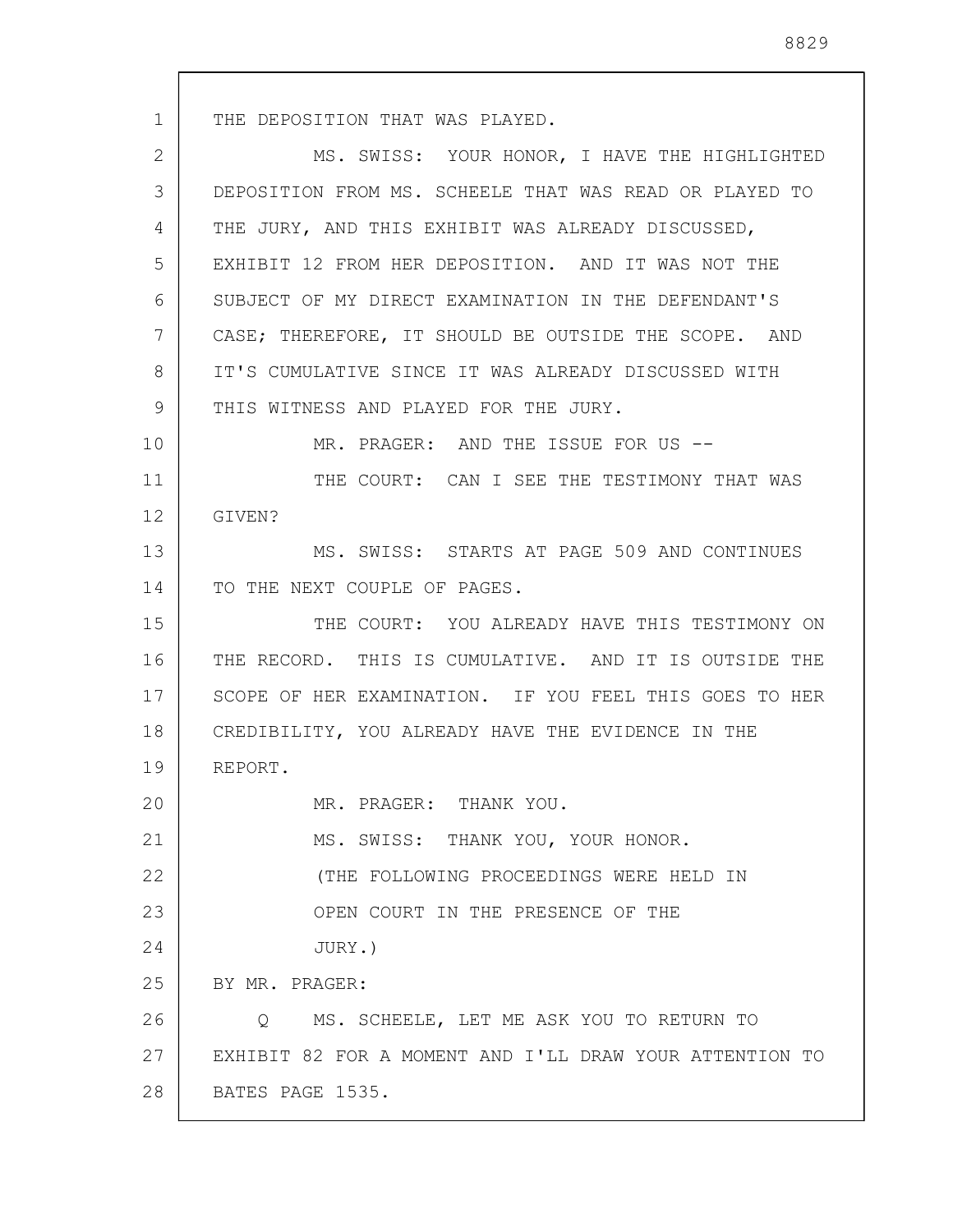| $\mathbf 1$ | A YES.                                                 |
|-------------|--------------------------------------------------------|
| 2           | Q LET ME DRAW YOUR ATTENTION TO THE MARCH 17,          |
| 3           | 2010, CONTACT NOTE. PLEADS REVIEW THAT AND LET ME KNOW |
| 4           | WHEN YOU'RE READY.                                     |
| 5           | A YES.                                                 |
| 6           | Q DO YOU HAVE AN INDEPENDENT RECOLLECTION OF           |
| 7           | THIS VISIT?                                            |
| 8           | A SOME OF IT, YES.                                     |
| 9           | Q DO YOU RECALL AS YOU SIT HERE TODAY GOING TO         |
| 10          | THE MILLS' HOME WITH A SPANISH-SPEAKING INTERPRETER?   |
| 11          | A YES.                                                 |
| 12          | Q NOW, LAST TIME YOU WERE HERE YOU TESTIFIED           |
| 13          | ABOUT BABY RYAN CRAWLING UNDER THE TABLE.              |
| 14          | DO YOU RECALL THAT?                                    |
| 15          | A WHERE?                                               |
| 16          | Q DURING THE VISITS WITH HIS MOTHER IN YOUR            |
| 17          | PRESENCE.                                              |
| 18          | A I RECALL HIM CRAWLING UNDER TABLES AND CHAIRS        |
| 19          | WITH HIS MOTHER.                                       |
| 20          | DO YOU RECALL SAYING --<br>Q                           |
| 21          | IN VISITS.<br>A                                        |
| 22          | I'M SORRY.<br>Q                                        |
| 23          | A<br>OKAY.                                             |
| 24          | ARE YOU FINISHED?<br>Q                                 |
| 25          | YES.<br>A                                              |
| 26          | THANK YOU.<br>Q                                        |
| 27          | DO YOU RECALL TELLING US THAT IT WAS BECAUSE           |
| 28          | OF MOTHER'S FEARS THAT SHE WOULD NOT CRAWL UNDER THE   |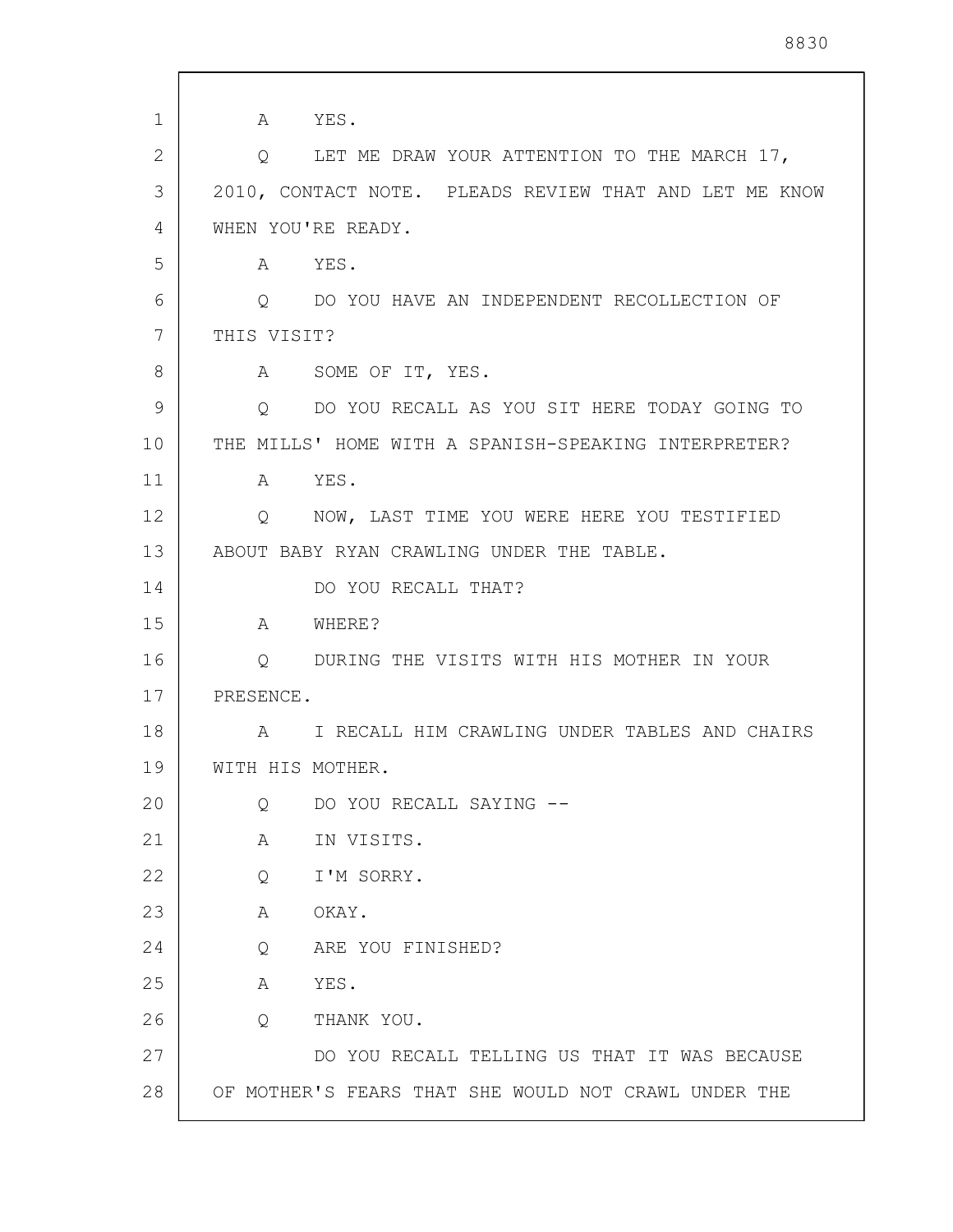1 2 3 4 5 6 7 8 9 10 11 12 13 14 15 16 17 18 19 20 21 22 23 24 25 26 27 28 TABLE OR ALLOW HER SON TO CRAWL UNDER THE TABLE? A I DON'T RECALL HOW I PHRASED IT, BUT SHE DID EXPRESS A LOT OF FEAR THAT HE WOULD BUMP HIS HEAD. Q ISN'T IT TRUE THAT MS. DUVAL FEARED THAT BABY RYAN WOULD BUMP HIS HEAD IN YOUR PRESENCE AND THEN YOU WOULD PUT IN YOUR CONTACT NOTES THAT HE BUMPED HIS HEAD WHILE IN MOTHER'S CUSTODY? MS. SWISS: OBJECTION. VAGUE. CALLS FOR SPECULATION. THE COURT: SUSTAINED AS TO SPECULATION. BY MR. PRAGER: Q LET ME DRAW YOUR ATTENTION TO PAGE 82 -- I'M SORRY -- EXHIBIT 82 AND BATES NO. 1534. IT'S A MARCH 16, 2010, CONTACT NOTE. LET ME KNOW WHEN YOU'VE HAD A CHANCE TO REVIEW THAT. A WHAT IS THE DATE? Q MARCH 16, 2010. A OKAY, YES, I SEE THE PART YOU'RE TALKING ABOUT. Q NOW, SITTING HERE TODAY, DO YOU RECALL THE MARCH 16, 2010, VISIT WITH MS. DUVAL AND BABY RYAN? A PARTS OF IT. Q DO YOU RECALL ANY PART REGARDING WHAT MS. DUVAL TOLD YOU ABOUT FEARING HOW YOU WOULD DOCUMENT HER VISITATION IN COURT REPORTS? A SHE SAYS THAT SHE'S WORRIED THAT IF THE CHILD BUMPS HIS HEAD WHILE UNDER THE CHAIR IT WILL END UP IN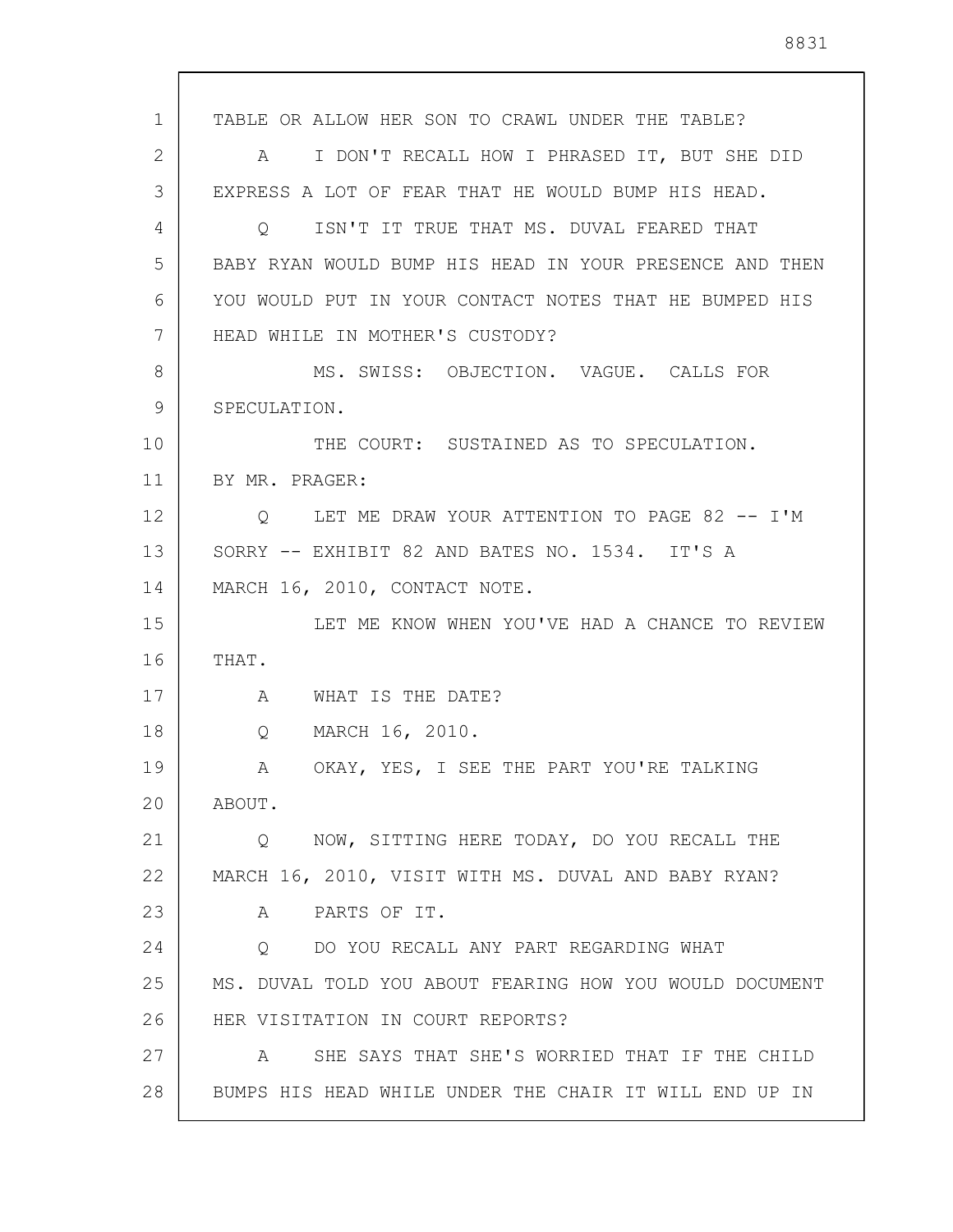1 2 3 4 5 6 7 8 9 10 11 12 13 14 15 16 17 18 19 20 21 22 23 24 25 26 27 28 THE COURT PAPERS THAT THE CHILD BUMPED HIS HEAD WHILE IN HER CARE. Q THANK YOU FOR THAT. BUT LET'S ASK ABOUT YOUR MEMORY FIRST. DO YOU HAVE A MEMORY OF MS. DUVAL EXPRESSING TO YOU THAT SHE THOUGHT YOU WERE BIASED AGAINST HER? A I BELIEVE SHE SAID THAT AT SOME POINT IN TIME. Q AND DO YOU ALSO UNDERSTAND THAT ONE OF THE REASONS THAT SHE DID NOT WANT BABY RYAN TO CRAWL UNDER THE TABLE DURING HER VISITATION IS THAT SHE WAS AFRAID HE WOULD BUMP HIS HEAD AND YOU WOULD BLAME HER FOR THAT AND PUT IT IN COURT RECORDS? CORRECT? A I'M NOT SURE THAT SHE'S SAYING THAT I WOULD BLAME HER FOR IT. Q IS IT TRUE THAT MS. DUVAL EVER STATED TO YOU, DURING A VISIT ON MARCH 16, 2010, THAT SHE BELIEVED IF BABY RYAN BUMPED HIS HEAD WHILE UNDER THE CHAIR, IT WOULD END UP IN COURT PAPERS THAT HE BUMPED HIS HEAD WHILE UNDER THE CARE OF MOTHER? A THAT'S WHAT SHE SAID, YES. IT DOESN'T SAY THAT I WOULD BLAME HER. Q IN FACT, IT'S YOUR BELIEF THAT MS. DUVAL DOES NOT TRUST YOU; CORRECT? MS. SWISS: OBJECTION. RELEVANCE. MR. PRAGER: STRIKE THAT. I'LL REPHRASE IT. BY MR. PRAGER: Q DURING THE PERIOD OF TIME THAT YOU WERE MS. DUVAL'S SUPERVISING SOCIAL WORKER FOR VISITATION,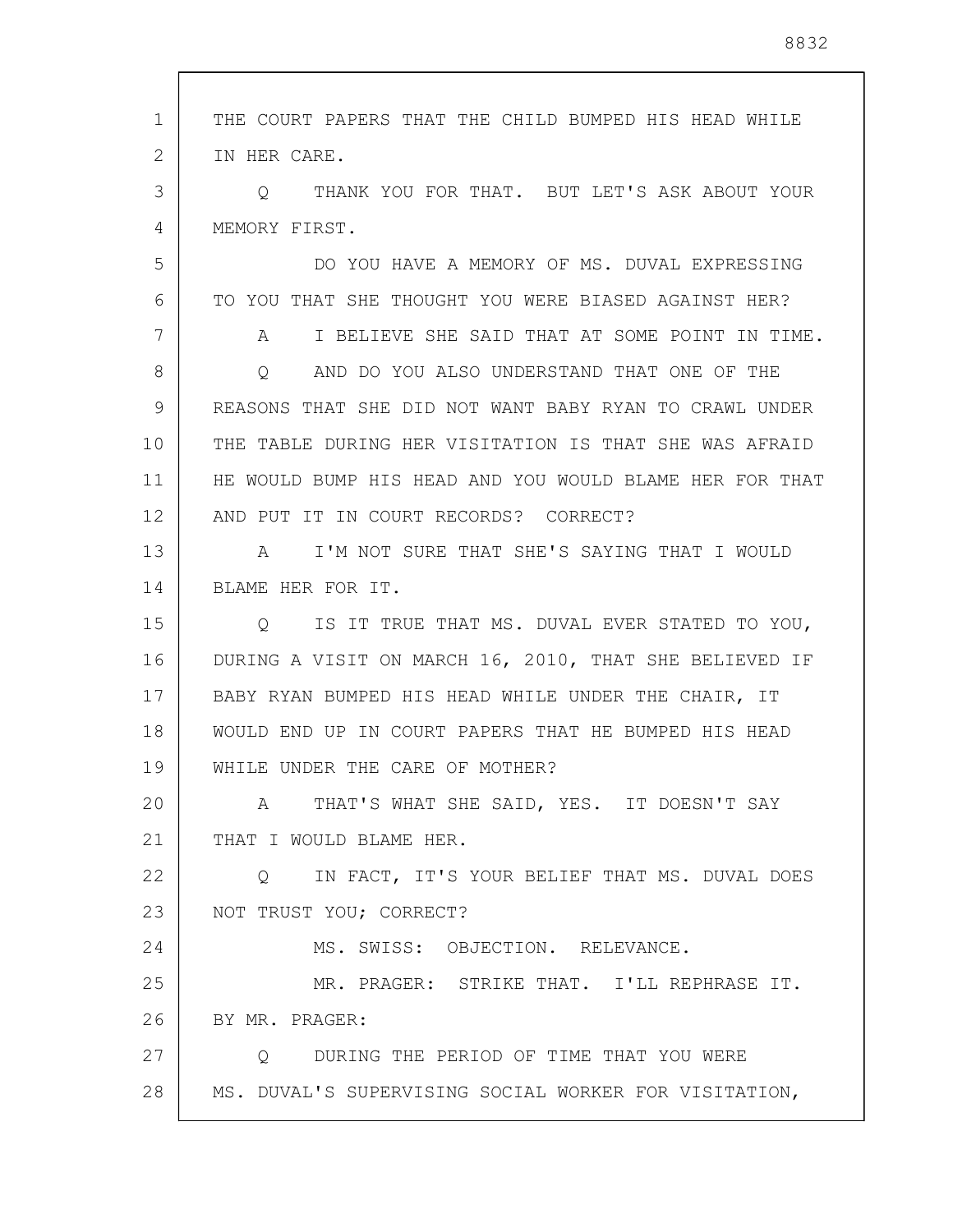1 2 3 4 5 6 7 8 9 10 11 12 13 14 15 16 17 18 19 20 21 22 23 24 25 26 27 28 ISN'T IT TRUE THAT SHE DISTRUSTED YOU? MS. SWISS: OBJECTION. CALLS FOR SPECULATION. THE COURT: SUSTAINED AS TO SPECULATION. BY MR. PRAGER: Q NOW, DID YOU CREATE THE CONTACT NOTE IN THE DELIVERED SERVICE LOG ON MARCH 16, 2010? LET ME DRAW YOUR ATTENTION -- I SEE YOUR PUZZLED LOOK. LET ME HAVE YOU LOOK AT PAGE 82, BATES STAMP 1534, SPECIFICALLY THE MARCH 16TH, 2010, VISIT WE'RE SPEAKING OF. A YES. Q DID YOU CREATE THIS NOTE? A YES. Q AND IS IT TRUE THAT YOU CREATED THE NOTE CONTEMPORANEOUS IN TIME WITH THE VISIT? A CONTEMPORANEOUS IN TIME? Q AT THE SAME TIME? A AT THE SAME TIME AS THE VISIT? NO. Q HOW LONG WAS IT AFTER THE VISIT ENDED THAT YOU CREATED THE NOTE ON MARCH 16, 2010? A IT WOULD HAVE BEEN WITHIN ONE TO THREE DAYS, MOST LIKELY. THAT'S NORMAL PRACTICE. Q IT'S TRUE YOUR MEMORY OF THE EVENT WAS FRESHER THEN THAN IT IS TODAY; CORRECT? A YES. Q AND IT'S TRUE WHEN YOU PUT SOMETHING IN QUOTATIONS IN YOUR DELIVERED SERVICE LOG, THAT'S A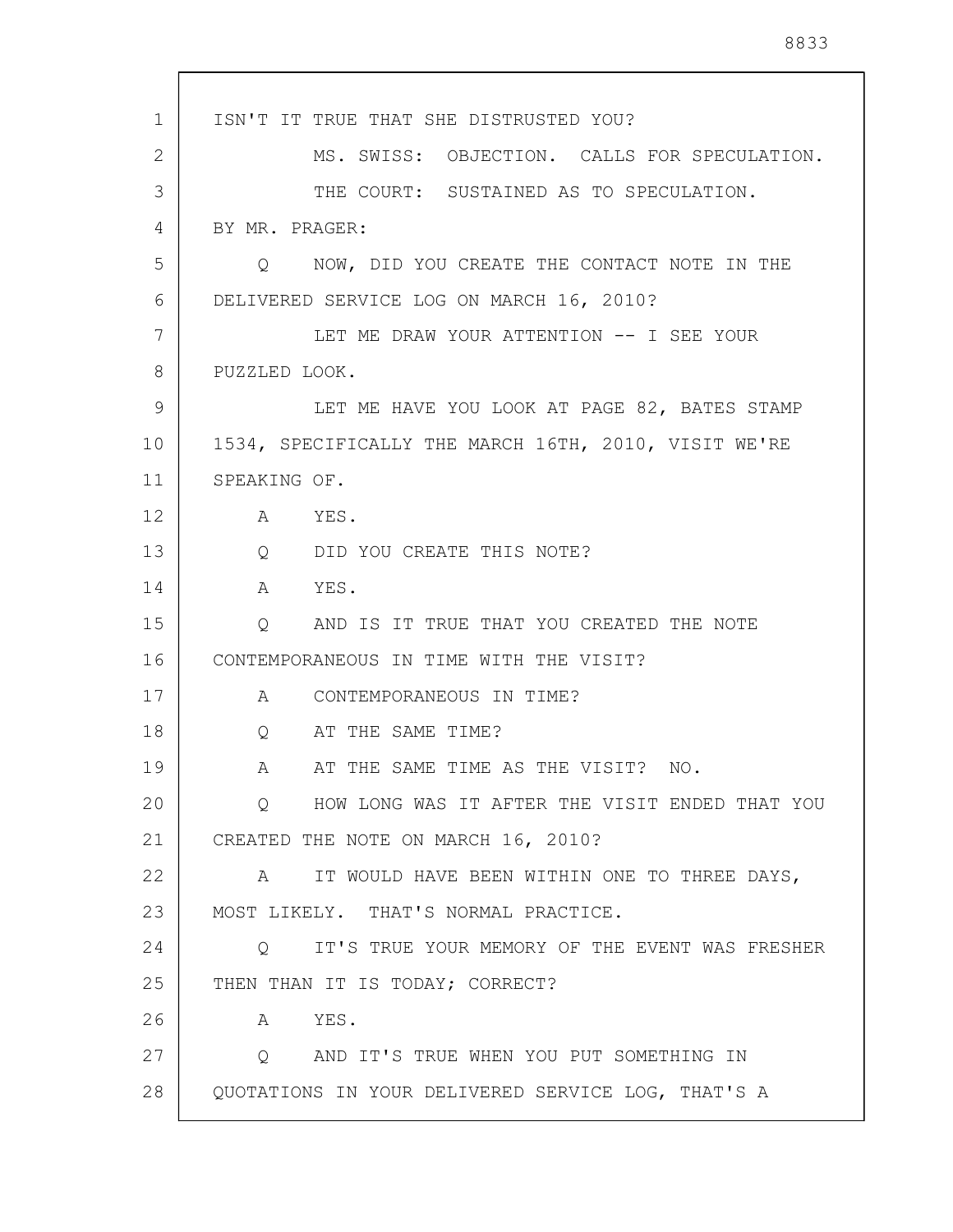| 1  | DIRECT QUOTE FROM WHOMEVER IT IS YOU'RE QUOTING;    |
|----|-----------------------------------------------------|
| 2  | CORRECT?                                            |
| 3  | A YES.                                              |
| 4  | Q AND IT'S TRUE ON THIS NOTE THAT YOU PUT,          |
| 5  | QUOTE, I DON'T TRUST YOU, END QUOTE; CORRECT?       |
| 6  | A YES.                                              |
| 7  | O AND THAT WAS MS. DUVAL SPEAKING ABOUT YOU AS      |
| 8  | HER MONITOR; CORRECT?                               |
| 9  | A AS HER SOCIAL WORKER, YES.                        |
| 10 | Q<br>THANK YOU.                                     |
| 11 | MR. PRAGER: THANK YOU, YOUR HONOR.                  |
| 12 | THE COURT: MS. SWISS, ANY REDIRECT?                 |
| 13 | MS. SWISS: VERY, VERY BRIEFLY.                      |
| 14 |                                                     |
| 15 | REDIRECT EXAMINATION                                |
| 16 | BY MS. SWISS:                                       |
| 17 | Q MS. SCHEELE, LAST WEEK, WE TALKED ABOUT           |
| 18 | MONITORING VISITS WHEN THE MATERNAL GRANDMOTHER WAS |
| 19 | PRESENT.                                            |
| 20 | DO YOU REMEMBER THAT?                               |
| 21 | A YES.                                              |
| 22 | Q OKAY. WHEN GRANDMOTHER WAS PRESENT AT THE         |
| 23 | VISITS, WHAT LANGUAGE WAS SPOKEN DURING THE VISITS? |
| 24 | A ENGLISH --                                        |
| 25 | MR. PRAGER: OBJECTION. EXCEEDS THE SCOPE OF         |
| 26 | CROSS-EXAMINATION.                                  |
| 27 | THE COURT: OVERRULED.                               |
| 28 | MS. SWISS: IT'S FROM LAST WEEK.                     |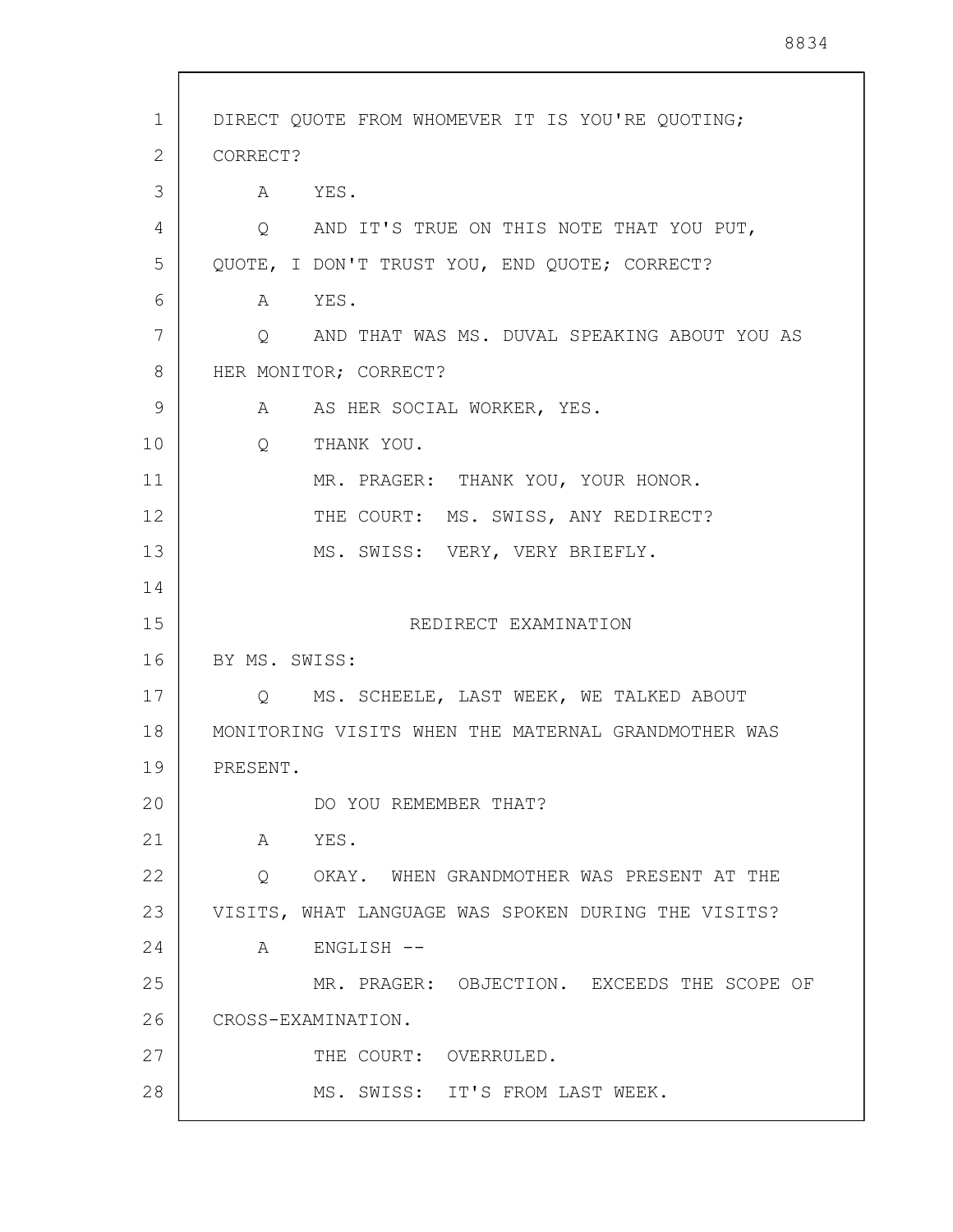| $\mathbf{1}$ | THE COURT: YEAH.                                       |
|--------------|--------------------------------------------------------|
| $\mathbf{2}$ | THE WITNESS: ENGLISH WAS SPOKEN DURING THE             |
| 3            | VISITS.                                                |
| 4            | BY MS. SWISS:                                          |
| 5            | Q AND DID YOU EVER OBSERVE THE MATERNAL                |
| 6            | GRANDMOTHER SPEAKING ENGLISH DURING THOSE VISITS?      |
| 7            | A MOTHER SPOKE ENGLISH TO HER. SHE DIDN'T SPEAK        |
| 8            | MUCH AT ALL.                                           |
| 9            | Q DID YOU GET THE SENSE WHETHER GRANDMOTHER            |
| 10           | UNDERSTOOD WHEN ENGLISH WAS BEING SPOKEN TO HER DURING |
| 11           | THOSE VISITS?                                          |
| 12           | MR. PRAGER: OBJECTION. COMPOUND. VAGUE.                |
| 13           | CALLS FOR SPECULATION.                                 |
| 14           | THE COURT: SUSTAINED AS TO SPECULATION.                |
| 15           | BY MS. SWISS:                                          |
| 16           | Q DID YOU OBSERVE GRANDMOTHER RESPOND WHEN             |
| 17           | OUESTIONS -- WHEN STATEMENTS WERE MADE TO HER IN       |
| 18           | ENGLISH DURING THE VISITS THAT YOU MONITORED?          |
| 19           | YES, SHE RESPONDED.<br>A                               |
| 20           | NOW, WITH REGARD TO MS. DUVAL'S REQUEST FOR A<br>Q     |
| 21           | BILINGUAL MONITOR, WAS THAT REQUEST EVER MADE TO YOU   |
| 22           | PERSONALLY?                                            |
| 23           | IT WAS NOT.<br>A                                       |
| 24           | MS. SWISS: THANK YOU. NO FURTHER QUESTIONS.            |
| 25           | THE COURT: MR. PRAGER?                                 |
| 26           | MR. PRAGER: THANK YOU, YOUR HONOR.                     |
| 27           |                                                        |
| 28           | ///                                                    |
|              |                                                        |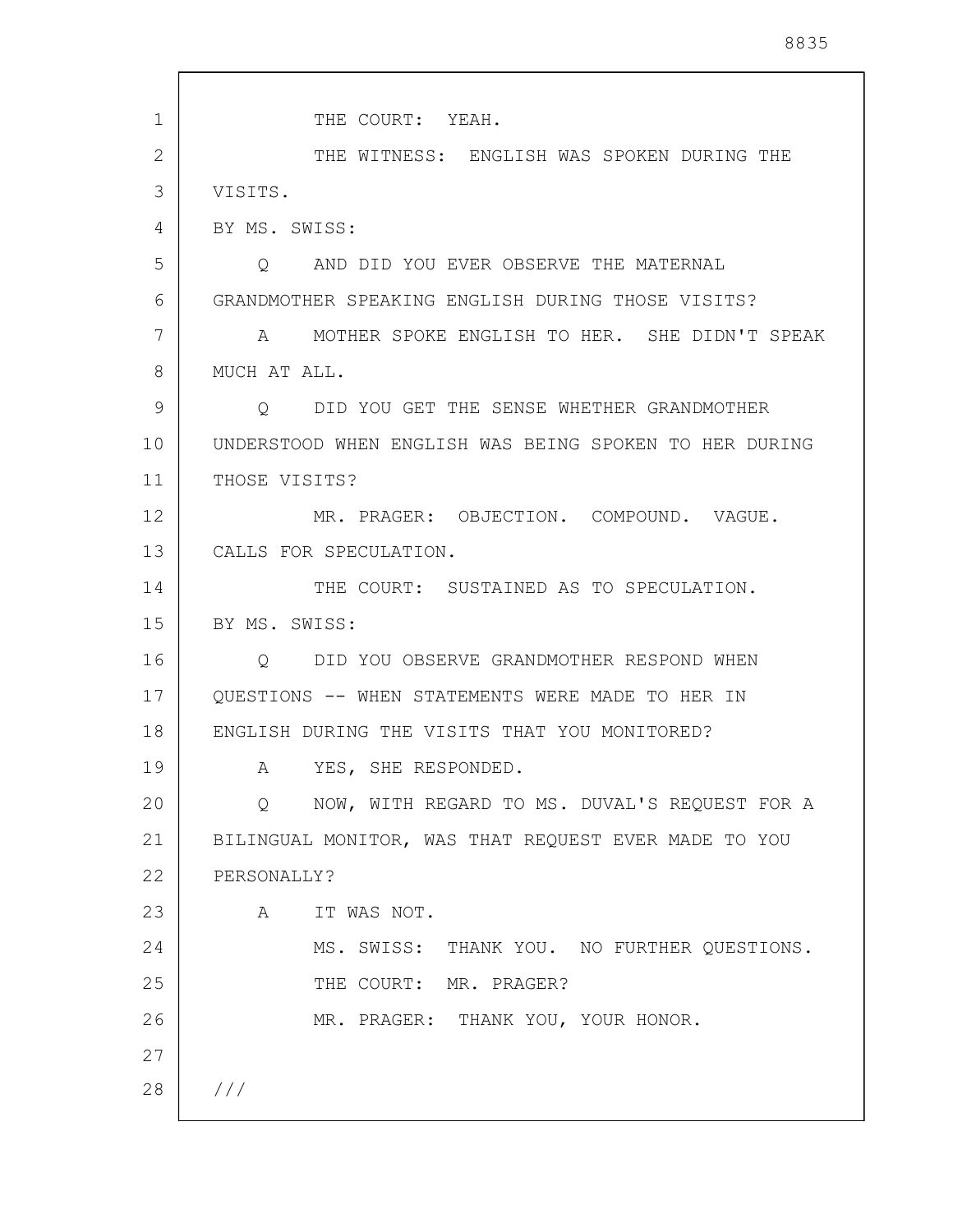| 1  | RECROSS-EXAMINATION                                |
|----|----------------------------------------------------|
| 2  | BY MR. PRAGER:                                     |
| 3  | Q ISN'T IT TRUE, MA'AM, THAT MS. DUVAL REQUESTED   |
| 4  | A BILINGUAL INTERPRETER ON MORE THAN ONE OCCASION? |
| 5  | A I'M ONLY AWARE OF HER REQUESTING IT FROM         |
| 6  | MS. LEWIS AT THE END OF JULY.                      |
| 7  | $Q$ LET ME $--$                                    |
| 8  | MR. PRAGER: AGAIN, YOUR HONOR, I WANT TO READ      |
| 9  | PAGE 598, LINES 12 THROUGH 19.                     |
| 10 | MS. SWISS: OBJECTION. IT'S CUMULATIVE.             |
| 11 | MR. PRAGER: OKAY.                                  |
| 12 | THE COURT: ISN'T IT THE SAME?                      |
| 13 | MR. PRAGER: SAME THING.                            |
| 14 | THE COURT: SAME REREAD? WE DON'T NEED TO           |
| 15 | READ IT TWICE.                                     |
| 16 | MR. PRAGER: OKAY. VERY GOOD, YOUR HONOR.           |
| 17 | THANK YOU.                                         |
| 18 | THE COURT: MS. SWISS?                              |
| 19 | MS. SWISS: NO FURTHER QUESTIONS.                   |
| 20 | THE COURT: WE'VE COMPLETED YOUR TESTIMONY.         |
| 21 | YOU'RE EXCUSED.                                    |
| 22 | THE WITNESS: THANK YOU.                            |
| 23 | THE COURT: MS. SWISS, ARE YOU GOING TO CALL        |
| 24 | THE NEXT WITNESS?                                  |
| 25 | MS. SWISS: YES, YOUR HONOR, THE DEFENDANTS         |
| 26 | CALL MS. ELBA PINEDO.                              |
| 27 | THE COURT: ALL RIGHT.                              |
| 28 |                                                    |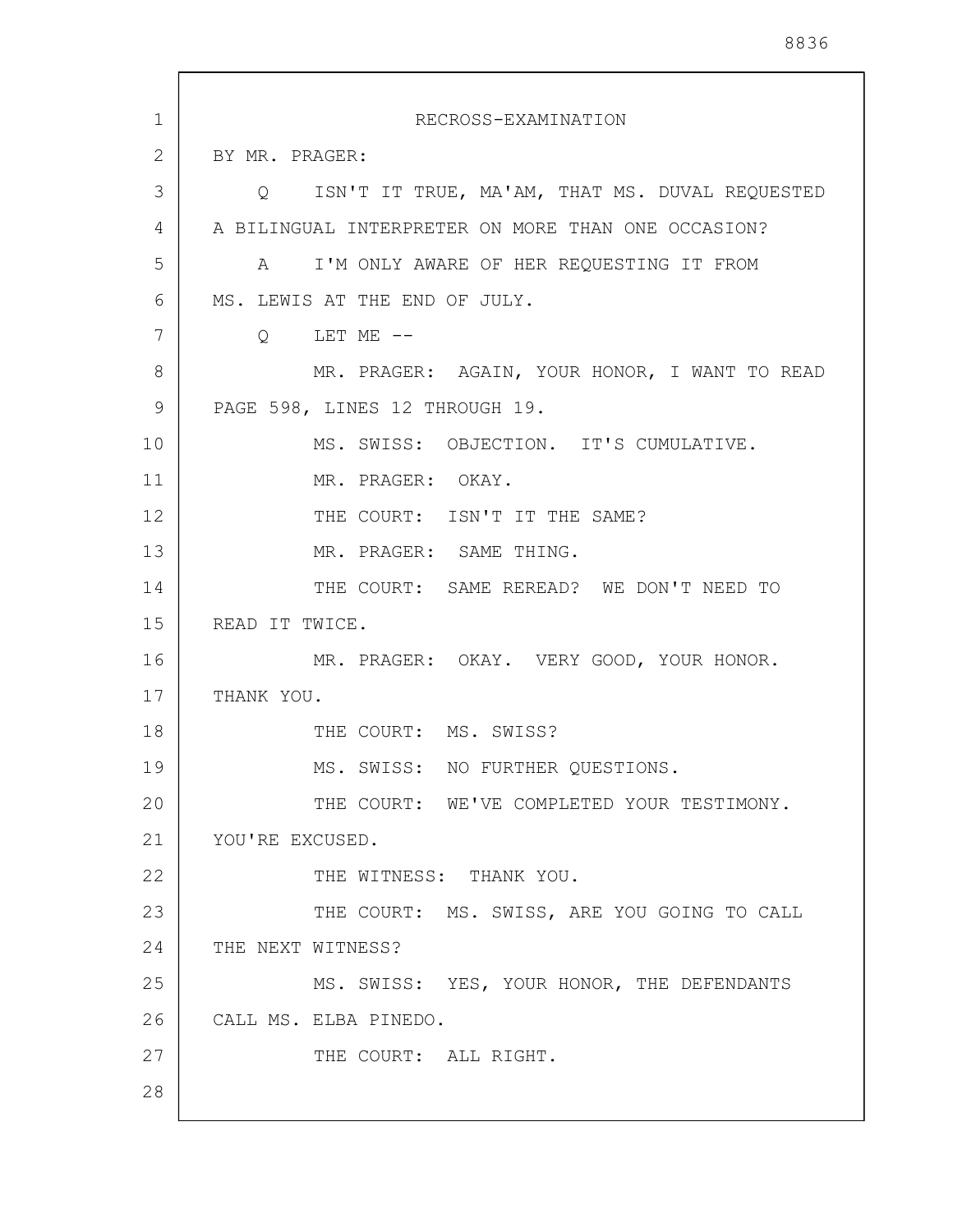| $\mathbf{1}$ | ELBA PINEDO,                                                 |
|--------------|--------------------------------------------------------------|
| 2            | WAS CALLED AS A WITNESS AND, HAVING BEEN FIRST DULY          |
| 3            | SWORN, WAS EXAMINED AND TESTIFIED AS FOLLOWS:                |
| 4            |                                                              |
| 5            | THE CLERK: FOR THE RECORD, PLEASE STATE YOUR                 |
| 6            | NAME AND SPELL YOUR FIRST AND LAST NAME.                     |
| 7            | THE WITNESS: ELBA PINEDO, FIRST NAME,                        |
| 8            | E-L-B-A, LAST NAME, P-I-N-E-D-O.                             |
| 9            | THE COURT: THANK YOU.                                        |
| 10           | YOU MAY PROCEED, MS. SWISS.                                  |
| 11           |                                                              |
| 12           | DIRECT EXAMINATION                                           |
| 13           | BY MS. SWISS:                                                |
| 14           | Q GOOD AFTERNOON, MS. PINEDO.                                |
| 15           | GOOD AFTERNOON.<br>A                                         |
| 16           | WITH WHOM ARE YOU CURRENTLY EMPLOYED?<br>$Q \qquad \qquad$   |
| 17           | DEPARTMENT OF CHILDREN AND FAMILY SERVICES.<br>A             |
| 18           | HOW LONG HAVE YOU BEEN EMPLOYED WITH THE<br>Q                |
| 19           | DEPARTMENT OF CHILDREN AND FAMILY SERVICES?                  |
| 20           | $\mathbf{A}$<br>17 YEARS.                                    |
| 21           | NOW, WHAT IS YOUR CURRENT POSITION?<br>$Q \qquad \qquad$     |
| 22           | I AM A CHILDREN'S SOCIAL WORKER WITH THE<br>$A \quad \alpha$ |
| 23           | INTAKE AND DETENTION CONTROL UNIT.                           |
| 24           | IS THAT COMMONLY REFERRED TO AS IDC?<br>$Q \qquad \qquad$    |
| 25           | A YES.                                                       |
| 26           | Q OKAY. WHAT ARE YOUR CURRENT JOB DUTIES?                    |
| 27           | A MY PRIMARY DUTIES ARE FILING PETITIONS WITH                |
| 28           | THE JUVENILE COURT.                                          |
|              |                                                              |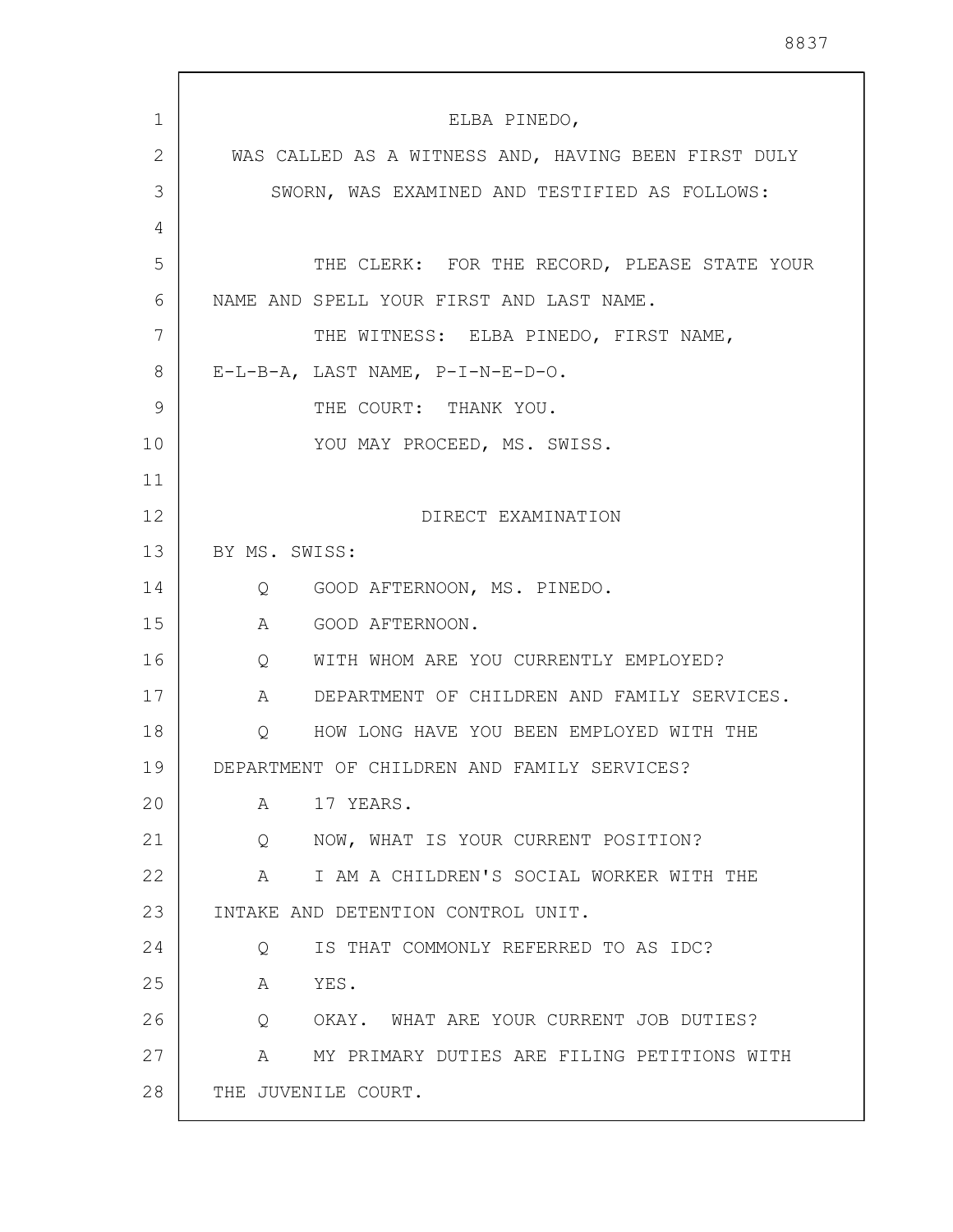| 1  | AND BACK IN NOVEMBER OF 2009, WHAT WAS YOUR<br>$\circ$   |
|----|----------------------------------------------------------|
| 2  | POSITION WITH DCFS?                                      |
| 3  | NOVEMBER OF 2009, I WAS A SOCIAL WORKER AT<br>A          |
| 4  | IDC.                                                     |
| 5  | SO YOU'VE BEEN IN THE SAME SPOT SINCE 2009 OR<br>$\circ$ |
| 6  | BEFORE THEN?                                             |
| 7  | A<br>CORRECT.                                            |
| 8  | O AND WHAT WERE YOUR JOB DUTIES BACK IN NOVEMBER         |
| 9  | OF 2009?                                                 |
| 10 | A FILING PETITIONS.                                      |
| 11 | Q OKAY. WHAT IS A PETITION?                              |
| 12 | A PETITION IS A LEGAL DOCUMENT, A COURT<br>A             |
| 13 | DOCUMENT THAT BEGINS PROCEEDINGS WITH JUVENILE COURT.    |
| 14 | SO WHEN CHILDREN ARE TEMPORARILY TAKEN INTO PROTECTIVE   |
| 15 | CUSTODY, THE DEPARTMENT OF CHILDREN AND FAMILY SERVICES  |
| 16 | MUST FILE A PETITION WITH THE JUVENILE COURT. AND THIS   |
| 17 | PETITION PROVIDES ALLEGATIONS IN DETAILED INFORMATION,   |
| 18 | WHAT WE IDENTIFY AS ALLEGATIONS AS TO HOW THE CHILD OR   |
| 19 | CHILDREN ARE DESCRIBED UNDER SECTION 300 OF THE WELFARE  |
| 20 | AND INSTITUTIONS CODE.                                   |
| 21 | O OKAY. NOW, WERE YOU INVOLVED IN THE CASE OF            |
| 22 | BABY RYAN?                                               |
| 23 | YES.<br>A                                                |
| 24 | WHAT WAS YOUR INVOLVEMENT WITH BABY RYAN'S<br>$\circ$    |
| 25 | CASE?                                                    |
| 26 | I PREPARED THE PETITION AND THE ADDENDUM<br>A            |
| 27 | REPORT FOR THAT CASE.                                    |
| 28 | OKAY. WE ARE GOING TO TAKE A LOOK AT THE<br>$\circ$      |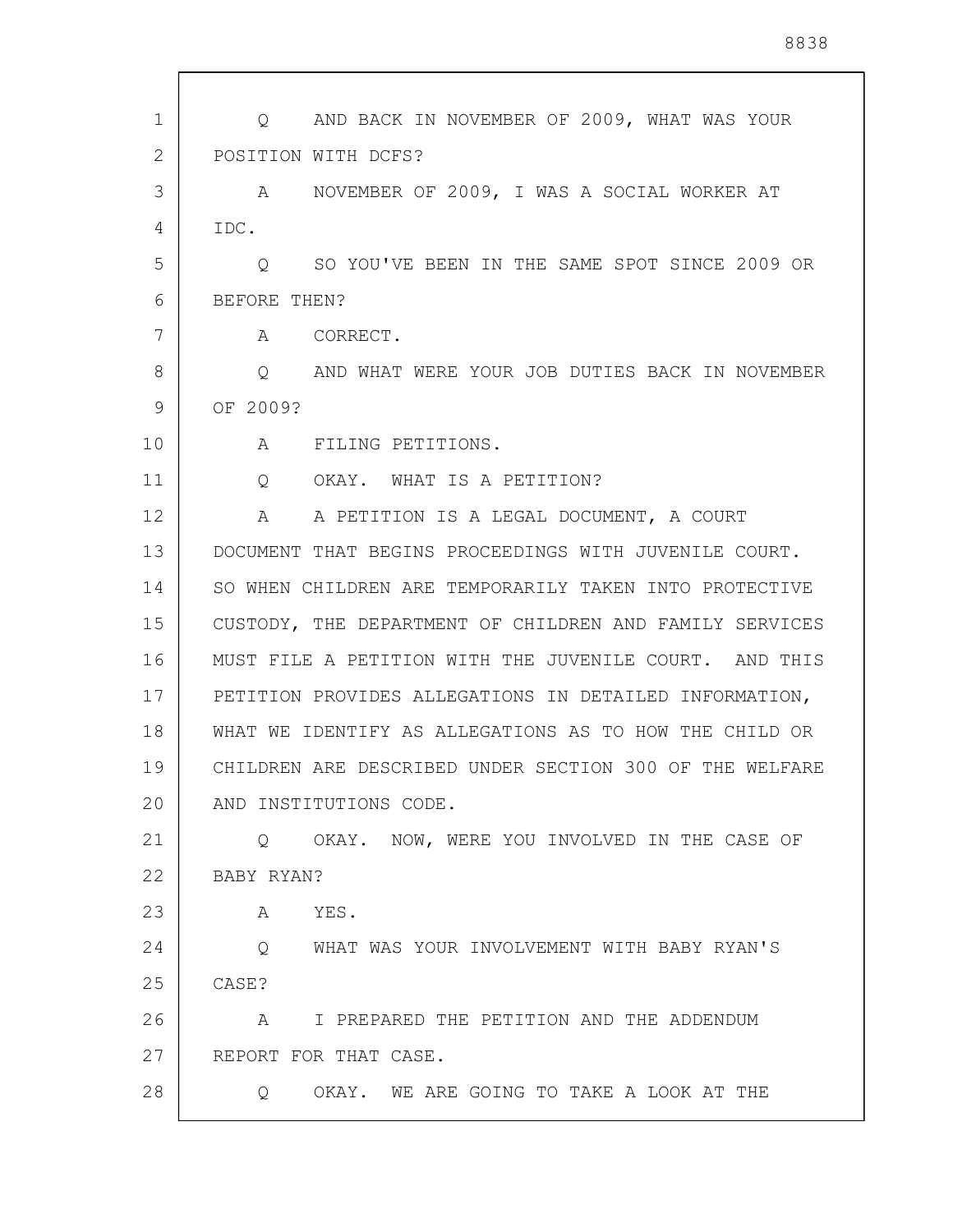| 1  | PETITION. IT IS EXHIBIT 11, AND IT HAS ALREADY BEEN -- |
|----|--------------------------------------------------------|
| 2  | IT'S ALREADY BEEN RECEIVED IN EVIDENCE.                |
| 3  | AND THAT'S BATES NO. 8 THROUGH 12.                     |
| 4  | NOW, MS. PINEDO, IF YOU CAN TAKE A LOOK AT             |
| 5  | EXHIBIT 11, AND LET ME KNOW WHEN YOU'RE READY.         |
| 6  | OKAY.<br>A                                             |
| 7  | DO YOU RECOGNIZE THIS DOCUMENT?<br>$Q \qquad \qquad$   |
| 8  | YES, IT'S THE PETITION.<br>$\mathbf{A}$                |
| 9  | OKAY. AND IF YOU LOOK AT PAGE 2, IT'S BATES<br>Q       |
| 10 | NO. 9, THERE'S A SIGNATURE THERE.                      |
| 11 | DO YOU SEE THAT?                                       |
| 12 | YES.<br>A                                              |
| 13 | IS THAT YOUR SIGNATURE?<br>$Q_{\perp}$                 |
| 14 | IT IS.<br>A                                            |
| 15 | OKAY. NOW, YOU TESTIFIED THAT --<br>Q                  |
| 16 | NOW, DID YOU FILE THIS DOCUMENT WITH THE               |
| 17 | JUVENILE COURT?                                        |
| 18 | YES.<br>$A \quad \alpha$                               |
| 19 | Q OKAY. AND DO YOU KNOW ABOUT WHEN THIS WAS            |
| 20 | FILED?                                                 |
| 21 | A BASED ON THE FILE STAMP HERE IN THE CORNER, IT       |
| 22 | WAS FILED NOVEMBER 6TH OF 2009.                        |
| 23 | Q OKAY. AND DID YOU ACTUALLY TYPE IN ALL OF THE        |
| 24 | INFORMATION IN THIS DOCUMENT YOURSELF?                 |
| 25 | SOME I TYPED IN. OTHER -- SOME INFORMATION<br>A        |
| 26 | WAS POPULATED FROM OUR COMPUTERIZED SYSTEM, CWCMS.     |
| 27 | Q OKAY. NOW, TAKING A LOOK AT NO. 1 THERE, IT          |
| 28 | SAYS:                                                  |
|    |                                                        |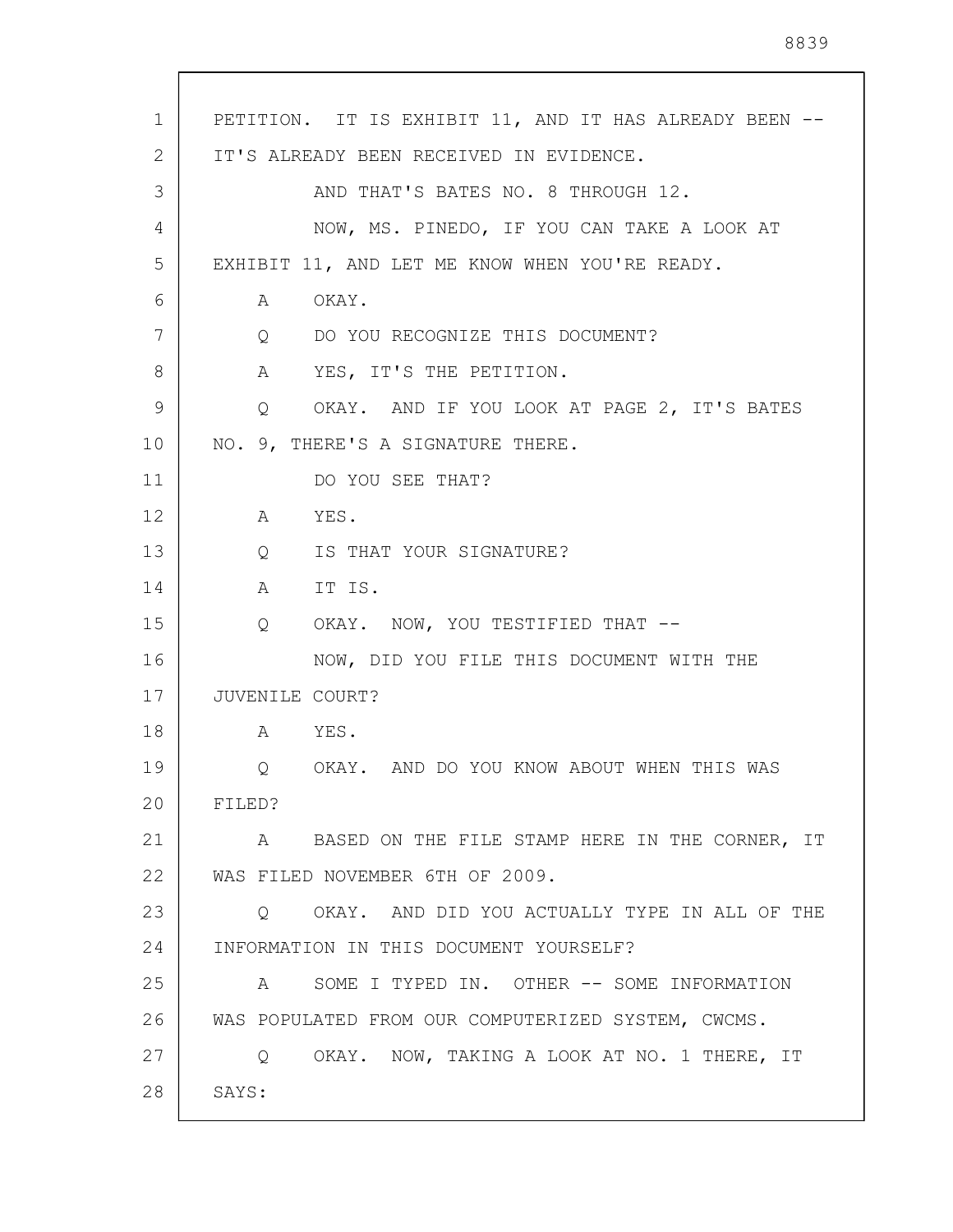| $\mathbf{1}$ | "PETITIONER, ON INFORMATION AND                              |
|--------------|--------------------------------------------------------------|
| 2            | BELIEF, ALLEGES THE FOLLOWING."                              |
| 3            | DO YOU SEE THAT?                                             |
| 4            | YES.<br>A                                                    |
| 5            | AND DO YOU KNOW WHAT THAT PHRASE MEANS?<br>$Q \qquad \qquad$ |
| 6            | A<br>UM --                                                   |
| 7            | MR. MCMILLAN: OBJECTION. LACKS FOUNDATION.                   |
| 8            | CALLS FOR SPECULATION.                                       |
| 9            | THE COURT: OVERRULED.                                        |
| 10           | THE WITNESS: TO THE BEST OF MY KNOWLEDGE, IT                 |
| 11           | MEAN THAT IS IT'S -- THAT THE ALLEGATIONS THAT ARE           |
| 12           | BEING ALLEGED IN THIS PETITION ARE BASED ON THE              |
| 13           | INFORMATION THAT I'VE RECEIVED. THAT WOULD BE A              |
| 14           | DETENTION REPORT AND ATTACHMENTS THAT ARE INCLUDED AS        |
| 15           | WELL AS THE BELIEF THAT THE INDIVIDUAL OR THE SOCIAL         |
| 16           | WORKER THAT'S COMPLETING THAT DETENTION REPORT, IT'S         |
| 17           | CREDIBLE. I BELIEVE THEY'VE BEEN TRUTHFUL AND ACCURATE       |
| 18           | WITH THE INFORMATION THAT THEY'VE PROVIDED IN THEIR          |
| 19           | DETENTION REPORTS                                            |
| 20           | BY MS. SWISS:                                                |
| 21           | OKAY. AND WHERE IT SAYS "PETITIONER, ON<br>O.                |
| 22           | INFORMATION AND BELIEF, ALLEGES," IS PETITIONER, THEN,       |
| 23           | YOU BECAUSE YOU SIGNED IT?                                   |
| 24           | IT'S ME BECAUSE I'M THE ONE WHO SIGNED IT,<br>A              |
| 25           | OBVIOUSLY. I'M A REPRESENTATIVE OF THE DEPARTMENT OF         |
| 26           | CHILDREN AND FAMILY SERVICES.                                |
| 27           | OKAY. AND IN THIS PETITION DID YOU ACTUALLY<br>Q             |
| 28           | MAKE ALLEGATIONS?                                            |
|              |                                                              |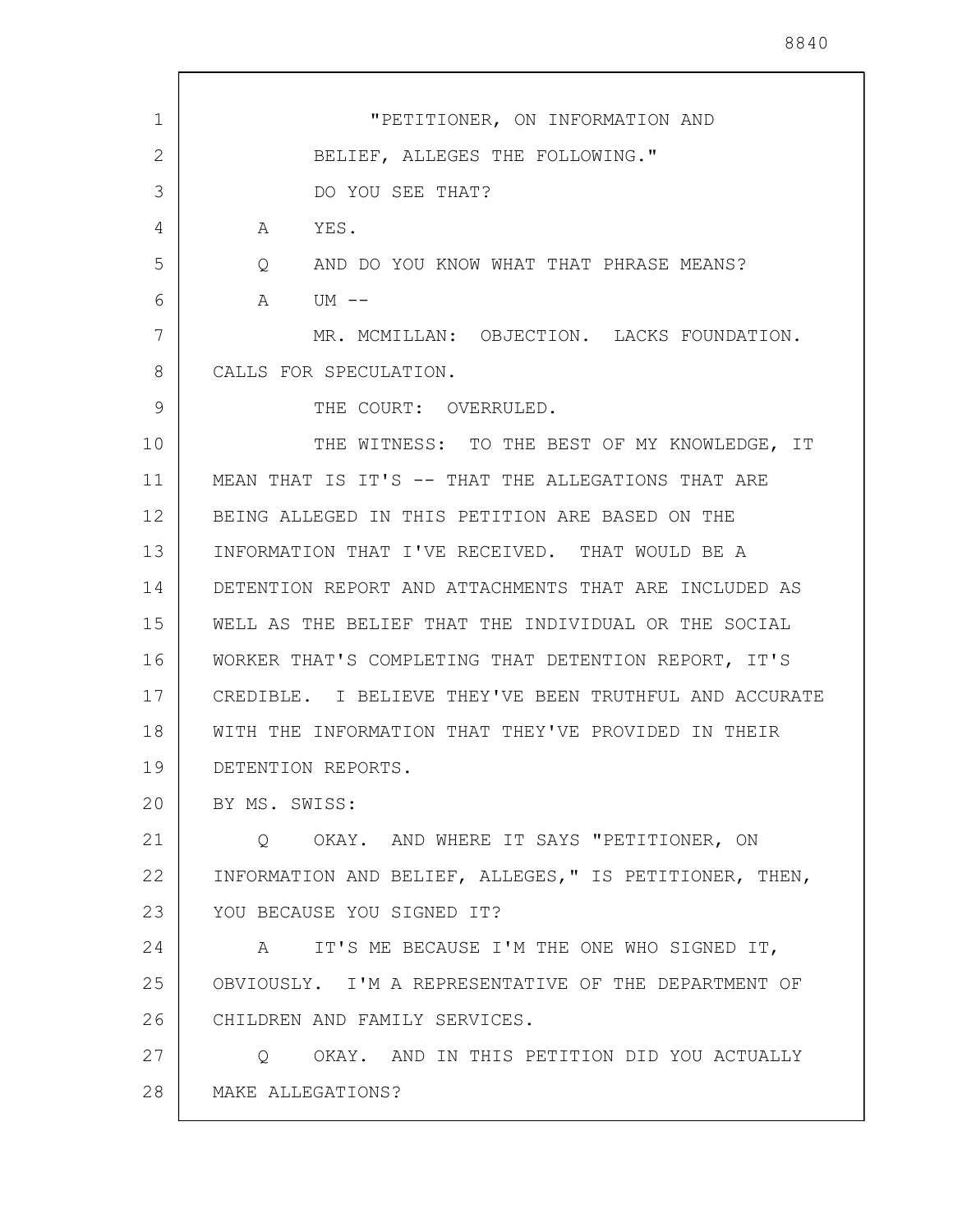1 2 3 4 5 6 7 8 9 10 11 12 13 14 15 16 17 18 19 20 21 22 23 24 25 26 27 28 A YES. Q OKAY. TAKING A LOOK AT NUMBER -- UNDER 1A, I GUESS, THERE'S CHECK BOXES A THROUGH J? A YES. Q DO YOU SEE THAT? AND IT LOOKS LIKE THE B IS CHECKED AND THE E IS CHECKED. DO YOU SEE THAT? A YES. Q WHAT DOES THE CHECK BOX FOR B MEAN? A SO WHEN -- SO UNDER THE SECTION 300 OF THE WELFARE AND INSTITUTIONS CODE, THERE ARE SUBDIVISIONS, CATEGORIES. AND THOSE SUBDIVISIONS ARE IDENTIFIED BY ALPHABET, A THROUGH J. AND SO, WHEN GENERATING THIS PETITION, THOSE SUBDIVISIONS, THAT A THROUGH J, DESCRIBES SPECIFIC TYPES OF ABUSE THAT A CHILD OR CHILDREN WOULD SUFFER. SO IN GENERATING THIS PETITION, I HAVE TO IDENTIFY UNDER WHAT SUBDIVISION DOES THAT CHILD -- IS THAT CHILD DESCRIBED UNDER? SO FOR BABY RYAN'S PETITION, I FILED A B COUNT AND AN E COUNT UNDER SUBDIVISION B AND SUBDIVISION E. Q OKAY. AND THEN FURTHER IN THE DOCUMENT, DO YOU ACTUALLY DESCRIBE THE ALLEGATIONS FOR THE B COUNT AND THE E COUNT? A YES. THAT WOULD BE MY SUPPORTING FACTS. Q OKAY. SO LET'S TAKE A LOOK AT PAGE 3, IT'S BATES 10.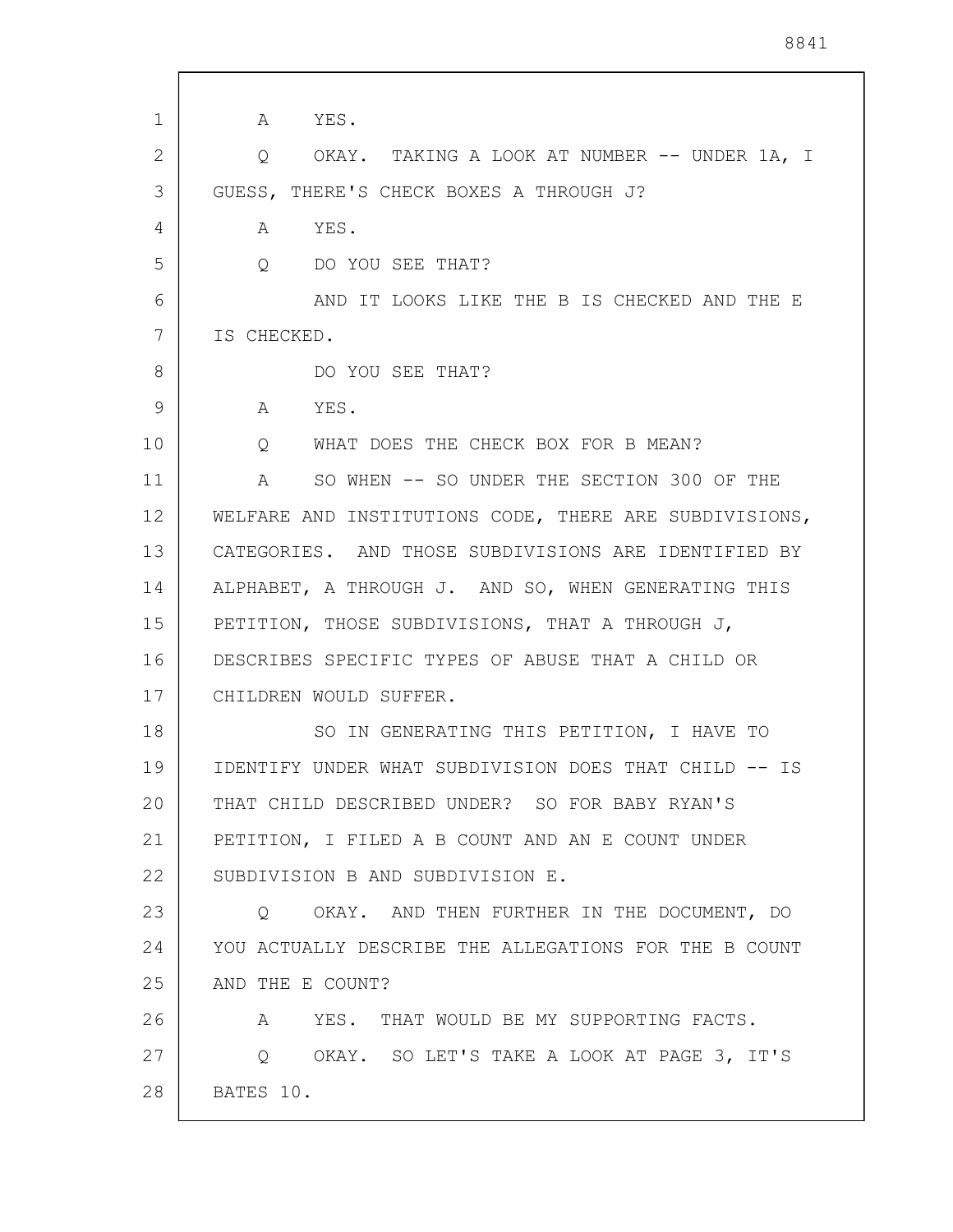1 2 3 4 5 6 7 8 9 10 11 12 13 14 15 16 17 18 19 20 21 22 23 24 25 26 27 28 AND JUST FOCUSING ON THE TOP THERE, THERE'S SOME ADDITIONAL CHECK BOXES. IT SAYS FAILURE TO PROTECT, SECTION 300B. THEN DO YOU SEE THE BOX THAT'S CHECKED THERE: "AS A RESULT OF THE FAILURE OR INABILITY OF HIS OR HER PARENT OR LEGAL GUARDIAN TO SUPERVISE OR PROTECT THE CHILD ADEQUATELY." DO YOU SEE THAT? A YES. Q DO YOU KNOW WHY YOU CHECKED THAT BOX IN THE PETITION? A YES. BASED ON THE COUNTS THAT I FILED, COUNTS B1 AND B2, THE ALLEGATIONS THAT WERE DESCRIBED IDENTIFIED THAT AS A RESULT -- THAT THIS CHILD WAS ABUSED AS A RESULT OF A PARENT'S FAILURE OR INABILITY TO PARENT OR SUPERVISE THEIR CHILD AND ALSO AS A RESULT OF WILLFUL AND NEGLECTFUL ACTS BY A PARENT TO FAIL TO PROTECT THEIR CHILD FROM THE CUSTODIAL PARENT WHO HAD CUSTODY OF THAT CHILD. Q OKAY. SO THE FIRST CHECK BOX, DOES THAT HAVE TO DO WITH B1 AND THE SECOND CHECK BOX, DOES THAT HAVE TO DO WITH B2? MR. MCMILLAN: OBJECTION. LEADING. THE COURT: SUSTAINED. BY MS. SWISS: Q WHAT DOES THE DESCRIPTION UNDER B1 -- WHAT IS THE RELATIONSHIP BETWEEN THE FIRST CHECK BOX, IF ANY,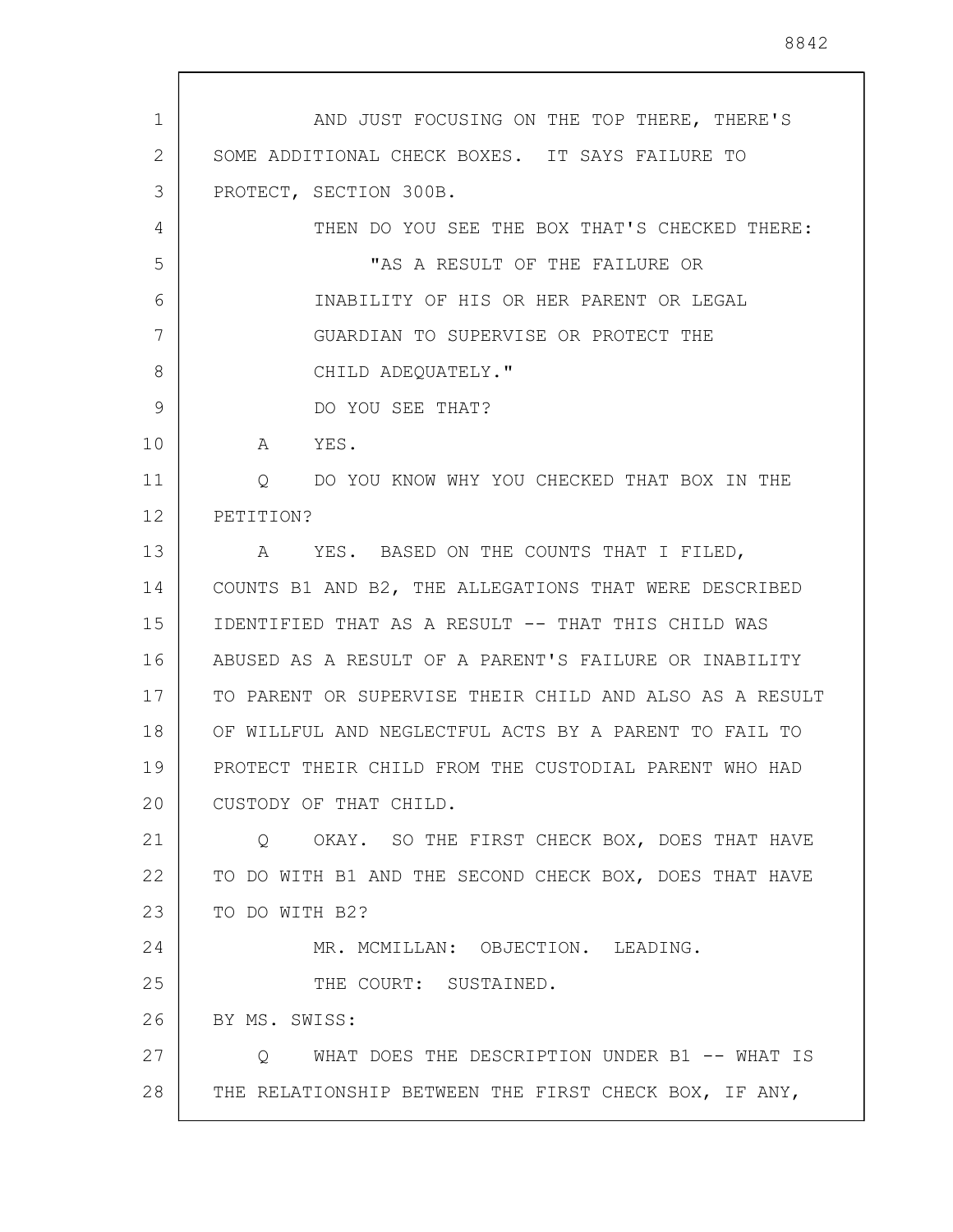1 2 3 4 5 6 7 8 9 10 11 12 13 14 15 16 17 18 19 20 21 22 23 24 25 26 27 28 AND THE DESCRIPTION UNDER B1? A SO B1 WOULD BE IDENTIFIED AS THAT FIRST CHECK BOX AND THE B2 WOULD BE DESCRIBED UNDER THE SECOND BOX, CHECK 2. Q OKAY. SO WHAT WERE THE ALLEGATIONS THAT YOU WERE MAKING FOR SECTION B1? A UNDER THIS SUBDIVISION B, I FILED THAT MS. RAFAELINA DUVAL WILLFULLY AND INTENTIONALLY FAILED OR REFUSED TO PROPERLY FEED A 15-MONTH OLD CHILD, RESULTING IN THE CHILD BEING DIAGNOSED WITH FAILURE TO PROTECT. I'M NOT SURE IF YOU NEED ME TO READ THE WHOLE COUNT. Q NO. A ALSO IN MY B1, I FILED A FAILURE TO PROTECT BY FATHER, THAT HE WAS AWARE OF THE CONDITION OF THE CHILD AND FAILED TO TAKE ACTION AND PROTECT THE CHILD. SO I ALSO INCLUDED FATHER IN THAT COUNT. Q OKAY. SO WE'RE LOOKING AT THE DOCUMENT, AND DO YOU SEE THERE'S SOME HANDWRITING THERE? A YES. Q DO YOU KNOW WHOSE HANDWRITING THAT IS? A NO. Q DO YOU KNOW WHEN THAT HANDWRITING WAS PLACED ON THE DOCUMENT? A I CAN'T SAY ACCURATELY, NO. Q OKAY. WHEN YOU FILED THE DOCUMENT, WAS THE HANDWRITING THERE?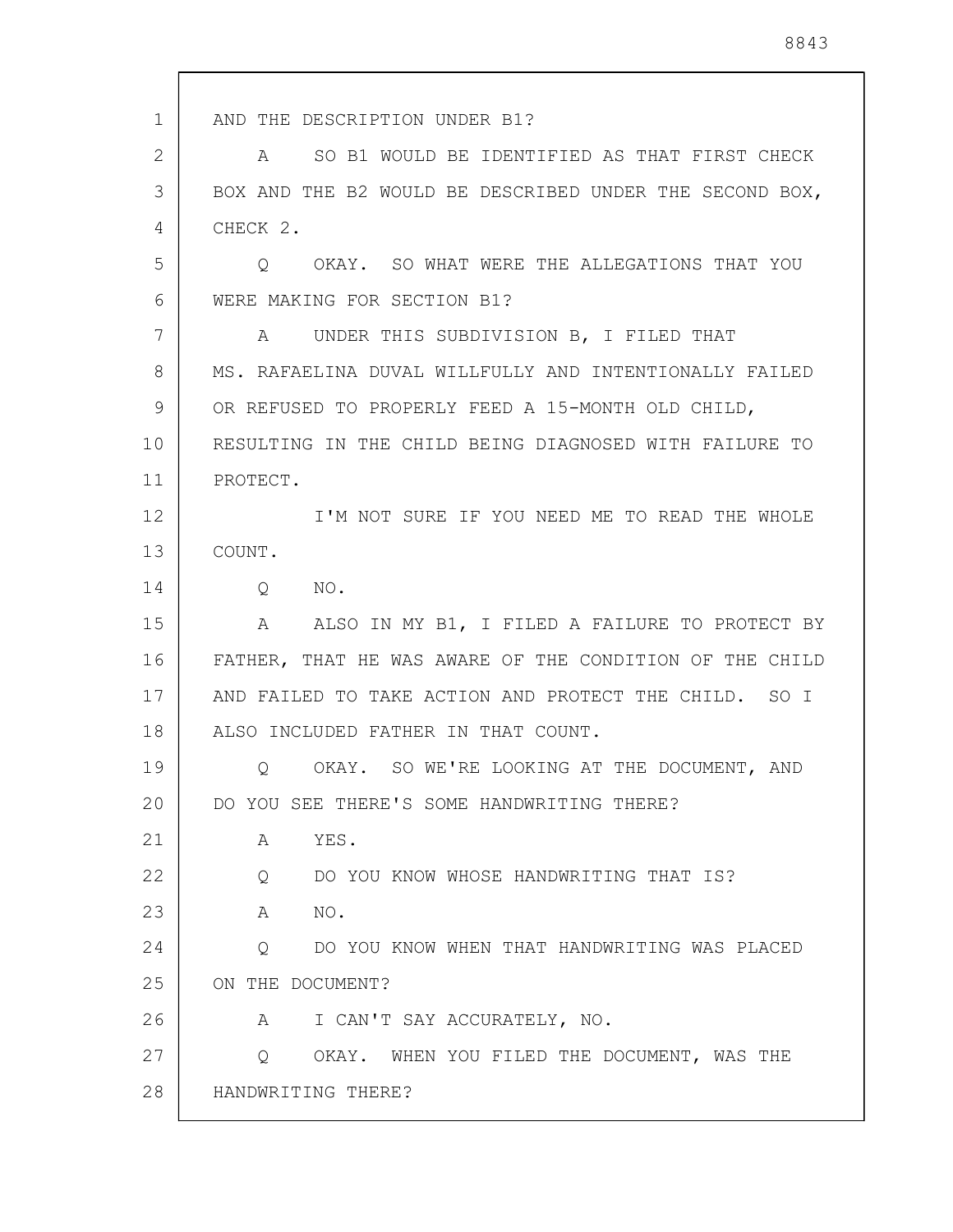| $\mathbf 1$  | NO.<br>A                                                 |
|--------------|----------------------------------------------------------|
| $\mathbf{2}$ | OKAY. SO ALL OF THE TYPED LANGUAGE WAS IN THE<br>$\circ$ |
| 3            | PETITION THAT YOU FILED WITH THE JUVENILE COURT ON OR    |
| 4            | ABOUT NOVEMBER 6, 2009?                                  |
| 5            | A YES.                                                   |
| 6            | O OKAY. NOW, THE LANGUAGE THERE ON THE FIRST             |
| 7            | LINE THAT YOU ALLEGE MS. DUVAL WILLFULLY AND             |
| 8            | INTENTIONALLY FAILED AND REFUSED TO PROPERLY FEED A      |
| 9            | 15-MONTH OLD CHILD, WHY DID YOU USE THAT LANGUAGE?       |
| 10           | A<br>$WELL$ --                                           |
| 11           | MR. MCMILLAN: OBJECTION, YOUR HONOR. VAGUE.              |
| 12           | THE COURT: OVERRULED.                                    |
| 13           | THE WITNESS: WELL, IN REVIEWING THE                      |
| 14           | DETENTION -- MY COMMON PRACTICE IS, WHEN I PREPARE       |
| 15           | THESE PETITIONS, I REVIEW THE DETENTION REPORT ENTIRELY  |
| 16           | FROM BEGINNING TO END, EVERYTHING THAT'S INCLUDED, AND   |
| 17           | IN ADDITION, THE ATTACHMENTS. AND BASED ON THAT, BASED   |
| 18           | ON THE TOTALITY OF MY DETENTION REPORT -- I'M SORRY, OF  |
| 19           | THE REPORT, THE DETENTION REPORT AND ATTACHMENTS, I      |
| 20           | THEN -- WE WILL BE ABLE TO SEE THE FAMILY DYNAMIC IN     |
| 21           | THIS DETENTION REPORT THAT'S BEING PROVIDED.             |
| 22           | AND BASED ON THE FACTS THAT WERE PROVIDED IN             |
| 23           | THE DETENTION REPORT AT THAT TIME, IN REVIEWING THIS, I  |
| 24           | FOUND THAT THE -- I FOUND THAT THE ACTIONS OF MS. DUVAL  |
| 25           | WERE WILLFUL AND INTENTIONAL AND THAT SHE FAILED AND     |
| 26           | REFUSED TO PROPERLY FEED HER CHILD.                      |
| 27           | THERE WAS -- I BELIEVE THERE WAS DOCUMENTATION           |
| 28           | FROM TWO SPECIALISTS WHO FOUND THE CHILD TO BE FAILURE   |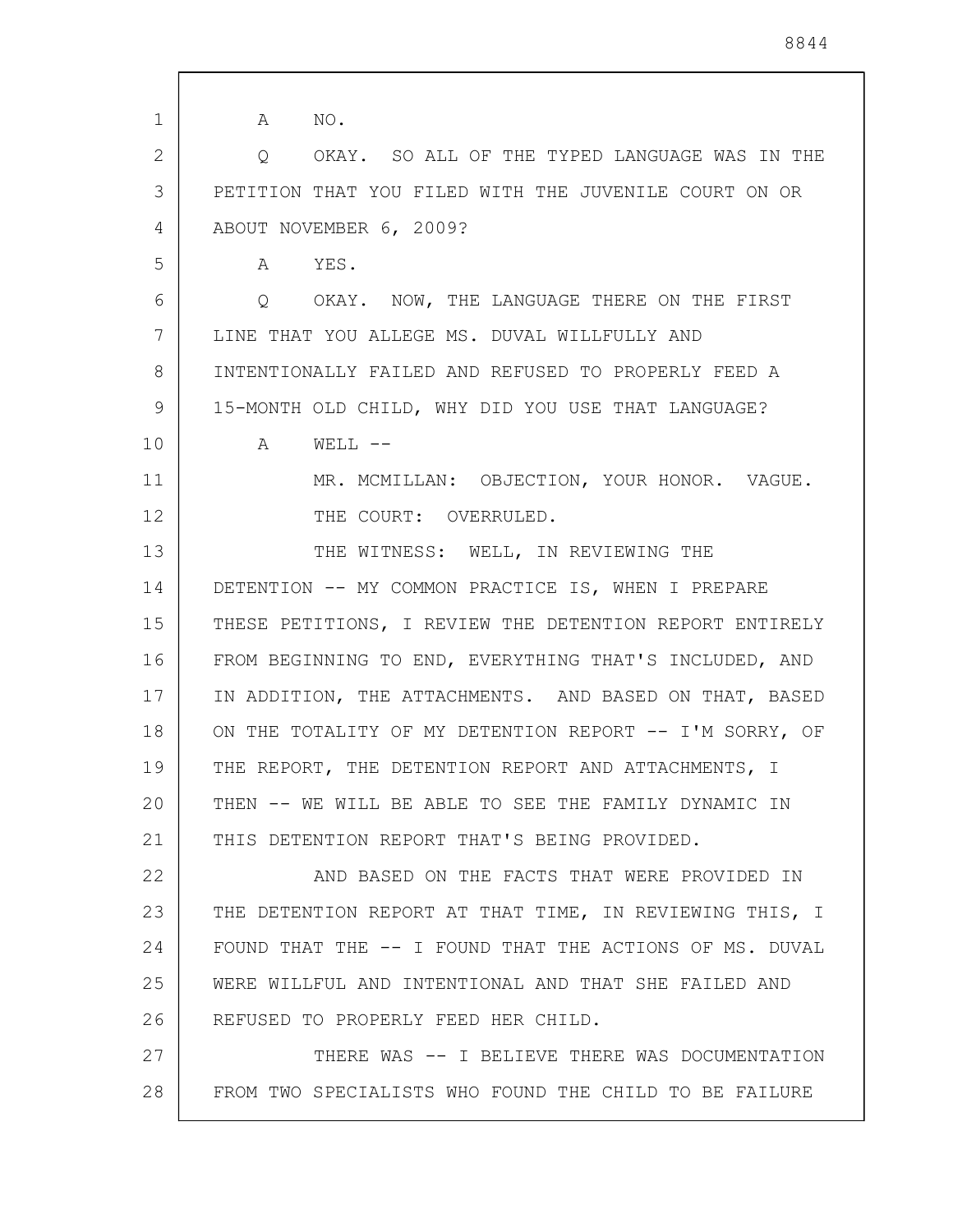1 2 3 4 5 6 7 8 9 10 11 12 13 14 15 16 17 18 19 20 21 22 23 24 25 26 27 28 TO PROVIDE. I BELIEVE IT WAS DR. EGGE FROM THE FAILURE TO THRIVE CLINIC WHO FOUND THE CHILD TO BE FAILURE TO THRIVE, YOU KNOW, WITH -- DUE TO ENVIRONMENTAL CAUSES. THE CHILD HAD BEEN SEEN PREVIOUSLY BY DR. EVANS, WHO ALSO IDENTIFIED THE CHILD WITH FAILURE TO THRIVE. AND AT THAT TIME, NO ORGANIC CAUSES WERE IDENTIFIED. DR. -- I BELIEVE THERE WAS A NUTRITIONIST, WENDY TRUMP [SIC], WHO HAD IDENTIFIED THAT MOM WAS BEING RESTRICTIVE IN THE FOOD SHE WAS OFFERING THE CHILD. AND ALSO THAT IT APPEARED TO DR. TRUMP -- SORRY, TO THE NUTRITIONIST, WENDY TRUMP, THAT THE MOTHER WAS NOT -- IT APPEARED TO HER THAT SHE WAS NOT PROVIDING PROTEIN, WHICH WAS NEEDED FOR THE CHILD TO GROW. AND I THINK THERE WAS, LIKE, A STATEMENT MADE THAT SHE WAS PROVIDING ADVICE AND MOTHER WASN'T FOLLOWING IT. THERE WERE STATEMENTS FROM A DR. EGGE -- I'M SORRY, DR. GILL, WHO MADE REFERENCE TO THE FACT THAT MOTHER WASN'T PROVIDING -- WASN'T FOLLOWING THROUGH WITH DIRECTIVES THAT SHE HAD BEEN GIVEN AS TO HOW TO FEED THE CHILD. SO WITH REGARDS, YOU KNOW, IN TOTALITY WITH ALL THAT INFORMATION, I FOUND THAT HER ACTIONS -- THAT MS. DUVAL'S ACTIONS WERE WILLFUL. IT WASN'T JUST THAT IT WAS NEGLECTFUL, SHE FORGOT A COUPLE DAYS, OR IT WAS JUST, YOU KNOW, MISSED A FEW DAYS. IT WAS JUST -- YOU KNOW, BASED ON THIS -- I KNOW THIS DOESN'T REFLECT, BUT IN SUBDIVISION E -- AS IN SUBDIVISION E, ONE OF THE --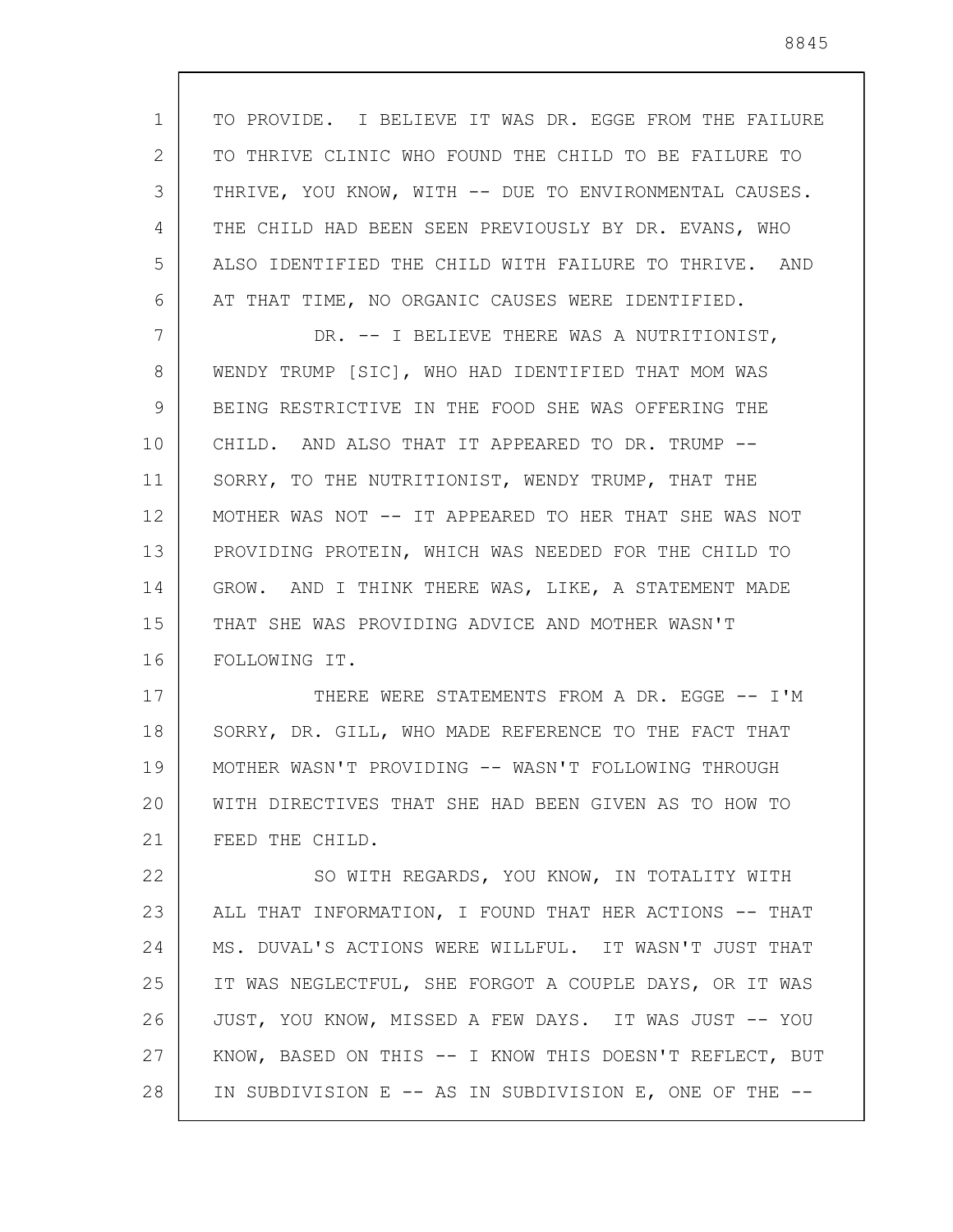| $\mathbf{1}$ | IT'S IDENTIFIED AS SEVERE PHYSICAL ABUSE TO A CHILD     |
|--------------|---------------------------------------------------------|
| 2            | UNDER FIVE. AND ONE OF THE DESCRIPTIONS UNDER THAT      |
| 3            | SUBDIVISION IS THAT A PARENT WILLFULLY PROLONGED --     |
| 4            | PROLONGED FAILURE TO PROVIDE ADEQUATE FOOD.             |
| 5            | SO UNDER THAT SUBDIVISION, I FOUND THAT                 |
| 6            | MS. DUVAL'S ACTIONS WERE WILLFUL, THAT SHE              |
| 7            | INTENTIONALLY REFUSED TO FOLLOW DIRECTIONS THAT SHE WAS |
| 8            | BEING PROVIDED, AND SHE CHOSE NOT TO FOLLOW THOSE       |
| 9            | DIRECTIONS AND THAT RESULTED IN THE CHILD'S FAILURE.    |
| 10           | THE CHILD WAS IDENTIFIED -- DIAGNOSED WITH              |
| 11           | DEVELOPMENTAL DELAYS. AND AGAIN, THE CONDITIONS OF THE  |
| 12           | CHILD, THIS FAILURE TO THRIVE WERE DUE TO ENVIRONMENTAL |
| 13           | CAUSES, AND AT THAT POINT NO ORGANIC CAUSES TO THE      |
| 14           | CHILD'S CONDITION HAD BEEN IDENTIFIED.                  |
| 15           | MR. MCMILLAN: OBJECTION, YOUR HONOR.                    |
| 16           | NARRATIVE RESPONSE. MOVE TO STRIKE.                     |
| 17           | THE WITNESS: OVERRULED.                                 |
| 18           | BY MS. SWISS:                                           |
| 19           | Q NOW, TAKING A LOOK AT THE SECOND CHECK BOX,           |
| 20           | THAT HAS TO DO WITH AS A RESULT OF THE WILLFUL OR       |
| 21           | NEGLIGENT FAILURE OF THE CHILD'S PARENT OR LEGAL        |
| 22           | GUARDIAN TO SUPERVISE OR PROTECT THE CHILD ADEQUATELY   |
| 23           | FROM THE CONDUCT OF THE CUSTODIAN WITH WHOM THE CHILD   |
| 24           | HAS BEEN LEFT.                                          |
| 25           | IS THAT YOUR B2 COUNT?                                  |
| 26           | IT'S ALSO WITH B1 BECAUSE I'M IDENTIFYING THE<br>A      |
| 27           | FATHER FAILED -- I'M ALLEGING THE FATHER FAILED TO      |
| 28           | PROTECT THE CHILD WHEN HE KNEW OF THE CHILD'S           |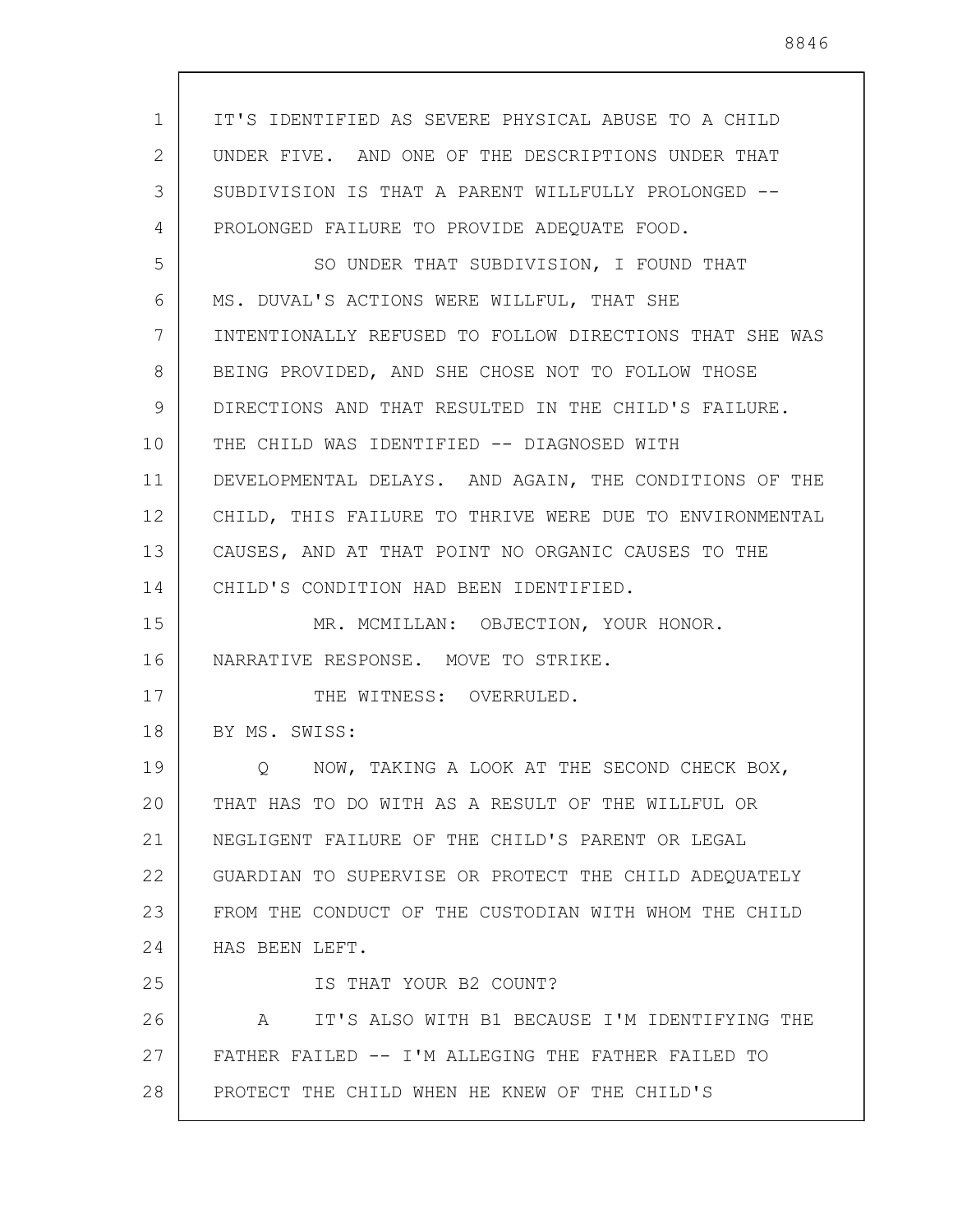1 2 3 4 5 6 7 8 9 10 11 12 13 14 15 16 17 18 19 20 21 22 23 24 25 26 27 28 CONDITION. SO THAT CHECK ALSO REFLECTS THAT B1. Q OKAY. SO BOTH OF THE CHECK BOXES HAVE TO DO WITH THE B1 AND B2 COUNT? A I'M SORRY, YES. Q OKAY. AND WHAT ARE YOU ALLEGING IN THE B2 COUNT? A B2, THE COUNT ALLEGES THAT THE CHILD WAS DIAGNOSED WITH FAILURE TO THRIVE, AND THAT BOTH MOTHER, MS. DUVAL, AND FATHER, RYAN MILLS, KNEW OF THE CHILD'S CONDITION AND THEY FAILED TO TIMELY -- I'M SORRY -- TO PROVIDE TIMELY NECESSARY MEDICAL CARE FROM JUNE 2009 TO SEPTEMBER OF 2009. AND IT WAS MEDICAL NEGLECT BY BOTH PARENTS. Q OKAY. AND I BELIEVE YOU ALREADY TESTIFIED THAT YOU ALSO MADE AN ALLEGATION UNDER WELFARE AND INSTITUTIONS CODE 300E; RIGHT? A YES. Q OKAY. WE'RE GOING TO TAKE A LOOK AT PAGE 4 OF THE PETITION AND THAT'S BATES 11. IS THIS THE DESCRIPTION FOR THE E COUNT? A YES. Q THAT YOU PREPARED? A YES. Q OKAY. AND WHAT ARE YOU ALLEGING IN THE E COUNT? A I'M ALLEGING THE SAME ALLEGATIONS THAT I MADE AS TO B1. THIS IS THE EXACT -- IT'S THE EXACT -- I'M SORRY. IT'S THE EXACT SAME COUNT.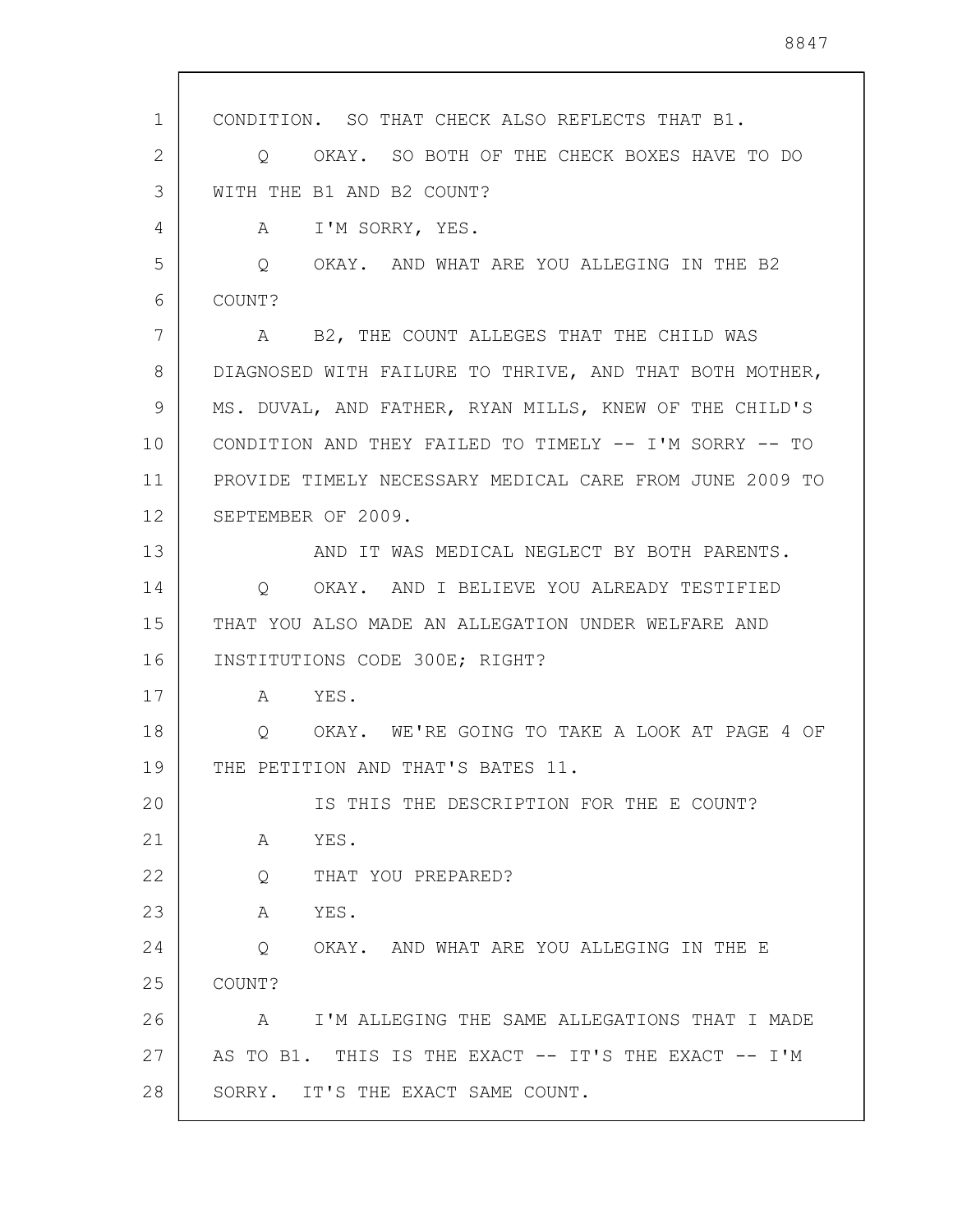1 2 3 4 5 6 7 8 9 10 11 12 13 14 15 16 17 18 19 20 21 22 23 24 25 26 27 28 Q IT'S THE EXACT SAME -- A YES. Q -- LANGUAGE? A THAT -- IT'S THE SAME LANGUAGE, THAT MS. DUVAL WILLFULLY AND INTENTIONALLY FAILED TO, REFUSED TO PROPERLY FEED THIS 15-MONTH OLD CHILD, AND ALSO THE ALLEGATION OF THE FATHER'S FAILURE TO PROTECT. Q OKAY. NOW, AFTER YOU PREPARE THE PETITION, WHAT HAPPENS NEXT? A WELL, ONCE I PREPARE THE PETITION, I THEN HAND IT OVER TO OUR COUNTY COUNSEL, OUR ATTORNEY, THAT ARE ASSIGNED TO OUR UNIT. AND I GIVE THEM THESE COUNTS THAT I'VE PREPARED WITH THE COPY OF THE DETENTION REPORT AND ATTACHMENTS. AND THEY'LL REVIEW IT FOR LEGAL SUFFICIENCY AND THEY APPROVE THEM. Q OKAY. AND THEN WHAT HAPPENS TO THE PETITION ONCE COUNTY COUNSEL APPROVES IT? A ONCE THEY APPROVE IT, I THEN GENERATE THIS PETITION. I NOTICE ALL THE PARENTS, I CONTACT ALL THE PARTIES AND INFORM THEM OF THE DETENTION REPORT, ADVISE THEM OF THE ALLEGATIONS, AND DEPENDING ON WHAT KIND OF RECOMMENDATIONS, I WOULD ADVISE THEM OF SPECIFIC RECOMMENDATIONS. Q OKAY. NOW, IN THIS SPECIFIC CASE, AFTER YOU PREPARED THE PETITION AND HAD THAT FILED, DID YOU HAVE ANY ADDITIONAL INVOLVEMENT IN THE CASE? A AFTER THE PETITION? Q AFTER YOU PREPARE -- AFTER YOU PREPARED THE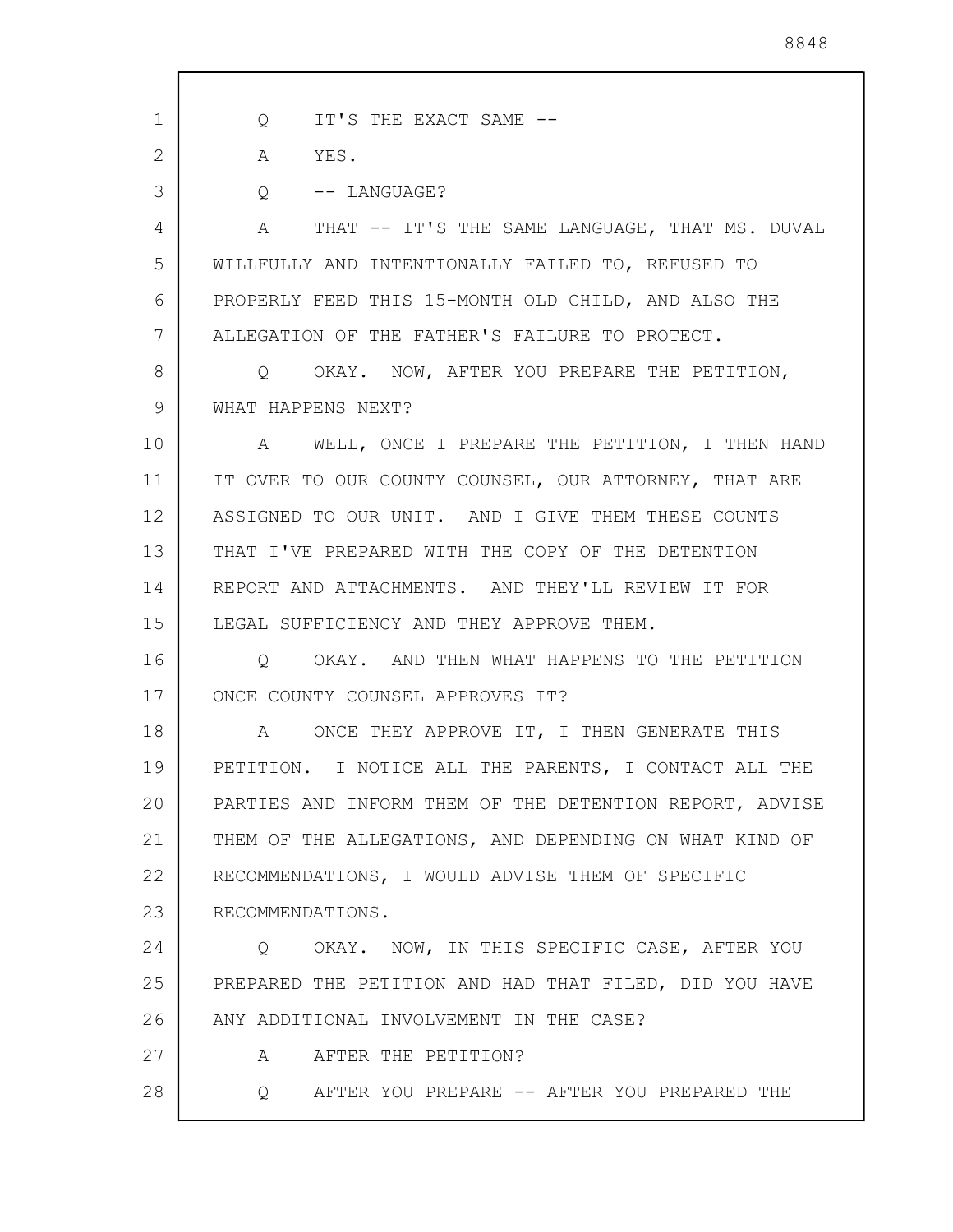1 2 3 4 5 6 7 8 9 10 11 12 13 14 15 16 17 18 19 20 21 22 23 24 25 26 27 28 PETITION DOCUMENT. A WELL, I ALSO GENERATED THE ADDENDUM REPORT. Q OKAY. A WHICH IS A REPORT THAT IDC SOCIAL WORKERS MUST PREPARE AND ALSO ATTACH WITH THEIR PETITION. AND THIS ADDENDUM REPORT INCLUDES ALL THE NOTICES PROVIDED TO THE -- ALL THE PARTIES, PARENTS, CAREGIVERS, DEPENDING ON WHERE THE CHILDREN ARE PLACED, AND RECOMMENDATIONS OF THE COURT AND ANY OTHER ADDITIONAL INFORMATION THAT I PERSONALLY WOULD HAVE GATHERED DURING THE PREPARATION OF MY PETITION. Q OKAY. IF YOU CAN TURN TO EXHIBIT 13 IN THAT BINDER. AND FOR THE RECORD, EXHIBIT 13 IS BATES-LABELED 7109 THROUGH 7114, AND IT IS ADDENDUM REPORT FOR THE HEARING, NOVEMBER 6, 2009. IF YOU COULD PLEASE TAKE A LOOK AT THAT AND LET ME KNOW WHEN YOU'RE READY. A I'M READY. Q DO YOU RECOGNIZE THIS DOCUMENT? A YES. Q WHAT IS THIS? A IT'S AN ADDENDUM REPORT. BASED ON THE NAME OF THE CASE, IT WAS THE ADDENDUM REPORT THAT WAS GENERATED FOR BABY RYAN'S CASE. Q OKAY. AND TAKING A LOOK AT PAGE BATES 7114 -- IT SHOULD BE THE LAST PAGE OF THAT EXHIBIT -- THERE IS A SIGNATURE THERE.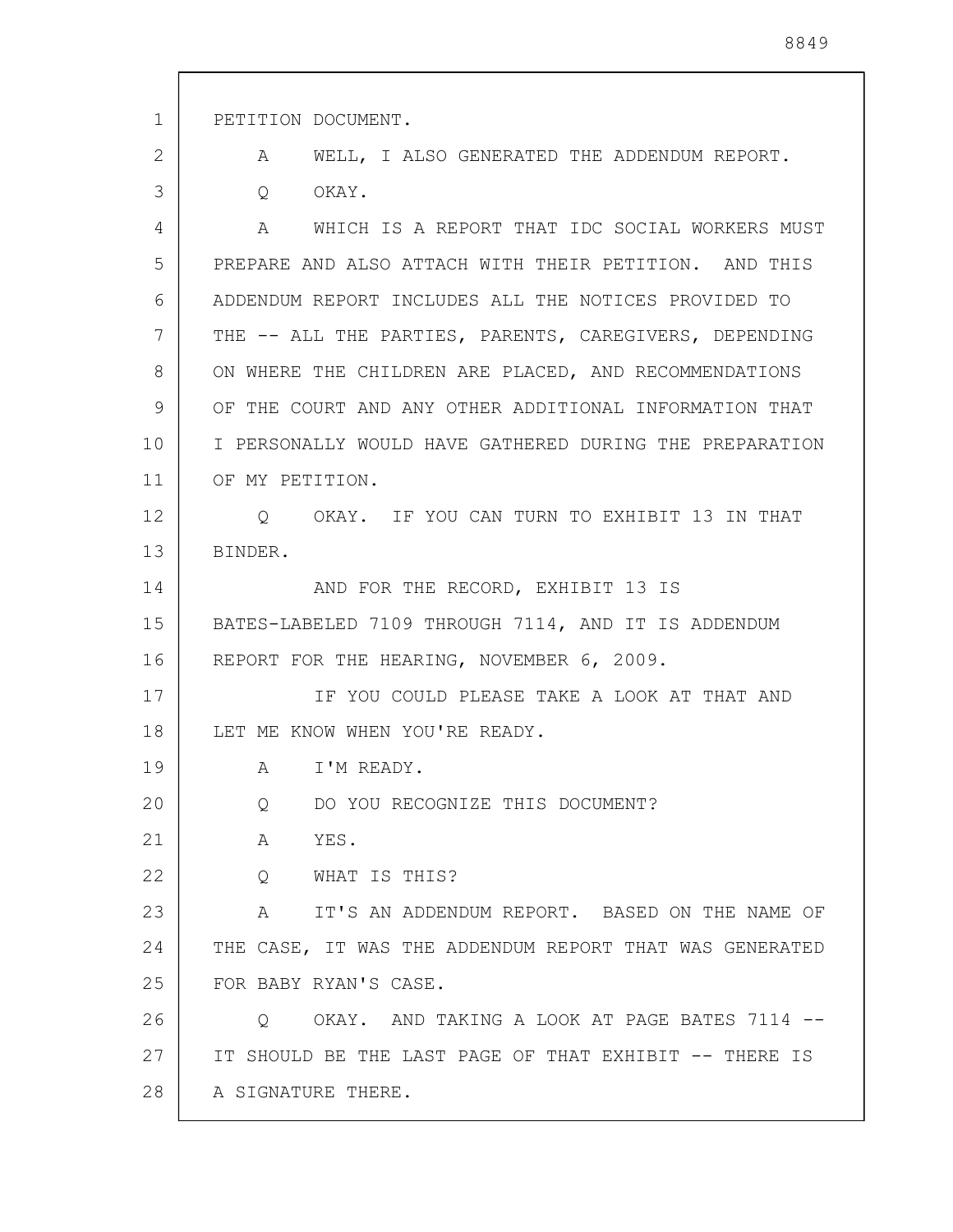1 2 3 4 5 6 7 8 9 10 11 12 13 14 15 16 17 18 19 20 21 22 23 24 25 26 27 28 DO YOU RECOGNIZE THAT SIGNATURE? A YES. Q AND WHOSE SIGNATURE IS THAT? A MY SIGNATURE. Q OKAY. NOW, WHAT WAS THE PURPOSE OF PREPARING THIS ADDENDUM REPORT? A THE PURPOSE WAS, AGAIN, TO PROVIDE INFORMATION TO THE COURT THAT I HAD NOTICED ALL THE PARTIES, THAT WE MADE SPECIFIC RECOMMENDATIONS FOR -- FOR THE DETENTION HEARING, THAT WE PROVIDE SPECIFIC INFORMATION AS TO THE REASONS WHY THE DEPARTMENT IS RECOMMENDING, MAKING THE -- YOU KNOW, MAKING THE RECOMMENDATIONS THAT THEY ARE, SPECIFIC AS TO ANY ADDITIONAL INFORMATION I WOULD HAVE GATHERED, AND ANY OTHER INFORMATION THAT WOULD HAVE BEEN PROVIDED BY THE PARTIES INVOLVED. Q DID YOU MAKE SPECIFIC RECOMMENDATIONS FOR THE BABY RYAN CASE IN THIS ADDENDUM REPORT? A YES. Q WHAT WERE THOSE RECOMMENDATIONS? A I RECOMMENDED THAT THE COURT NOT PROVIDE REUNIFICATION SERVICES TO MOTHER, RAFAELINA DUVAL. Q WHAT WAS THE BASIS FOR THAT RECOMMENDATION? A WELL UNDER WELFARE AND INSTITUTIONS CODE 361.5, THERE ARE SOME PROVISIONS, THERE'S A LIST OF PROVISIONS, A CATEGORY. AND UNDER -- BASED ON THOSE PROVISIONS UNDER THIS WIC 361.5, THE COURT IS REQUIRED TO CONSIDER NOT TO PROVIDE REUNIFICATION SERVICES IF THEY FIND THAT THE CASE -- OBVIOUSLY, IF THEY FIND THE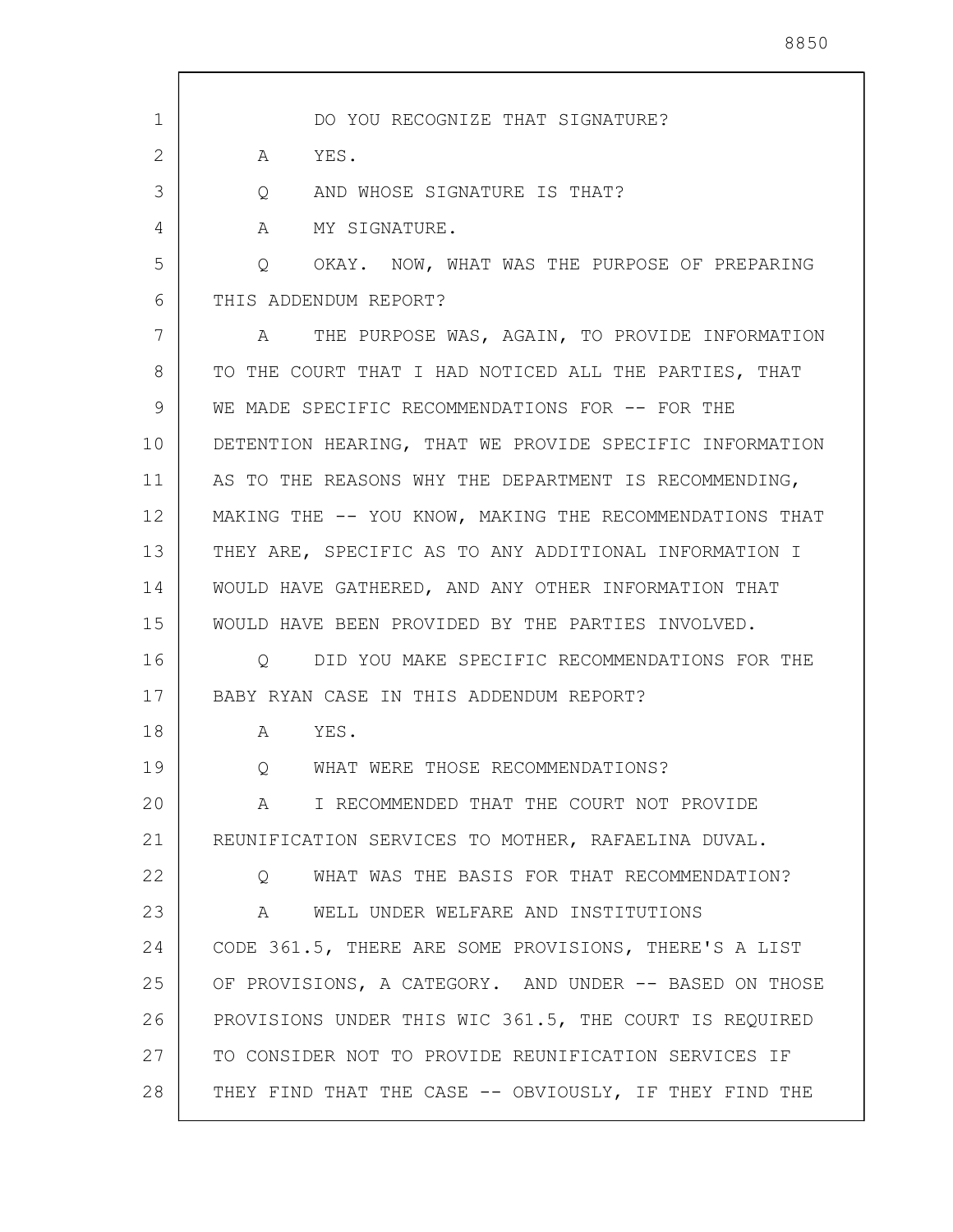1 2 3 4 5 6 7 8  $\mathsf{Q}$ 10 11 12 13 14 15 16 17 18 19 20 21 22 23 24 25 26 27 28 ALLEGATIONS SUSTAINED AS TO -- OR UNLESS THEY FIND THAT REUNIFICATION SERVICES IS IN THE CHILD'S BEST INTEREST. SO BASED ON THESE PROVISIONS, ONE OF THOSE PROVISIONS WAS THAT E COUNT THAT I FILED, THAT SEVERE PHYSICAL ABUSE TO THAT CHILD UNDER FIVE IS ONE OF THOSE IDENTIFIED PROVISIONS UNDER THAT 361.5. SO UNDER THAT, I WAS -- I'M ALLOWED TO MAKE THAT RECOMMENDATION. IN FACT, I'M REQUIRED AS AN IDC WORKER, TO MAKE THAT RECOMMENDATION BECAUSE THE CHILD MET THAT REQUIREMENT. AND SO MY RESPONSIBILITY WAS TO, IN MY ADDENDUM REPORT, ASK THE COURT TO NOT PROVIDE REUNIFICATION SERVICES, AND ALSO PROVIDE A NOTICE TO THE PARENTS IN MY PETITION, RIGHT UNDERNEATH THAT E1 COUNT, THAT THE DEPARTMENT MAY SEEK THAT NO REUNIFICATION SERVICES BE OFFERED TO THE PARENT UNDER THIS WIC 361.5. Q WERE THERE ANY OTHER RECOMMENDATIONS THAT YOU MADE IN THIS ADDENDUM REPORT TO THE COURT? A I MADE -- YES. AS PART OF THAT, I MADE RECOMMENDATIONS FOR SERVICES AS TO FATHER AND CHILD, WHAT RECOMMENDATIONS OF SERVICES I BELIEVE THE FATHER SHOULD PARTICIPATE IN AND SERVICES THAT THE CHILD SHOULD RECEIVE. I MADE RECOMMENDATIONS AS TO THE CHILD RECEIVING A SPECIFIC -- I'M SORRY -- THAT THE COURT AUTHORIZE A SPECIFIC MENTAL HEALTH AND DEVELOPMENTAL ASSESSMENT AS PART OF A POLICY THAT WE IDENTIFY AS THE MAT LANGUAGE. AND THEN THERE'S RECOMMENDATIONS WITH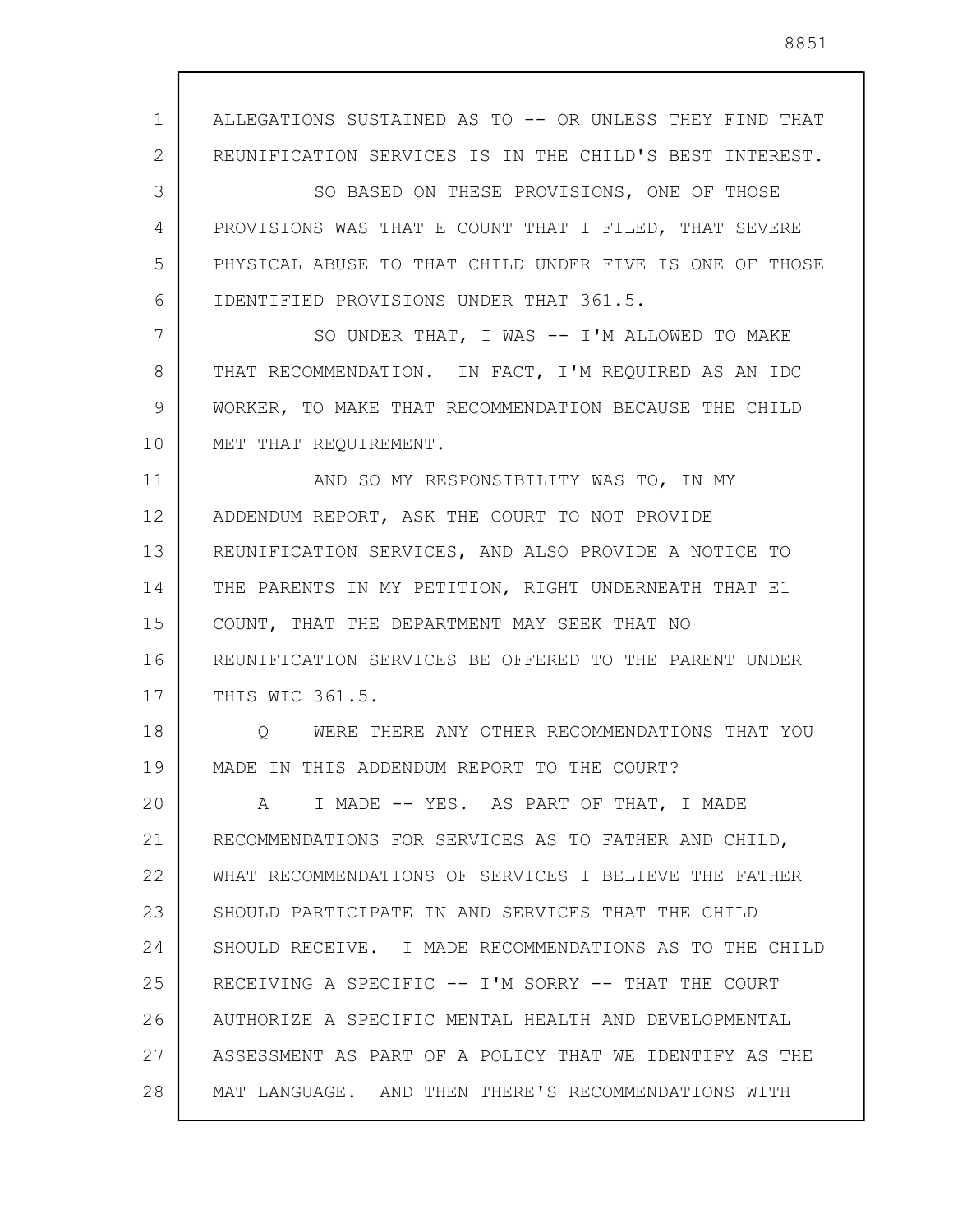| $\mathbf 1$ | REGARDS TO VISITATION BETWEEN MOTHER AND BABY RYAN.          |
|-------------|--------------------------------------------------------------|
| 2           | OKAY. AND I BELIEVE YOU ALSO TESTIFIED THEN<br>$\circ$       |
| 3           | THAT YOU GAVE NOTICE TO THE PARTIES?                         |
| 4           | CORRECT.<br>A                                                |
| 5           | WHAT DO YOU MEAN BY THAT?<br>$\circ$                         |
| 6           | MY RESPONSIBILITY AS AN IDC WORKER IS TO CALL<br>$\mathbb A$ |
| 7           | THE PARENTS AND INFORM THEM OF THE DETENTION HEARING,        |
| 8           | MAKE SURE THEY'RE AWARE THAT THERE IS A DETENTION            |
| 9           | HEARING AND WHAT TIME THEY NEED TO BE PRESENT, ADDRESS       |
| 10          | THE ALLEGATIONS, REVIEW THOSE ALLEGATIONS WITH THE           |
| 11          | PARENTS.                                                     |
| 12          | AND ALSO, FOR THIS CASE, I JUST NOTICED THAT,                |
| 13          | BASED ON THE DOCUMENTATION THAT I ENTERED INTO MY            |
| 14          | ADDENDUM REPORT, I NOTICED MOTHER AS TO THIS -- AS TO        |
| 15          | THE DEPARTMENT'S RECOMMENDATION OF NO REUNIFICATION          |
| 16          | SERVICES.                                                    |
| 17          | AND THEN I ALSO, DEPENDING ON IF THEY MAKE ANY               |
| 18          | STATEMENTS, THEN I WOULD ENTER ANY STATEMENTS THAT THE       |
| 19          | PARENTS OR ANY PARTIES INVOLVED IN THE CASE WOULD            |
| 20          | PROVIDE TO ME, IN MY ADDENDUM REPORT.                        |
| 21          | Q WHEN YOU GAVE NOTICE TO THE MOTHER, HOW DID                |
| 22          | YOU DO THAT?                                                 |
| 23          | A UM --                                                      |
| 24          | Q WHAT WAS THE FORM OF COMMUNICATION?                        |
| 25          | A BY TELEPHONE. BASED ON THE REPORT, IT WAS                  |
| 26          | DONE BY TELEPHONE.                                           |
| 27          | OKAY.<br>Q                                                   |
| 28          | A ON NOVEMBER 5.                                             |
|             |                                                              |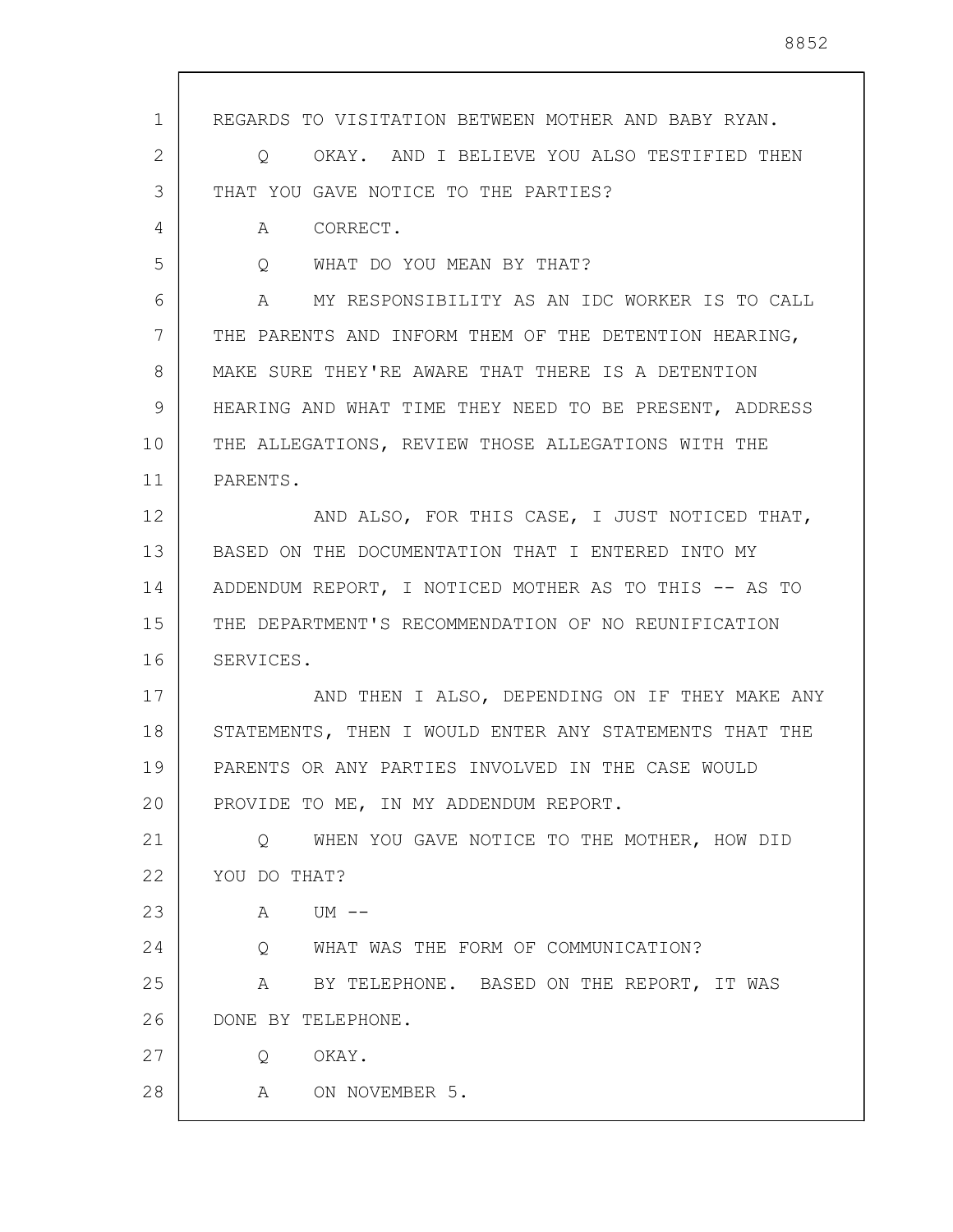| 1            | AND THAT'S 2009?<br>$Q \qquad \qquad$                 |
|--------------|-------------------------------------------------------|
| $\mathbf{2}$ | YES.<br>A                                             |
| 3            | OKAY. DID THE MOTHER MAKE ANY STATEMENT WHEN<br>Q     |
| 4            | YOU GAVE HER NOTICE?                                  |
| 5            | IT STATES:<br>A                                       |
| 6            | "MOTHER MADE NO STATEMENT."                           |
| 7            | OKAY. DID YOU ALSO CONTACT THE FATHER TO<br>$\circ$   |
| 8            | GIVER HIM NOTICE?                                     |
| 9            | I DID.<br>A                                           |
| 10           | HOW DID YOU DO THAT?<br>Q                             |
| 11           | A ALSO BY TELEPHONE, ON THE SAME DAY,                 |
| 12           | NOVEMBER 5.                                           |
| 13           | DID YOU FILE THIS ADDENDUM REPORT WITH THE<br>Q       |
| 14           | COURT?                                                |
| 15           | YES.<br>A                                             |
| 16           | Q AFTER YOU FILED THIS PETITION AND THE ADDENDUM      |
| 17           | REPORT, DID YOU HAVE ANY FURTHER INVOLVEMENT IN BABY  |
| 18           | RYAN'S CASE?                                          |
| 19           | NO, I HAD NO INVOLVEMENT WITH THE CASE AFTER<br>A     |
| 20           | THE DETENTION HEARING ON NOVEMBER 6, 2009.            |
| 21           | MS. SWISS: NO FURTHER QUESTIONS.                      |
| 22           | THE COURT: MR. MCMILLAN?                              |
| 23           | MR. MCMILLAN: YES, YOUR HONOR. I'VE BEEN              |
| 24           | PATIENTLY WAITING.                                    |
| 25           |                                                       |
| 26           | CROSS-EXAMINATION                                     |
| 27           | BY MR. MCMILLAN:                                      |
| 28           | LET'S JUST START WAY BACK AT THE BEGINNING<br>$\circ$ |

 $\mathbf{r}$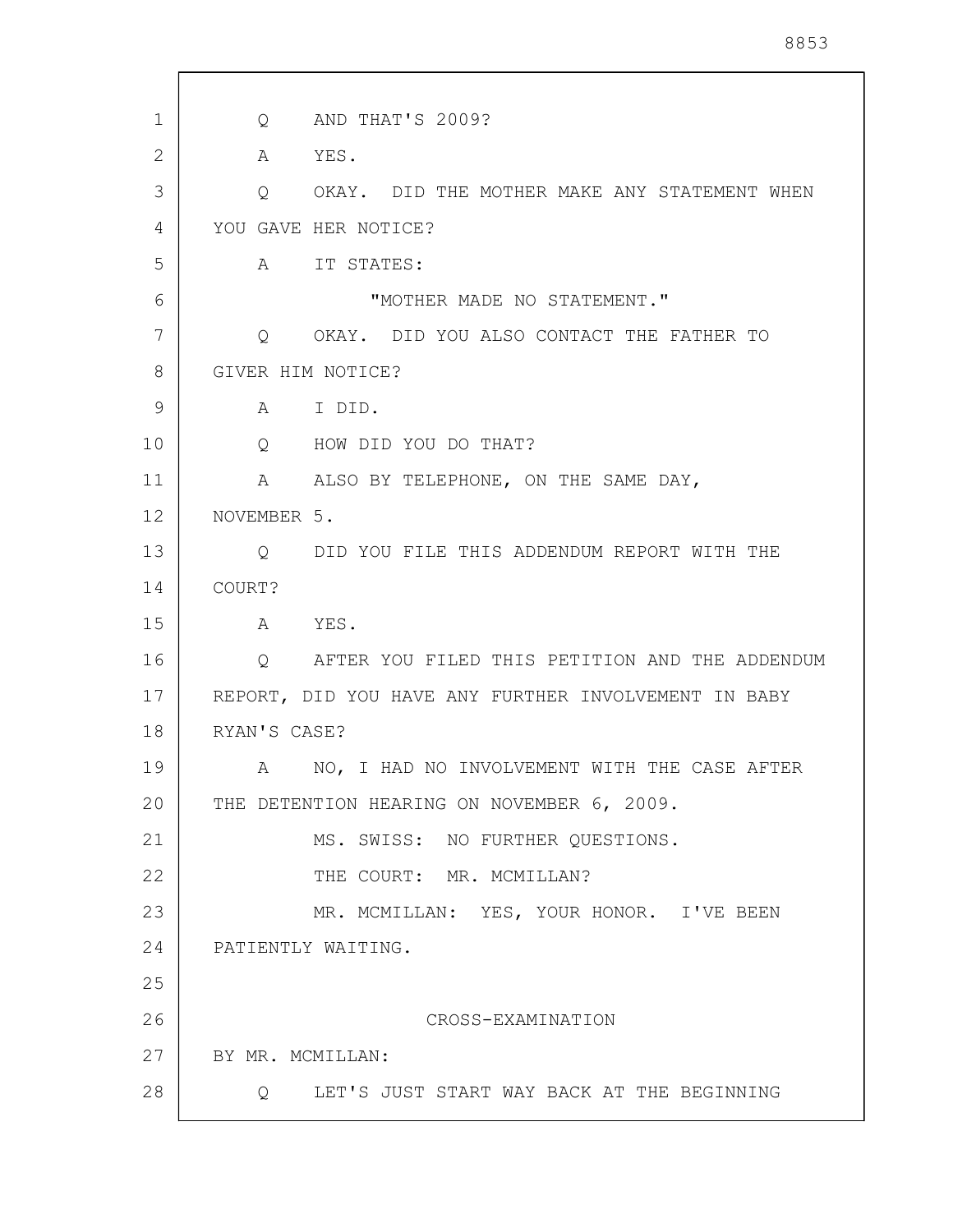1 2 3 4 5 6 7 8 9 10 11 12 13 14 15 16 17 18 19 20 21 22 23 24 25 26 27 28 WITH YOUR PETITION. NOW, WE LOOKED AT THIS FIRST BLOCK, AND YOU NOTICE THERE'S SORT OF A BIG BLOCK HERE AND IT'S ALL SET ASIDE UNDER SUBPARAGRAPH 1, THIS A, B -- A I'M SORRY. COULD YOU GIVE ME THE -- Q OH, I'M SORRY. MY APOLOGIES. IT'S EXHIBIT 11, BATES NO. 000008. A GOT IT. Q ARE YOU THERE? A YES. Q OKAY. YOU SEE THERE'S A BIG BLOCK HERE AND IT'S LETTERED A THROUGH K WITH EACH DIFFERENT BOX HAVING A DIFFERENT LETTER DESIGNATION; RIGHT? A YES. Q AND THEN THIS PORTION I BELIEVE IS WHAT YOU WERE TELLING US WAS AUTOPOPULATING OUT OF THE CWS/CMS SYSTEM; CORRECT? A WELL, I IDENTIFIED -- IN THAT PARTICULAR BOX, A, I IDENTIFY THOSE IN THE SYSTEM, AND THEN ONCE THE DOCUMENT POPULATES IT AUTOMATICALLY GIVES ME THE CHECKS. Q OKAY. SO WHEN YOU SAY ONCE THAT POPULATES, THAT'S LIKE YOU'RE TALKING ABOUT THE CHILD'S NAME, THE ADDRESSES, THE CHECK BOXES HERE, THINGS LIKE THAT? A CORRECT. AND AGAIN, IN THAT BOX, B AND E, I WOULD IDENTIFY THOSE IN THE SYSTEM BEFORE I GENERATE THE DOCUMENT. Q RIGHT. THEN ALL THE OF THE OTHER BOXES HERE,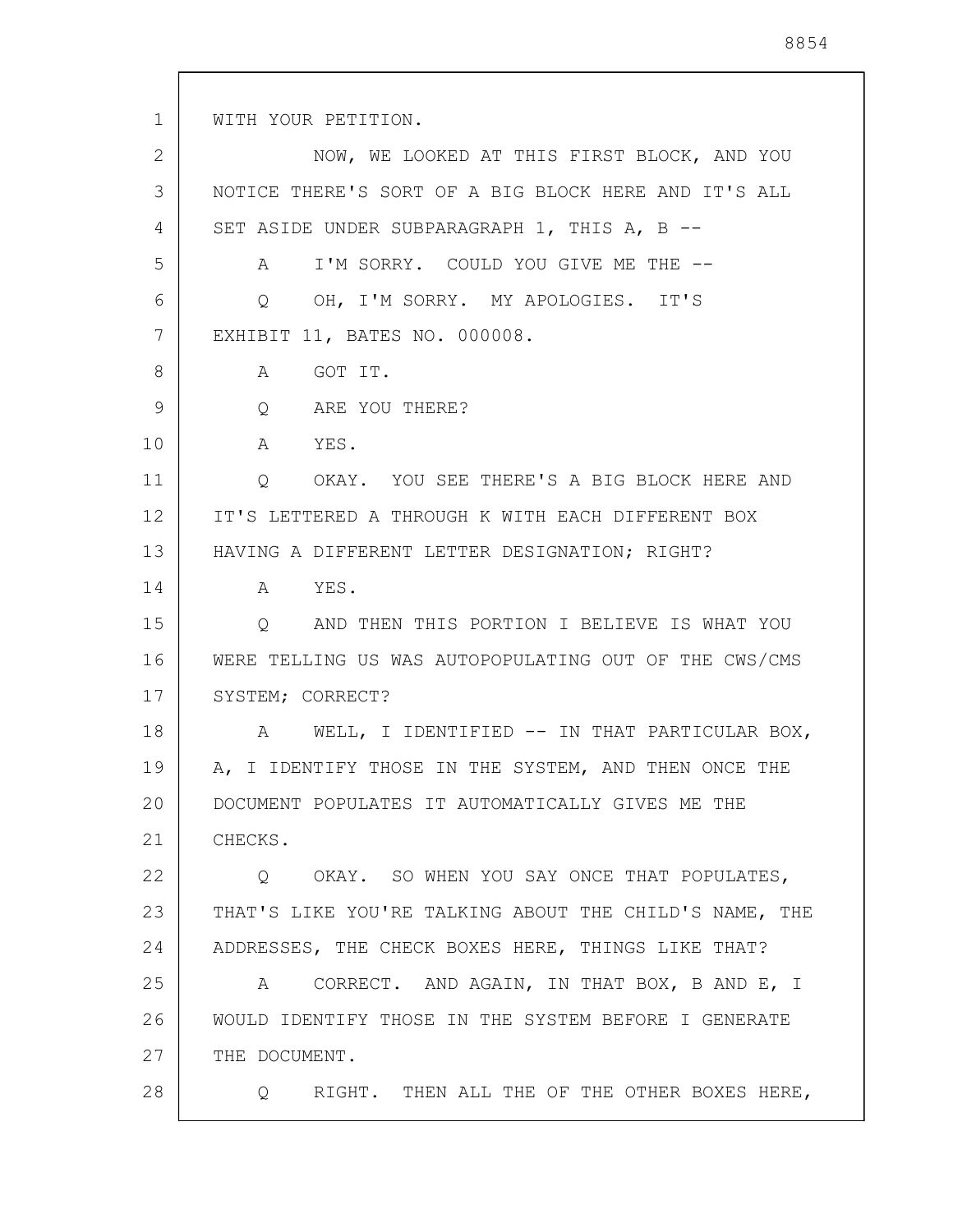1 2 3 4 5 6 7 8 9 10 11 12 13 14 15 16 17 18 19 20 21 22 23 24 25 26 27 28 LIKE THIS ONE DOWN HERE, K, THAT AUTOPOPULATES? THAT'S NOT SOMETHING YOU PUT IN? A THE DATE AND TIME WOULD AUTOMATICALLY BE THERE, AND THEN I WOULD ENTER THE INFORMATION BELOW AS TO WHERE THE CHILD IS PLACED. Q OKAY. SO SOME OF IT AUTOPOPULATES, SOME OF IT DOESN'T? A CORRECT. Q AND AS TO THE INFORMATION IN IT THAT YOU PERSONALLY INSERT INTO IT, YOU HAVE TO GO THROUGH SOME STEPS TO FIGURE OUT WHETHER OR NOT THAT'S THE CORRECT INFORMATION; RIGHT? A YES. Q OKAY. BUT AS TO THE STUFF THAT AUTOPOPULATES, YOU DON'T HAVE ANY PERSONAL KNOWLEDGE ABOUT THAT INFORMATION. IT'S JUST INFORMATION THAT CAME UP OUT OF THE CWS/CMS SYSTEM; CORRECT? A CORRECT. HOWEVER, I MAKE CORRECTIONS TO THOSE IF THEY'RE INACCURATE. Q RIGHT. LIKE SPELL CHECK OR THINGS LIKE THAT? A OR ADDRESSES OR NAMES, SPELLINGS OF NAMES OR WHETHER IT'S AN ALLEGED FATHER OR IF IT'S A LEGAL MOTHER. SO I DO LOOK THROUGH THE DOCUMENT, DEFINITELY, TO MAKE SURE THAT I HAVE THE CORRECT PARENTS IDENTIFIED AND THAT I HAVE THE CORRECT ADDRESSES IDENTIFIED. AND THAT EVERY BOX IS ACCURATE BASED ON THE INFORMATION I HAVE IN FRONT OF ME. AND AGAIN, I COMPARE THAT TO THE DETENTION REPORT.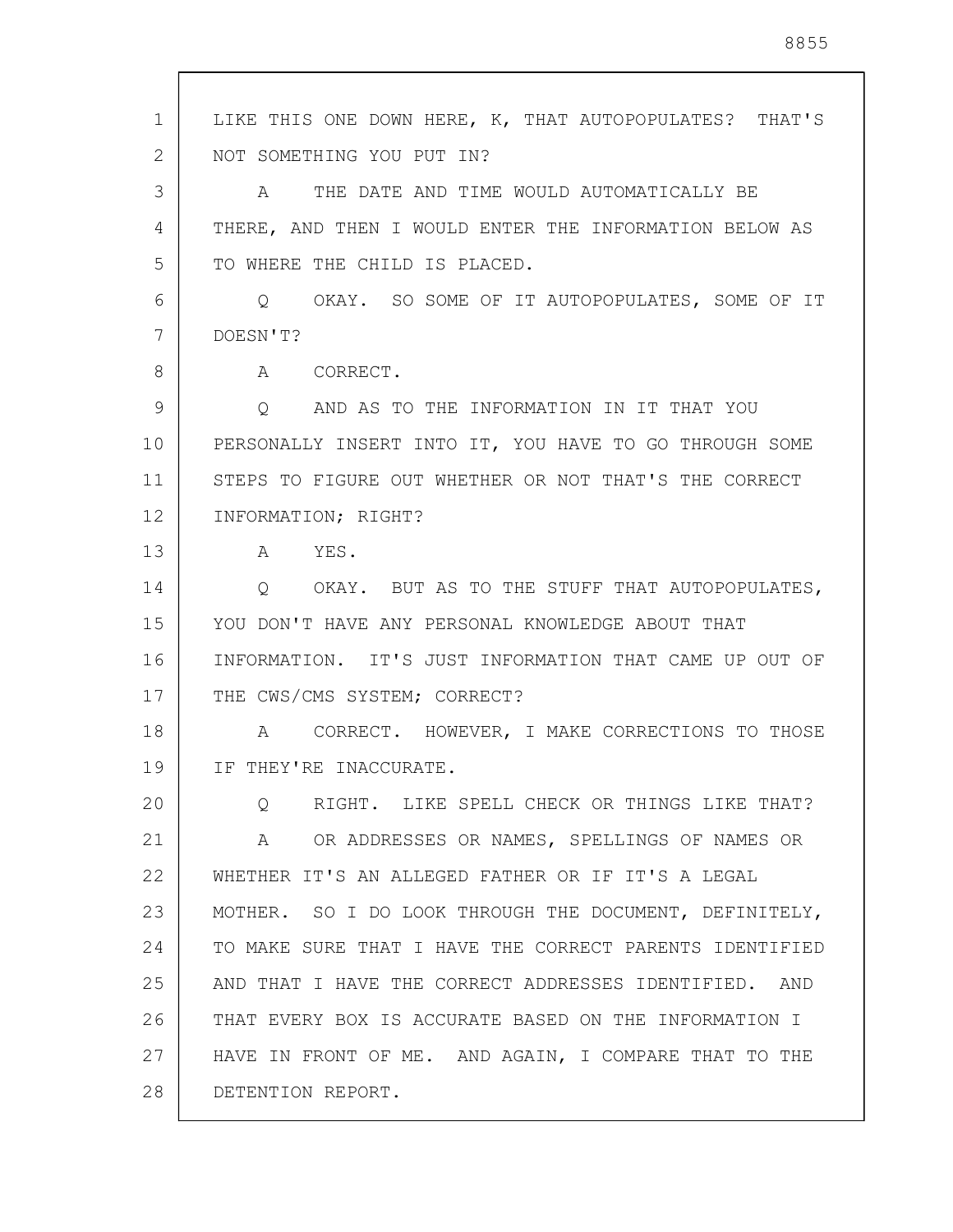1 2 3 4 5 6 7 8 9 10 11 12 13 14 15 16 17 18 19 20 21 22 23 24 25 26 27 28 Q RIGHT. AND THIS FIRST BOX HERE UNDER PARAGRAPH 1 WHERE IT SAYS: "PETITIONER, ON INFORMATION AND BELIEF, ALLEGES THE INFORMATION IN THIS BOX HERE" --THAT'S BECAUSE PART OF THE INFORMATION YOU DO ON YOUR OWN AND PART OF IT COMES FROM SOMEWHERE ELSE; RIGHT? A YES. Q OKAY. A SOME OF THAT IS POPULATED AND DOESN'T NEED CORRECTIONS. Q RIGHT. AND THEN THIS NEXT LINE THAT'S SUBPART 2, THAT SAYS: "I HAVE ASKED ABOUT INDIAN ANCESTRY FOR THIS CHILD AND HAVE COMPLETED THE ATTACHED REQUIRED INDIAN CHILD INQUIRY ATTACHMENT FORM." CORRECT? A CORRECT. Q AND THAT'S WORK THAT YOU, YOURSELF, PERSONALLY DO, YOU'RE TELLING US HERE THAT YOU PERSONALLY HAVE ASKED THESE QUESTIONS; RIGHT? A WELL, WHAT I THINK I EXPLAINED EARLIER WAS THAT WHEN I SAY "PETITIONER," I MEAN THE DEPARTMENT OF CHILDREN AND FAMILY SERVICES. SO WHEN I SAY "I," I DON'T MEAN ELBA PINEDO, I. I MEAN THE DEPARTMENT OF CHILDREN AND FAMILY SERVICES HAS ASKED ABOUT THE INDIAN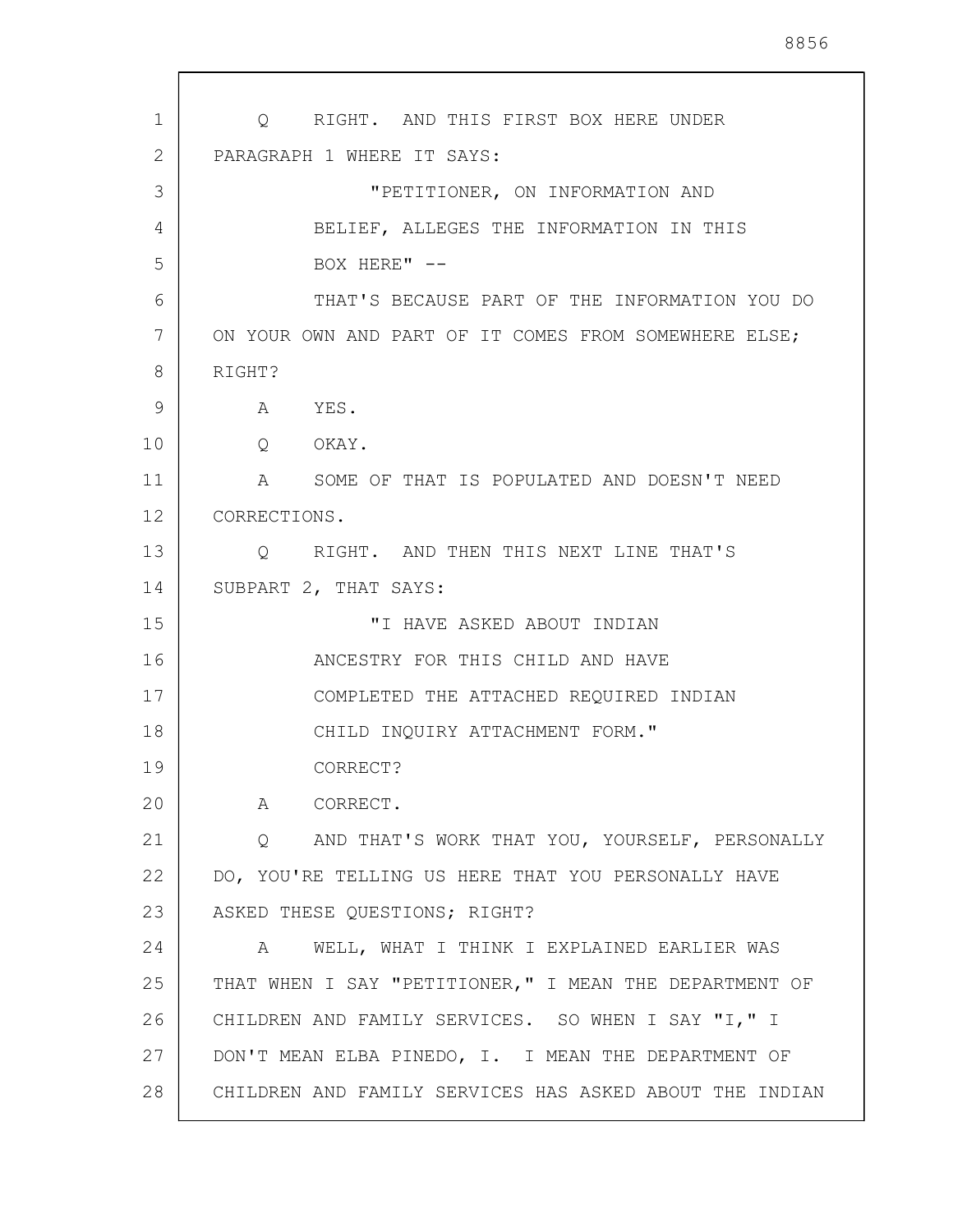| $\mathbf 1$    | ANCESTRY, WHICH WE HAVE BECAUSE THAT INFORMATION IS     |
|----------------|---------------------------------------------------------|
| $\overline{2}$ | PROVIDED BY THE EMERGENCY RESPONSE SOCIAL WORKER WHEN   |
| 3              | THEY SUBMIT THEIR DETENTION REPORT. THAT'S THE INQUIRY  |
| 4              | THAT IS DONE BY THE EMERGENCY RESPONSE WORKER.          |
| 5              | Q OKAY. LET'S LOOK AT THE NEXT PAGE, THEN,              |
| 6              | 000009.                                                 |
| 7              | WHEN YOU SAY:                                           |
| 8              | "I DECLARE UNDER PENALTY OF                             |
| 9              | PERJURY UNDER THE LAWS OF THE STATE OF                  |
| 10             | CALIFORNIA THAT THE FOREGOING AND ALL                   |
| 11             | ATTACHMENTS ARE TRUE AND CORRECT."                      |
| 12             | IS THAT THE IMPERIAL I, WHERE WE'RE TALKING             |
| 13             | ABOUT DCFS, OR IS THAT YOU MAKING THAT DECLARATION?     |
| 14             | A THAT'S -- I'M MAKING THAT DECLARATION THAT THE        |
| 15             | INFORMATION PROVIDED IS TRUE.                           |
| 16             | Q YOU, NOT DCFS, THE DEPARTMENT?                        |
| 17             | ME PERSONALLY, YES, THAT I'VE REVIEWED THE<br>A         |
| 18             | DOCUMENTATION, THAT, ONE, I'VE MADE SURE THAT THERE WAS |
| 19             | AN INDIAN ANCESTRY INQUIRY MADE, THAT ALL THE           |
| 20             | INFORMATION THAT HAS BEEN ENTERED IS CORRECT AND        |
| 21             | ACCURATE, AND THAT I'VE REVIEWED AND THAT THE           |
| 22             | INFORMATION THAT I'VE RECORDED AS THE SUPPORTING FACT   |
| 23             | IS TRUE, AND SO THEREFORE I SIGN UNDER PENALTY OF       |
| 24             | PERJURY.                                                |
| 25             | MR. MCMILLAN: OBJECTION, YOUR HONOR. MOVE TO            |
| 26             | STRIKE EVERYTHING BEYOND "YES" AS A NONRESPONSIVE       |
| 27             | NARRATIVE RESPONSE.                                     |
| 28             | THE COURT: OBJECTION IS SUSTAINED, MOTION TO            |
|                |                                                         |

 $\sqrt{ }$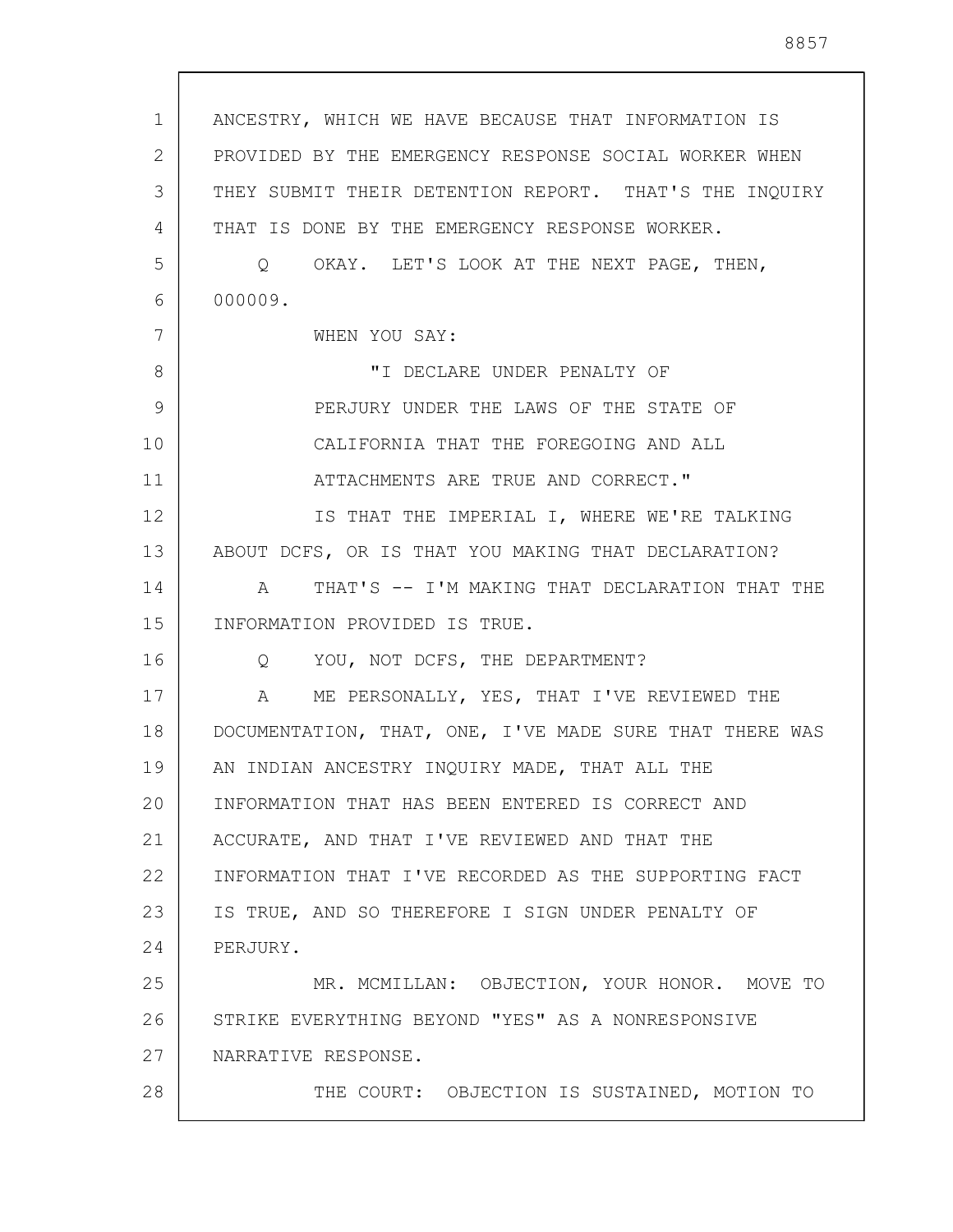| 1  | STRIKE IS GRANTED. ALL PORTIONS AFTER THE ANSWER --               |
|----|-------------------------------------------------------------------|
| 2  | PART OF THE ANSWER SAYING "ME PERSONALLY, YES" BE                 |
| 3  | ORDERED STRICKEN, THE JURY DISREGARD IT.                          |
| 4  | BY MR. MCMILLAN:                                                  |
| 5  | MA'AM, AM I CORRECT THAT HERE, WHEN YOU SAY:<br>$Q \qquad \qquad$ |
| 6  | "I DECLARE UNDER PENALTY OF                                       |
| 7  | PERJURY UNDER THE LAWS OF THE STATE OF                            |
| 8  | CALIFORNIA THAT THE FOREGOING AND ALL                             |
| 9  | ATTACHMENTS ARE TRUE AND CORRECT."                                |
| 10 | THE I YOU'RE REFERRING TO THERE IS YOU                            |
| 11 | PERSONALLY?                                                       |
| 12 | A CORRECT. CORRECT.                                               |
| 13 | Q OKAY. AND THEN YOU'RE TELLING US NOW THAT                       |
| 14 | UNDER SUBPARAGRAPH 2, THE I YOU'RE REFERRING TO WHEN              |
| 15 | YOU SAY "I HAVE ASKED THESE QUESTIONS," IT'S NOT YOU,             |
| 16 | PERSONALLY, IT'S SOMEBODY ELSE THAT'S ASKED THESE                 |
| 17 | QUESTIONS?                                                        |
| 18 | A CORRECT.                                                        |
| 19 | Q DO YOU TELL US SOMEWHERE HERE IN THE                            |
| 20 | DOCUMENT -- I MEAN, JUST ASSUME I'M A JUDGE, I'M                  |
| 21 | LOOKING AT THIS DOCUMENT.                                         |
| 22 | DO YOU TELL ME SOMEWHERE THAT IN ONE INSTANCE                     |
| 23 | I MEANS YOU, AND IN OTHER INSTANCES I MEANS THE                   |
| 24 | DEPARTMENT?                                                       |
| 25 | A I MEAN, THE JUDGES AT DEPENDENCY COURT                          |
| 26 | UNDERSTAND THE PROCESS. THEY DO THIS ALL THE TIME.                |
| 27 | THESE INQUIRIES ARE MADE AS TO THE DEPARTMENT. THERE'S            |
| 28 | NO SPECIFIC LINE THAT SAYS ELBA PINEDO DIDN'T DO IT.              |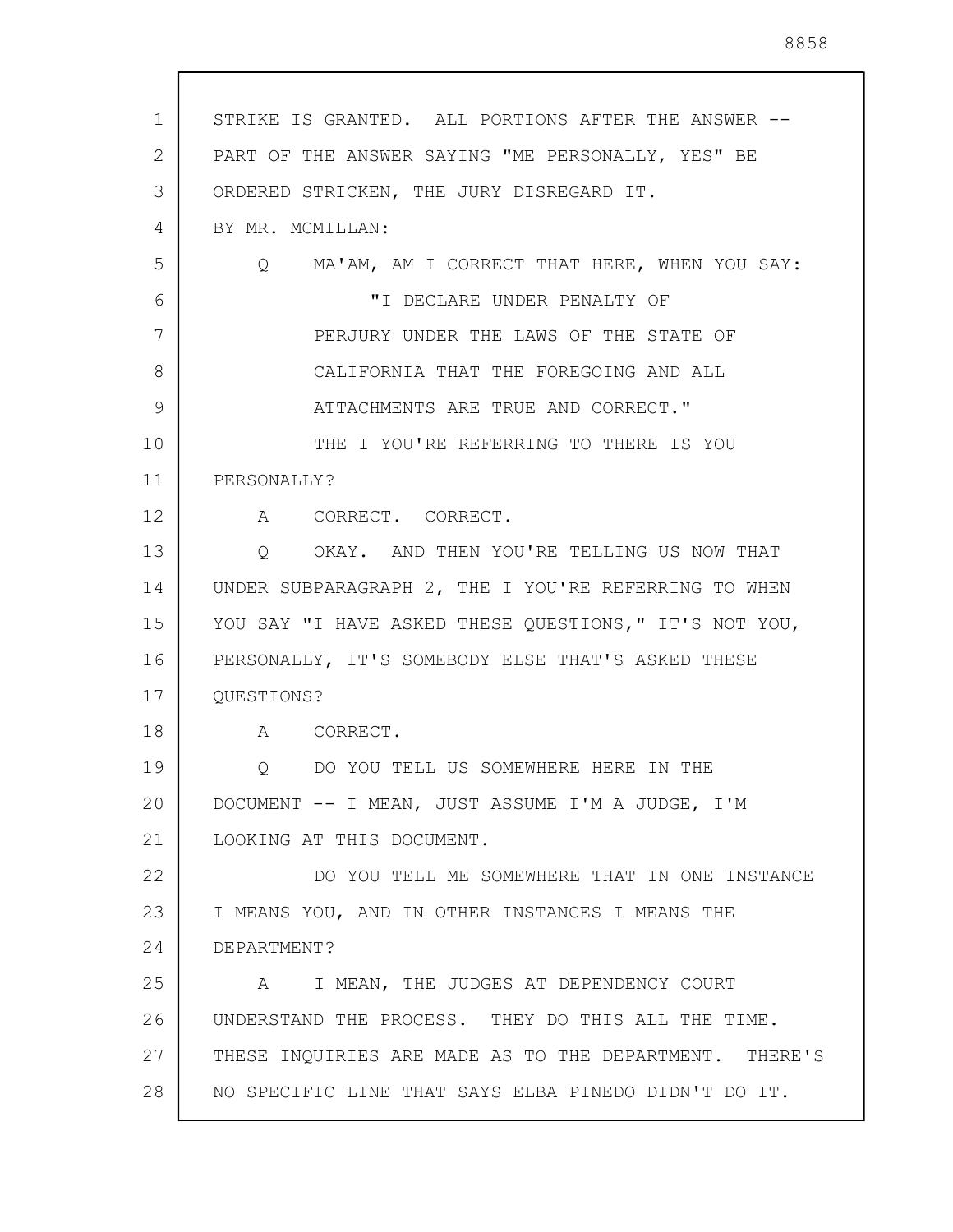1 2 3 4 5 6 7 8 9 10 11 12 13 14 15 16 17 18 19 20 21 22 23 24 25 26 27 28 I'M NOT SURE WHAT EXACTLY YOU ARE ASKING ME. MR. MCMILLAN: OBJECTION, YOUR HONOR. NONRESPONSIVE. MOVE TO STRIKE. ALSO LACKS FOUNDATION. CALLS FOR SPECULATION AS TO WHAT THE COURTS MAY OR MAY NOT KNOW ABOUT INTERNAL POLICIES. THE COURT: THE OBJECTION OF NONRESPONSIVE IS SUSTAINED. THE MOTION TO STRIKE IS GRANTED. THE ENTIRE ANSWER WILL BE STRICKEN AND THE JURY MUST DISREGARD IT. BY MR. MCMILLAN: Q SIMPLE QUESTION, MA'AM. DO YOU TELL ME ANYWHERE ON THIS DOCUMENT WHICH I WE'RE HEARING FROM? THE I THAT'S THE DEPARTMENT OR THE I THAT IS ELBA PINEDO? A IN YOUR SPECIFIC QUESTION, IT DOESN'T SAY. Q OKAY. WE'LL LOOK AT PAGE NO. 000010. AND UNDER B1, YOU TELL THE COURT UNDER PENALTY OF PERJURY: "THE CHILD RYAN DUVAL'S MOTHER, RAFAELINA DUVAL, WILLFULLY AND INTENTIONALLY FAILED AND REFUSED TO PROPERLY FEED THE 15-MONTH OLD CHILD, RESULTING IN THE CHILD BEING DIAGNOSED WITH FAILURE TO THRIVE DUE TO BEING UNDERFED AND UNDERNOURISHED AND BEING FED AN INADEQUATE DIET WHILE IN THE CARE, CUSTODY, AND CONTROL OF THE CHILD'S MOTHER."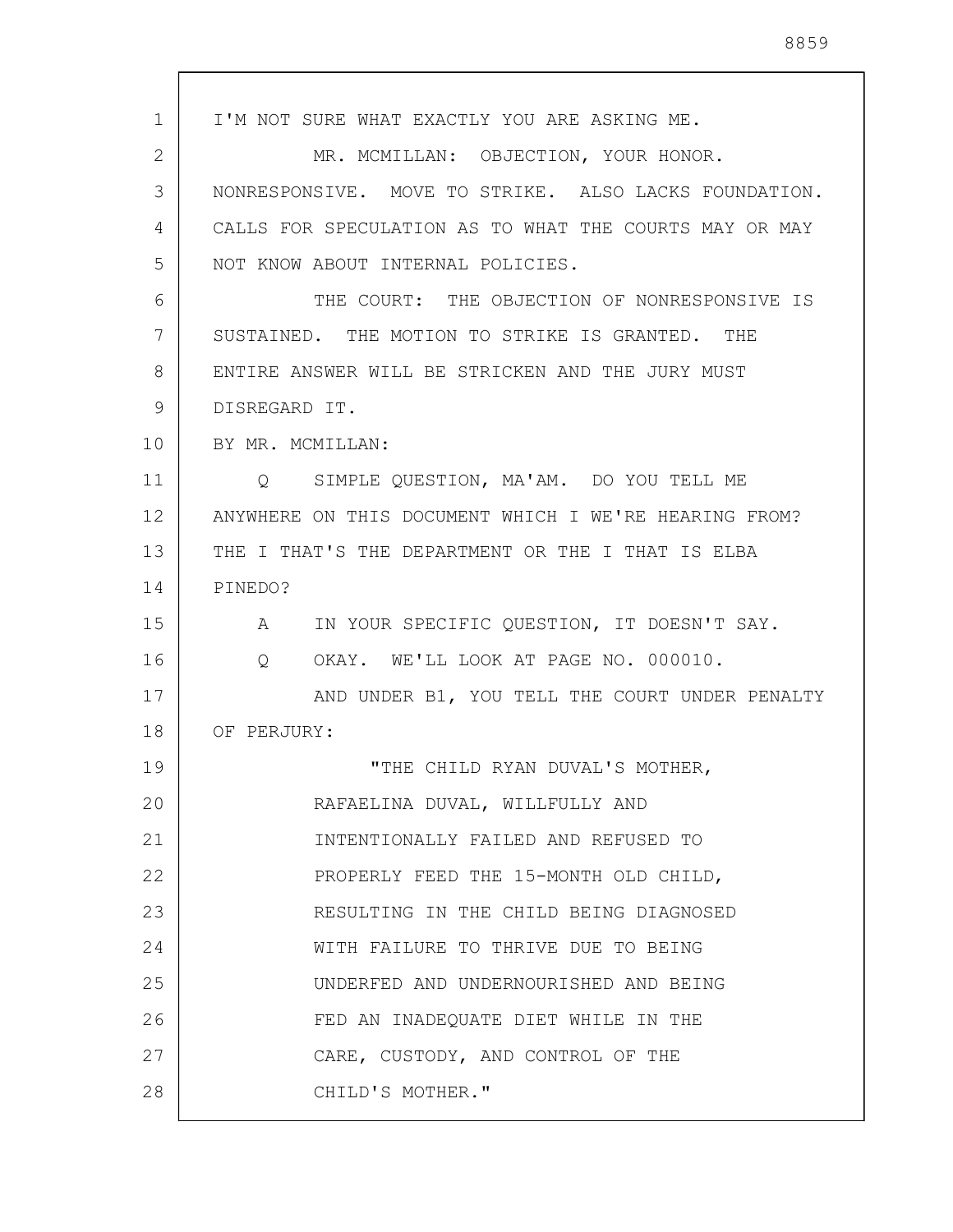| $\mathbf 1$    | RIGHT?                                                         |
|----------------|----------------------------------------------------------------|
| $\overline{2}$ | YES.<br>$\mathbf{A}$                                           |
| 3              | Q WHEN YOU SAID HERE "WILLFULLY," WHAT EXACTLY                 |
| 4              | DID YOU MEAN?                                                  |
| 5              | A I DON'T HAVE THE RECOLLECTION OF EXACTLY                     |
| 6              | NOVEMBER OF 2009. BUT I'VE HAD THE OPPORTUNITY TO              |
| 7              | REVIEW THE DETENTION REPORTS, AND BASED ON THE                 |
| 8              | INFORMATION THAT WAS PROVIDED IN THE DETENTION REPORT,         |
| 9              | WITH REGARDS TO THE SPECIALIST WHO MADE STATEMENTS, AS         |
| 10             | WELL AS NUTRITIONIST, THE DOCTORS, I FOUND THAT                |
| 11             | MS. DUVAL'S ACTIONS, BASED ON WHAT I FILED IN NOVEMBER         |
| 12             | OF 2009, THAT HER ACTIONS WERE WILLFUL AND INTENTIONAL.        |
| 13             | MR. MCMILLAN: OBJECTION, YOUR HONOR. MOVE TO                   |
| 14             | STRIKE AS NONRESPONSIVE.                                       |
| 15             | THE COURT: THE OBJECTION IS SUSTAINED.                         |
| 16             | MOTION TO STRIKE IS GRANTED. THE ENTIRE ANSWER WILL BE         |
| 17             | STRICKEN AND THE JURY WILL DISREGARD IT.                       |
| 18             | BY MR. MCMILLAN:                                               |
| 19             | Q SIMPLE QUESTION, MA'AM: WHAT DID YOU MEAN BY                 |
| 20             | THE WORD "WILLFULLY"?                                          |
| 21             | THAT SHE HAD -- WELL, BASED ON WHAT IT MEANS<br>$\mathbb A$    |
| 22             | TO ME, IT MEANS THAT THERE WASN'T -- IT WAS -- IT WAS          |
| 23             | FREE WILL, THAT MS. DUVAL CHOSE NOT TO PROPERLY FEED           |
| 24             | THE CHILD.                                                     |
| 25             | SHE CHOSE NOT TO PROPERLY FEED THE CHILD.<br>$Q \qquad \qquad$ |
| 26             | YES?                                                           |
| 27             | YES.<br>A                                                      |
| 28             | AND I THINK YOU TOLD US JUST A LITTLE BIT<br>Q                 |
|                |                                                                |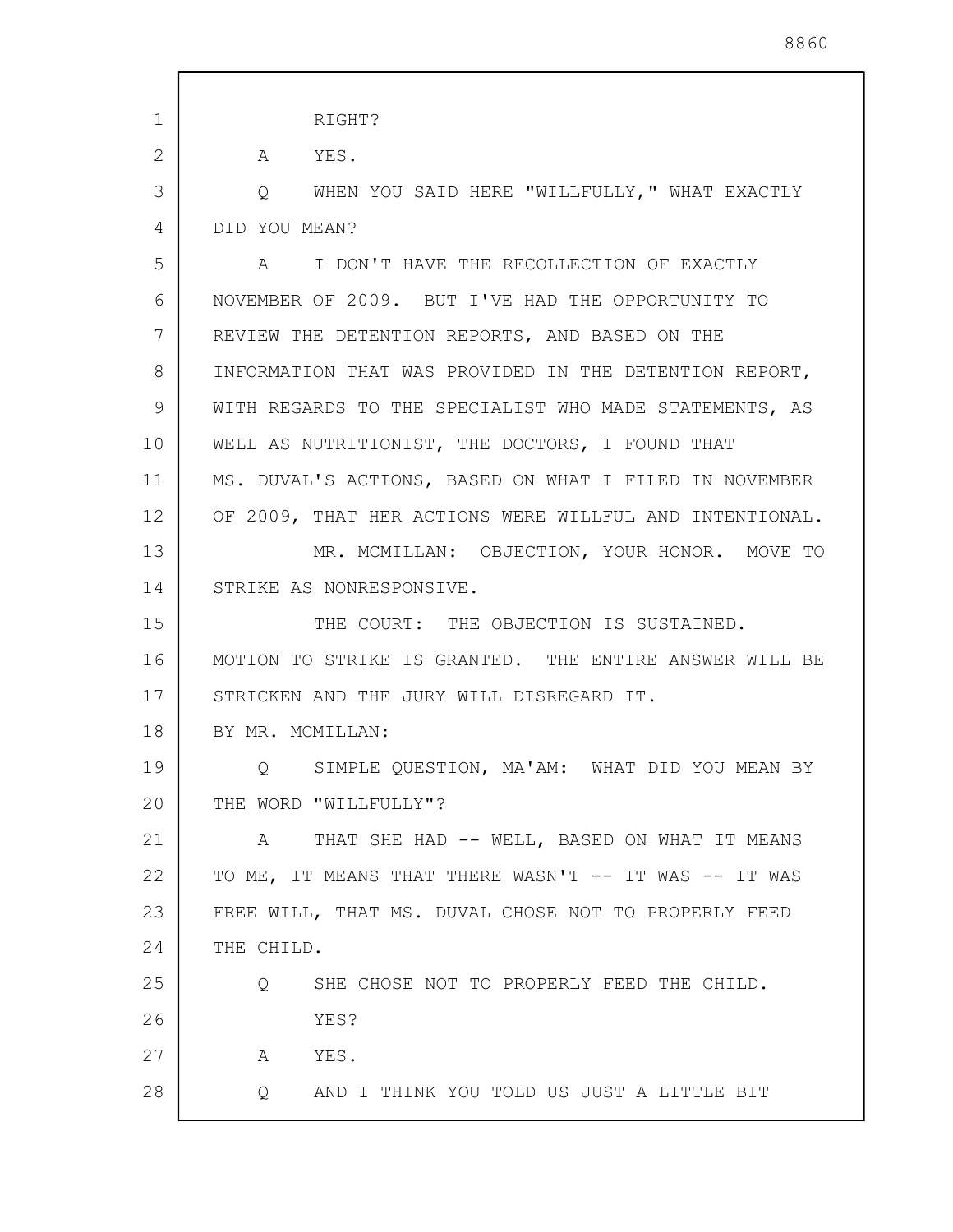| 1  | EARLIER THAT YOU READ THE DETENTION REPORT AND ALL THE  |
|----|---------------------------------------------------------|
| 2  | ATTACHMENTS TO IT; CORRECT?                             |
| 3  | A YES.                                                  |
| 4  | Q LET'S LOOK AT SOME OF WHAT THOSE ATTACHMENTS          |
| 5  | WERE.                                                   |
| 6  | DO YOU REMEMBER THERE BEING A REPORT FROM               |
| 7  | DR. EVANS AT THE CATC CLINIC?                           |
| 8  | A I BELIEVE THERE WAS.                                  |
| 9  | CAN I LOOK AT THE DETENTION REPORT --                   |
| 10 | Q ABSOLUTELY.                                           |
| 11 | A -- TO SEE THE --                                      |
| 12 | Q ABSOLUTELY. EXHIBIT 12, AND FOR THE                   |
| 13 | ATTACHMENTS YOU CAN GO TO THE PAGE BEARING BATES        |
| 14 | NO. 000022.                                             |
| 15 | ARE YOU THERE?                                          |
| 16 | A YES.                                                  |
| 17 | Q I'M RIGHT, AREN'T I, THAT THE CATC CLINIC             |
| 18 | REPORT WAS ATTACHED?                                    |
| 19 | A YES.                                                  |
| 20 | AND YOU REVIEWED IT?<br>$Q \qquad \qquad$               |
| 21 | A IT WAS ATTACHED, SO I REVIEWED IT, YES.               |
| 22 | AND WHEN YOU REVIEWED IT, YOU REVIEWED IT IN<br>$\circ$ |
| 23 | THE DETAIL RIGHT?                                       |
| 24 | A WELL, I REVIEW ALL MY DOCUMENTS CAREFULLY.            |
| 25 | AND THEN THE REGIONAL CENTER EVALUATION DATED<br>Q      |
| 26 | SEPTEMBER 29, 2009, THAT WAS ATTACHED TO THE DETENTION  |
| 27 | REPORT; RIGHT?                                          |
| 28 | A YES.                                                  |
|    |                                                         |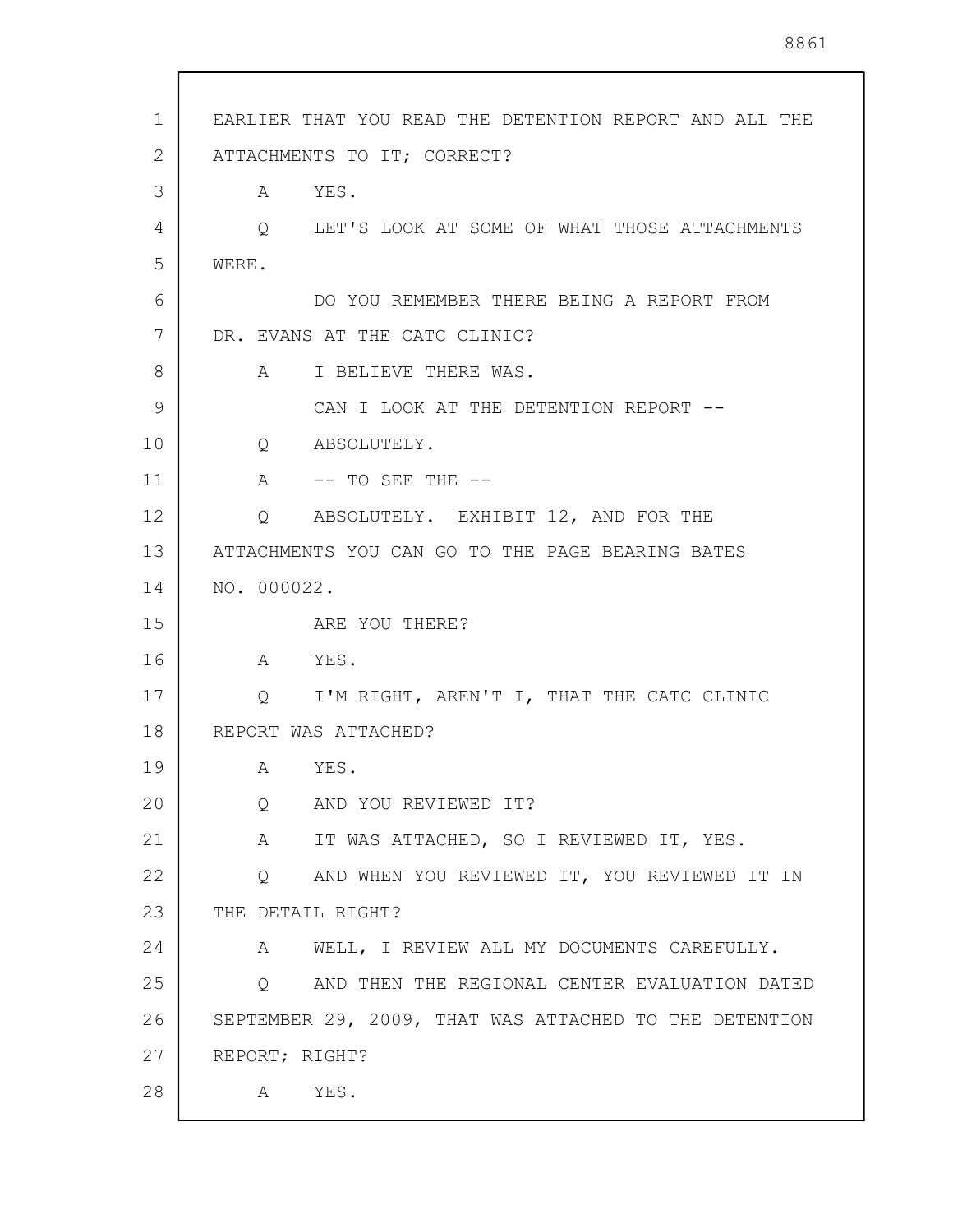| 1  | Q AND YOU REVIEWED THAT IN DETAIL AS WELL,            |
|----|-------------------------------------------------------|
| 2  | DIDN'T YOU?                                           |
| 3  | A IT'S IDENTIFIED HERE AS AN ATTACHMENT, SO I         |
| 4  | WOULD HAVE REVIEWED IT.                               |
| 5  | Q OKAY. LET'S LOOK FIRST AT THE CATC CLINIC           |
| 6  | EVALUATION AND REPORT. THIS IS MARKED AS EXHIBIT      |
| 7  | NO. 167, BATES NO. 002030.                            |
| 8  | AND DO YOU NEED IT THERE IN FRONT OF YOU? I           |
| 9  | DON'T KNOW THAT YOU HAVE IT. GIVE ME ONE SECOND.      |
| 10 | NOW, IF WE LOOK AT THE FIRST CHECK BOX THERE,         |
| 11 | "NO, " DO YOU SEE THAT?                               |
| 12 | A YES.                                                |
| 13 | $Q$ (READING:)                                        |
| 14 | "HAS THIS CHILD EXPERIENCED SEVERE                    |
| 15 | PHYSICAL OR SEXUAL ABUSE, EXTREME OR                  |
| 16 | CHRONIC NEGLECT, OR BEEN EXPOSED TO                   |
| 17 | EXTREME VIOLENT BEHAVIOR OR TRAUMA?"                  |
| 18 | DID I READ THAT RIGHT?                                |
| 19 | YES.<br>A                                             |
| 20 | Q AND DR. EVANS, SHE'S A SPECIALIST; RIGHT?           |
| 21 | CHILD ABUSE SPECIALIST, PEDIATRIC CHILD ABUSE         |
| 22 | SPECIALIST?                                           |
| 23 | A<br>YES.                                             |
| 24 | THIS BOX HERE, THAT SAYS NO?<br>Q                     |
| 25 | I DON'T REMEMBER SEEING THIS DOCUMENT.<br>$\mathbb A$ |
| 26 | WAS THIS ATTACHED -- IF THIS WAS -- WAS THIS          |
| 27 | ATTACHED TO THE DETENTION REPORT.                     |
| 28 | I DON'T KNOW. I DON'T KNOW WHAT WAS THERE<br>$\circ$  |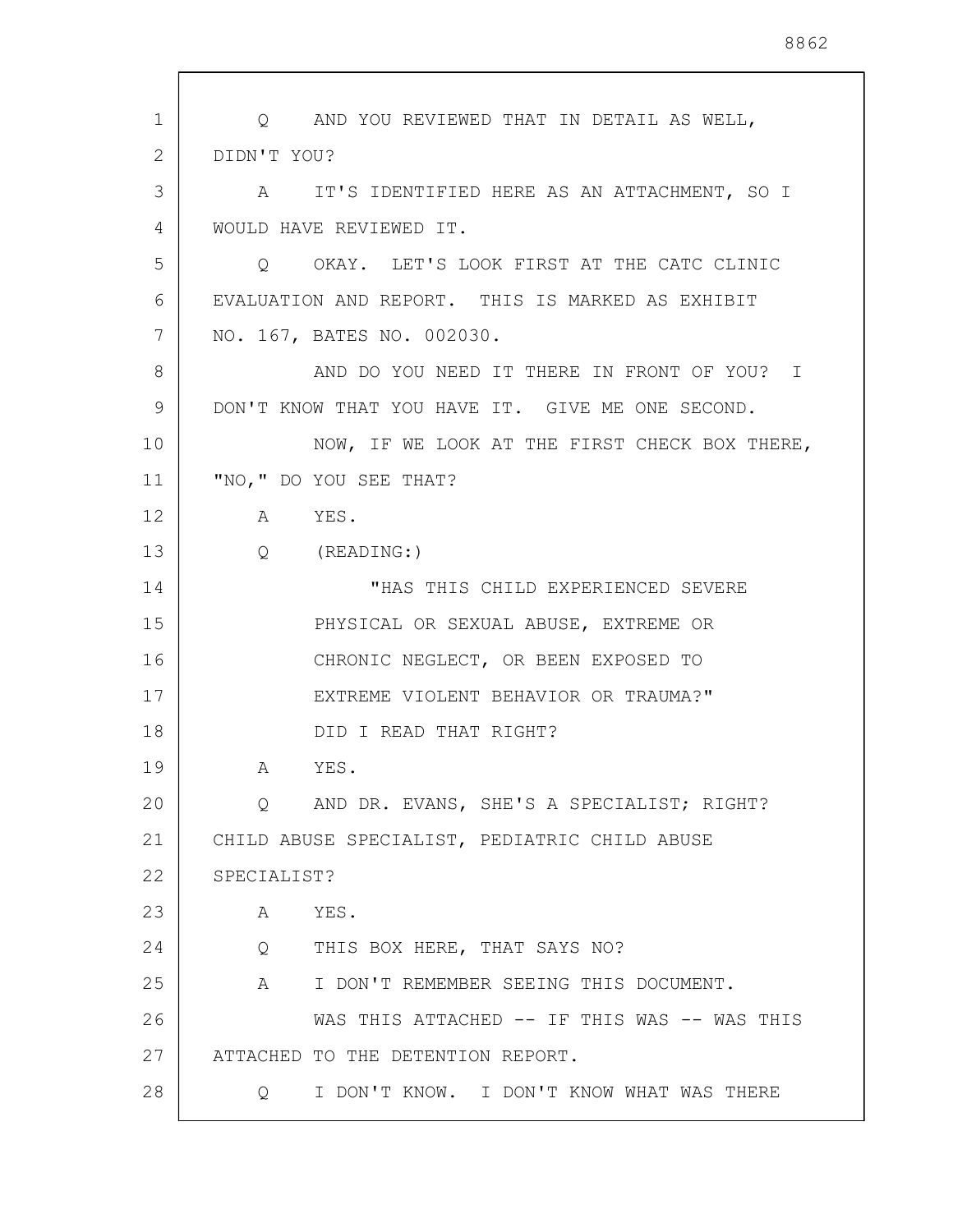1 2 3 4 5 6 7 8 9 10 11 12 13 14 15 16 17 18 19 20 21 22 23 24 25 26 27 28 BACK IN 2009. A NEITHER DO I, SIR. I HAVE NO RECOLLECTION OF NOVEMBER 2009, WHICH IS WHY I'M ASKING. I DON'T RECALL EVER SEEING THIS DOCUMENT. Q OKAY. LET'S LOOK AT ANOTHER ONE MAYBE YOU WILL RECALL SEEING. YOU SAID THAT THE EASTERN LOS ANGELES REGIONAL CENTER REPORT AND EVALUATION WAS ATTACHED TO THE DETENTION REPORT; RIGHT? A THAT'S WHAT IT STATES, YES. THE COURT: WHILE YOU'RE LOOKING AT THAT, WE'RE GOING TO TAKE THE AFTERNOON RECESS AT THIS TIME, APPROXIMATELY 10 MINUTES. ALL JURORS PLEASE REMEMBER THE ADMONITION. (JURY EXCUSED) (RECESS) (JURY PRESENT) THE COURT: EVERYONE MAY BE SEATED. WE ARE ON THE RECORD. YOU MAY PROCEED, MR. MCMILLAN. MR. MCMILLAN: THANK YOU, YOUR HONOR. BY MR. MCMILLAN: Q NOW, I THINK BEFORE THE BREAK YOU'D TOLD US THAT YOU REVIEWED THE EASTERN LOS ANGELES REGIONAL CENTER OCCUPATIONAL THERAPY DEVELOPMENTAL EVALUATION; RIGHT? A IT WAS LISTED, SO I MUST HAVE REVIEWED IT. Q OKAY. AND WHEN YOU REVIEWED IT, YOU LEARNED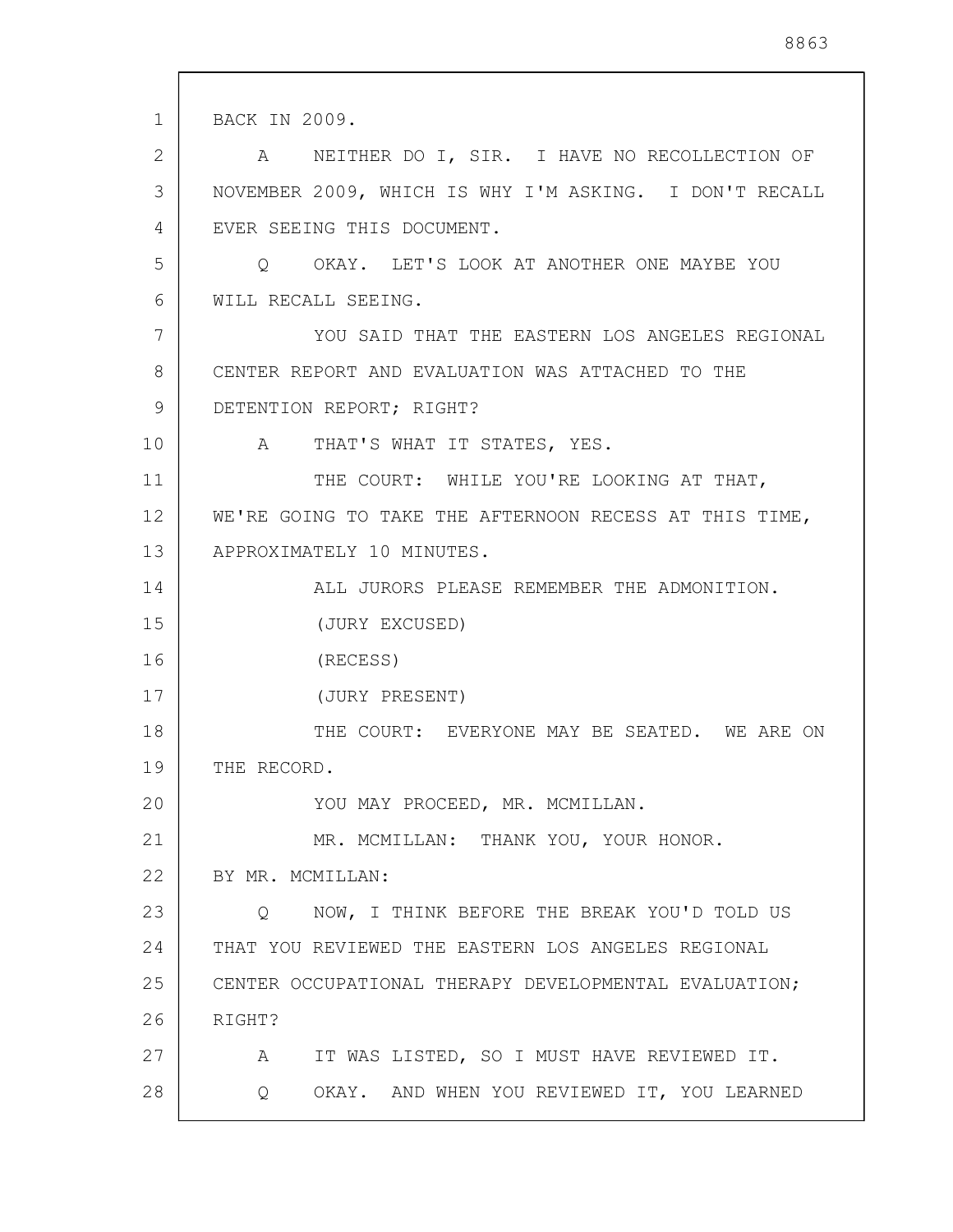1 2 3 4 5 6 7 8 9 10 11 12 13 14 15 16 17 18 19 20 21 22 23 24 25 26 27 28 THAT, IN FACT, BABY RYAN WAS DEMONSTRATING DIFFICULTY WITH REGULATING HIS EMOTIONS IN ORDER TO BE ABLE TO CALM HIMSELF AND REORGANIZE AND MOVE ON; RIGHT? A I CAN'T REALLY READ IT. IT'S REALLY BLURRY FROM HERE. IF YOU'RE SAYING THAT'S WHAT IT SAYS. Q IT'S EXHIBIT NO. 9, I THINK IN THE BOOK TO YOUR FAR RIGHT, THAT ONE THERE. A OKAY. Q EXHIBIT 9, IF YOU TURN TO THE PAGE BEARING BATES NO. 001330. AND IT'S TOWARDS THE BOTTOM OF THAT HUGE PARAGRAPH IN THE MIDDLE OF THE PAGE, AND IT'S THE LAST TWO SENTENCES AT THE BOTTOM OF THAT FIRST BIG PARAGRAPH THERE. SEE IT? A THE LAST TWO SENTENCES? Q RIGHT. A OKAY. Q WHEN YOU REVIEWED THIS REPORT AS PART OF THE PROCESS OF PUTTING TOGETHER THIS PETITION THAT YOU SIGNED UNDER PENALTY OF PERJURY, DO YOU RECALL READING THAT THIS CONDITION THAT BABY RYAN SUFFERED: "MAY ALSO CAUSE HIM TO BE HYPERVIGILANT AND MORE RESISTIVE TO OUTSIDE INFLUENCES ON HIS BODY, AND CAUSES HIM TO STAY WITH MOVEMENT AND FOODS WHICH ARE FAMILIAR." DO YOU REMEMBER READING THAT? A I DON'T RECALL THAT, NO. Q WELL, LET ME -- I'M HAVING TROUBLE. IF WE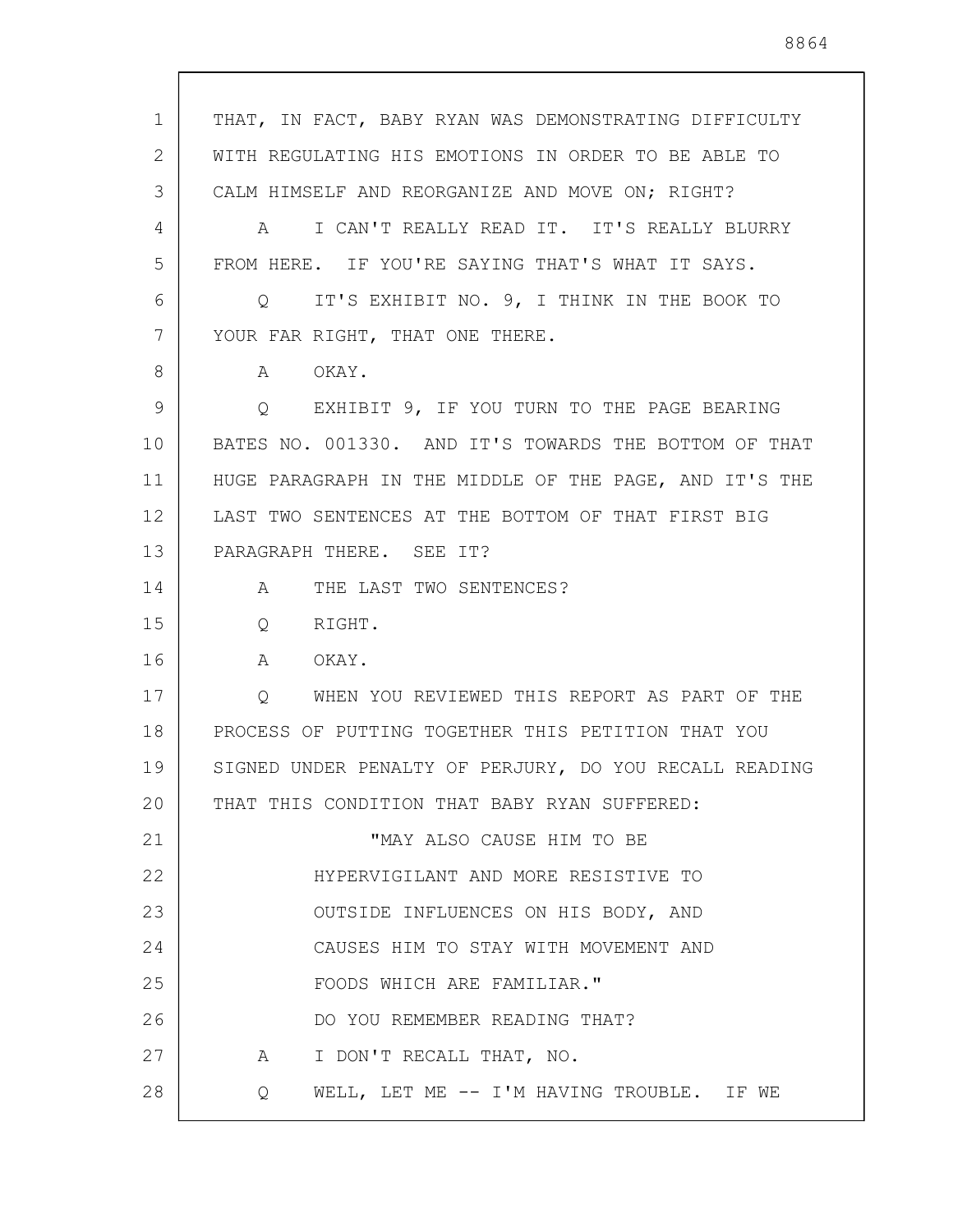| 1  | LOOK HERE AT YOUR PETITION -- LET'S JUST FOCUS IN ON  |
|----|-------------------------------------------------------|
| 2  | "WILLFULLY AND INTENTIONALLY" FOR A MOMENT.           |
| 3  | DO YOU RECALL HAVING THIS CONVERSATION WITH ME        |
| 4  | AT YOUR DEPOSITION?                                   |
| 5  | A YES.                                                |
| 6  | Q AND YOU TOLD ME THAT WILLFULLY MEANT                |
| 7  | PURPOSEFULLY; RIGHT?                                  |
| 8  | A I DON'T REMEMBER EXACTLY WHAT I SAID. I             |
| 9  | REMEMBER HAVING A CONVERSATION WITH YOU BUT I DON'T   |
| 10 | REMEMBER EXACTLY.                                     |
| 11 | Q ONE MOMENT.                                         |
| 12 | MR. MCMILLAN: YOUR HONOR, I WOULD READ FROM           |
| 13 | THE DEPOSITION OF ELBA PINEDO TAKEN ON JULY 25, 2014, |
| 14 | LINES 15 THROUGH 18.                                  |
| 15 | MS. SWISS: WOULD THE PLAINTIFF'S COUNSEL LIKE         |
| 16 | TO GIVE THE PAGE?                                     |
| 17 | MR. MCMILLAN: I'M SORRY?                              |
| 18 | MS. SWISS: THE PAGE?                                  |
| 19 | MR. MCMILLAN: OH, 91. I'M SORRY. DID I NOT            |
| 20 | SAY THAT? I GUESS I WAS GETTING TOO EXCITED.          |
| 21 | MS. SWISS: NO OBJECTION.                              |
| 22 | THE COURT: GO AHEAD.                                  |
| 23 | MR. MCMILLAN: (READING:)                              |
| 24 | "QUESTION: WHAT DOES THE WORD                         |
| 25 | 'WILLFULLY' MEAN TO YOU AS YOU READ IT                |
| 26 | HERE IN THIS PETITION THAT YOU SIGNED                 |
| 27 | UNDER PENALTY OF PERJURY?                             |
| 28 | "ANSWER: WILLFULLY WOULD MEAN                         |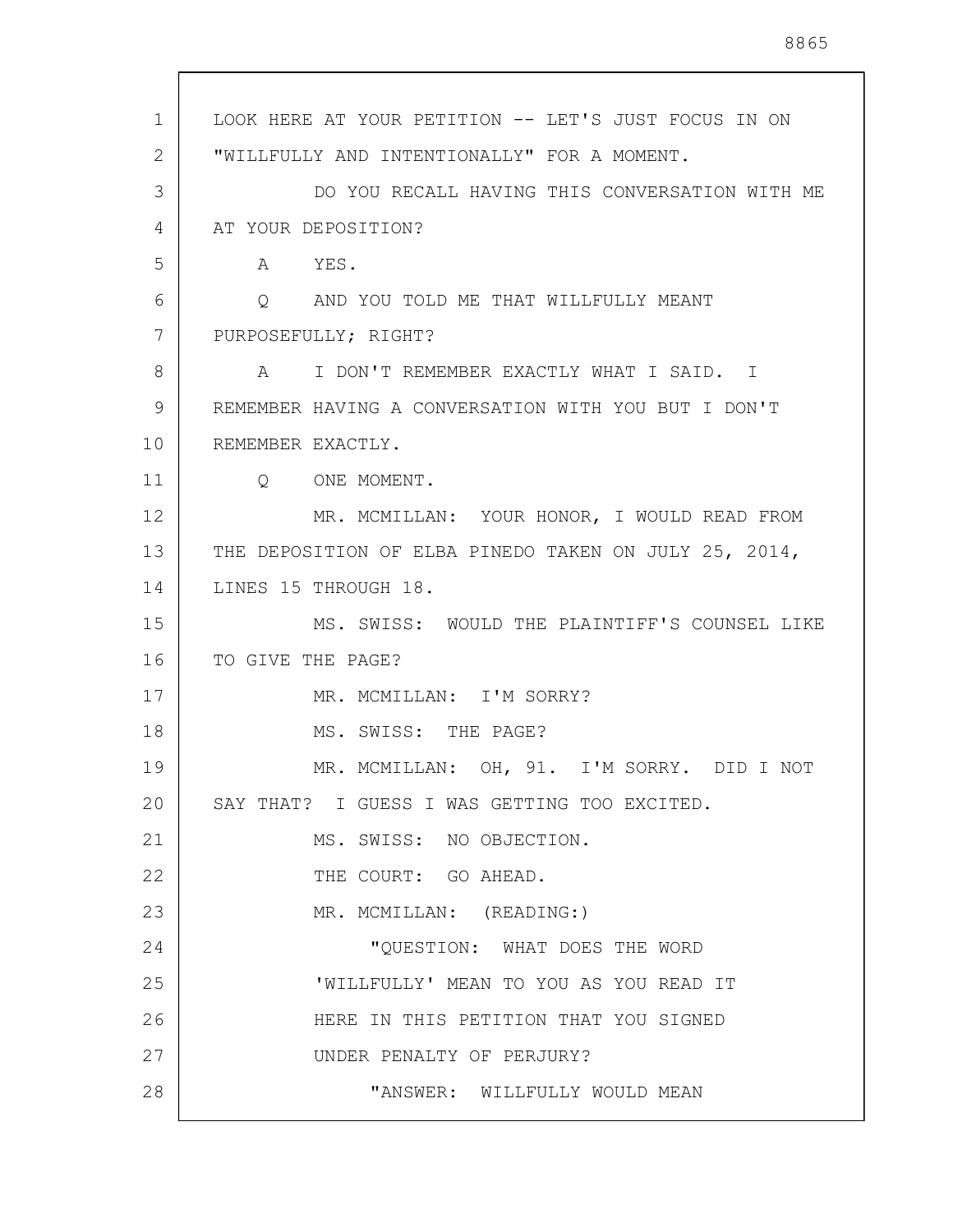| 1  | PURPOSEFULLY."                                              |
|----|-------------------------------------------------------------|
| 2  | BY MR. MCMILLAN:                                            |
| 3  | NOW, I ALSO ASKED YOU ABOUT INTENTIONALLY.<br>$\circ$       |
| 4  | DO YOU REMEMBER THAT?                                       |
| 5  | YES.<br>A                                                   |
| 6  | Q DO YOU REMEMBER WHAT YOU TOLD ME INTENTIONALLY            |
| 7  | MEANT?                                                      |
| 8  | NO.<br>A                                                    |
| 9  | $Q \qquad \qquad$<br>MAYBE I CAN REFRESH YOUR RECOLLECTION. |
| 10 | THE COURT: NO. JUST READ IT IF YOU WANT TO.                 |
| 11 | MR. MCMILLAN: ALL RIGHT. THANK YOU, YOUR                    |
| 12 | HONOR. PAGE 91, 19 THROUGH 20 -- ACTUALLY, TO               |
| 13 | SHORT-CIRCUIT THE NEXT QUESTION, ALL THE WAY THROUGH        |
| 14 | $92 - 2$ .                                                  |
| 15 | MS. SWISS: AT THIS POINT, I HAVE NO OBJECTION               |
| 16 | TO READING 19 THROUGH 23 ON PAGE 91.                        |
| 17 | THE COURT: SOMEONE WILL HAVE TO GIVE ME THE                 |
| 18 | DEPOSITION FOR ME TO RULE ON THE OBJECTION.                 |
| 19 | ALL RIGHT. THE OBJECTION IS SUSTAINED.                      |
| 20 | THIS PERTAINS TO THE WORD "INTENTIONALLY," SO               |
| 21 | YOU MAY READ LINES 19 TO 23.                                |
| 22 | MR. MCMILLAN: THANK YOU, YOUR HONOR.                        |
| 23 | (READING: )                                                 |
| 24 | "QUESTION: OKAY. WHAT DOES                                  |
| 25 | 'INTENTIONALLY' MEAN TO YOU IN THIS                         |
| 26 | DOCUMENT THAT YOU SIGNED UNDER PENALTY                      |
| 27 | OF PERJURY?                                                 |
| 28 | "ANSWER: SHE HAD THE INTENTION,                             |

 $\overline{\phantom{a}}$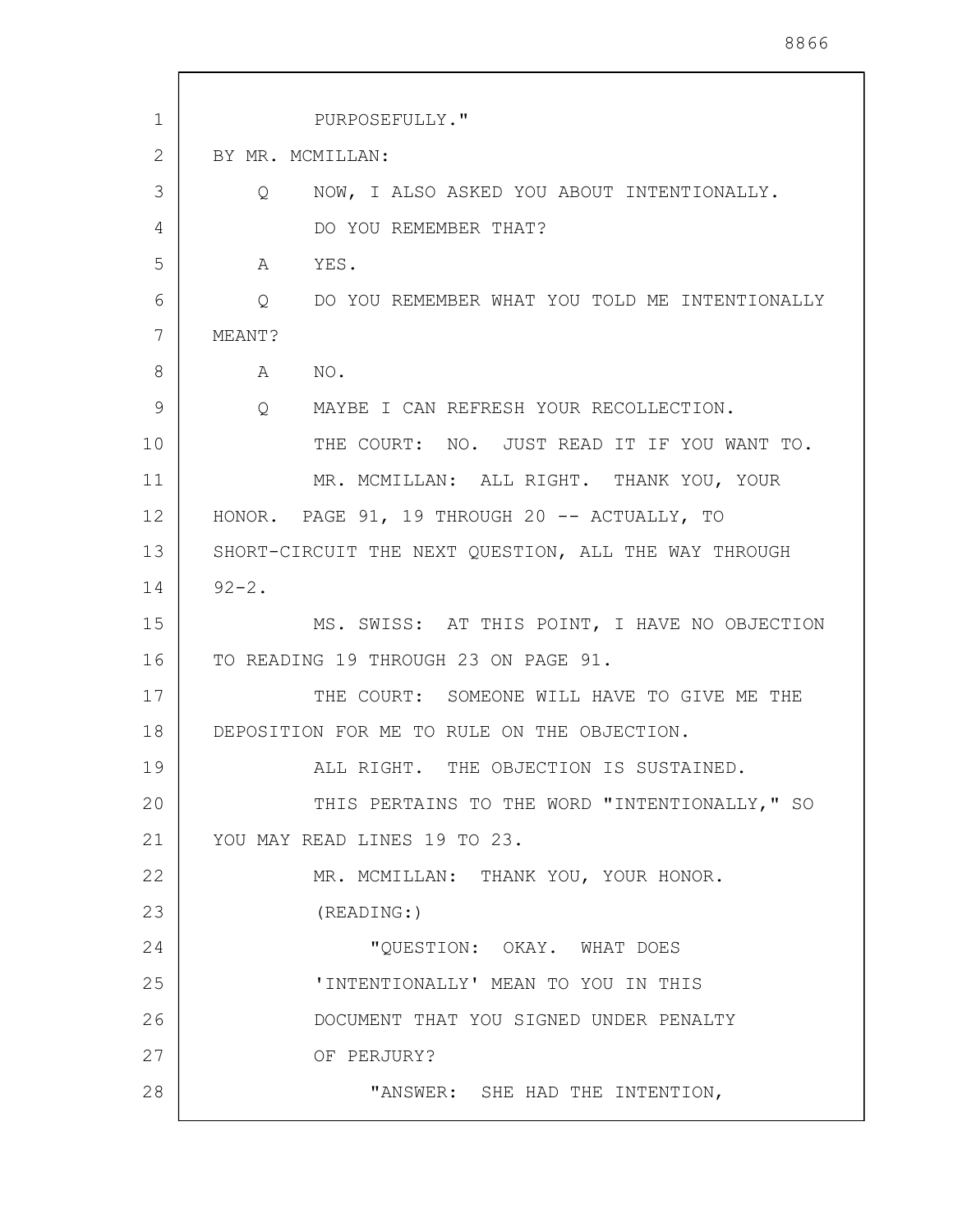| 1  | OR A PARENT HAD THE INTENTION OF                        |
|----|---------------------------------------------------------|
| 2  | CAUSING OR FAILING TO DO SOMETHING."                    |
| 3  | BY MR. MCMILLAN:                                        |
| 4  | AND IF WE LOOK AT THE NEXT WORD IN THE<br>$\circ$       |
| 5  | SENTENCE YOU WROTE HERE IN THE PETITION YOU SIGNED      |
| 6  | UNDER PENALTY OF PERJURY, "REFUSED."                    |
| 7  | DO YOU REMEMBER WHAT REFUSED MEANT --                   |
| 8  | NO.<br>A                                                |
| 9  | Q -- WHEN YOU DID THIS?                                 |
| 10 | $\mathbb A$<br>NO.                                      |
| 11 | MR. MCMILLAN: YOUR HONOR, I'D READ PAGE 91,             |
| 12 | LINE 24, THROUGH 92, LINE 2.                            |
| 13 | MS. SWISS: NO OBJECTION.                                |
| 14 | THE COURT: GO AHEAD.                                    |
| 15 | MR. MCMILLAN: (READING:)                                |
| 16 | "QUESTION: OKAY. AND WHEN IT                            |
| 17 | SAYS 'REFUSED, ' WHAT DOES THAT WORD                    |
| 18 | MEAN TO YOU AS YOU READ IT HERE TODAY                   |
| 19 | IN THE DOCUMENT THAT YOU SIGNED UNDER                   |
| 20 | PENALTY OF PERJURY?                                     |
| 21 | "ANSWER: THEY DIDN'T WANT TO."                          |
| 22 | BY MR. MCMILLAN:                                        |
| 23 | O SO MA'AM, IS IT YOUR TESTIMONY HERE TODAY             |
| 24 | THAT, BASED ON YOUR VIEW OF THE TOTALITY OF THE         |
| 25 | EVIDENCE THAT YOU SAW ATTACHED TO THIS DETENTION        |
| 26 | REPORT, THAT MS. DUVAL DIDN'T WANT TO FEED HER BABY AND |
| 27 | THAT SHE HAD THE PURPOSE AND INTENT TO NOT FEED HER     |
| 28 | BABY?                                                   |
|    |                                                         |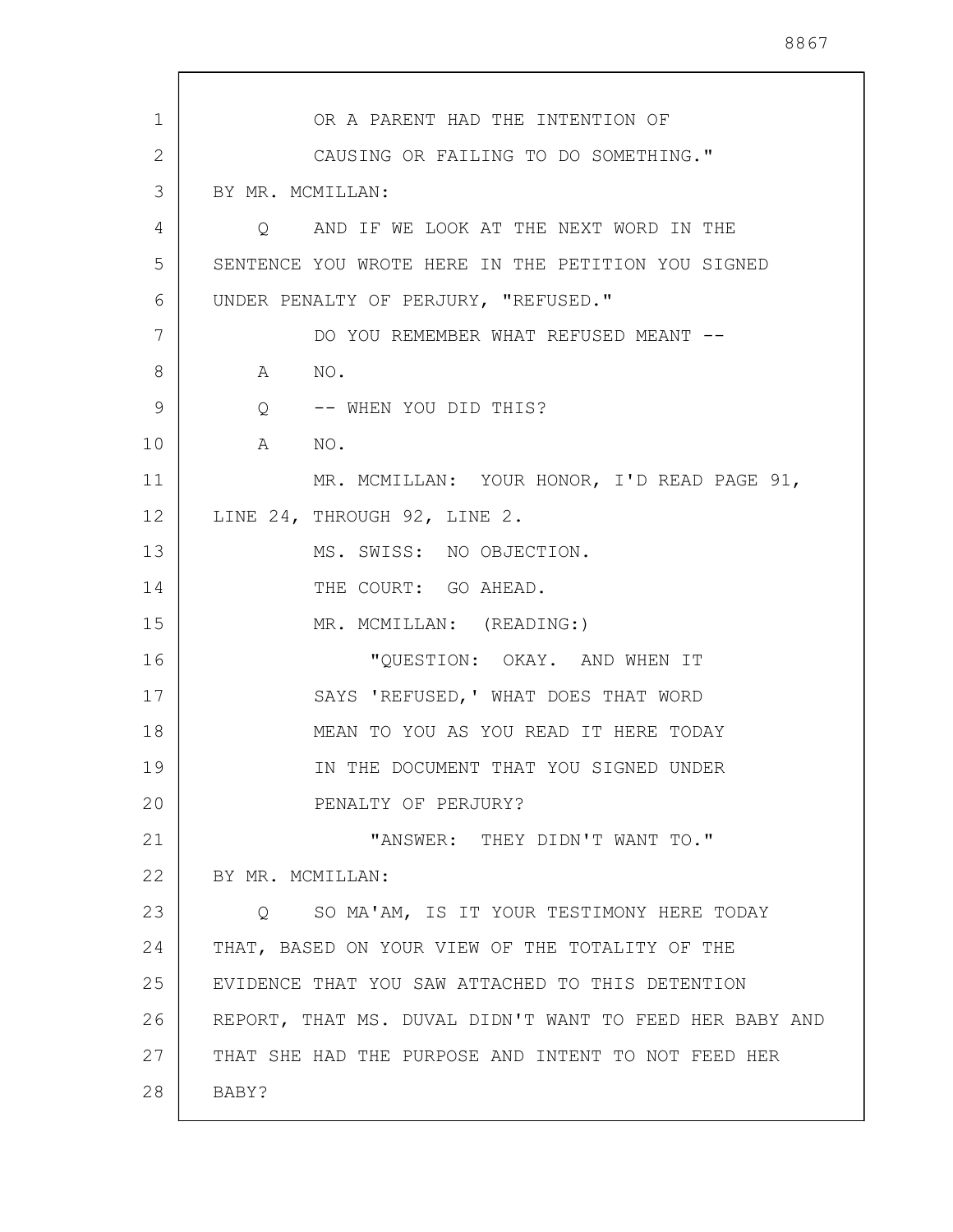| $\mathbf{1}$ | IS THAT WHAT YOU'RE TELLING US?                                 |
|--------------|-----------------------------------------------------------------|
| 2            | CAN YOU ASK THE QUESTION AGAIN, PLEASE?<br>A                    |
| 3            | I CAN TRY.<br>$\overline{Q}$                                    |
| 4            | IS IT YOUR TESTIMONY HERE TODAY THAT                            |
| 5            | MS. DUVAL, BASED ON ALL THE EVIDENCE YOU SAW IN THAT            |
| 6            | DETENTION REPORT, MS. DUVAL HAD THE INTENT AND PURPOSE          |
| 7            | TO NOT FEED HER BABY; SHE DID IT WILLFULLY AND                  |
| 8            | INTENTIONALLY?                                                  |
| 9            | BASED ON THE DOCUMENTATION IN THE DETENTION<br>A                |
| 10           | REPORT AND THE ATTACHMENTS, YES.                                |
| 11           | DO YOU KNOW WHAT A FOOD AVERSION IS?<br>$\circ$                 |
| 12           | NO.<br>A                                                        |
| 13           | DO YOU KNOW WHAT IT MEANS FOR A BABY TO BE<br>$Q \qquad \qquad$ |
| 14           | HYPERVIGILANT AND RESISTIVE TO OUTSIDE INFLUENCES?              |
| 15           | NO.<br>$\mathbb A$                                              |
| 16           | WHEN YOU WERE READING THESE DOCUMENTS THAT<br>$\circ$           |
| 17           | WERE ATTACHED TO THE DETENTION REPORT, DID YOU THINK,           |
| 18           | LET ME GO ASK SOMEBODY WHAT ALL THIS MEANS?                     |
| 19           | A I DON'T HAVE RECOLLECTION OF WHAT TOOK PLACE                  |
| 20           | IN NOVEMBER OF 2009, OR IF I ASKED. I POSSIBLY COULD            |
| 21           | HAVE ASKED. I DON'T REMEMBER.                                   |
| 22           | O OKAY. AND IN FACT, DO YOU REMEMBER WHEN WE                    |
| 23           | SAT DOWN FOR YOUR DEPOSITION AND I ASKED YOU, DIDN'T I,         |
| 24           | TO TAKE THIS PETITION AND GO THROUGH THE DETENTION              |
| 25           | REPORT AND IDENTIFY FOR ME SPECIFICALLY WHAT EVIDENCE           |
| 26           | YOU HAD THAT SUPPORTED THESE ALLEGATIONS HERE, YOU              |
| 27           | WEREN'T TO ABLE TO DO THAT FOR ME, WERE YOU?                    |
| 28           | I WASN'T PREPARED TO DO THAT AT THAT TIME, NO.<br>A             |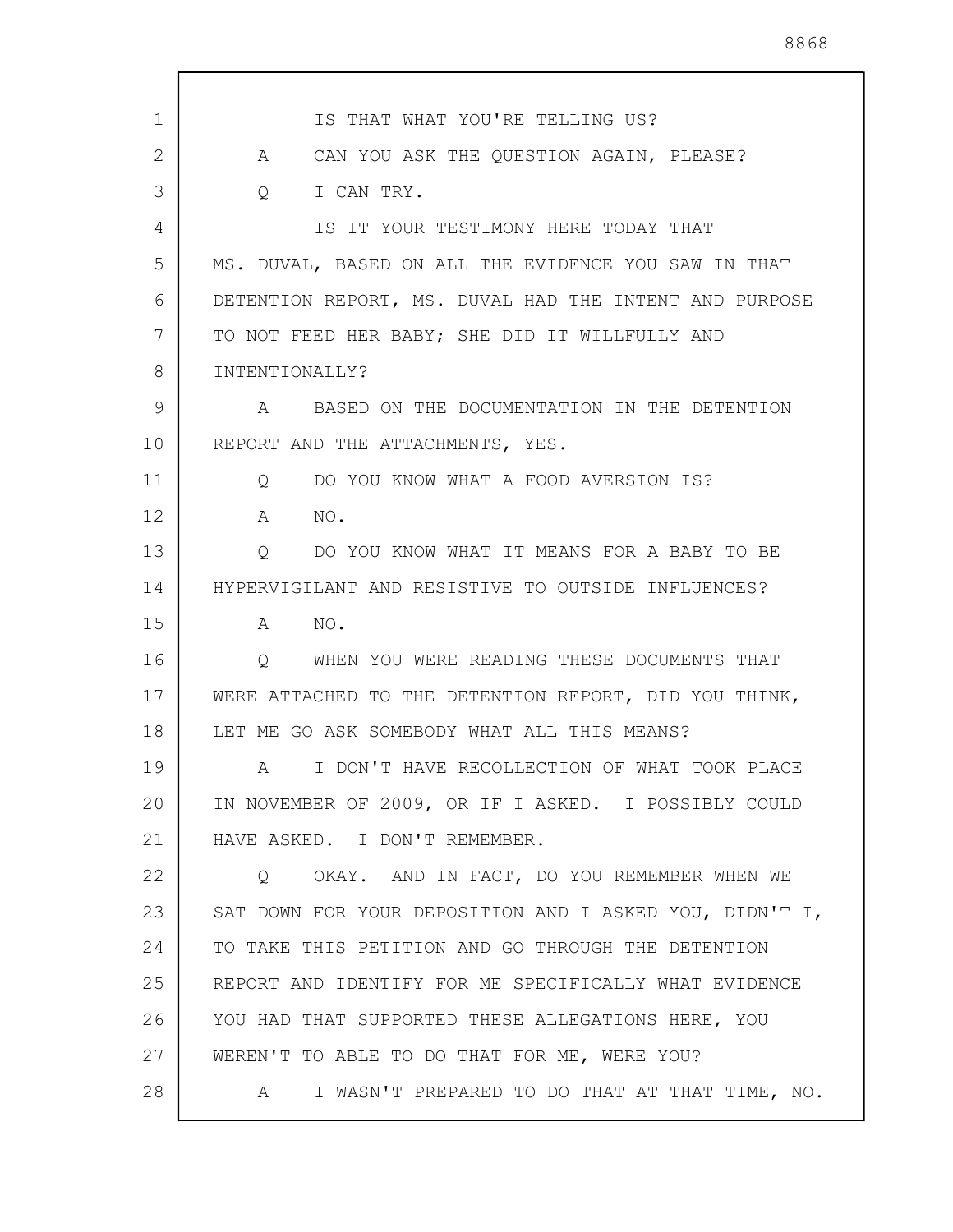| 1  | Q AND DURING THAT DEPOSITION, YOU TOLD ME YOU          |
|----|--------------------------------------------------------|
| 2  | NEEDED SOME TIME TO LOOK IT OVER, RIGHT, BECAUSE YOU   |
| 3  | DIDN'T REMEMBER?                                       |
| 4  | A CORRECT.                                             |
| 5  | Q AND I LET YOU GO OUTSIDE AND TAKE A LONG BREAK       |
| 6  | WITH YOUR ATTORNEY AND COME BACK AND TRY IT AGAIN.     |
| 7  | DO YOU REMEMBER THAT?                                  |
| 8  | I DON'T REMEMBER IT BEING A LONG BREAK, NO,<br>A       |
| 9  | BUT I DID TAKE TIME TO STEP OUT AND REVIEW IT.         |
| 10 | AND WHEN YOU CAME BACK AND I ASKED YOU THAT<br>$\circ$ |
| 11 | QUESTION AGAIN, IN FACT, WE WENT THROUGH A SERIES OF   |
| 12 | QUESTIONS -- YOU KNOW YOU HAVE TO HAVE EVIDENCE TO     |
| 13 | SUPPORT THOSE ALLEGATIONS; RIGHT?                      |
| 14 | A CORRECT.                                             |
| 15 | AND YOU KNOW WHAT EVIDENCE IS, THAT'S SPECIFIC<br>Q    |
| 16 | FACTS; RIGHT?                                          |
| 17 | A SPECIFIC INFORMATION OR STATEMENTS OR                |
| 18 | DOCUMENTATION.                                         |
| 19 | Q AND TO GET YOUR SPECIFIC FACTS, YOU DIDN'T           |
| 20 | TALK TO DR. GILL; RIGHT?                               |
| 21 | NO.<br>A                                               |
| 22 | Q YOU DIDN'T TALK TO DR. EVANS; RIGHT?                 |
| 23 | NO.<br>A                                               |
| 24 | Q DO YOU REMEMBER WHETHER OR NOT YOU WENT BACK         |
| 25 | AND LOOKED AT THE DELIVERED SERVICE LOGS?              |
| 26 | FROM WHEN?<br>A                                        |
| 27 | WHEN YOU WERE DRAFTING UP THIS PETITION, YOU<br>Q      |
| 28 | NEEDED EVIDENCE.                                       |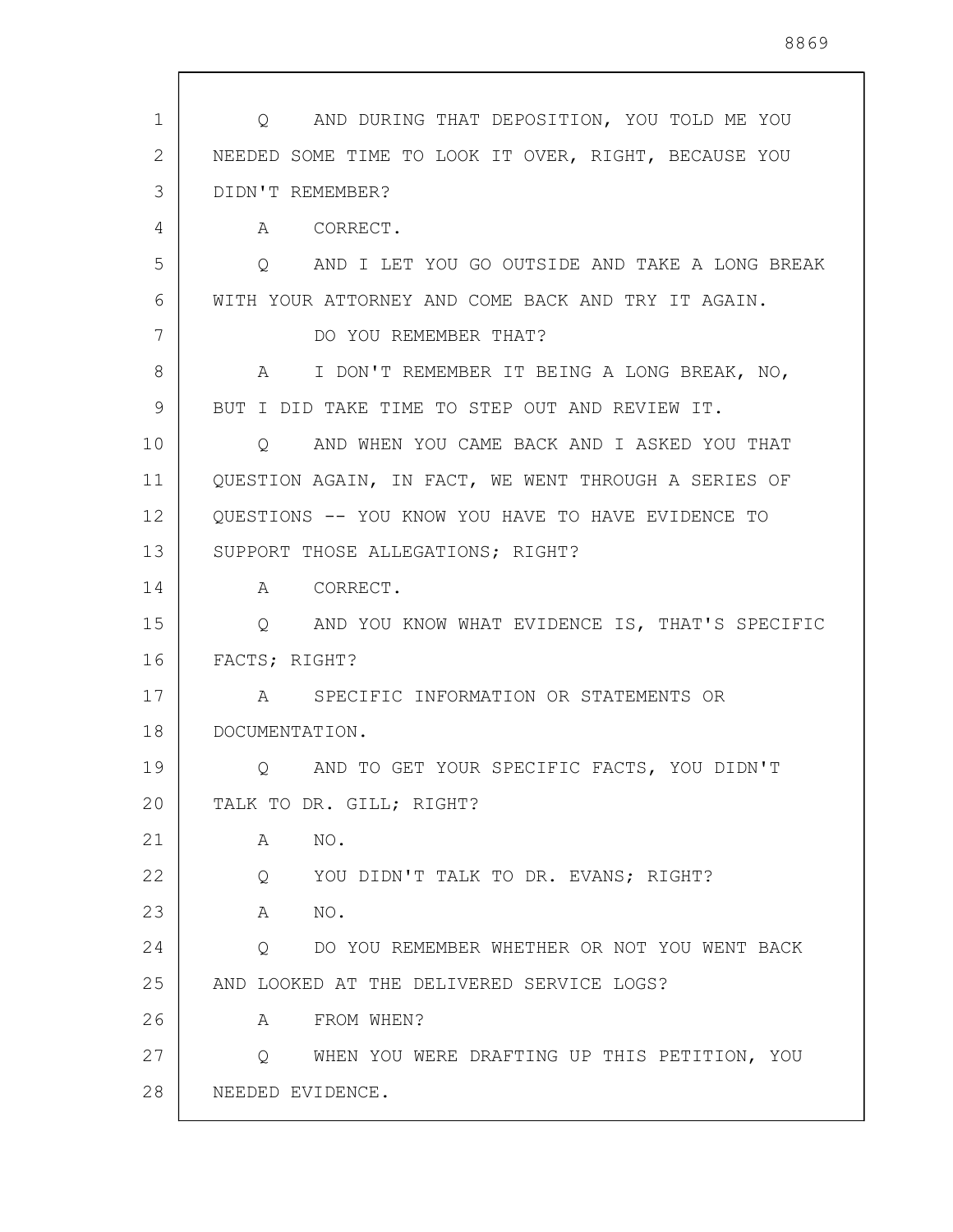1 2 3 4 5 6 7 8 9 10 11 12 13 14 15 16 17 18 19 20 21 22 23 24 25 26 27 28 DID YOU GO BACK AND LOOK AT THE CONTACT NOTES, MS. PENDER'S CONTACT NOTES, TO SEE IF THERE WERE SOME EVIDENCE IN THERE? A I DON'T HAVE A RECOLLECTION OF DOING THAT NO. Q AS A NORMAL PART OF YOUR CUSTOM AND PRACTICE WHEN YOU'RE PUTTING TOGETHER ONE OF THESE PETITIONS, ISN'T IT TRUE THAT YOU SOMETIMES DO GO BACK AND LOOK AT THOSE CONTACT NOTES? A THAT'S RIGHT. Q IT'S JUST YOU DON'T HAVE A SPECIFIC RECOLLECTION OF HAVING DONE THAT HERE? A CORRECT. Q DO YOU REMEMBER WITH RESPECT TO DR. EVANS THAT DR. EVANS ACTUALLY TOLD SUSAN PENDER, BABY'S DEFINITELY FAILURE TO THRIVE BUT AT THIS POINT A LOT MORE TESTING IS NEEDED; I CAN'T TELL YOU FOR SURE WHETHER THIS FAILURE TO THRIVE IS CAUSED BY PARENTAL NEGLECT. DO YOU RECALL THAT STATEMENT BEING MADE BY DR. EVANS? A WHERE? Q ANYWHERE IN THE EVIDENCE YOU REVIEWED? A I REMEMBER DR. EVANS MAKING A STATEMENT IN THE DETENTION REPORT. I DON'T SPECIFICALLY BELIEVE IT STATES JUST WHAT YOU STATED. Q OKAY. I THINK YOU'RE RIGHT. LET'S LOOK AT THE DETENTION REPORT. A CAN YOU SAY THAT AGAIN? Q IT'S GOING TO BE EXHIBIT NO. 12, SPECIFICALLY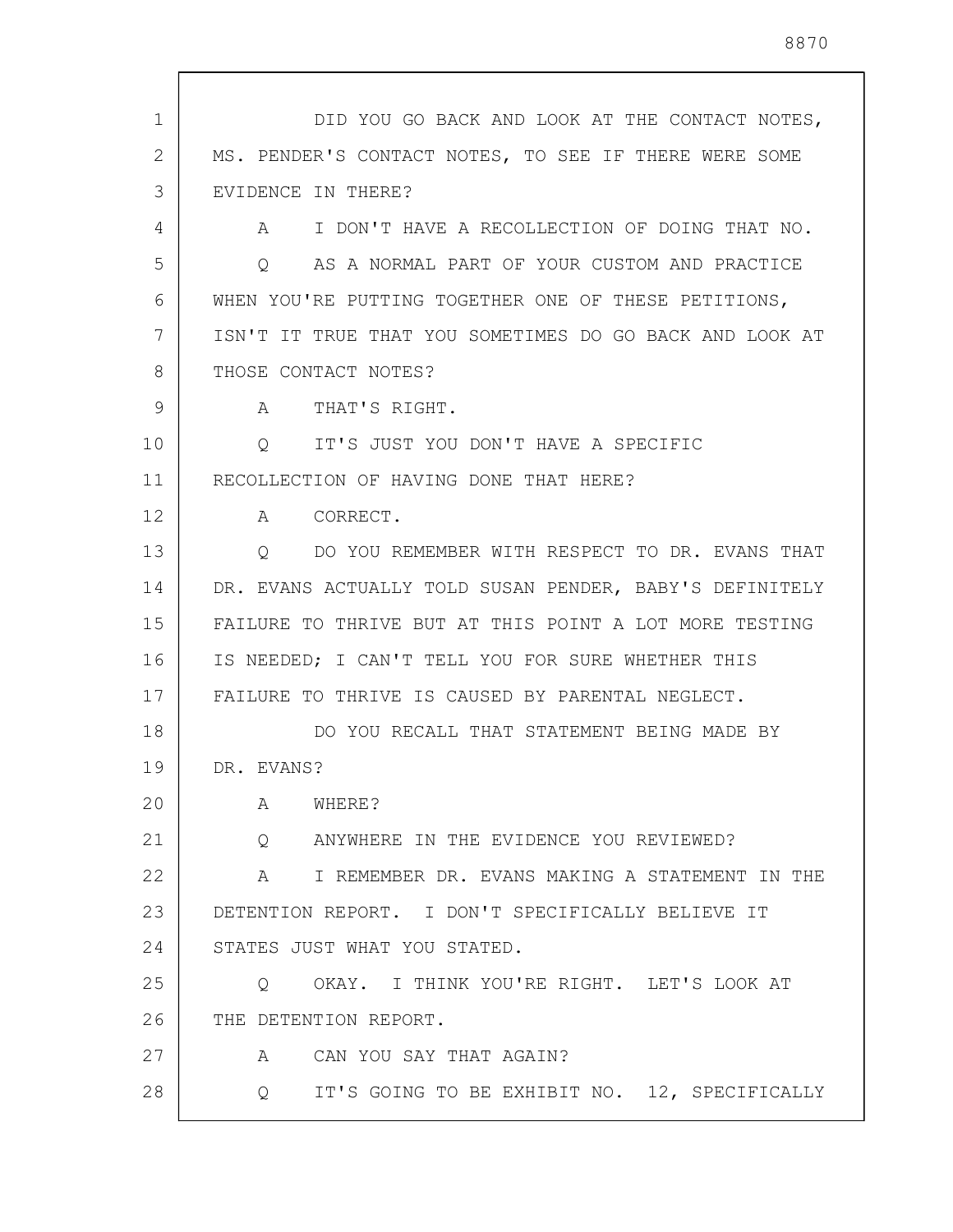```
1
2
3
 4
5
6
7
8
9
10
11
12
13
14
15
16
17
18
19
20
21
22
23
24
25
26
27
28
      BATES NO. 000017. 
               DO YOU HAVE THAT THERE IN FRONT OF YOU? 
          A YES. 
          Q THAT WAS THE STATEMENT YOU WERE RELYING ON 
      WHEN YOU FILLED OUT AND SIGNED THIS PETITION UNDER 
      PENALTY OF PERJURY; RIGHT?
          A ONE OF THE STATEMENTS. 
          Q THERE'S A COUPLE MORE AND WE'LL GET TO THEM, 
      BUT THIS IS ONE OF THEM; RIGHT?
          A CORRECT. AND THE ATTACHMENT. 
          Q RIGHT. 
          A OF THE CATC CLINIC. 
          Q AND HERE, IT WASN'T DR. EVANS THAT PUT THIS 
      INFORMATION INTO THE DETENTION REPORT, WAS IT, IF YOU 
      KNOW? 
         A NO I DON'T BELIEVE SO, NO. 
          Q IT WOULD HAVE BEEN SUSAN PENDER? 
          A CORRECT. 
          Q BUT HERE IN THIS ENTRY, YOU DON'T SEE ANYWHERE 
      IN THERE, DO YOU, DR. EVANS TELLING SUSAN PENDER THAT 
      WE CAN'T TELL IF THIS BABY'S CONDITION IS CAUSED BY 
      PARENTAL NEGLECT? YOU DON'T SEE THAT IN THERE, DO YOU? 
          A NO. 
          Q BUT YOU RELIED ON THIS STATEMENT HERE OF 
      MS. PENDER WHEN YOU PUT TOGETHER YOUR PETITION THAT YOU 
      SIGNED UNDER PENALTY OF PERJURY? 
          A THIS IS ONE OF THE STATEMENTS THAT I RELIED 
      ON, YES.
```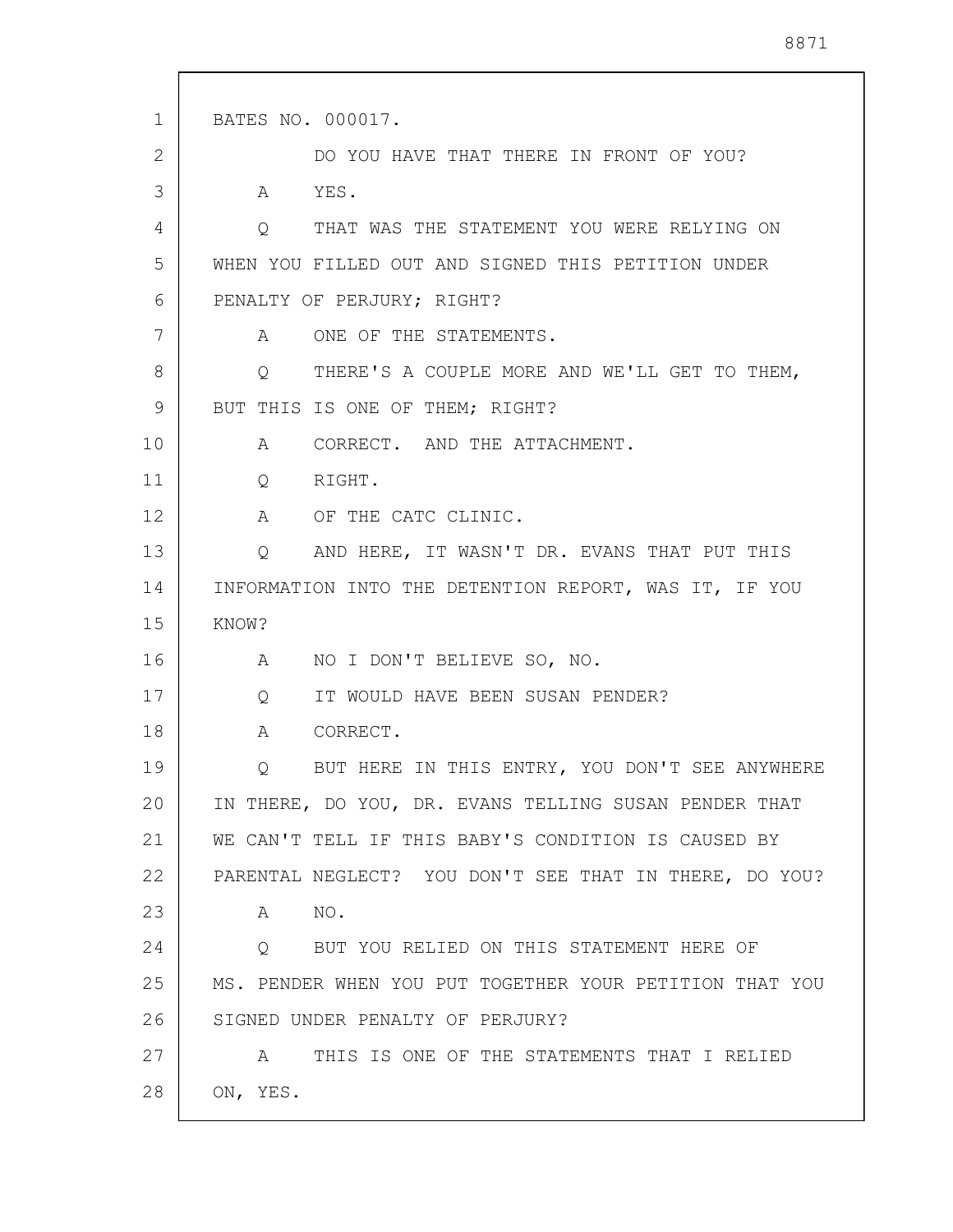| 1  | Q AND ANOTHER BIG ONE THAT YOU RELIED ON WAS A            |
|----|-----------------------------------------------------------|
| 2  | CONVERSATION WITH DR. GILL; RIGHT?                        |
| 3  | A CORRECT.                                                |
| 4  | Q LET'S SEE IF WE CAN'T FIND THAT HERE. LOOK AT           |
| 5  | PAGE NO. 000018, STILL ON EXHIBIT NO. 12.                 |
| 6  | IT SAYS THERE THAT THE CSW SPOKE TO                       |
| 7  | DR. JASMEET GILL, STATED THAT -- WHERE IS IT? I WANT      |
| 8  | TO DRAW YOUR ATTENTION TO IT.                             |
| 9  | IT'S RIGHT HERE:                                          |
| 10 | "DR. GILL FURTHER INDICATED THAT                          |
| 11 | THE MAIN REASON FOR FAMILY BEING                          |
| 12 | DISMISSED WAS THE MOTHER HAD BEEN GIVEN                   |
| 13 | SPECIFIC DIRECTIONS IN TERMS OF FEEDING                   |
| 14 | THE CHILD AND IT WAS EVIDENT TO HER                       |
| 15 | THAT THE DIRECTIVES WERE NOT BEING                        |
| 16 | FOLLOWED BY MOTHER IN ORDER TO HELP THE                   |
| 17 | CHILD MAINTAIN AND ATTAIN HEALTHY                         |
| 18 | GROWTH PATTERNS."                                         |
| 19 | IS THAT ONE OF THE FACTS YOU WERE RELYING ON              |
| 20 | WHEN YOU CREATED THIS PETITION AND SIGNED IT UNDER        |
| 21 | PENALTY OF PERJURY?                                       |
| 22 | A<br>YES.                                                 |
| 23 | DID YOU EVER TALK TO MS. PENDER ABOUT THIS<br>$\circ$     |
| 24 | SUPPOSED CONVERSATION SHE HAD WITH DR. GILL?              |
| 25 | A I DON'T HAVE A RECOLLECTION OF SPEAKING WITH            |
| 26 | MS. PENDER, NO.                                           |
| 27 | YOU JUST TOOK HER WORD FOR IT AS IT'S SET DOWN<br>$\circ$ |
| 28 | HERE IN THIS DETENTION REPORT?                            |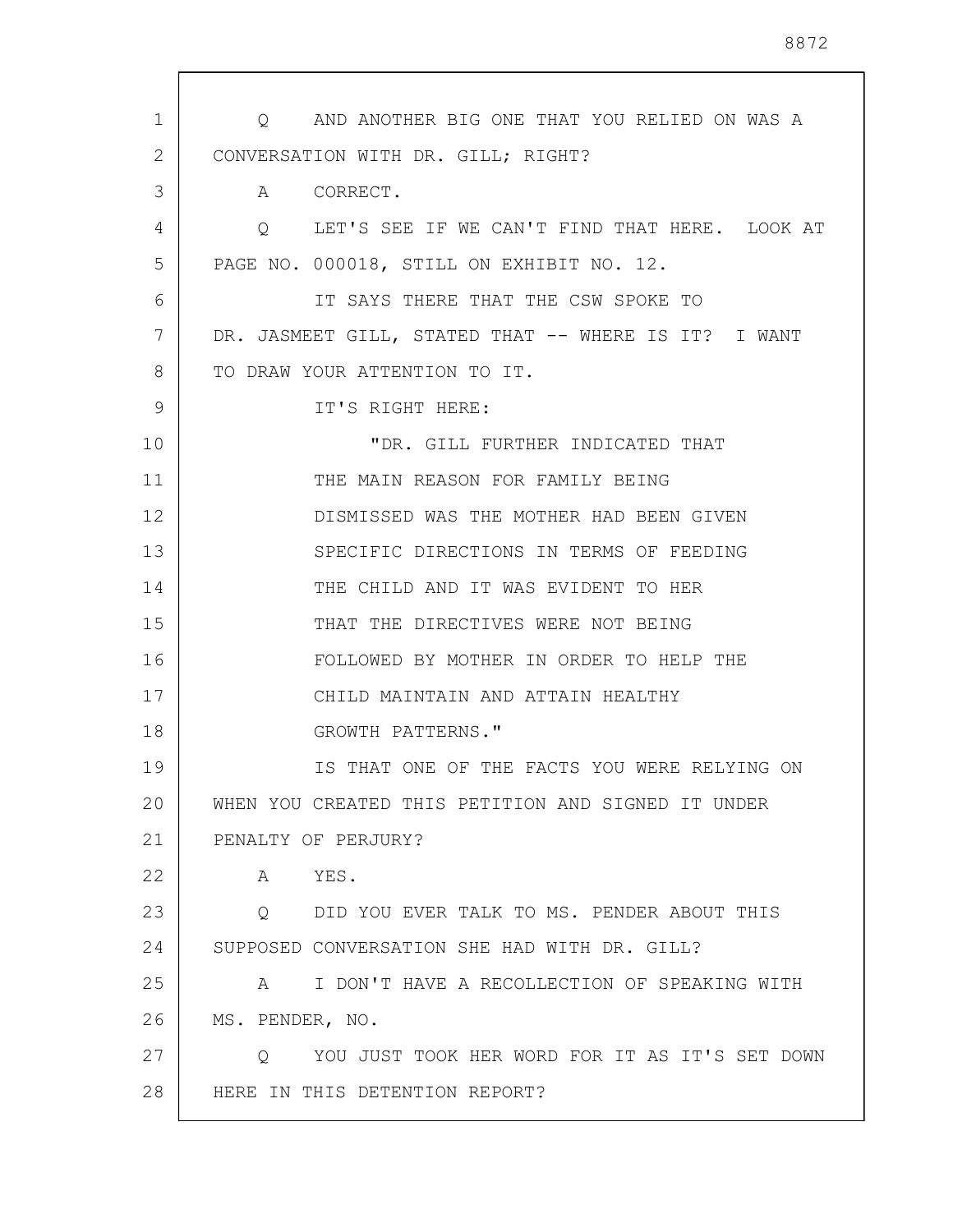1 2 3 4 5 6 7 8  $\mathsf{Q}$ 10 11 12 13 14 15 16 17 18 19 20 21 22 23 24 25 26 27 28 A I TOOK THE INFORMATION SHE PROVIDED, YES. Q NOW, ONE OF THE THINGS -- ONE OF YOUR DUTIES AS AN IDC WORKER -- LET ME ASK YOU THIS FIRST: THIS PETITION HERE, YOU'RE THE ONE, YOU CREATE THE ALLEGATIONS IN THE PETITION; RIGHT? A I'M THE ONE WHO GENERATES THE SUPPORTING FACTS, YES. Q OKAY. AND WHEN YOU DO THAT, ONE OF YOUR DUTIES IS TO CORRECT ANY INACCURATE INFORMATION; RIGHT? A IF I BELIEVE THAT THERE'S INACCURATE OR INCONSISTENT INFORMATION, THEN I WOULD, YES. Q AND ONE OF THE WAYS THAT YOU FIGURE OUT WHETHER OR NOT THERE'S INCONSISTENT INFORMATION IS YOU COMPARE WHAT'S IN THE DETENTION REPORT WITH WHAT'S IN THE ATTACHED DOCUMENTS AND/OR THE CONTACT NOTES; RIGHT? A WITH REGARDS TO THE ATTACHMENTS, YES, I WOULD REFER TO THOSE ATTACHMENTS IF THEY'RE REFERENCED IN THE DETENTION REPORT. AS TO THE DELIVERED SERVICE LOGS, IT DEPENDS. I DON'T REVIEW THEM ALL THE TIME. Q OKAY. WELL, UNDER WHAT CIRCUMSTANCES WOULD YOU REVIEW THEM? A IF I BELIEVE THERE WAS -- IF IN READING A DETENTION REPORT I FIND THAT THERE ARE INCONSISTENCIES, OR THERE'S THINGS THAT NEED CLARIFICATION, OR STATEMENTS THAT WERE MADE THAT ARE NOT COMPLETE, OR I JUST NEED ADDITIONAL INFORMATION THAT WASN'T PROVIDED IN THE STATEMENTS THAT WERE GATHERED, INFORMATION THAT WAS ENTERED IN THE DETENTION REPORT.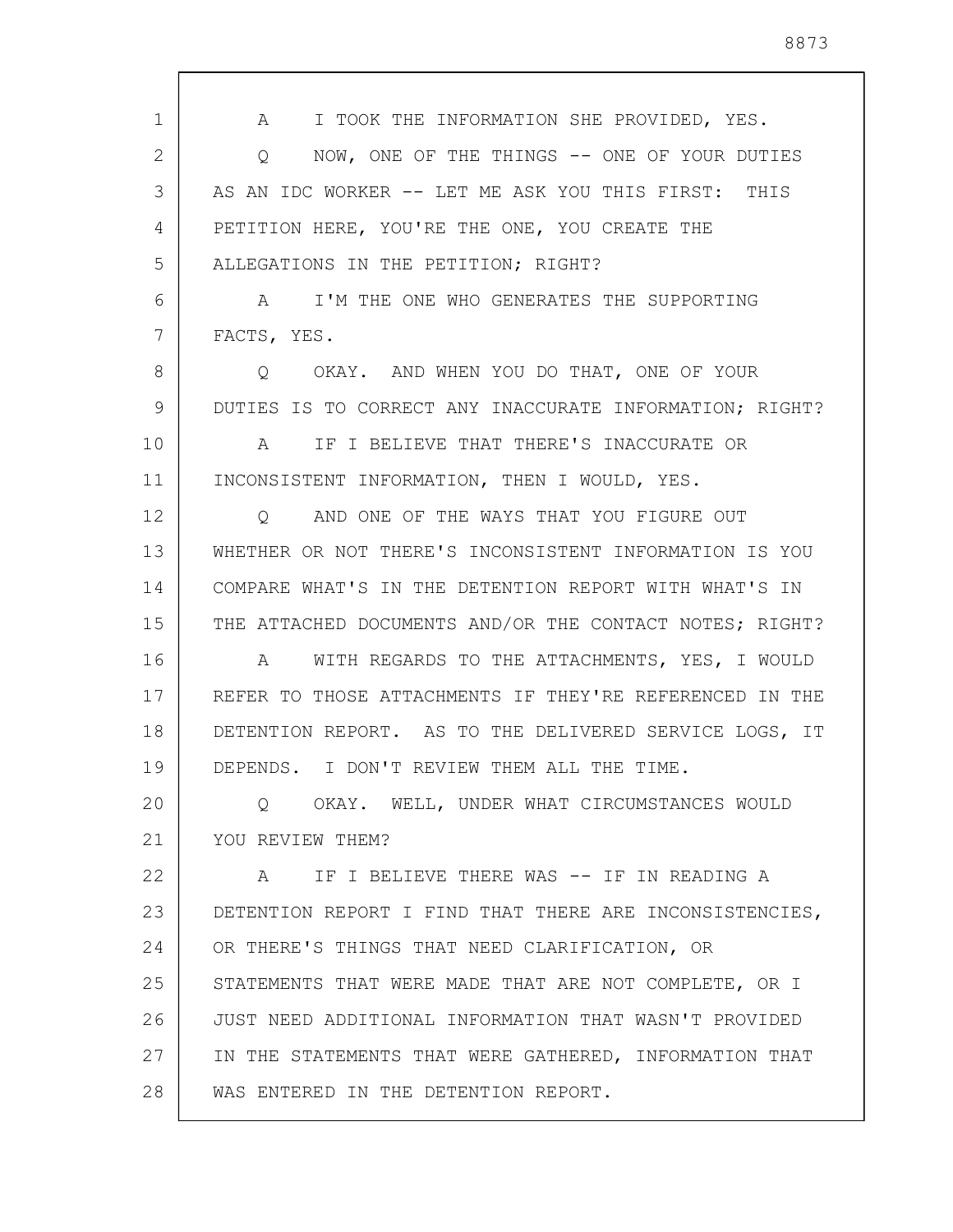| 1  | OKAY. ANOTHER ONE OF THE STATEMENTS THAT YOU<br>$\circ$ |
|----|---------------------------------------------------------|
| 2  | RELIED ON, BESIDES THIS CONVERSATION WITH DR. GILL THAT |
| 3  | MS. PENDER SUPPOSEDLY HAD, YOU ALSO RELIED ON THE NEXT  |
| 4  | STATEMENT UP THERE FOR THE CONTACT DATED OCTOBER 30,    |
| 5  | 2009, RIGHT?                                            |
| 6  | THAT'S THE ONE THAT SAYS -- IT'S ON                     |
| 7  | PAGE 000018. SAYS:                                      |
| 8  | "CSW SPOKE WITH THE ASSIGNED                            |
| 9  | REGIONAL CENTER WORKER, CINDY PARRAS."                  |
| 10 | DO YOU SEE THAT ONE?                                    |
| 11 | YES.<br>A                                               |
| 12 | Q THAT'S ALSO ONE OF THE ITEMS YOU RELIED ON;           |
| 13 | RIGHT?                                                  |
| 14 | A WELL ALL THE INFORMATION PROVIDED IN THE              |
| 15 | REPORT THAT'S THERE, SO IT TOOK PART IN WHEN I          |
| 16 | GENERATED THIS COUNT.                                   |
| 17 | DO YOU RECALL READING IN ANY OF THE<br>$\circ$          |
| 18 | ATTACHMENTS, OR ANYTHING ELSE THAT YOU READ IN DECIDING |
| 19 | WHETHER OR NOT TO FILE THIS PETITION, DO YOU RECALL     |
| 20 | READING THAT MS. PARRAS ESPECIALLY HAD TO TELL FATHER   |
| 21 | OVER AND OVER AGAIN THAT THE LOCATION OF THE REGIONAL   |
| 22 | CENTER WAS DECIDED BY THE ADDRESS OF THE MOTHER AND     |
| 23 | THERE WAS NOTHING THAT COULD BE DONE ABOUT IT, OR WORDS |
| 24 | TO THAT EFFECT?                                         |
| 25 | NO, I DON'T REMEMBER RECALLING THAT IN<br>A             |
| 26 | NOVEMBER OF 2009, NO.                                   |
| 27 | WELL, EVER?<br>Q                                        |
| 28 | RECENTLY, IN REVIEWING THESE DOCUMENTATION, I<br>A      |

 $\mathsf{l}$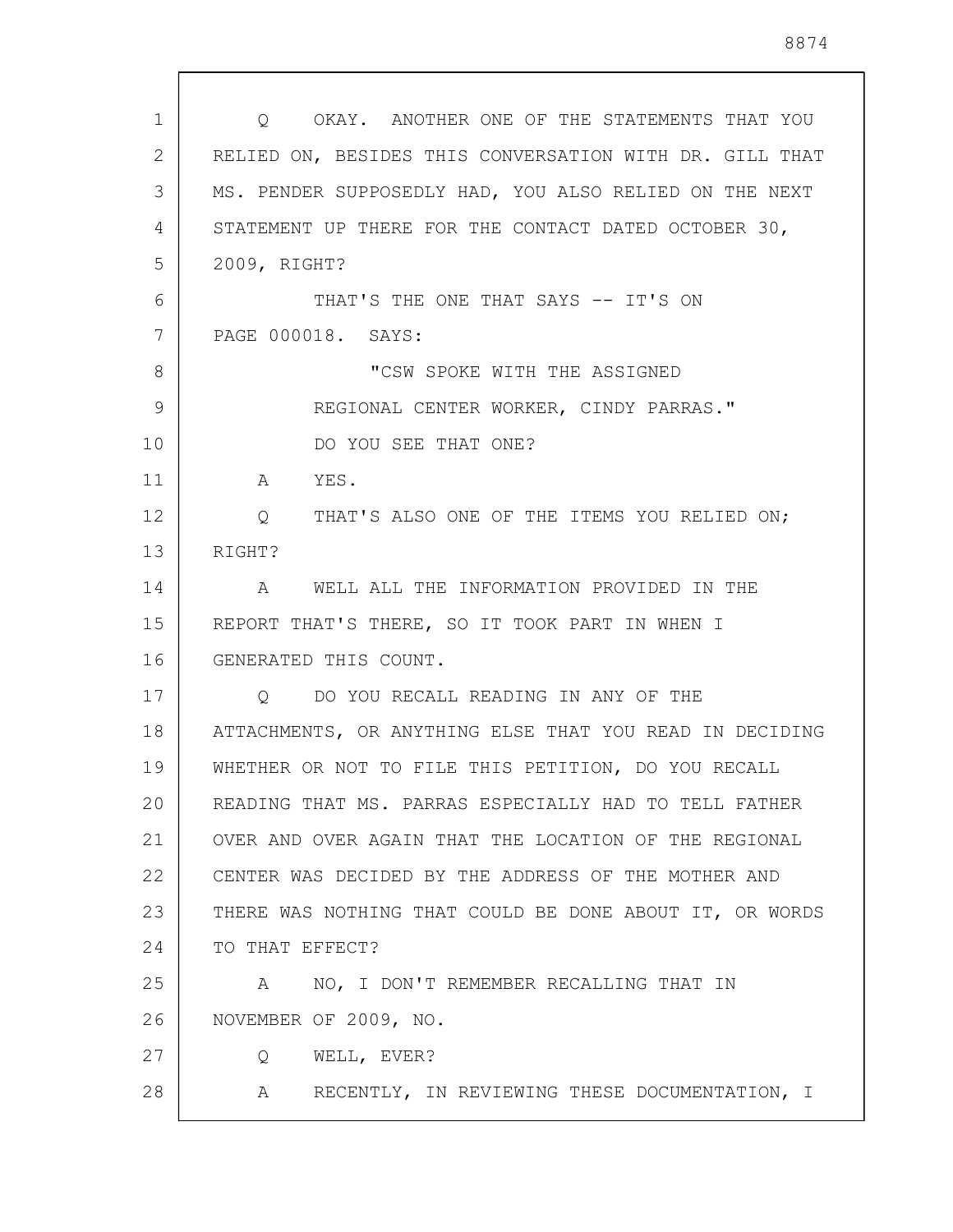1 2 3 4 5 6 7 8 9 10 11 12 13 14 15 16 17 18 19 20 21 22 23 24 25 26 27 28 REVIEWED THE DETENTION REPORTS AND THE ATTACHMENTS AND THE SERVICE LOGS. Q AND IN YOUR -- WHEN WAS IT THAT YOU RECENTLY REVIEWED ALL THESE DELIVERED SERVICE LOGS? A WELL, I HAD REVIEWED THEM BRIEFLY BEFORE OUR DEPOSITION. AND THEN IN PREPARATION FOR MY TESTIMONY I REVIEWED ALL THE DOCUMENTATION. I FELT THAT IT WAS IMPORTANT THAT I REVIEW THOSE BECAUSE I DIDN'T KNOW HOW TO PREPARE OR WHAT EXACTLY WAS GOING TO BE ASKED OF ME SO I READ ALL THE SERVICE LOGS THAT PERTAIN TO WHAT LED TO THE DETENTION OF BABY RYAN. Q SO AM I CORRECT THAT YOU DID READ THE DELIVERED SERVICE LOG FOR THE CATC CLINIC, DR. EVANS, WHERE SHE EXPRESSLY TOLD MS. PENDER THAT A LOT MORE TESTING NEEDED TO BE DONE AND WE COULDN'T TELL FOR SURE AT THIS POINT WHETHER THE FAILURE TO THRIVE WAS CAUSED BY PARENTAL NEGLECT? DO YOU REMEMBER READING THAT IN PREPARATION FOR YOUR TESTIMONY HERE TODAY? MS. SWISS: OBJECTION. ASSUMES FACTS NOT IN EVIDENCE. THE COURT: SUSTAINED. WHY DON'T YOU REFER US THEN TO THE  $--$ MR. MCMILLAN: SURE. THE COURT: -- CERTAIN DSL ENTRIES THAT YOU'RE REFERRING TO. BY MR. MCMILLAN: Q OKAY. IF I CAN GET YOU TO TURN TO -- I DON'T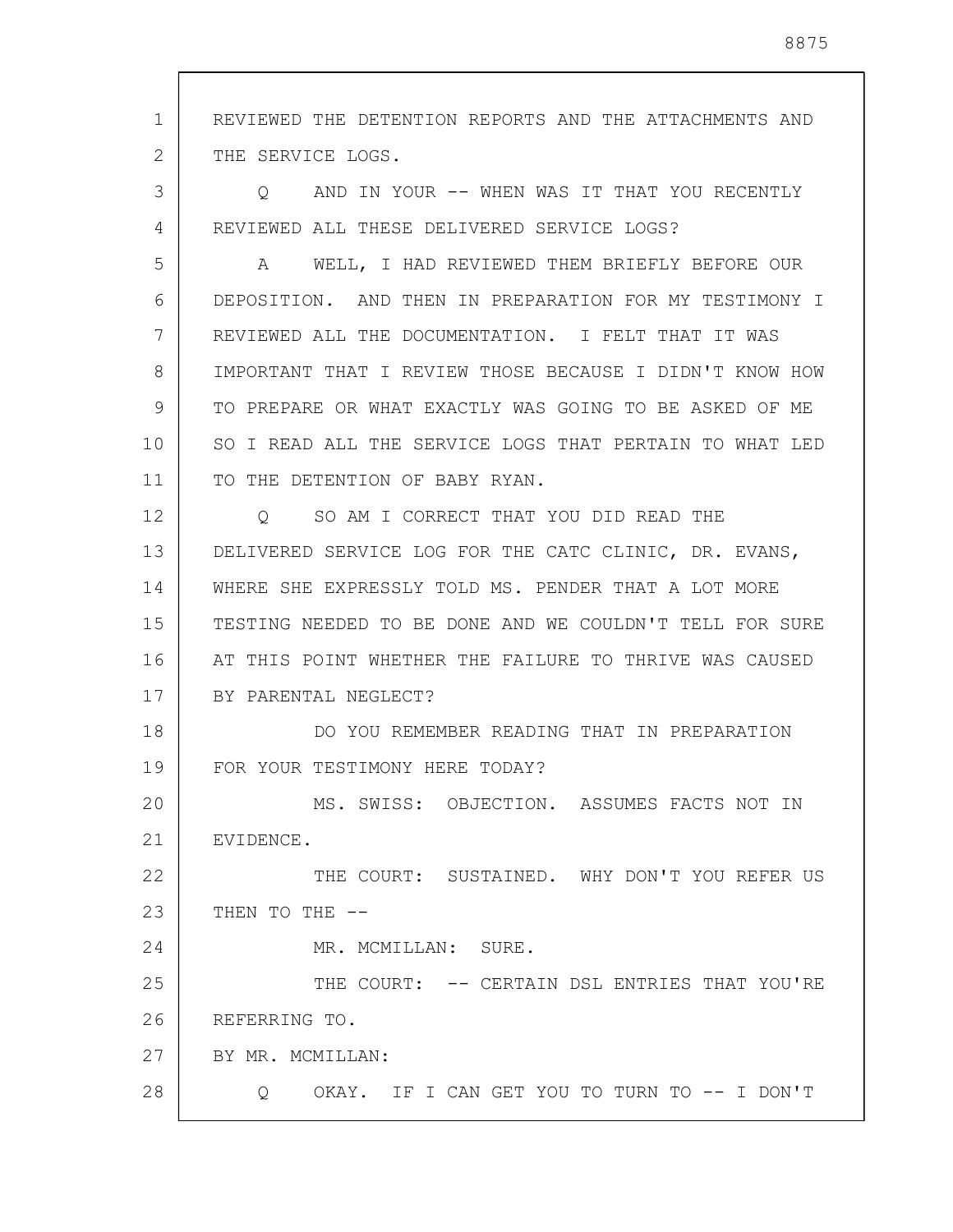| $\mathbf{1}$ | KNOW IF YOU HAVE EXHIBIT 82 THERE IN FRONT OF YOU.     |
|--------------|--------------------------------------------------------|
| 2            | A<br>NO <sub>z</sub>                                   |
| 3            | LET ME SEE WHAT I'VE GOT.<br>$Q_{\rm max}$             |
| 4            | THE COURT: CAN YOU TELL US WHAT PAGE YOU'RE            |
| 5            | REFERRING TO?                                          |
| 6            | MR. MCMILLAN: SURE, YOUR HONOR. IT'S                   |
| 7            | EXHIBIT 82, BATES NO. 1487. IT'S THE THIRD ENTRY DOWN  |
| 8            | TOWARDS THE CENTER OF THE PAGE RIGHT NEXT TO THE       |
| 9            | THREE-HOLE PUNCH, OR THE SECOND HOLE IN THE THREE-HOLE |
| 10           | PUNCH. AND IT'S THE ENTRY DATED OCTOBER 22ND, 2009.    |
| 11           | BY MR. MCMILLAN:                                       |
| 12           | Q HAVE YOU HAD A CHANCE TO READ THAT ENTRY?            |
| 13           | I'M SORRY. YES.<br>A                                   |
| 14           | Q DOES THAT REFRESH YOUR RECOLLECTION THAT             |
| 15           | DR. EVANS TOLD MS. PENDER ON OCTOBER 22ND, 2009, THAT: |
| 16           | "IT WOULD BE DIFFICULT TO TELL FOR                     |
| 17           | SURE AT THIS POINT WHETHER THIS WAS                    |
| 18           | DIRECTLY DUE TO PARENT NEGLECT;                        |
| 19           | HOWEVER, DOCTOR HAD ALREADY RULED OUT                  |
| 20           | NUMEROUS POSSIBLE ORGANIC CAUSES.                      |
| 21           | DR. EVANS DID ORDER SOME LAB TESTS AND                 |
| 22           | IS WAITING ON RESULTS."                                |
| 23           | DOES THAT REFRESH YOUR RECOLLECTION?                   |
| 24           | A OF RECENTLY READING IT, YES.                         |
| 25           | Q OKAY. AND THEN DR. EVANS ALSO MADE SOME              |
| 26           | RECOMMENDATIONS TO THE MOTHER; RIGHT?                  |
| 27           | A YES.                                                 |
| 28           | Q RECOMMENDED THAT MS. DUVAL CONTINUE WITH HER         |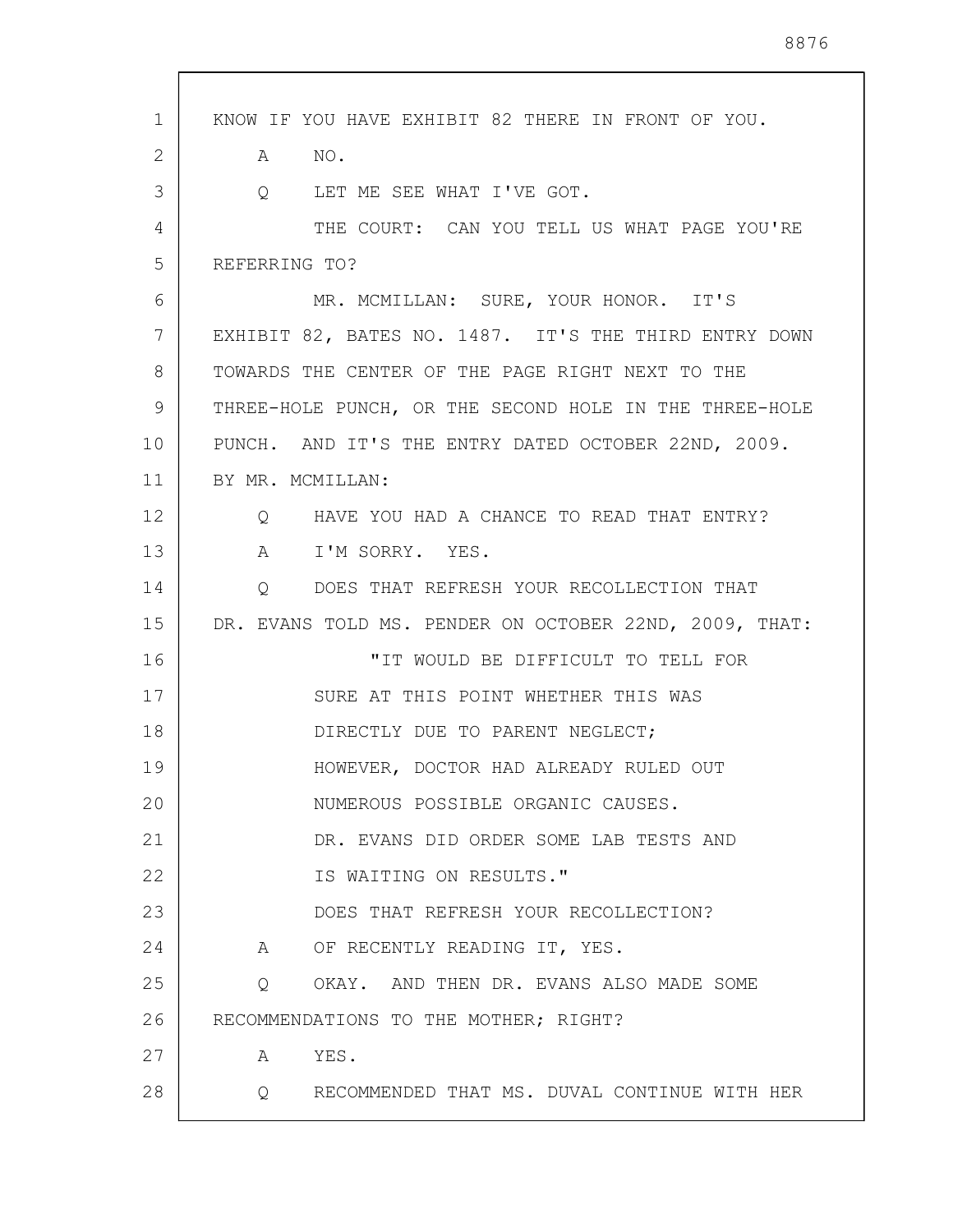1 2 3 4 5 6 7 8 9 10 11 12 13 14 15 16 17 18 19 20 21 22 23 24 25 26 27 28 NUTRITIONIST? MS. SWISS: OBJECTION. IMPROPER READING OF THE DOCUMENT. IMPROPER REFRESHMENT OF RECOLLECTION. THE COURT: SUSTAINED. YOU CAN ASK HER IF SHE'S READ THIS. THIS ISN'T HER ENTRY, NOT HER CONVERSATION. MR. MCMILLAN: WELL, LET ME --BY MR. MCMILLAN: Q DID YOU SEE ANYWHERE IN THE DSL WHERE MOTHER DID NOT FOLLOW ANY OF THE RECOMMENDATIONS MADE BY DR. EVANS? MS. SWISS: OBJECTION. LACKS FOUNDATION. CALLS FOR SPECULATION REGARDING THE CONTENTS OF 88 PAGES OF EXHIBIT 82. THE COURT: THE -- ALL --MS. SWISS: AND VAGUE AS TO TIME. THE COURT: ALL THAT IS TRUE, THERE ARE 88 PAGES. BUT THE OBJECTION IS OVERRULED. DID YOU SEE -- DO YOU REMEMBER THE QUESTION? THE WITNESS: NO. THE COURT: WE'LL HAVE THE REPORTER READ IT BACK TO YOU. (THE PREVIOUS QUESTION WAS READ BACK BY THE COURT REPORTER AS FOLLOWS: "QUESTION: DID YOU SEE ANYWHERE IN THE DSL WHERE MOTHER DID NOT FOLLOW ANY OF THE RECOMMENDATIONS MADE BY DR. EVANS?")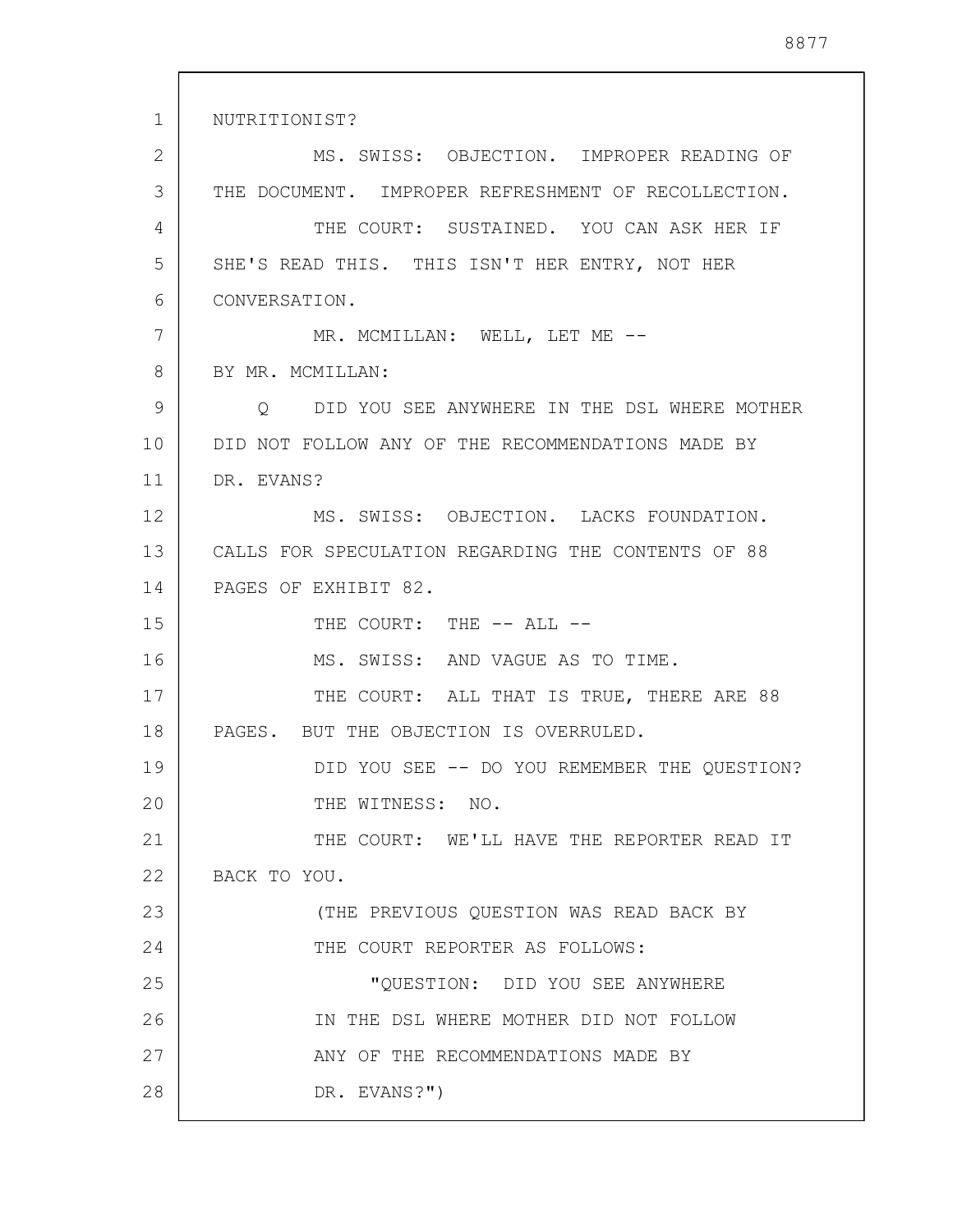| 1  | THE WITNESS: I DON'T RECALL READING ANY OF                       |
|----|------------------------------------------------------------------|
| 2  | THAT.                                                            |
| 3  | BY MR. MCMILLAN:                                                 |
| 4  | IN FACT, FROM WHAT YOU READ IN THE DSL, MOTHER<br>Q              |
| 5  | FOLLOWED TO THE LETTER EACH OF DR. EVANS'                        |
| 6  | RECOMMENDATIONS?                                                 |
| 7  | MS. SWISS: OBJECTION. LACKS FOUNDATION.                          |
| 8  | CALLS FOR SPECULATION.                                           |
| 9  | THE COURT: SUSTAINED AS TO FOUNDATION.                           |
| 10 | BY MR. MCMILLAN:                                                 |
| 11 | Q IN YOUR REVIEW OF THE DSL, DID YOU SEE THAT                    |
| 12 | MS. DUVAL ACTUALLY WAS ABLE TO SET UP AN APPOINTMENT             |
| 13 | WITH AN ALLERGIST?                                               |
| 14 | A I'D HAVE TO LOOK AT THOSE SERVICE LOGS ONE BY                  |
| 15 | ONE TO TELL YOU -- TO BE ABLE TO ANSWER THAT.                    |
| 16 | OKAY. HOW LONG AGO WAS IT THAT YOU DID THIS<br>Q                 |
| 17 | REVIEW OF THE CONTACT NOTES IN PREPARATION FOR YOUR              |
| 18 | TESTIMONY HERE TODAY?                                            |
| 19 | SOMETIME LIKE TWO WEEKS AGO.<br>A                                |
| 20 | AND HOW MUCH TIME DID YOU SPEND DOING THAT<br>Q                  |
| 21 | REVIEW?                                                          |
| 22 | I DON'T RECALL.<br>A                                             |
| 23 | AND WE WENT OVER IN YOUR DEPOSITION, YOU AND I<br>Q              |
| 24 | TOGETHER, WE WENT OVER A LOT OF THESE CONTACT NOTES              |
| 25 | THEN; RIGHT?                                                     |
| 26 | I DON'T RECALL GOING THROUGH CONTACT NOTES,<br>$\mathbb A$       |
| 27 | NO.                                                              |
| 28 | SO THIS CINDY PARRAS, DO YOU RECALL WHEN IT<br>$Q \qquad \qquad$ |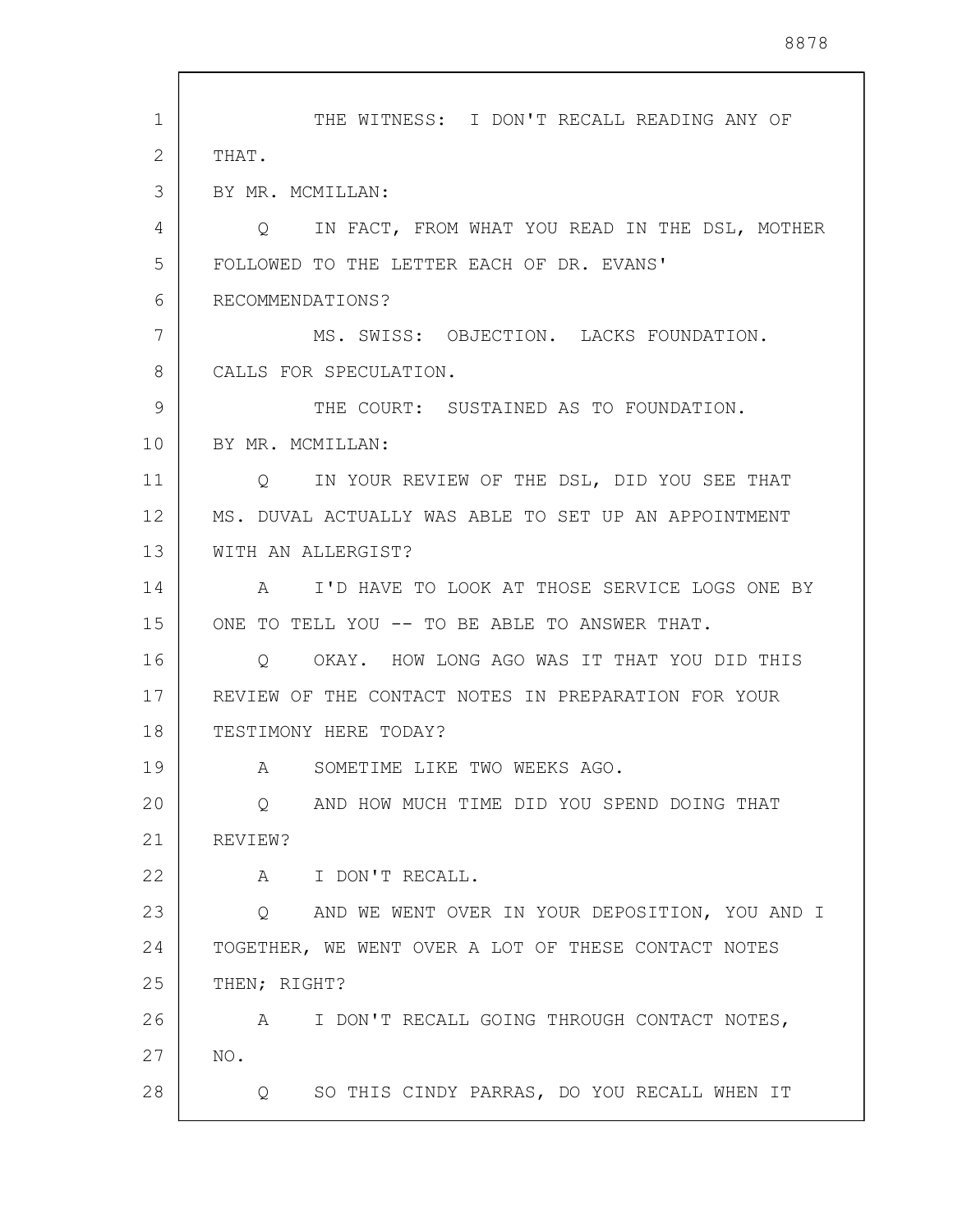| 1  | WAS THAT -- IF I CAN GET YOU TO TURN TO BATES             |
|----|-----------------------------------------------------------|
| 2  | NO. 001491, TOWARDS THE BOTTOM OF THE PAGE THERE.         |
| 3  | ARE YOU THERE?                                            |
| 4  | A YES.                                                    |
| 5  | Q OKAY. HAVE YOU HAD A CHANCE TO READ THAT TO             |
| 6  | YOURSELF?                                                 |
| 7  | NOT YET.<br>$\mathbb A$                                   |
| 8  | Q OKAY. IT'S THE ONE FOR OCTOBER 30TH, 2009,              |
| 9  | SUSAN PENDER WITH THE E LARK WORKER, CINDY PARRAS,        |
| 10 | BOTTOM OF THE PAGE?                                       |
| 11 | A YES.                                                    |
| 12 | DO YOU RECALL REVIEWING THIS NOTE, THIS<br>$\overline{Q}$ |
| 13 | CONTACT NOTE BACK WHEN YOU WERE DOING THE REVIEW TO       |
| 14 | PREPARE FOR YOUR TESTIMONY HERE TODAY?                    |
| 15 | YES.<br>A                                                 |
| 16 | MS. SWISS: OBJECTION. RELEVANCE.                          |
| 17 | THE COURT: SUSTAINED.                                     |
| 18 | BY MR. MCMILLAN:                                          |
| 19 | LET ME ASK YOU THIS WAY: THIS CONTACT ENTRY<br>Q          |
| 20 | FOR THIS CONVERSATION THAT MS. PENDER HAD WITH            |
| 21 | MS. PARRAS ON OCTOBER 30, 2009, IN LOOKING AT THE         |
| 22 | DETENTION REPORT AT PAGE 18, MS. PENDER DOESN'T GIVE US   |
| 23 | ALL THE INFORMATION THAT IS IN THIS CONTACT NOTE AT       |
| 24 | PAGE 1491 OF EXHIBIT 82, DOES SHE?                        |
| 25 | MS. SWISS: OBJECTION. LACKS FOUNDATION.                   |
| 26 | CALLS FOR SPECULATION. IMPROPER CROSS-EXAMINATION OF      |
| 27 | THIS WITNESS.                                             |
| 28 | THE COURT: SUSTAINED. THE DOCUMENT WILL                   |

 $\overline{\phantom{a}}$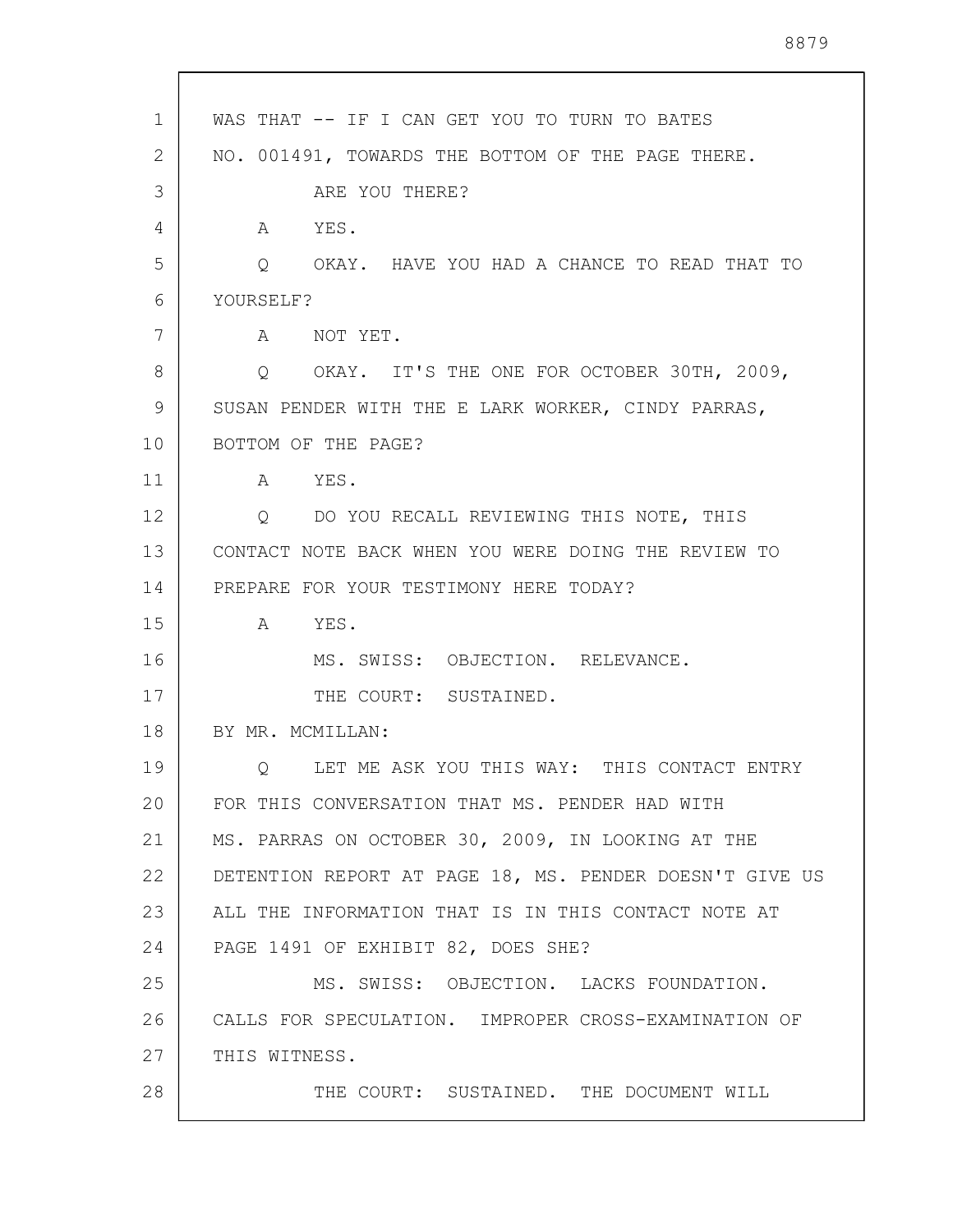| 1  | SPEAK FOR ITSELF.                                            |
|----|--------------------------------------------------------------|
| 2  | BY MR. MCMILLAN:                                             |
| 3  | MS. CRUMP, SHE JUST TESTIFIED TODAY.<br>$\circ$              |
| 4  | SEE THERE IN QUOTES THE ENTRY FOR OCTOBER 22,                |
| 5  | 2009, SAYS THAT:                                             |
| 6  | "MS. CRUMP STATED THAT, QUOTE,                               |
| 7  | MOTHER -- MOTHER IS VERY INCONSISTENT                        |
| 8  | WITH HER REPORTING HISTORY OF WHAT AND                       |
| 9  | HOW MUCH SHE FEEDS THE BABY."                                |
| 10 | DID YOU EVER LEARN AT ANY POINT IN TIME THAT                 |
| 11 | MS. CRUMP ACTUALLY SAID BOTH MOTHER AND FATHER WERE          |
| 12 | INCONSISTENT, WITH FATHER EXAGGERATING HOW MUCH ON THE       |
| 13 | HIGH END AND MOTHER EXAGGERATING HOW MUCH ON THE LOW         |
| 14 | END, AT LEAST IN HER OPINION? DID YOU EVER LEARN THAT?       |
| 15 | I DON'T HAVE A RECOLLECTION OF LEARNING THAT.<br>$\mathsf A$ |
| 16 | Q OKAY. AND WHILE WE'RE ON THE POINT, THESE                  |
| 17 | QUOTE MARKS HERE, IN YOUR TRAINING, YOU GUYS ARE             |
| 18 | TRAINED, WHEREVER POSSIBLE, USE VERBATIM STATEMENTS IN       |
| 19 | QUOTES IN YOUR REPORTING; CORRECT?                           |
| 20 | MS. SWISS: OBJECTION. BEYOND THE SCOPE OF                    |
| 21 | DIRECT. LACKS FOUNDATION. CALLS FOR SPECULATION ON           |
| 22 | THE PART OF THIS WITNESS IN PREPARING THIS REPORT.           |
| 23 | THE COURT: THOSE OBJECTIONS ARE OVERRULED.                   |
| 24 | BUT SHE PREPARED THE PETITION, AND DIDN'T                    |
| 25 | PURPORT TO BE QUOTING ANYONE. SO IT JUST -- IT'S NO          |
| 26 | RELEVANCE TO HER ROLE.                                       |
| 27 | BY MR. MCMILLAN:                                             |
| 28 | WELL, LET ME ASK YOU, MA'AM, WHEN YOU PUT<br>Q               |
|    |                                                              |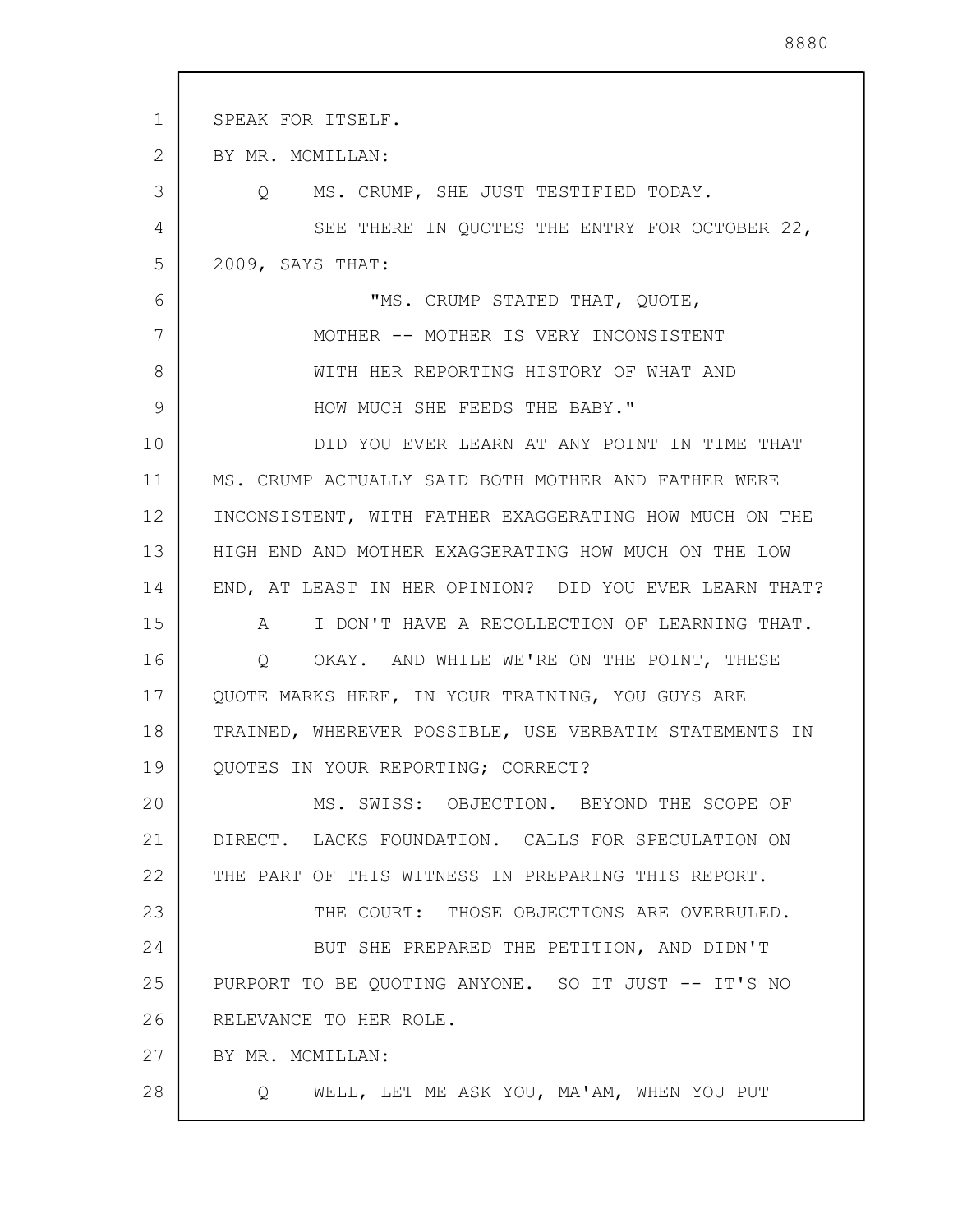| $\mathbf 1$ | TOGETHER THAT PETITION TO TELL THE COURT THAT MOTHER'S  |
|-------------|---------------------------------------------------------|
| 2           | INTENTIONALLY AND WILLFULLY REFUSING TO FEED HER CHILD, |
| 3           | IS PART OF THE REASON THAT YOU WERE WILLING TO USE THAT |
| 4           | LANGUAGE BECAUSE OF THE THINGS THAT WE SEE HERE IN      |
| 5           | THESE THREE ENTRIES, AT LEAST IN PART?                  |
| 6           | I DON'T UNDERSTAND THE QUESTION.<br>$A \quad \alpha$    |
| 7           | OKAY. YOUR PETITION. WILLFULLY,<br>$\circ$              |
| 8           | INTENTIONALLY FAILED AND REFUSED; RIGHT? YOU WROTE      |
| 9           | THAT?                                                   |
| 10          | A CORRECT.                                              |
| 11          | AM I CORRECT THAT ONE OF THE REASONS YOU FELT<br>Q      |
| 12          | COMFORTABLE USING THOSE WORDS, THAT LANGUAGE, WAS       |
| 13          | BECAUSE OF THE ENTRIES THAT YOU SAW HERE IN THIS        |
| 14          | DETENTION REPORT, OCTOBER 22ND, OCTOBER 30TH, AND       |
| 15          | NOVEMBER 2ND, CONVERSATIONS WITH DR. GILL, THE REGIONAL |
| 16          | CENTER WORKER, AND WENDY CRUMP?                         |
| 17          | YES.<br>A                                               |
| 18          | OKAY. AND YOU WOULD AGREE WITH ME, MA'AM,<br>Q          |
| 19          | THAT IN THE JOB THAT YOU DO, YOU HAVE TO RELY ON THE    |
| 20          | INTEGRITY OF THE PEOPLE THAT ARE GETTING THE            |
| 21          | INFORMATION TO YOU; RIGHT?                              |
| 22          | A THAT'S CORRECT.                                       |
| 23          | Q BECAUSE YOU DON'T GO OUT AND DO ANY                   |
| 24          | INVESTIGATION AT ALL ON YOUR OWN?                       |
| 25          | A THAT'S CORRECT.                                       |
| 26          | Q AND IF THE PEOPLE THAT ARE DRAFTING -- AND ONE        |
| 27          | OF THE REASONS, ONE OF THE REASONS THAT YOU FEEL        |
| 28          | COMFORTABLE RELYING ON THIS DETENTION REPORT, FOR       |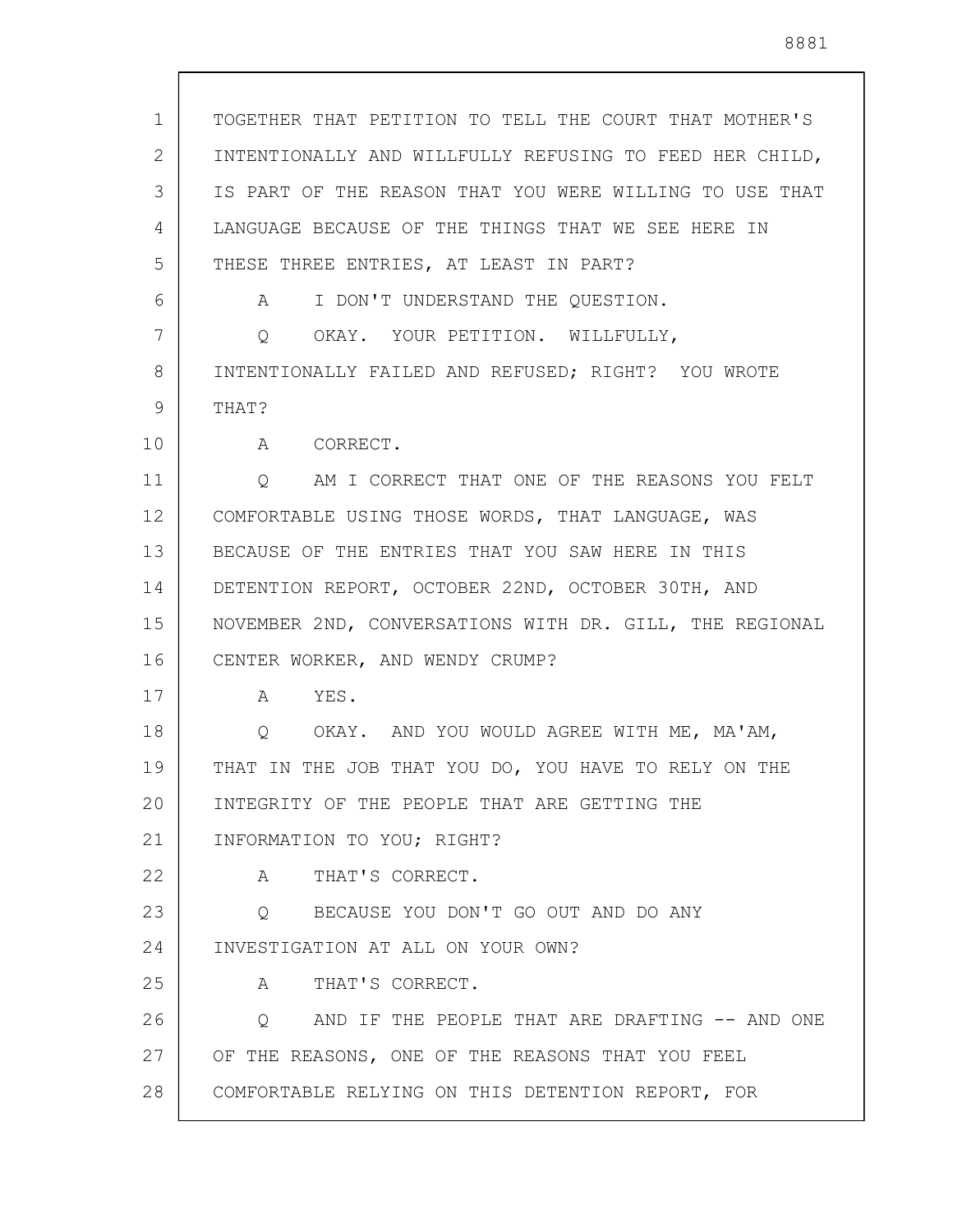| 1  | EXAMPLE, IS BECAUSE IT WAS SIGNED UNDER PENALTY OF        |
|----|-----------------------------------------------------------|
| 2  | PERJURY; RIGHT?                                           |
| 3  | A ONE OF THE REASONS, YES.                                |
| 4  | AND IT WAS REVIEWED BY A SUPERVISOR WHO ALSO<br>$\circ$   |
| 5  | SIGNED IT UNDER PENALTY OF PERJURY; RIGHT?                |
| 6  | A<br>CORRECT.                                             |
| 7  | AND IT WAS ALSO REVIEWED BY AN ARA WHO SIGNED<br>$\circ$  |
| 8  | IT UNDER PENALTY OF PERJURY; RIGHT?                       |
| 9  | YES.<br>A                                                 |
| 10 | O AND WITH ALL OF THAT TOGETHER, THAT'S WHY YOU           |
| 11 | FELT COMFORTABLE ENOUGH TO USE THIS LANGUAGE HERE,        |
| 12 | "INTENTIONALLY AND WILLFULLY FAILED AND REFUSED";         |
| 13 | RIGHT?                                                    |
| 14 | I DON'T KNOW IF COMFORTABLY IS THE WORD. I<br>$\mathbb A$ |
| 15 | DON'T THINK THERE'S ANY COMFORTABLE -- THERE'S NO         |
| 16 | FEELING OF -- FEELING COMFORTABLE IN THE KIND OF JOB I    |
| 17 | DO. HOWEVER, THIS LANGUAGE THAT I GENERATED -- AND        |
| 18 | AGAIN, I DON'T HAVE A RECOLLECTION OF WHAT TOOK PLACE     |
| 19 | EXACTLY IN NOVEMBER OF 2009, WHAT MY THINKING PROCESS     |
| 20 | WAS AND WHO I CONSULTED WITH, WITH COUNTY COUNSEL, WITH   |
| 21 | REGARDS TO THIS LANGUAGE.                                 |
| 22 | BUT IN TOTALITY, I TOOK ALL THE INFORMATION I             |
| 23 | WAS PROVIDED, NOT JUST THESE STATEMENTS BUT ALSO THE      |
| 24 | INFORMATION THAT WAS PROVIDED BY DR. EVANS AND DR. EGGE   |
| 25 | AS TO THE DIAGNOSIS OF FAILURE TO THRIVE.                 |
| 26 | OKAY. AND IS IT YOUR TESTIMONY THAT DR. EGGE<br>$\circ$   |
| 27 | SPECIFICALLY SAID THAT THE FAILURE TO THRIVE -- THE       |
| 28 | FAILURE TO THRIVE WAS DUE TO BEING UNDERFED AND           |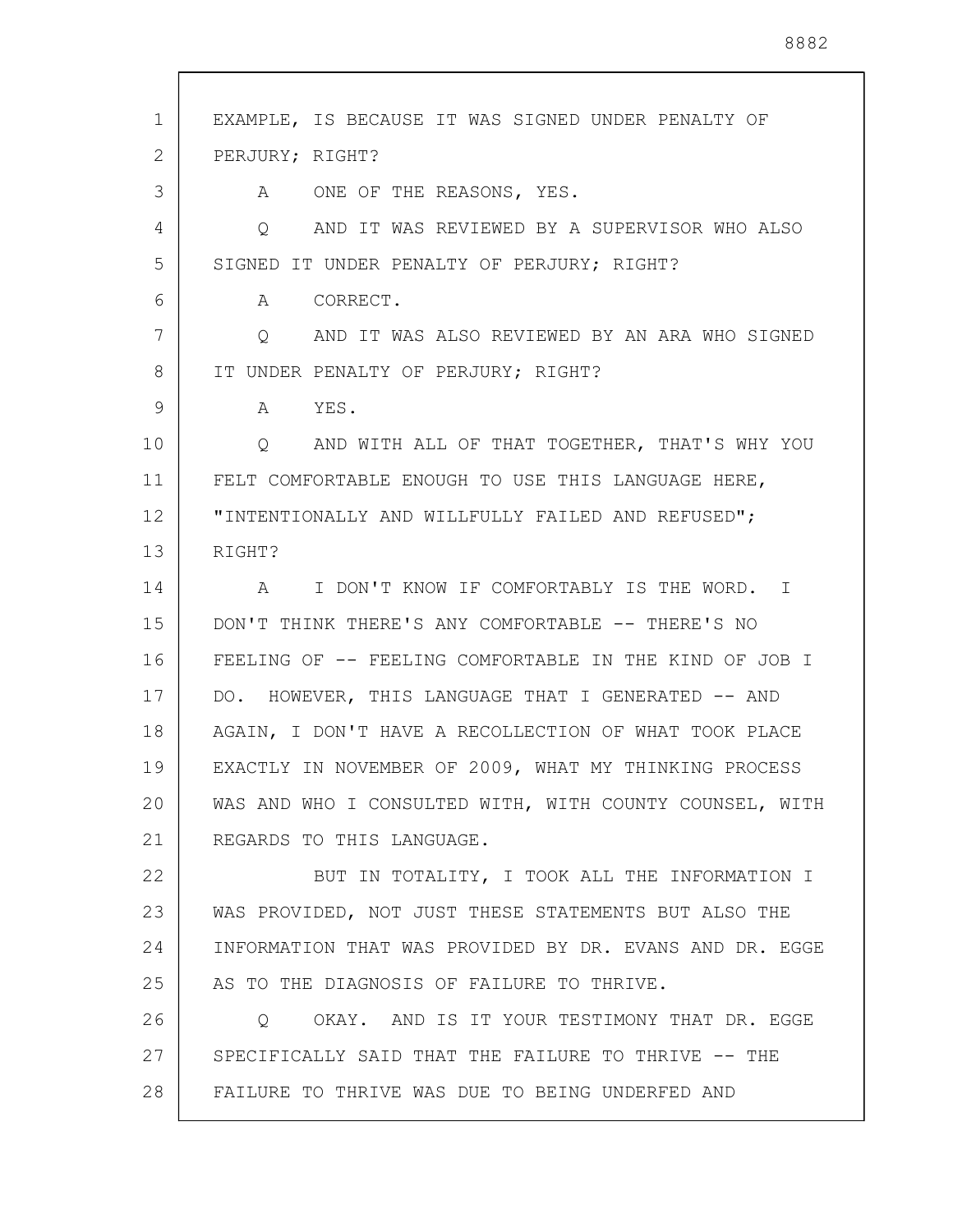1 2 3 4 5 6 7 8 9 10 11 12 13 14 15 16 17 18 19 20 21 22 23 24 25 26 27 28 UNDERNOURISHED AND BEING FED AN INADEQUATE DIET? THOSE WERE DR. EGGE'S WORDS? A NO. DR. EGGE'S WORDS, THAT THEY WERE -- THE CHILD HAD BEEN DIAGNOSED WITH FAILURE TO THRIVE DUE TO ENVIRONMENTAL CAUSES. Q DID YOU ACTUALLY SEE THAT NOTE? A I BELIEVE IT'S IN ONE OF DR. EGGE'S -- THE DETAIL IN THE HARBOR-UCLA FAILURE TO THRIVE CLINIC. Q DID YOU REVIEW THAT NOTE -- WHENEVER IT WAS -- LAST WEEK, WHEN YOU WERE PREPARING FOR YOUR TESTIMONY? A YES. Q AND YOU REMEMBER, WHEN YOU REVIEWED THAT NOTE, IT'S A HANDWRITTEN CHART; RIGHT? A YES, IT'S HANDWRITTEN. Q AND THERE'S A BUNCH OF INFORMATION OVER ON THE RIGHT-HAND SIDE, AND THEN IN PARENTHESES, SORT OF TRAILING DOWN THE EDGE OF THE PAGE, IT SAYS "ENVIRONMENTAL"; RIGHT? MS. SWISS: OBJECTION. RELEVANCE. THE COURT: OVERRULED. THE WITNESS: YES. BY MR. MCMILLAN: Q AND IS THAT PARENTHESES, ENVIRONMENTAL, THAT YOU'RE RELYING ON HERE WHEN YOU SAY THAT HIS FAILURE TO THRIVE DUE TO BEING UNDERFED, UNDERNOURISHED, BEING FED AN INADEQUATE DIET? RIGHT? A I'M SORRY. CAN YOU REPHRASE YOUR QUESTION?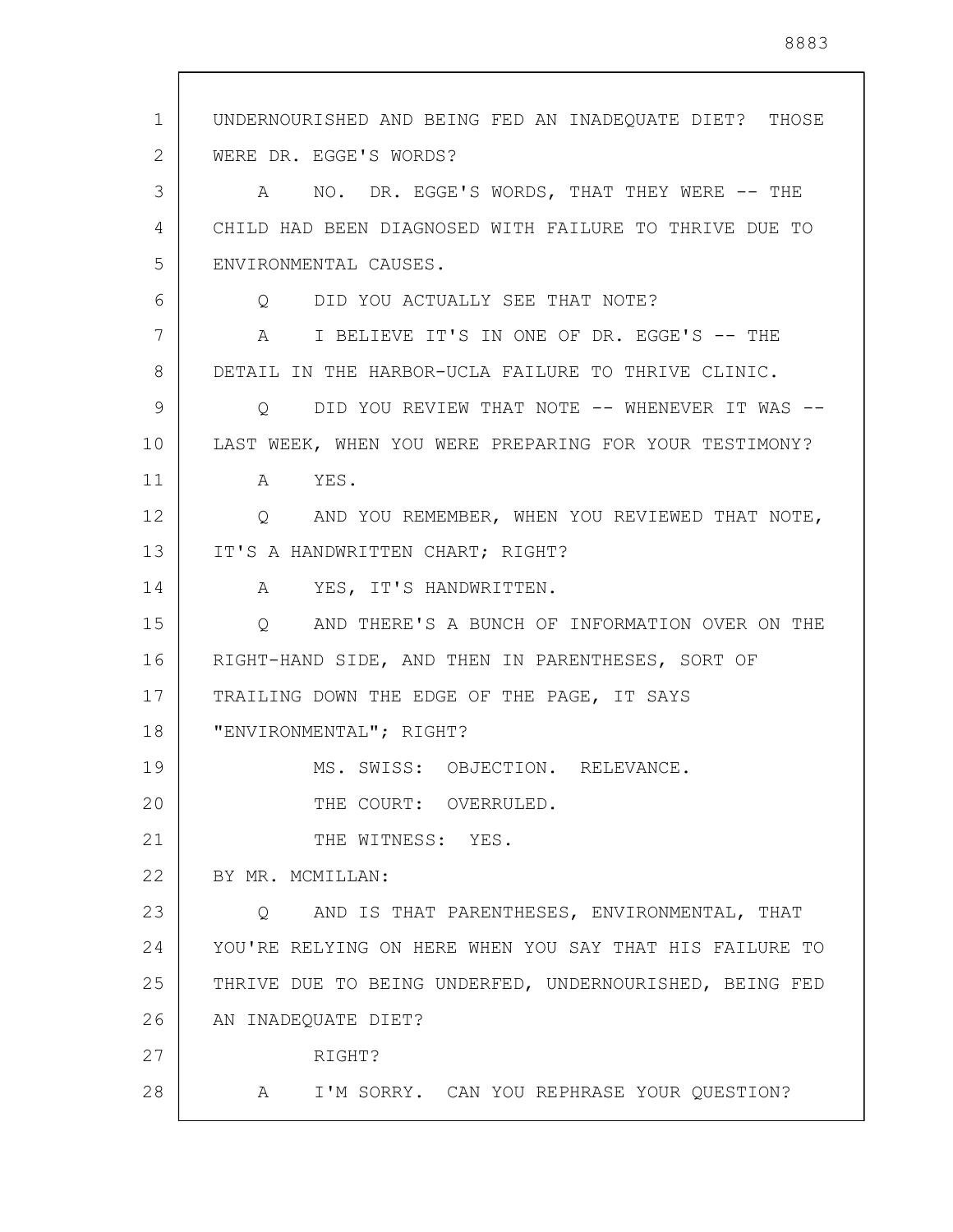| 1  | THAT NOTE, THE ONE WITH THE TRAILING<br>$\circ$                 |
|----|-----------------------------------------------------------------|
| 2  | PARENTHETICAL ENVIRONMENTAL WORD?                               |
| 3  | A YES.                                                          |
| 4  | IT'S THAT WORD THAT YOU'RE RELYING ON FOR THIS<br>$\circ$       |
| 5  | PROPOSITION THAT THE CHILD WAS FAILURE TO THRIVE DUE TO         |
| 6  | BEING UNDERFED, UNDERNOURISHED, AND BEING FED AN                |
| 7  | INADEQUATE DIET?                                                |
| 8  | I DON'T THINK I'M UNDERSTANDING YOUR QUESTION.<br>$\mathbb A$   |
| 9  | IT'S ALL RIGHT. I'LL WITHDRAW IT.<br>Q                          |
| 10 | OH, EXHIBIT NO. 13, I DID WANT TO TALK TO YOU                   |
| 11 | ABOUT THAT. DO YOU STILL HAVE THAT UP IN FRONT OF YOU?          |
| 12 | A NO.                                                           |
| 13 | OKAY. THAT EXHIBIT NO. 13 THAT'S AN ADDENDUM<br>$\circ$         |
| 14 | REPORT THAT YOU CREATED AND CAUSED TO BE FILED WITH THE         |
| 15 | JUVENILE COURT; CORRECT?                                        |
| 16 | YES.<br>A                                                       |
| 17 | AND IT BEARS BATES NO. 000026 THROUGH 000031.<br>$\overline{Q}$ |
| 18 | AM I RIGHT ON THAT?                                             |
| 19 | YES.<br>A                                                       |
| 20 | IS THAT THE TOTALITY OF THE ADDENDUM REPORT<br>Q.               |
| 21 | THAT YOU FILED?                                                 |
| 22 | YES.<br>A                                                       |
| 23 | Q OKAY. AND WHEN YOU FILED THIS REPORT, YOU                     |
| 24 | EXPECTED THE COURT TO ACCEPT IT INTO EVIDENCE AND RELY          |
| 25 | ON IT; CORRECT?                                                 |
| 26 | YES.<br>A                                                       |
| 27 | Q AND WHEN YOU FILED THE REPORT, IT WAS BASED ON                |
| 28 | THE EVIDENCE, THE SAME EVIDENCE, WASN'T IT, THE                 |

 $\mathsf{l}$ 

 $\overline{\phantom{a}}$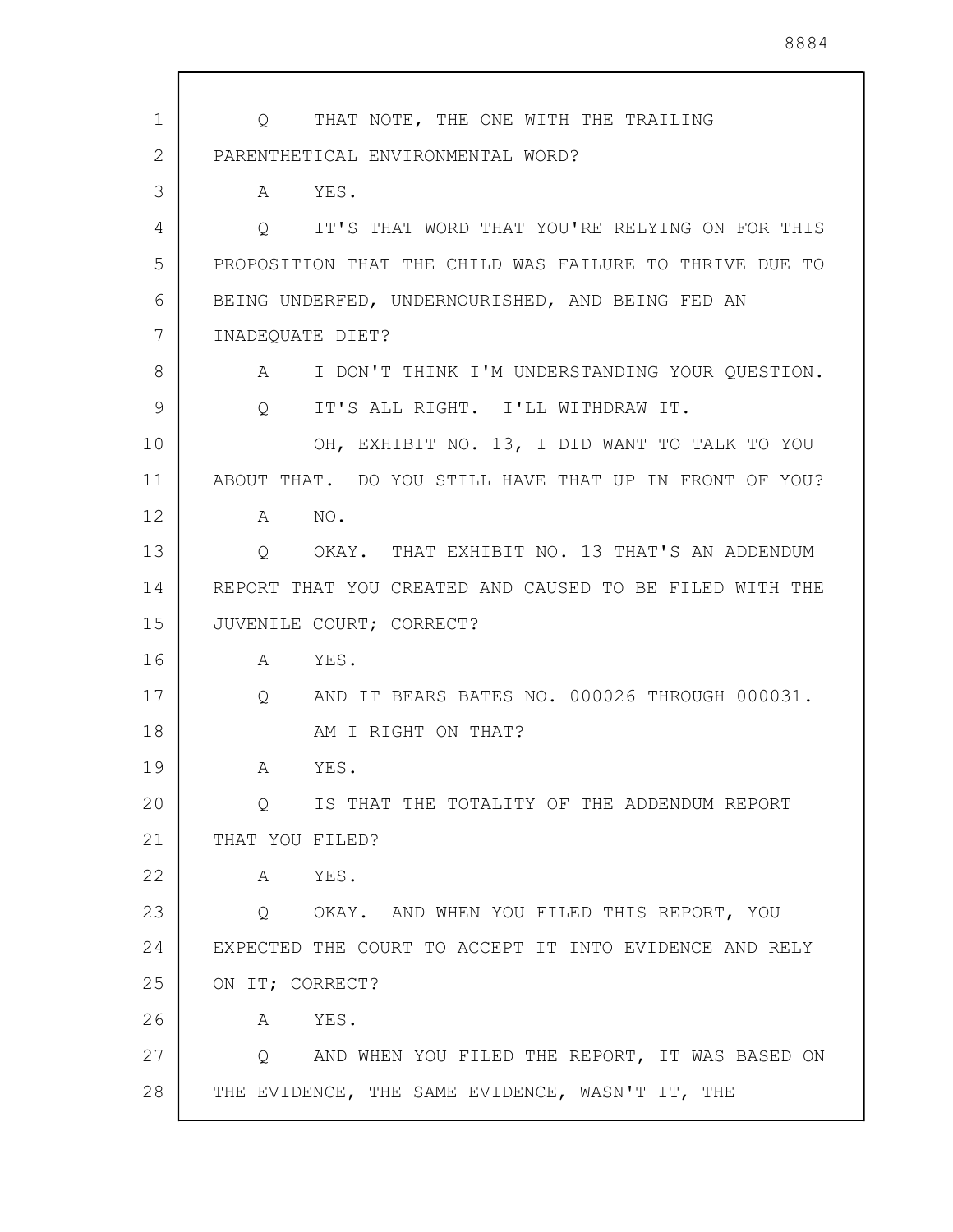| EVIDENCE THAT YOU REVIEWED IN CREATING YOUR PETITION?         |
|---------------------------------------------------------------|
| IN GENERATING? I'M NOT UNDERSTANDING.<br>A                    |
| OKAY. WAS THERE A DIFFERENT BODY OF EVIDENCE<br>Q             |
| THAT YOU RELIED ON WHEN YOU CREATED YOUR PETITION             |
| VERSUS CREATING THE ADDENDUM REPORT?                          |
| OH, I'M SORRY. NO. SAME INFORMATION.<br>$A \quad \alpha$      |
| $Q_{\rm c}$<br>SAME INFORMATION.                              |
| AND IN THAT ADDENDUM REPORT, I THINK YOU'D                    |
| TOLD US EARLIER THAT YOU WERE RECOMMENDING TO THE COURT       |
| THAT THE MOTHER LOSE HER BABY FOREVER BASED ON THE            |
| ALLEGATIONS UNDER 300E IN YOUR PETITION; CORRECT?             |
| THAT'S NOT WHAT THE RECOMMENDATION STATES, NO.<br>$\mathbb A$ |
| OKAY. WHAT WAS THE RECOMMENDATION AGAIN?<br>Q                 |
| THAT THE MOTHER RECEIVE NO REUNIFICATION<br>A                 |
| SERVICES UNDER THAT 361.5 WIC.                                |
| Q OKAY. LET ME TRY -- SORRY. WERE YOU                         |
| FINISHED?                                                     |
| A YES.                                                        |
| Q LET ME TRY THIS OUT: MOTHER RECEIVE NO                      |
| REUNIFICATION SERVICES.                                       |
| DID I GET THAT RIGHT?                                         |
| A<br>THAT WAS THE RECOMMENDATION, YES.                        |
| Q IF MOTHER RECEIVED NO REUNIFICATION SERVICES,               |
| DOESN'T THAT MEAN SHE LOSES CUSTODY OF HER BABY?              |
| IF THE COURT MAKES THAT FINDING UNDER<br>A                    |
| SUBDIVISION E, THEN THE COURT CAN CONSIDER MAKING THAT        |
| ORDER.                                                        |
| AND YOU ACTUALLY WERE ASKING THE COURT TO MAKE<br>$\circ$     |
|                                                               |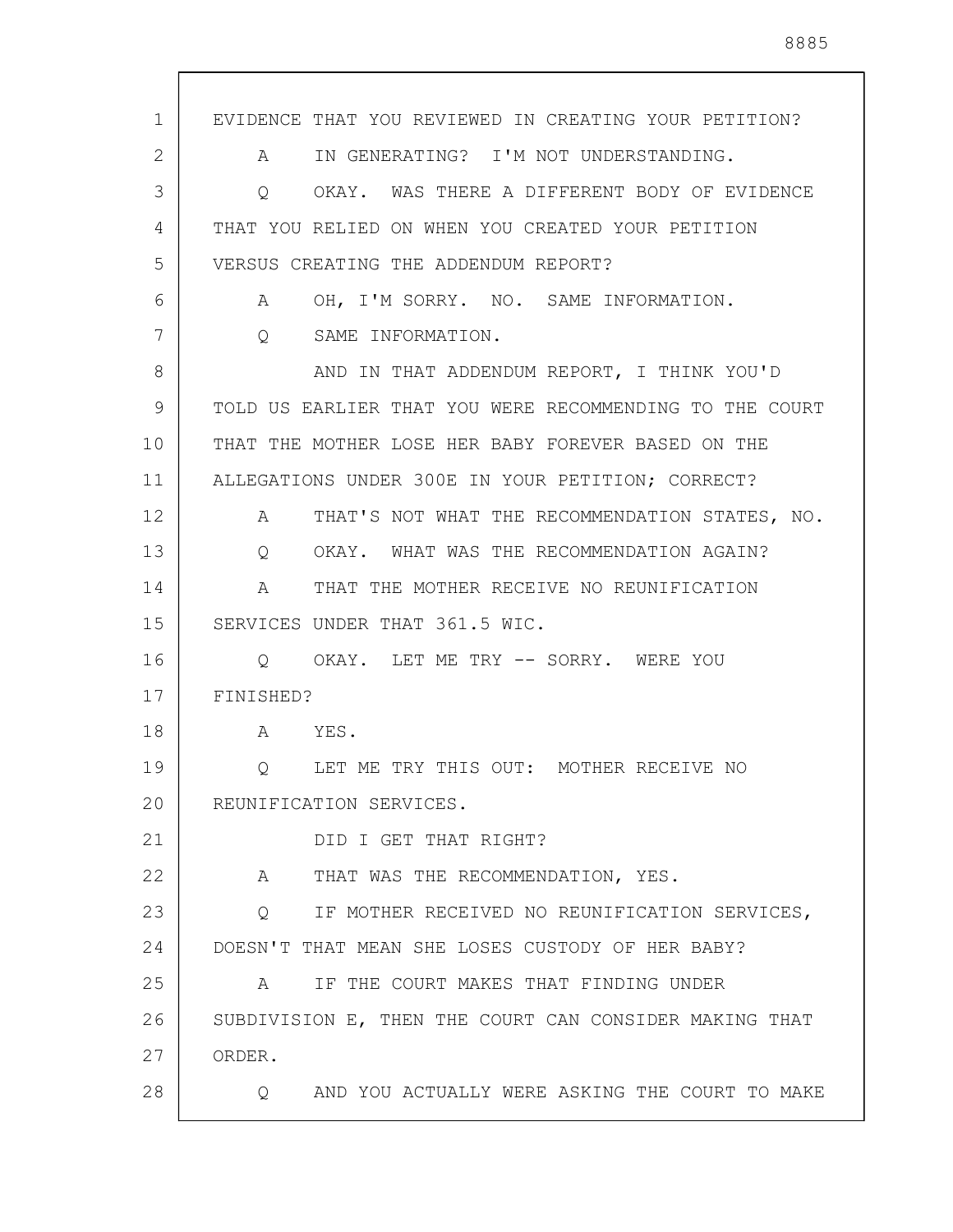| $\mathbf 1$ | THAT ORDER?                                             |
|-------------|---------------------------------------------------------|
| 2           | A BASED ON SUBDIVISION E, I'M ALLOWED TO MAKE           |
| 3           | THAT RECOMMENDATION.                                    |
| 4           | Q YOU WERE ASKING THE COURT TO MAKE THAT ORDER;         |
| 5           | CORRECT?                                                |
| 6           | A BASED ON THAT SUBDIVISION E, THAT IS THE              |
| 7           | RECOMMENDATION THAT I MADE -- WAS ALLOWED TO MAKE.      |
| 8           | O I'M NOT ASKING IF YOU WERE ALLOWED TO MAKE IT.        |
| 9           | IT WAS YOUR CHOICE TO MAKE THAT RECOMMENDATION, AND YOU |
| 10          | DID IT, YOU MADE THE RECOMMENDATION? YOU, NOT THE       |
| 11          | DEPARTMENT, YOU?                                        |
| 12          | NO, SIR. THAT'S INCORRECT. I FOLLOWED<br>A              |
| 13          | POLICY. AND PER POLICY, THAT CHILD MET THE              |
| 14          | REQUIREMENTS BASED ON THAT 361.5. THAT E SUBDIVISION    |
| 15          | DOES FALL UNDER THE PROVISIONS OF THE 361.5, AND BASED  |
| 16          | ON THAT, I AM REQUIRED TO MAKE THAT RECOMMENDATION AND  |
| 17          | INFORM THE COURT AND PARENTS OF THE DEPARTMENT'S        |
| 18          | WANTING TO SEEK THAT RECOMMENDATION.                    |
| 19          | Q OKAY. LET'S JUST MAKE SURE I UNDERSTAND THIS          |
| 20          | CORRECTLY. YOU HAD ABSOLUTELY NO CHOICE, WHEN YOU WERE  |
| 21          | PUTTING TOGETHER THIS PETITION, YOU HAD NO CHOICE BUT   |
| 22          | TO INCLUDE THE 300E ALLEGATION AND TO RECOMMEND THAT    |
| 23          | THE CHILD NOT BE REUNIFIED WITH HIS MOTHER.             |
| 24          | AM I GETTING THAT RIGHT? YOU HAD NO CHOICE?             |
| 25          | MS. SWISS: OBJECTION. COMPOUND.                         |
| 26          | ARGUMENTATIVE.                                          |
| 27          | THE COURT: OVERRULED.                                   |
| 28          | THE WITNESS: I GUESS I'M MISUNDERSTANDING               |
|             |                                                         |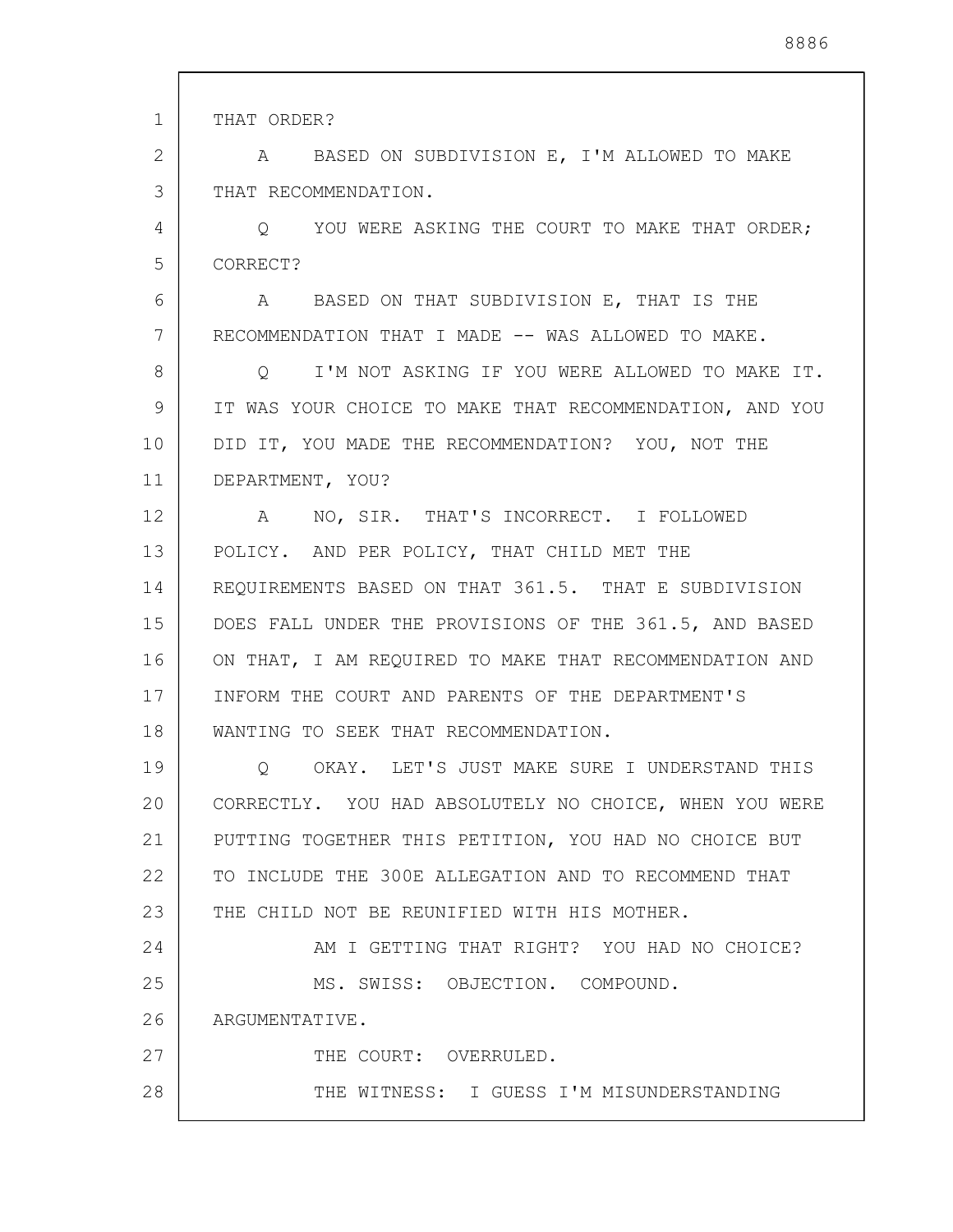| $\mathbf 1$    | WHAT YOU MEAN BY NO CHOICE. I FOLLOW THE POLICIES THAT  |
|----------------|---------------------------------------------------------|
| $\overline{2}$ | I -- THE POLICIES AND PROCEDURES THAT I'M INSTRUCTED.   |
| 3              | AND UNDER THOSE POLICIES AND PROCEDURES, I'M ALLOWED    |
| 4              | TO -- I DEVELOPED THIS PETITION, AND I HAVE TO IDENTIFY |
| 5              | UNDER WHAT SUBDIVISION THE CHILDREN ARE DESCRIBED       |
| 6              | UNDER. BASED ON THIS INFORMATION, I FOUND THAT THE      |
| 7              | CHILD MET THAT CRITERIA. BASED ON POLICY, I'M REQUIRED  |
| 8              | TO MAKE THAT RECOMMENDATION.                            |
| 9              | BY MR. MCMILLAN:                                        |
| 10             | Q SO YOU'RE REQUIRED, MEANING YOU HAD NO CHOICE.        |
| 11             | AM I CORRECT?                                           |
| 12             | A BY FOLLOWING POLICY, YES.                             |
| 13             | Q AND WHEN YOU WERE REVIEWING THE UNDERLYING            |
| 14             | SUPPORTING EVIDENCE IN THIS JUVENILE DEPENDENCY         |
| 15             | DETENTION REPORT, EXHIBIT NO. 12, DID YOU HAVE ANY      |
| 16             | CHOICE AS TO WHAT ALLEGATIONS YOU WOULD SET OUT IN YOUR |
| 17             | PETITION, WHETHER THEY WOULD BE 300B OR 300E OR BOTH,   |
| 18             | DID YOU HAVE ANY CHOICE IN THAT, OR WAS THAT ALSO       |
| 19             | DRIVEN ENTIRELY BY POLICY?                              |
| 20             | WELL, IT'S TAKEN FROM THE SECTION 300 OF THE<br>A       |
| 21             | WELFARE AND INSTITUTIONS CODE SUBDIVISIONS. WHEN        |
| 22             | REVIEWING A DETENTION REPORT, I'M REQUIRED TO SEE, YOU  |
| 23             | KNOW, BASED ON THE ABUSE THAT THE CHILD OR THE CHILDREN |
| 24             | HAVE SUFFERED, TO IDENTIFY UNDER WHICH SUBDIVISION THEY |
| 25             | FALL UNDER. AND IN THIS CASE, I FOUND, BASED ON THE     |
| 26             | PETITION THAT I FILED, THAT IT FELL UNDER               |
| 27             | SUBDIVISION B, THAT BABY RYAN WAS DESCRIBED UNDER       |
| 28             | SUBDIVISION B AND SUBDIVISION E.                        |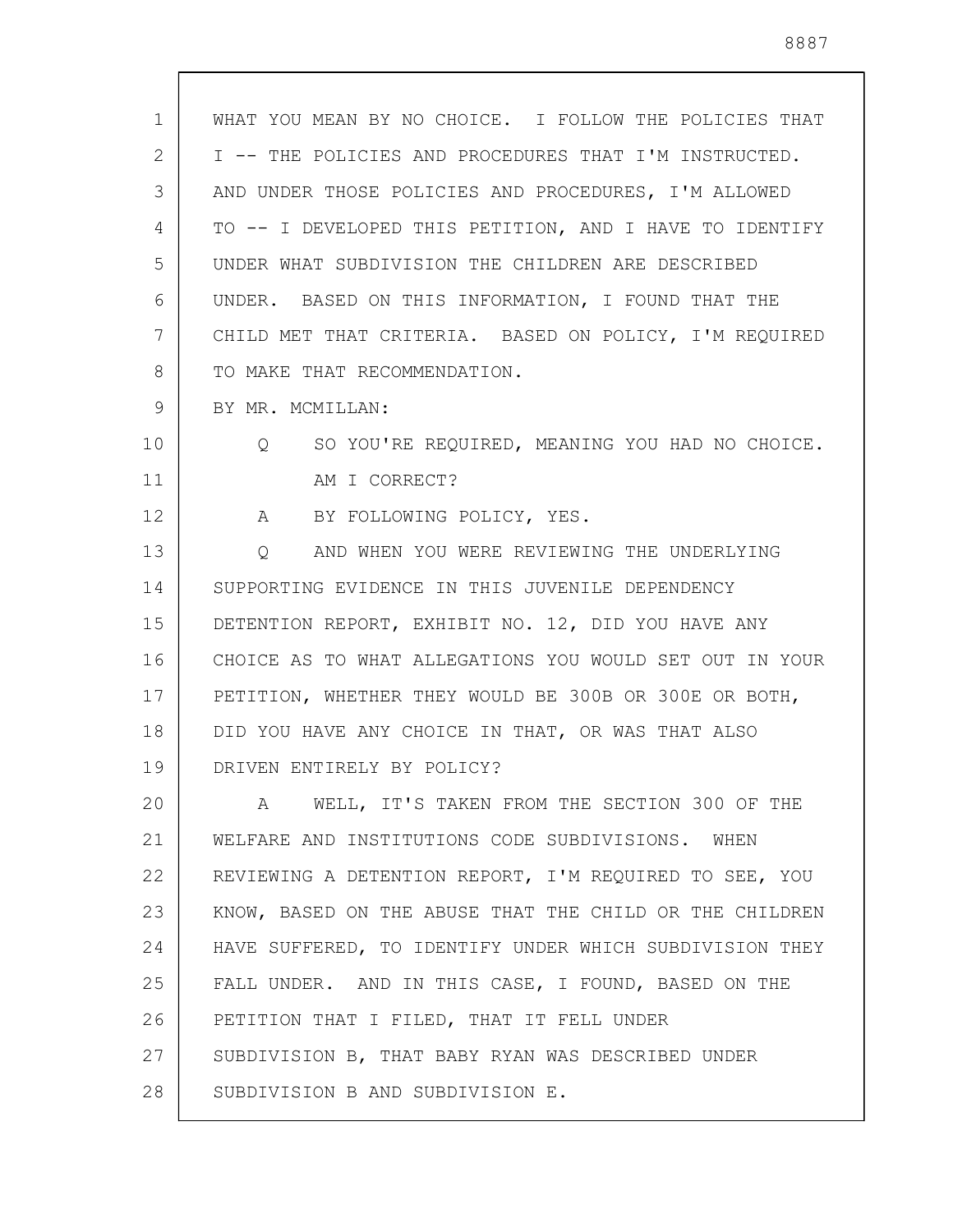| $\mathbf{1}$ | Q SO LET ME GO BACK TO MY QUESTION.                               |
|--------------|-------------------------------------------------------------------|
| $\mathbf{2}$ | AM I CORRECT THAT UNDER POLICY YOU HAD NO                         |
| 3            | CHOICE BUT TO STATE A 300B ALLEGATION AND A 300E                  |
| 4            | ALLEGATION?                                                       |
| 5            | RIGHT?                                                            |
| 6            | MS. SWISS: OBJECTION. ASKED AND ANSWERED.                         |
| 7            | THE COURT: OVERRULED.                                             |
| 8            | THE WITNESS: CAN YOU REPEAT THE QUESTION                          |
| 9            | AGAIN, PLEASE?                                                    |
| 10           | BY MR. MCMILLAN:                                                  |
| 11           | AM I CORRECT THAT UNDER POLICY YOU HAD NO<br>$\overline{Q}$       |
| 12           | CHOICE BUT TO STATE A 300B ALLEGATION AND A 300E                  |
| 13           | ALLEGATION BASED ON THESE FACTS?                                  |
| 14           | I DON'T KNOW HOW TO ANSWER THAT. I<br>A                           |
| 15           | YOU FOLLOWED POLICY?<br>$Q \qquad \qquad$                         |
| 16           | I FOLLOWED -- BASED ON THE INFORMATION THAT I<br>$A \quad \alpha$ |
| 17           | RECEIVED IN THIS DETENTION REPORT, I FOUND THAT THE               |
| 18           | CHILD WAS DESCRIBED UNDER SUBDIVISION B AND                       |
| 19           | SUBDIVISION E.                                                    |
| 20           | YOU FOLLOWED POLICY; RIGHT?<br>Q                                  |
| 21           | YES. POLICY AND INSTRUCTIONS AND --<br>A                          |
| 22           | POLICY AND INSTRUCTIONS?<br>Q                                     |
| 23           | THE INSTRUCTIONS THAT I'M GIVEN AT MY TRAINING<br>$\mathbb A$     |
| 24           | THROUGH IDC.                                                      |
| 25           | SO IN YOUR TRAINING, THEY ACTUALLY TEACH<br>Q                     |
| 26           | YOU -- CORRECT ME IF I'M WRONG -- BUT IN YOUR TRAINING            |
| 27           | THEY ACTUALLY TEACH YOU TO MAKE THESE TYPES OF                    |
| 28           | ALLEGATIONS BASED JUST ON WHAT'S IN THE DETENTION                 |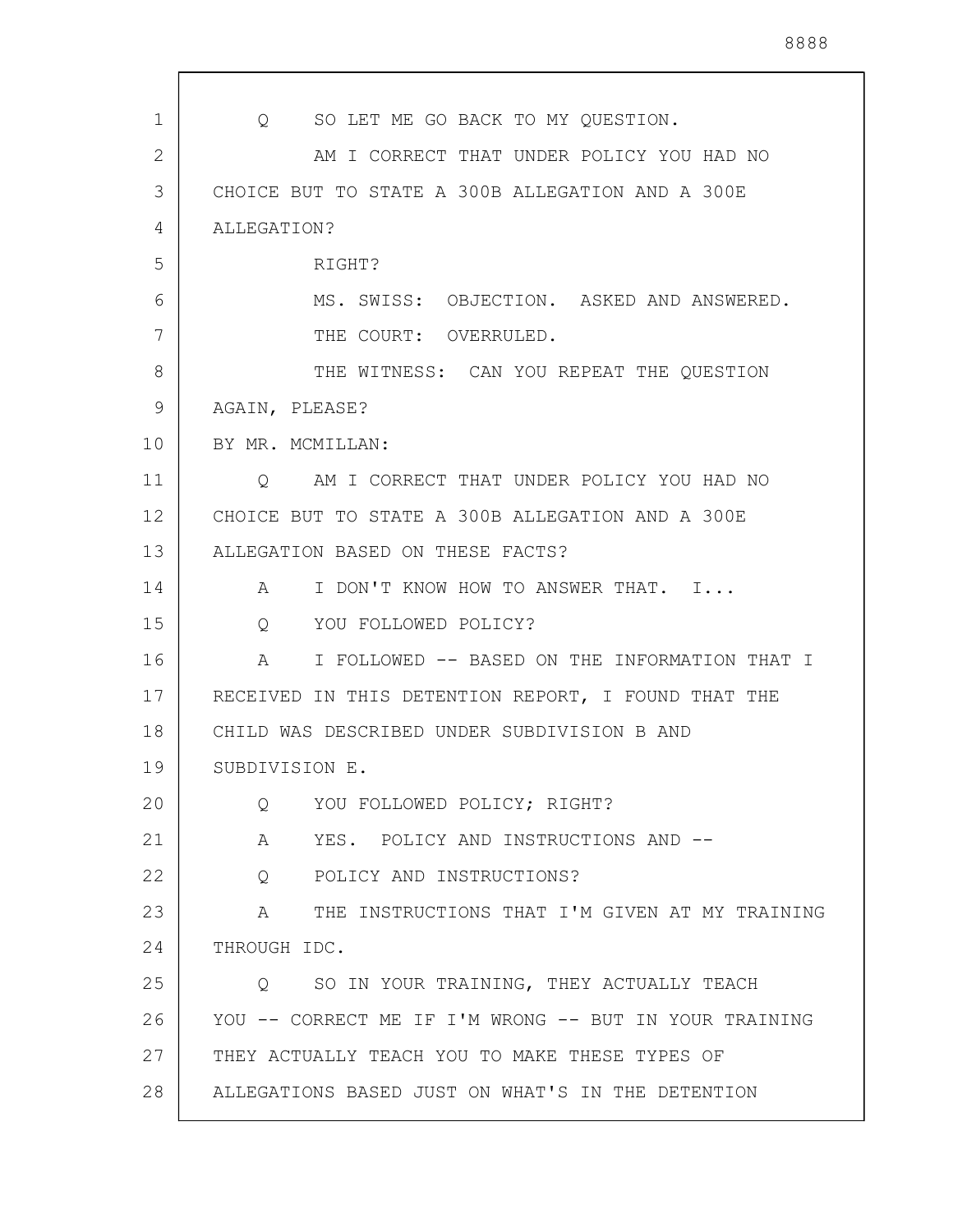1 2 3 4 5 6 7 8 9 10 11 12 13 14 15 16 17 18 19 20 21 22 23 24 25 26 27 28 REPORT AND ATTACHED TO IT; RIGHT? YOU DON'T HAVE A CHOICE? A THAT'S INCORRECT. MY TRAINING TEACHES ME ON HOW TO GENERATE THESE PETITIONS WHEN REVIEWING THE WHOLE ENTIRE DETENTION REPORT AND THE ATTACHMENTS AND HOW TO READ IT AND WHAT TO LOOK FOR WHEN YOU'RE LOOKING AT -- TO CHILD ABUSE. AND, YOU KNOW, I'M TRAINED AS TO HOW TO GENERATE THESE PETITIONS, HOW TO STATE THEM. THAT'S WHAT I'M TRAINED AT IDC. Q HOW TO STATE THEM IN THE STRONGEST POSSIBLE TERMS TO ENSURE THAT THE PETITION IS SUSTAINED; RIGHT? A TO ENSURE THE CHILD'S SAFETY. TO CONTINUE TO ENSURE THE CHILD'S SAFETY. AT THE END OF THE DAY, THAT'S WHAT FILING THIS PETITION IS, IT'S DESCRIBING TO THE COURT THESE ALLEGATIONS OF THE ABUSE THAT THE CHILD HAS SUFFERED, AND IN FILING THIS PETITION, ENSURING THE CHILD'S SAFETY AND HIS WELLBEING. MR. MCMILLAN: OBJECTION, YOUR HONOR. MOVE TO STRIKE AS NONRESPONSIVE TO THE QUESTION. THE COURT: THE OBJECTION NONRESPONSIVE IS SUSTAINED. THE MOTION TO STRIKE IS GRANTED. THE ENTIRE ANSWER WILL BE STRICKEN AND THE JURY DISREGARD IT. BY MR. MCMILLAN: Q THERE'S ONE MORE THING THAT YOU BROUGHT UP IN YOUR DIRECT EXAMINATION WITH MS. SWISS AND THAT'S THIS CONCEPT OF TAKING A CHILD INTO PROTECTIVE CUSTODY.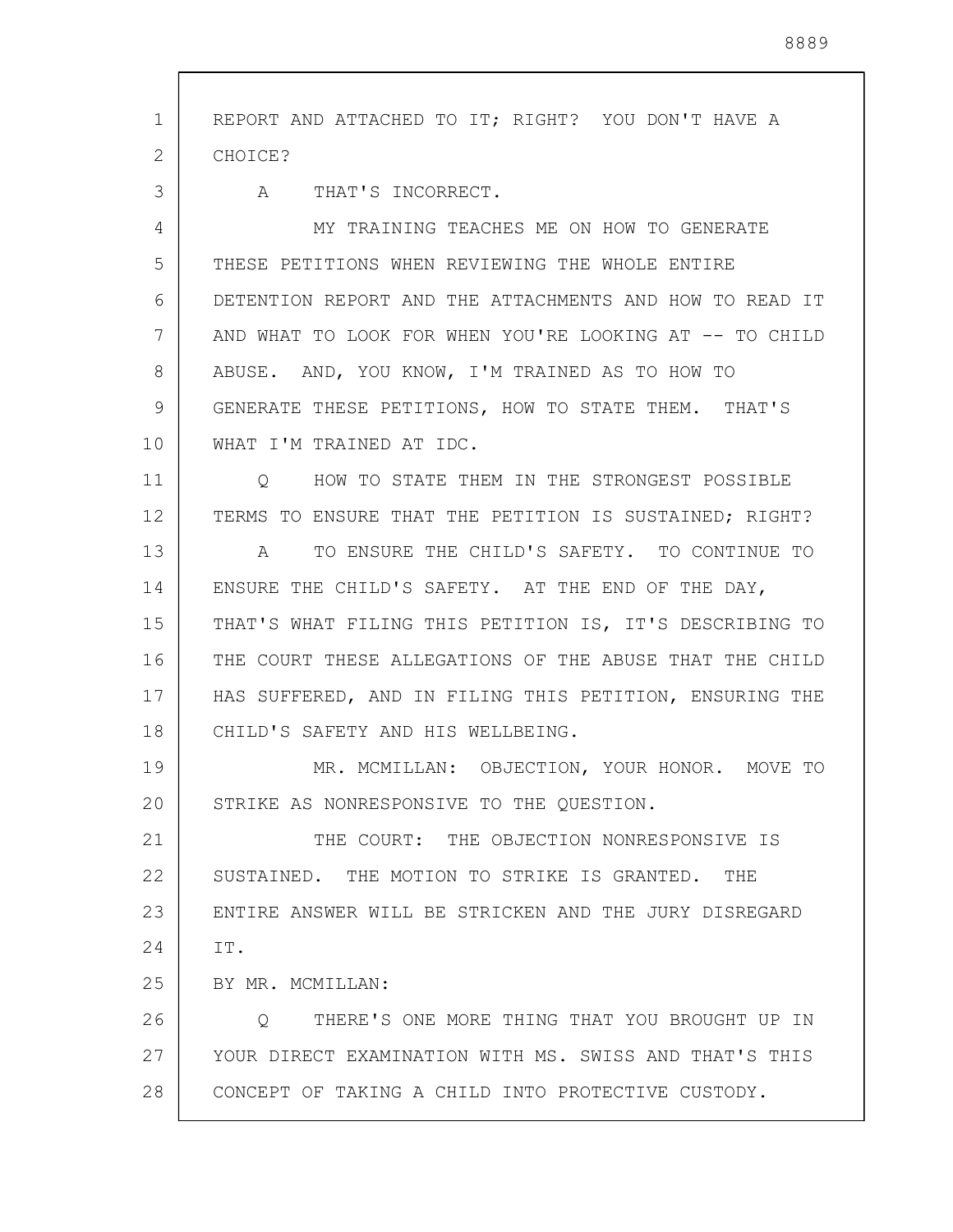1 2 3 4 5 6 7 8 9 10 11 12 13 14 15 16 17 18 19 20 21 22 23 24 25 26 27 28 DO YOU REMEMBER THAT? A YES. Q YEAH. I'M GOING TO SHOW YOU EXHIBIT NO. 405. AM I CORRECT THAT WHEN YOU TAKE -- OR WHEN A SOCIAL WORKER TAKES A CHILD INTO PROTECTIVE CUSTODY, THAT'S A SEIZURE; RIGHT? MS. SWISS: OBJECTION. RELEVANCE. OUTSIDE THE SCOPE. THE WITNESS: SUSTAINED AS TO OUTSIDE THE SCOPE. MR. MCMILLAN: ALL RIGHT, YOUR HONOR. YOUR HONOR, I HAVE NO FURTHER QUESTIONS. THE COURT: ALL RIGHT. MS. SWISS? DIRECT EXAMINATION BY MS. SWISS: Q MS. PINEDO, I'D LIKE TO SHOW YOU ANOTHER PAGE FROM THE PETITION, EXHIBIT 11, BATES-LABELED 12. JUST LOOKING AT THE TOP OF THIS DOCUMENT. IF I SCROLL IN TOO MUCH, IT'S HARD TO READ. WELL, JUST LOOKING AT THE TOP FOR NOW, CAN YOU, IN LOOKING AT THE DOCUMENT IN FRONT OF YOU, DO YOU KNOW WHAT THIS IS? A THIS IS THE INOUIRY FOR THE INDIAN CHILD --I'M SORRY. IT'S THE INDIAN CHILD INQUIRY ATTACHMENT. Q OKAY. AND WHAT IS THIS? MR. MCMILLAN: OBJECTION. BEYOND THE SCOPE OF CROSS.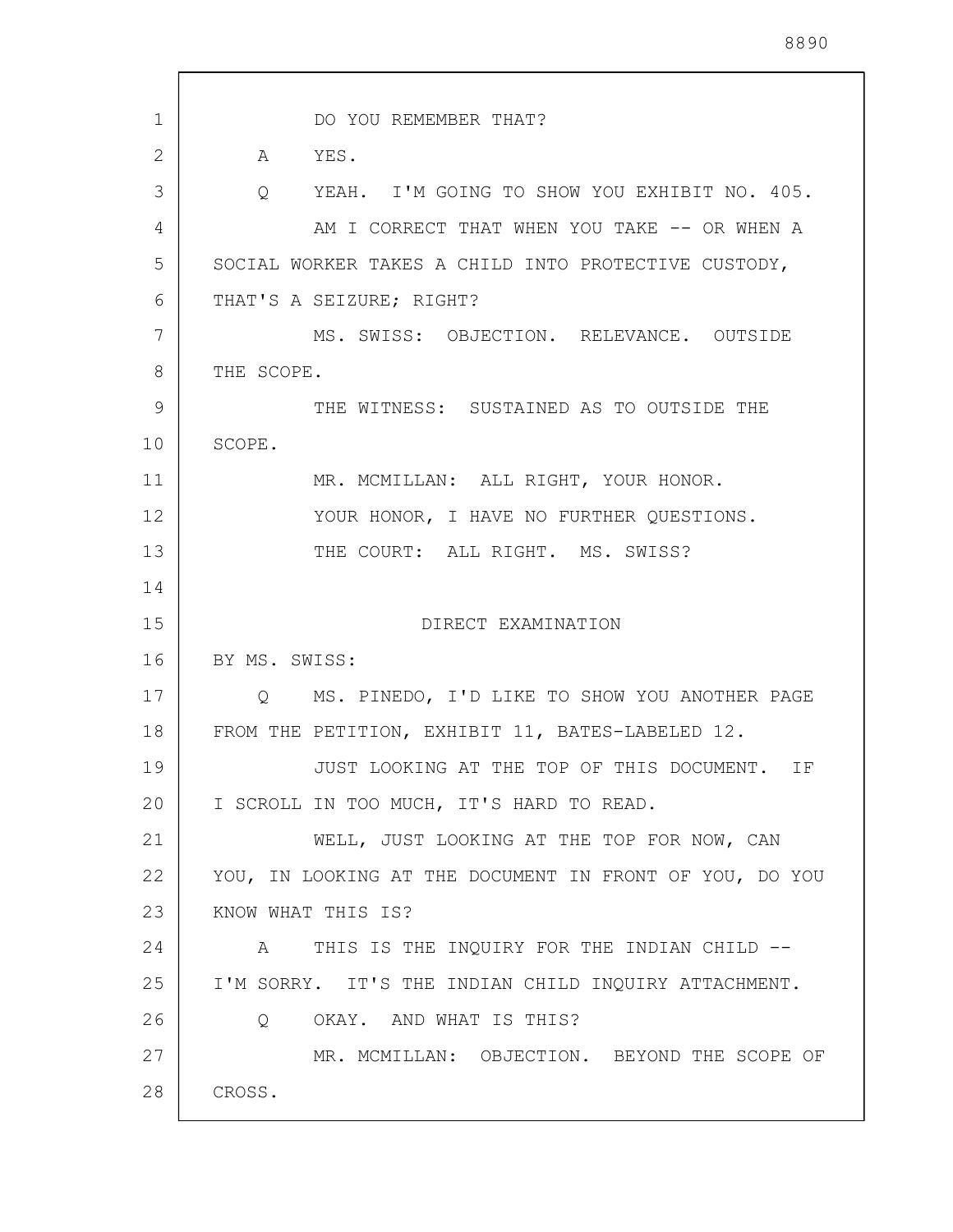| 1            | THE COURT: JUST A MOMENT.                                       |
|--------------|-----------------------------------------------------------------|
| $\mathbf{2}$ | OVERRULED.                                                      |
| 3            | THE WITNESS: THIS IS A DOCUMENTATION THAT THE                   |
| 4            | EMERGENCY RESPONSE WORKER HAS TO INQUIRE TO EVERY               |
| 5            | PARENT TO ENSURE THERE'S NO INDIAN HERITAGE OR                  |
| 6            | ANCESTRY.                                                       |
| 7            | BY MS. SWISS:                                                   |
| 8            | Q AND DO YOU KNOW IF THIS INQUIRY WAS MADE IN                   |
| 9            | THIS CASE?                                                      |
| 10           | A YES.                                                          |
| 11           | Q HOW DO YOU KNOW THAT?                                         |
| 12           | A BECAUSE THIS WAS SUBMITTED BY MS. SUSAN PENDER                |
| 13           | AND SIGNED.                                                     |
| 14           | O AND WAS THIS DOCUMENT SIGNED UNDER PENALTY OF                 |
| 15           | PERJURY?                                                        |
| 16           | A YES.                                                          |
| 17           | AND WAS THIS DOCUMENT PART OF THE PETITION<br>$Q \qquad \qquad$ |
| 18           | THAT YOU FILED WITH THE COURT, EXHIBIT 11?                      |
| 19           | YES.<br>A                                                       |
| 20           | NOW, MS. PINEDO, WHEN YOU MADE THE<br>$Q \qquad \qquad$         |
| 21           | RECOMMENDATIONS WHEN YOU FILED THE PETITION AND THE             |
| 22           | ADDENDUM REPORT, WERE ANY OF THOSE RECOMMENDATIONS              |
| 23           | BASED ON A CONCERN THAT THE MOTHER SUFFERED FROM                |
| 24           | MUNCHAUSEN SYNDROME BY PROXY?                                   |
| 25           | MR. MCMILLAN: OBJECTION, YOUR HONOR. BEYOND                     |
| 26           | THE SCOPE.                                                      |
| 27           | THE COURT: SUSTAINED.                                           |
| 28           | MS. SWISS: NO FURTHER QUESTIONS.                                |

 $\mathbf{r}$ 

 $\overline{\phantom{a}}$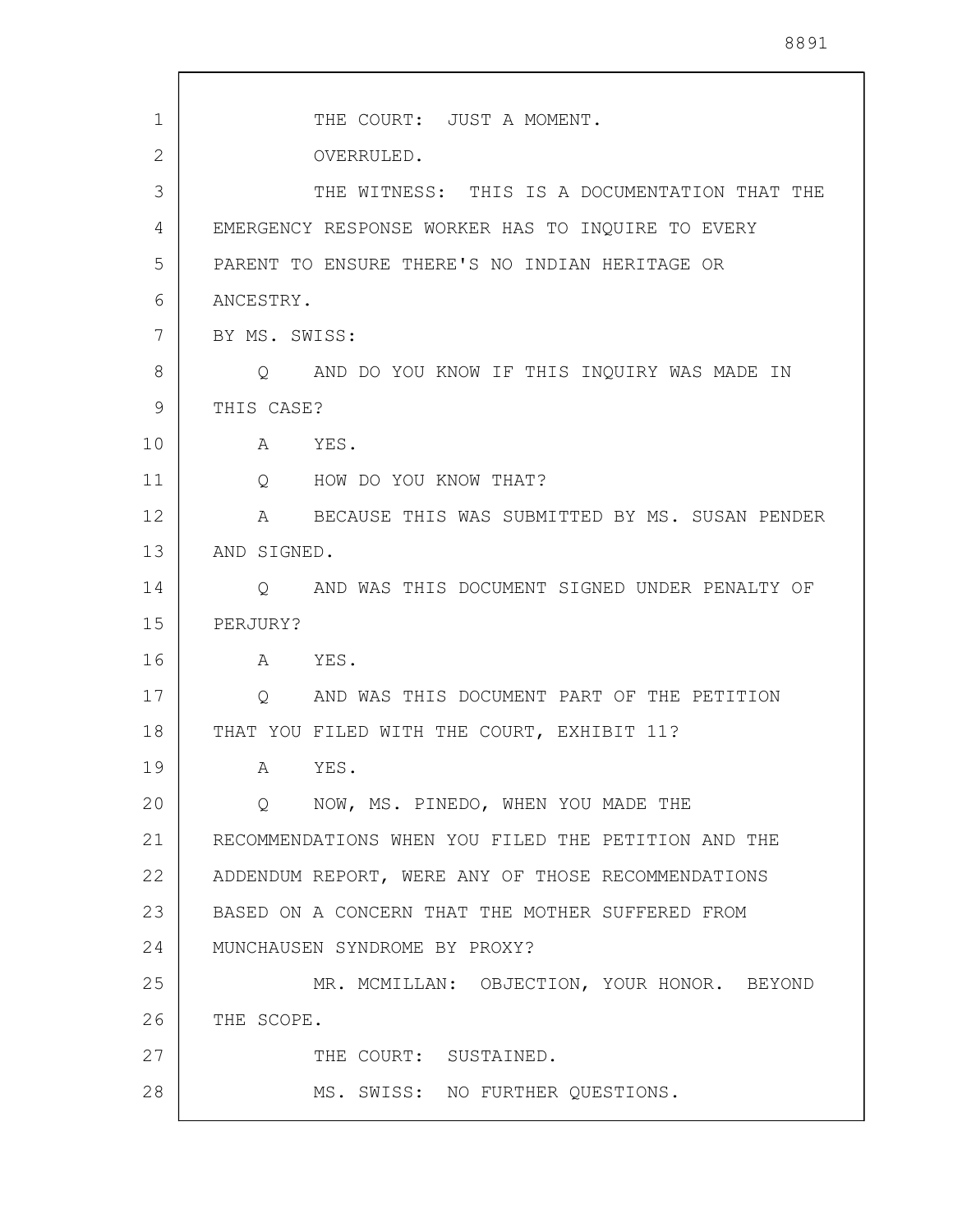1 2 3 4 5 6 7 8 9 10 11 12 13 14 15 16 17 18 19 20 21 22 23 24 25 26 27 28 MR. MCMILLAN: JUST ONE. RECROSS-EXAMINATION BY MR. MCMILLAN: Q GOING BACK TO EXHIBIT NO. 11, I JUST WANT TO CLEAR THIS UP. SO WHEN YOU SIGNED THIS THING UNDER PENALTY OF PERJURY SAYING "I HAVE ASKED ABOUT," THAT WAS THE IMPERIAL I, MEANING SOMEBODY ELSE IN THE DEPARTMENT? A ON THE INFORMATION MS. SUSAN PENDER HAD INQUIRED, YES. Q SO THE I WASN'T YOU? A CORRECT. MR. MCMILLAN: NO FURTHER QUESTIONS, YOUR HONOR. THE COURT: ANYTHING ELSE? ALL RIGHT. MS. PINEDO, THANK YOU VERY MUCH. WE'VE COMPLETED YOUR TESTIMONY, AND YOU ARE EXCUSED. THE WITNESS: THANK YOU. MR. GUTERRES? MR. GUTERRES: YOUR HONOR, WE'RE CHECKING TO SEE IF OUR NEXT WITNESS IS OUT IN THE HALLWAY. THE COURT: ALL RIGHT. MR. GUTERRES: DEFENSE WILL CALL MS. JOI RUSSELL. JOI RUSSELL, WAS CALLED AS A WITNESS AND, HAVING BEEN FIRST DULY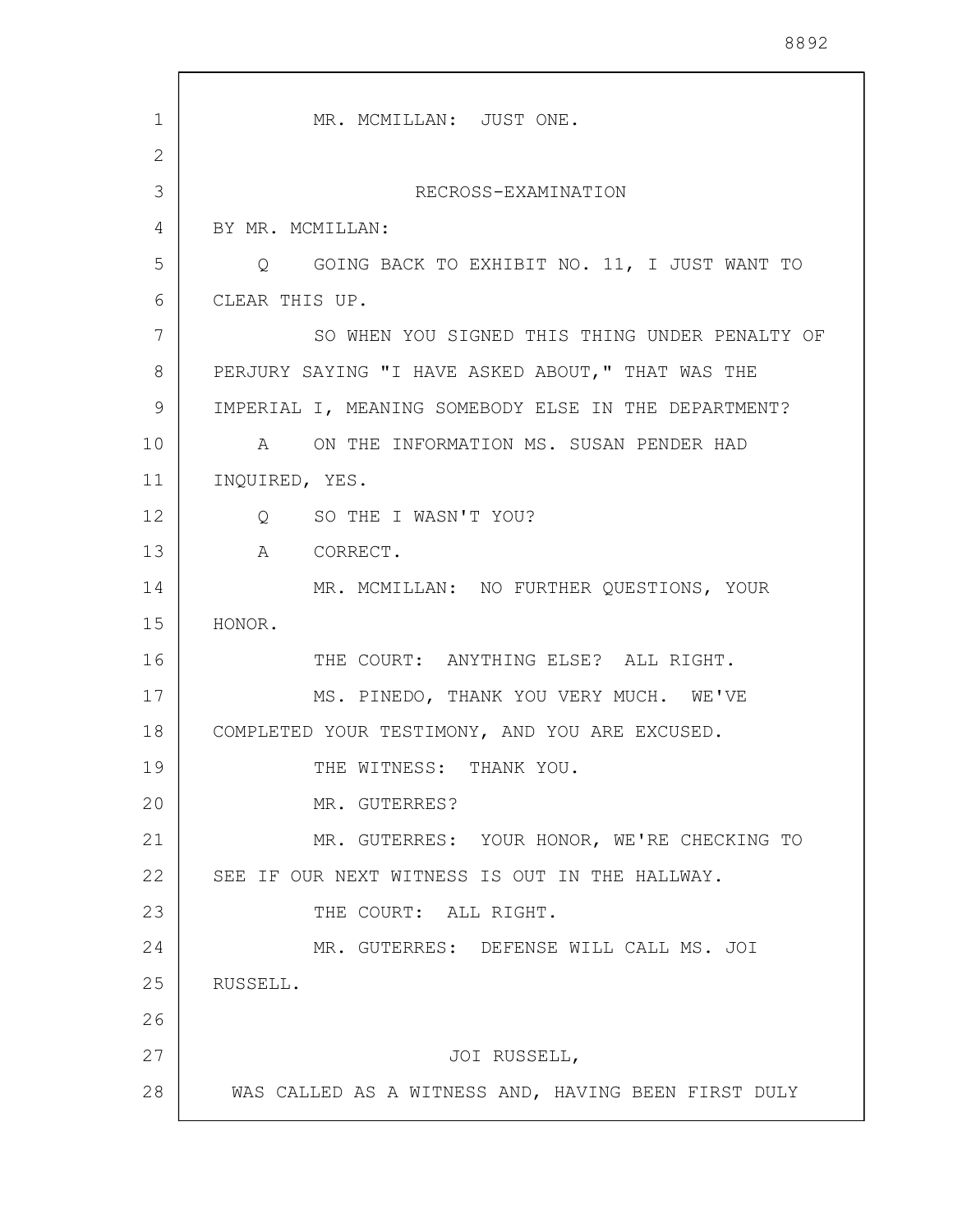1 2 3 4 5 6 7 8 9 10 11 12 13 14 15 16 17 18 19 20 21 22 23 24 25 26 27 28 SWORN, WAS EXAMINED AND TESTIFIED AS FOLLOWS: THE CLERK: FOR THE RECORD, PLEASE STATE YOUR NAME AND SPELL YOUR FIRST AND LAST NAME. THE WITNESS: JOI RUSSELL, FIRST NAME IS J-O-I, LAST NAME IS R-U-S-S-E-L-L. THE COURT: THANK YOU. GO AHEAD. MR. GUTERRES: THANK YOU, YOUR HONOR. DIRECT EXAMINATION BY MR. GUTERRES: Q GOOD AFTERNOON, MS. RUSSELL. A GOOD AFTERNOON. Q COULD YOU TELL US A LITTLE ABOUT WHAT IT IS THAT YOU DO AT THE PRESENT TIME? A I'M AN EXPERT WITNESS FOR THE COUNTY OF LOS ANGELES DEPARTMENT OF CHILDREN AND FAMILY SERVICES. Q AND PRIOR TO YOU DOING THIS TYPE OF WORK, WHAT DID YOU DO? A I WORKED FOR THE COUNTY FOR 34 YEARS. THE FIRST THREE YEARS I WAS A JUVENILE PROBATION OFFICER AND THEN I MOVED OVER TO THE DEPARTMENT OF CHILDREN AND FAMILY SERVICES. I STARTED AS A SOCIAL WORKER AND WORKED MY WAY UP TO A SUPERVISOR, THEN BECAME A CHILDREN'S SERVICES ADMINISTRATOR I, THEN BECAME A CHILDREN'S SERVICES ADMINISTRATOR III, THEN A REGIONAL ADMINISTRATOR, AND EVENTUALLY A DEPUTY DIRECTOR. Q AND WHEN DID YOU LEAVE THE DEPARTMENT?

8893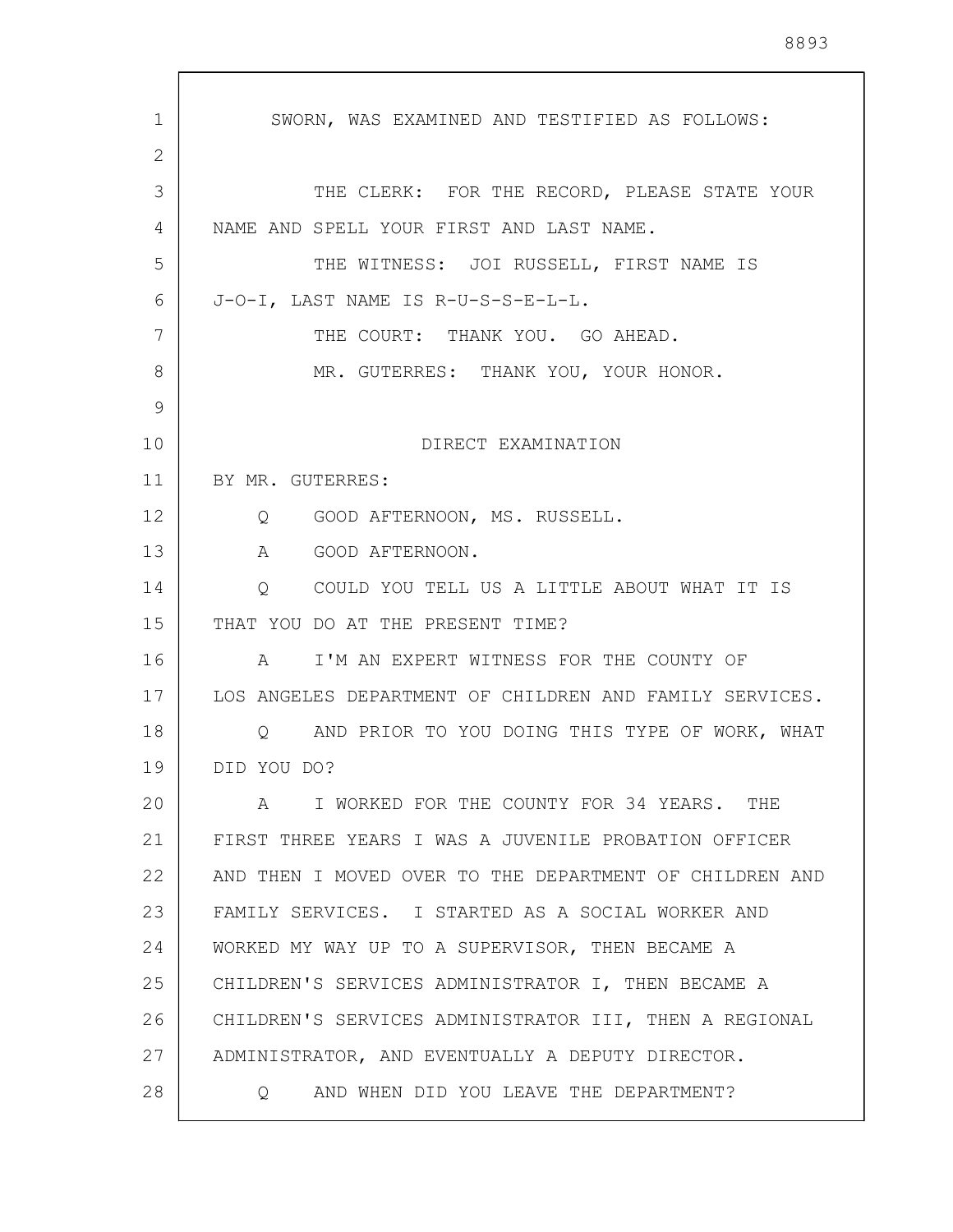1 2 3 4 5 6 7 8 9 10 11 12 13 14 15 16 17 18 19 20 21 22 23 24 25 26 27 28 A 2011. Q AND AT THE TIME THAT YOU LEFT THE DEPARTMENT IN 2011, WHAT WAS YOUR POSITION? A I WAS A DEPUTY DIRECTOR. Q AND WHO WAS AT THE TOP OF THE DEPARTMENT? WHAT'S THAT POSITION? A THE DIRECTOR. Q AND AS A DEPUTY DIRECTOR, WHERE WOULD YOU BE IN THE PECKING ORDER, FOR LACK OF A BETTER WORD? A SO I WOULD BE ON THE THIRD LEVEL. THERE WOULD BE LIKE SIX PEERS. I'D HAVE SIX PEERS AT THAT LEVEL. Q SO YOU WOULD BE REPORTING TO SOMEONE WHO THEN REPORTS ULTIMATELY TO THE DIRECTOR? A I REPORTED TO THE CHIEF DEPUTY DIRECTOR. Q AND THEN THE CHIEF WOULD REPORT TO THE? A DIRECTOR. Q DIRECTOR. THANK YOU. TELL US, WHEN WERE YOU RETAINED IN THIS PARTICULAR CASE? A I BELIEVE IT WAS 2014. Q WHAT WAS -- WHAT WAS YOUR ASSIGNMENT AT THE TIME OF YOUR RETENTION? A SO I WAS BASICALLY SENT SEVEN BOXES OF EVIDENCE, AND FOR ME TO REVIEW AND COME UP WITH MY OPINIONS ON THE CASE. Q AND AS PART OF WHAT YOU REVIEWED IN ORDER TO COME UP WITH OPINIONS, COULD YOU BRIEFLY DESCRIBE WHAT IT IS THAT YOU REVIEWED?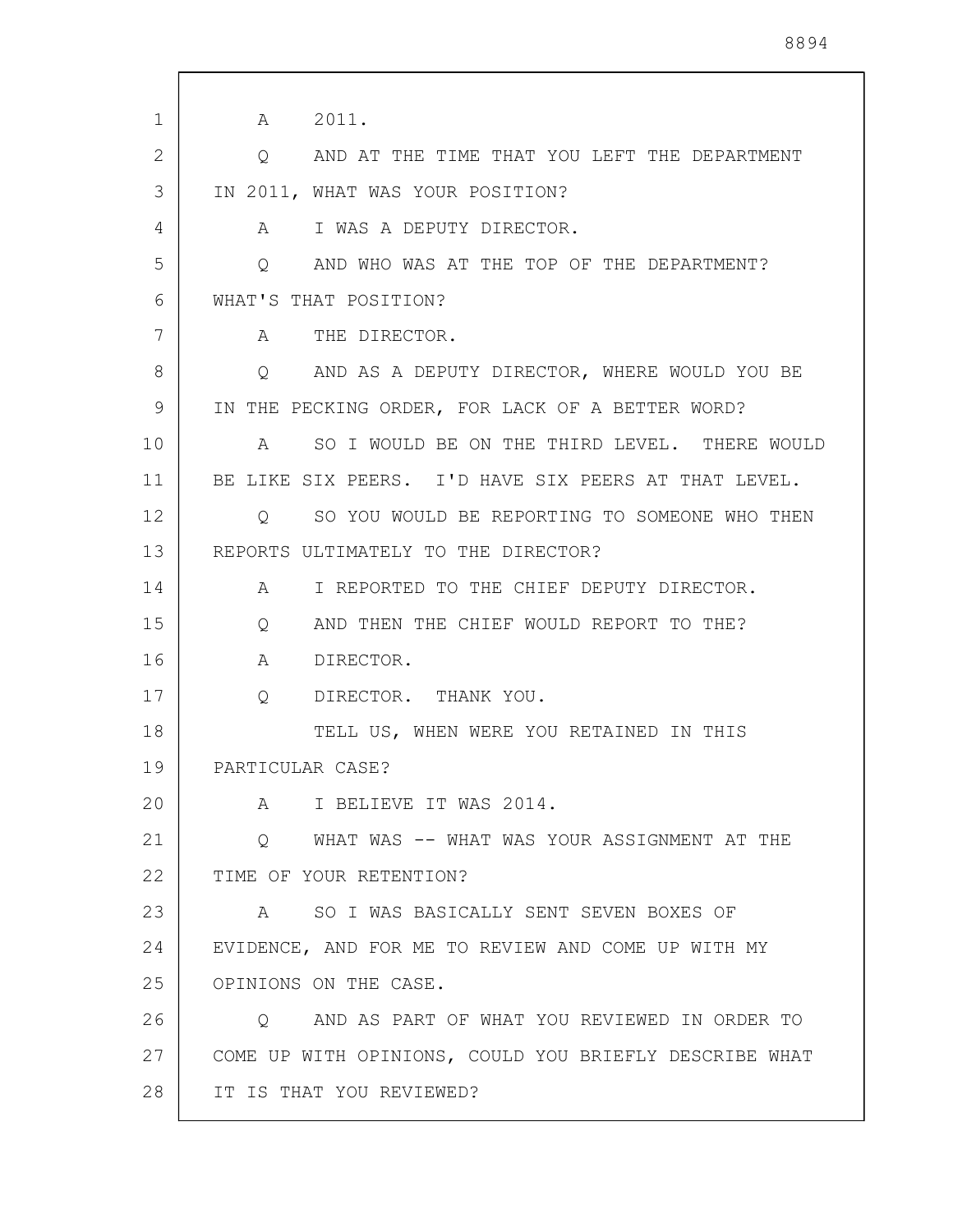A SO I REVIEWED ALL THE DOCUMENTATION FROM THE DEPARTMENT OF CHILDREN AND FAMILY SERVICES, INCLUDING THE SERVICE LOGS WHERE THE SOCIAL WORKERS DOCUMENT EVERYTHING, THE POLICIES, THE TRAINING. I REVIEWED THE REPORTS FROM DR. YIM, DR. FEDDER, EAST LA REGIONAL CENTER, NUTRITIONIST WENDY CRUMP, DR. EVANS FROM USC, DR. EGGE FROM UCLA, DEPOSITIONS FROM THE SOCIAL WORKERS, DEPOSITIONS FROM THE PLAINTIFF'S SIDE. BASICALLY A COMBINATION OF ALL OF THAT. Q DID YOU ALSO REVIEW DEPOSITIONS OF ANY EXPERTS ON BEHALF OF MS. DUVAL?

13 14 Q AND WHAT EXPERTS' TESTIMONY OR OPINIONS DID YOU REVIEW?

15 16 17 18 A I REVIEWED JERRY DOMINGUEZ, DR. ACHAR, DR. WEINRAUB, DR. NELSON. THOSE ARE ALL THAT I CAN REMEMBER RIGHT NOW. Q IS THAT NIESEN OR NELSON?

A NIESEN.

A I DID.

MR. PRAGER: OBJECTION. LEADING. THE COURT: OVERRULED.

22 BY MR. GUTERRES:

1

2

3

4

5

6

7

8

9

10

11

12

19

20

21

28

23 24 25 Q AND MR. DOMINGUEZ, HAD YOU HAD ANY DEALINGS WITH MR. DOMINGUEZ BEFORE THE TIME OF YOUR REVIEW OF HIS DEPOSITION?

26 27 A I KNEW HIM FROM THE DEPARTMENT, BUT NOT ON A ONE-ON-ONE BASIS.

Q AND DO YOU HAVE AN UNDERSTANDING AS TO WHERE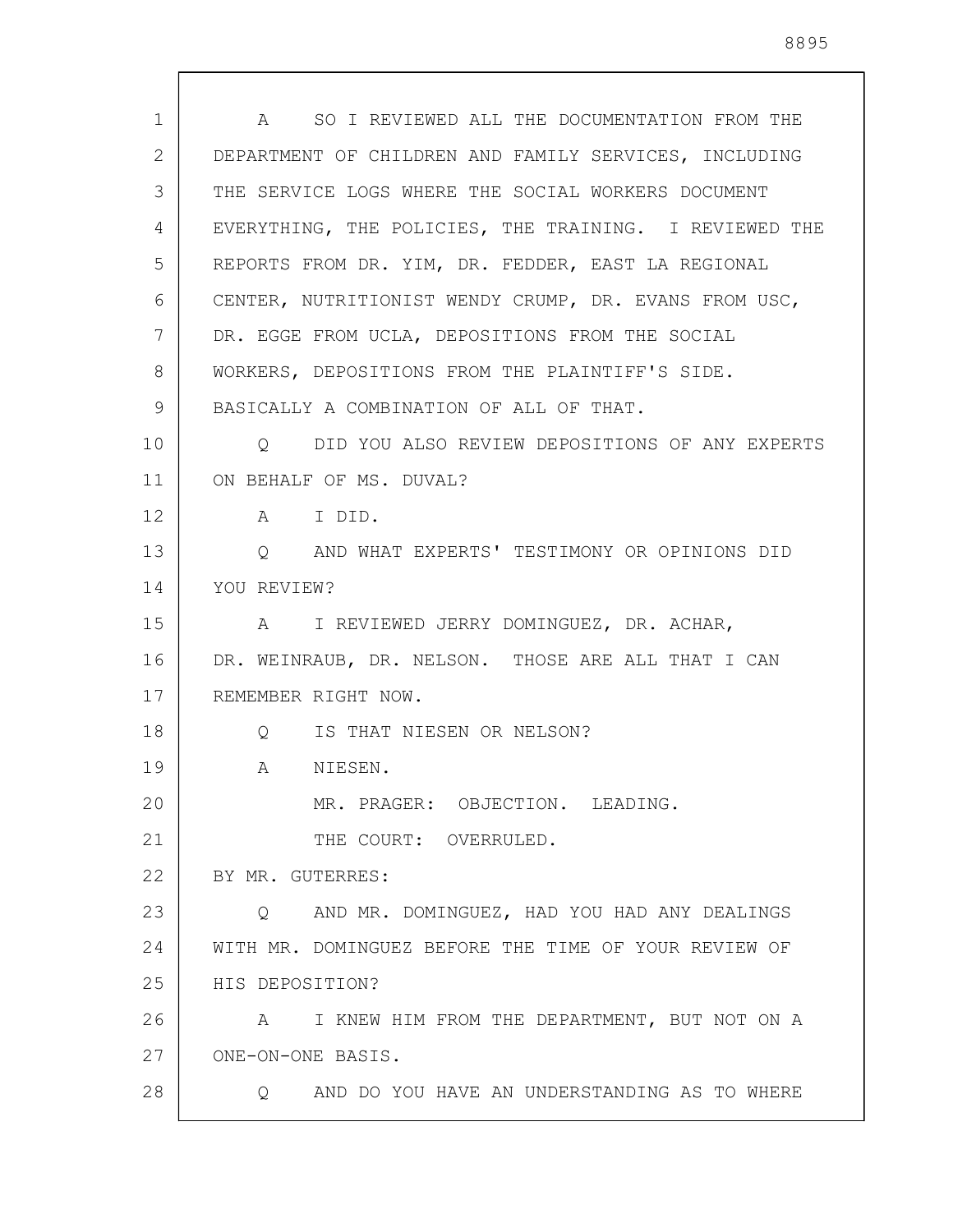1 2 3 4 5 6 7 8 9 10 11 12 13 14 15 16 17 18 19 20 21 22 23 24 25 26 27 28 HE STOOD AS FAR AS HIS POSITION AND TITLE RELATIVE TO THE VARIOUS POSITIONS WITHIN THE DEPARTMENT? MR. PRAGER: OBJECTION. VAGUE. THE COURT: OVERRULED. THE WITNESS: THE MAJORITY OF THE TIME HE WAS A CHILDREN'S SERVICES WORKER. I BELIEVE AT THE END HE BECAME A CSA, A CHILD'S SERVICES ADMINISTRATOR I, I BELIEVE. BY MR. GUTERRES: Q AND IN REVIEWING ALL OF THE DOCUMENTS THAT YOU'VE JUST DESCRIBED AND THE DEPOSITIONS, WERE YOU ABLE TO FORMULATE CERTAIN OPINIONS REGARDING THE ACTIONS OF THE SOCIAL WORKERS IN THIS PARTICULAR CASE? A YES. Q DID YOU ALSO, IN ADDITION TO FORMULATING OPINIONS REGARDING THE ACTIONS OF THE SOCIAL WORKERS IN THIS CASE, DID YOU HAVE ANY OPINIONS IN RESPONSE TO THE OPINIONS RENDERED BY MR. DOMINGUEZ? A YES, I DID. Q WHY DON'T WE START WITH THE OPINIONS THAT MR. DOMINGUEZ GAVE. DID YOU HAVE ANY AGREEMENTS OR DISAGREEMENTS WITH THE OPINIONS VOICED BY MR. DOMINGUEZ? A I DISAGREED WITH PRETTY MUCH MOST OF MR. DOMINGUEZ'S OPINIONS. Q AND WHY IS THAT? A MR. DOMINGUEZ WAS A CHILDREN'S SOCIAL WORKER, AND WHEN HE STARTED OFF, HE WAS IN EMERGENCY RESPONSE.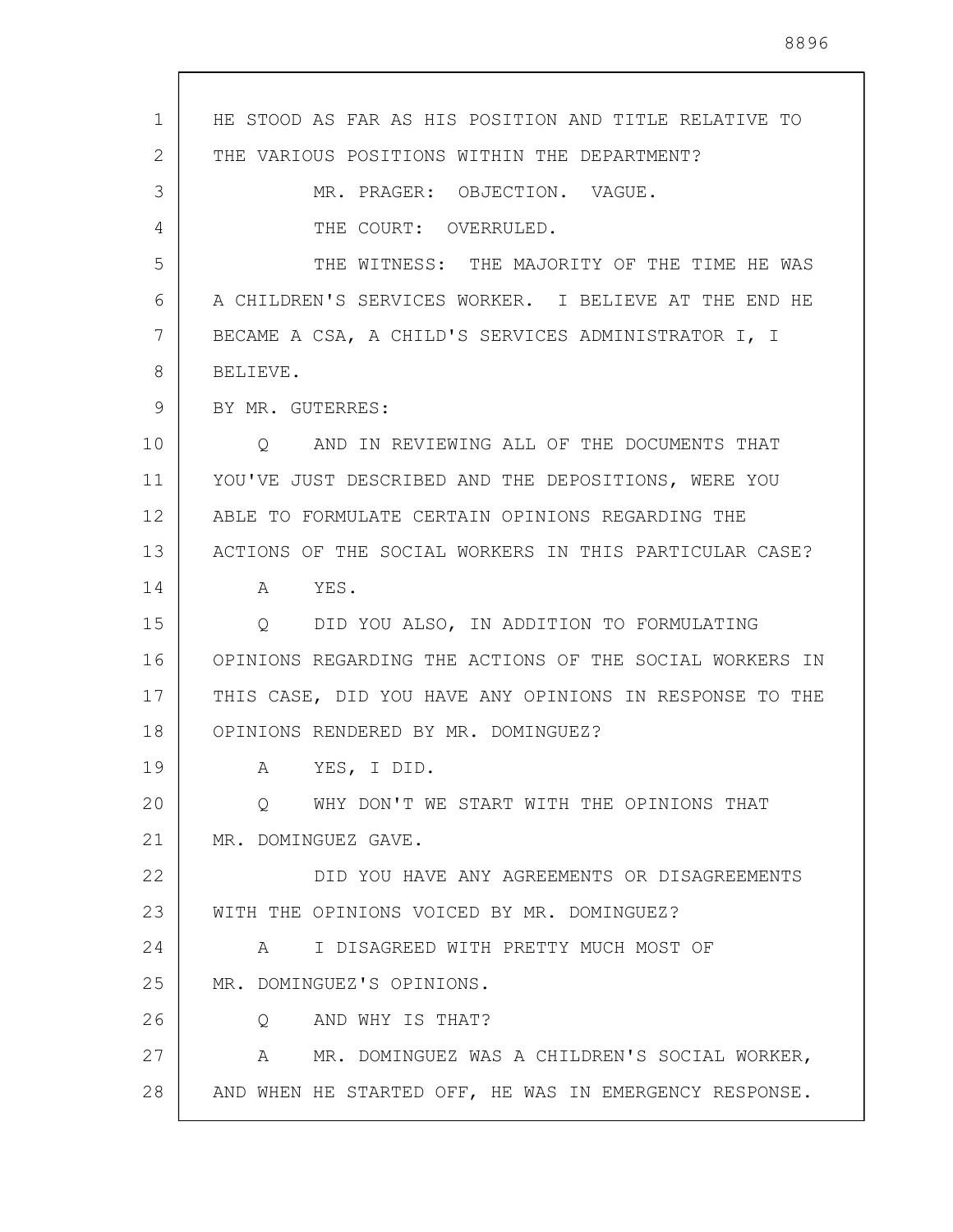1 2 3 AND IN HIS DEPOSITION, HE SAID HE HAD BEEN THERE FOR 18 MONTHS. AND DURING THAT TIME, HE SAID THAT HE HAD ONLY DETAINED IN TWO CASES.

4 5 6 7 8 9 10 11 12 13 FOR AN EMERGENCY RESPONSE WORKER TO HAVE 18 MONTHS AND ONLY DETAIN TWO CASES, AND HE HAD TO HAVE PROOF THAT THESE KIDS WERE AT HARM, THAT'S SO UNUSUAL. I MEAN, IT'S VERY RARE. I'M CONCERNED ABOUT THE KIDS THAT HE LEFT IN DANGER BECAUSE AS SOCIAL WORKERS, WE DON'T HAVE TO PROVE, WE HAVE TO BELIEVE THAT IT HAPPENED. AND IN BOTH OF THOSE CASES, I THINK THE PARENTS BOTH ADMITTED THEY HAD ABUSED THEIR KIDS. SO THAT CONCERNS ME REGARDING HIS JUDGMENT AND HIS CAUTION AND WHAT KIDS DID HE LEAVE IN JEOPARDY.

14 15 16 17 18 19 20 21 22 23 24 MR. DOMINGUEZ SEEMED TO THINK THAT THE ADMINISTRATORS IN ALL THE OFFICES ACTUALLY TOLD THE SOCIAL WORKERS WHAT TO WRITE IN THEIR COURT REPORTS LIKE GHOST WRITERS. AND THAT'S, YOU KNOW, JUST SO NOT TRUE. WE HAVE ABOUT 5,000 SOCIAL WORKERS, AND IN ER WE HAVE ABOUT MAYBE 900, MAYBE 1,000. AND THEY GET REFERRALS EVERY SINGLE DAY, SO THAT THE DEPARTMENT, ON AVERAGE, GETS ABOUT 15,000 CALLS A MONTH REPORTING CHILD ABUSE. SO THOSE CALLS ARE REVIEWED AND SENT OUT TO THE REGIONAL OFFICES. AND SO THEY'RE CONSTANTLY GETTING REFERRALS ALL THE TIME.

25 26 27 28 SO HE HAD LIMITED, I THINK, EXPERIENCE IN THAT HE DID NOT DETAIN A LOT OF KIDS, HE FELT THAT HE HAD TO HAVE PROOF BEFORE HE DETAINED. SO I WAS VERY CONCERNED ABOUT THAT. I WAS CONCERNED THAT HE FELT THAT SOCIAL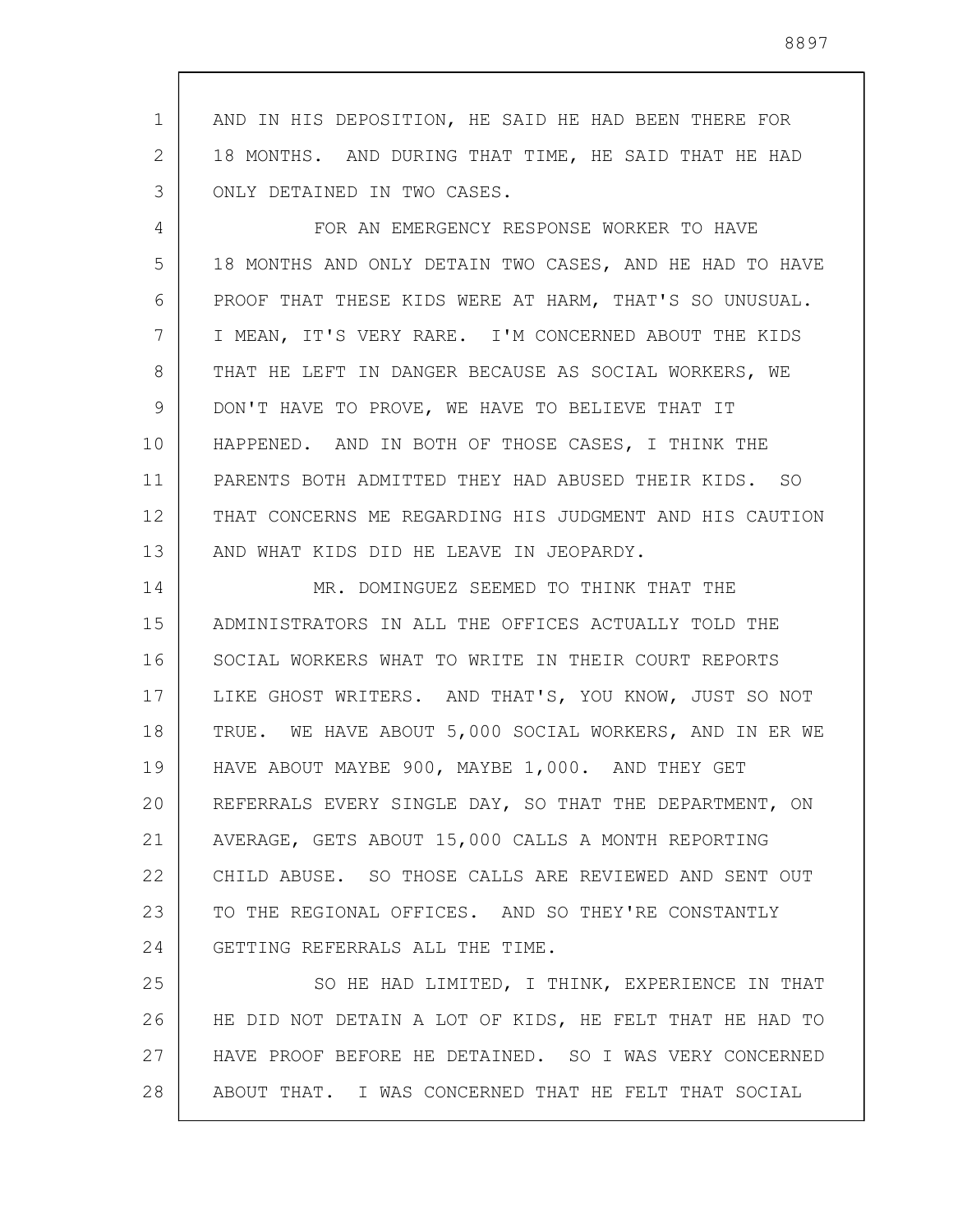1 2 3 4 5 6 WORKERS DIDN'T HAVE ENOUGH ABILITY OR SKILLS IN THE OFFICES TO WRITE COURT REPORTS FOR THEMSELVES, THAT THEY WOULD HAVE TO LISTEN TO THEIR MANAGERS AND THEIR MANAGERS WOULD TELL THEM. THE MANAGERS WOULDN'T HAVE TIME TO DO THAT. I MEAN, THEY HAVE HUNDREDS OF CASES THAT WE HAVE.

7 8 9 10 11 12 13 14 15 SO MANAGERS AND SUPERVISORS WOULD LOOK AT WHAT WAS THERE, LOOK AT THE EVIDENCE AND SAY YES OR NO AS FAR AS DO WE DETAIN, DO WE NOT DETAIN, YOU KNOW, HOW DO WE SUPERVISE THIS FAMILY? BUT IT WOULDN'T BE UP TO MANAGEMENT TO MAKE THIS DECISION UNLESS IT WAS A REALLY UNUSUAL CASE AND THE SUPERVISOR OR THE WORKER SAID, YOU KNOW, I'M JUST KINDA STUCK HERE, I'M NOT SURE WHAT TO DO, CAN YOU GIVE ME SOME ADVICE? SO IN THAT RESPECT, I CHALLENGED HIM.

16 17 18 19 20 21 22 23 I CHALLENGED HIM IN THAT THE WORKERS WEREN'T FREE ENOUGH TO PUT THEIR OWN OPINIONS, THAT THEY HAD TO PUT THE OPINIONS OF MANAGEMENT INVOLVED. I THINK THAT WAS CHALLENGING TO HEAR BECAUSE THAT'S JUST NOT THE WAY WE OPERATED. WE HAVE A UNION, AND IF THE UNION FELT THAT MANAGEMENT WAS TELLING THEM WHAT TO DO ON A REGULAR BASIS, EVERY SINGLE CASE, THE UNION WOULDN'T TOLERATE THAT. I MEAN, THEY JUST WOULDN'T TOLERATE IT.

24 25 MR. PRAGER: ARE YOU DONE? I DON'T WANT TO CUT YOU OFF. OKAY.

26 27 28 OBJECTION. NARRATIVE RESPONSE AFTER THE WORD DANGER. CALLS FOR SPECULATION. LACKS FOUNDATION. AND NONRESPONSIVE.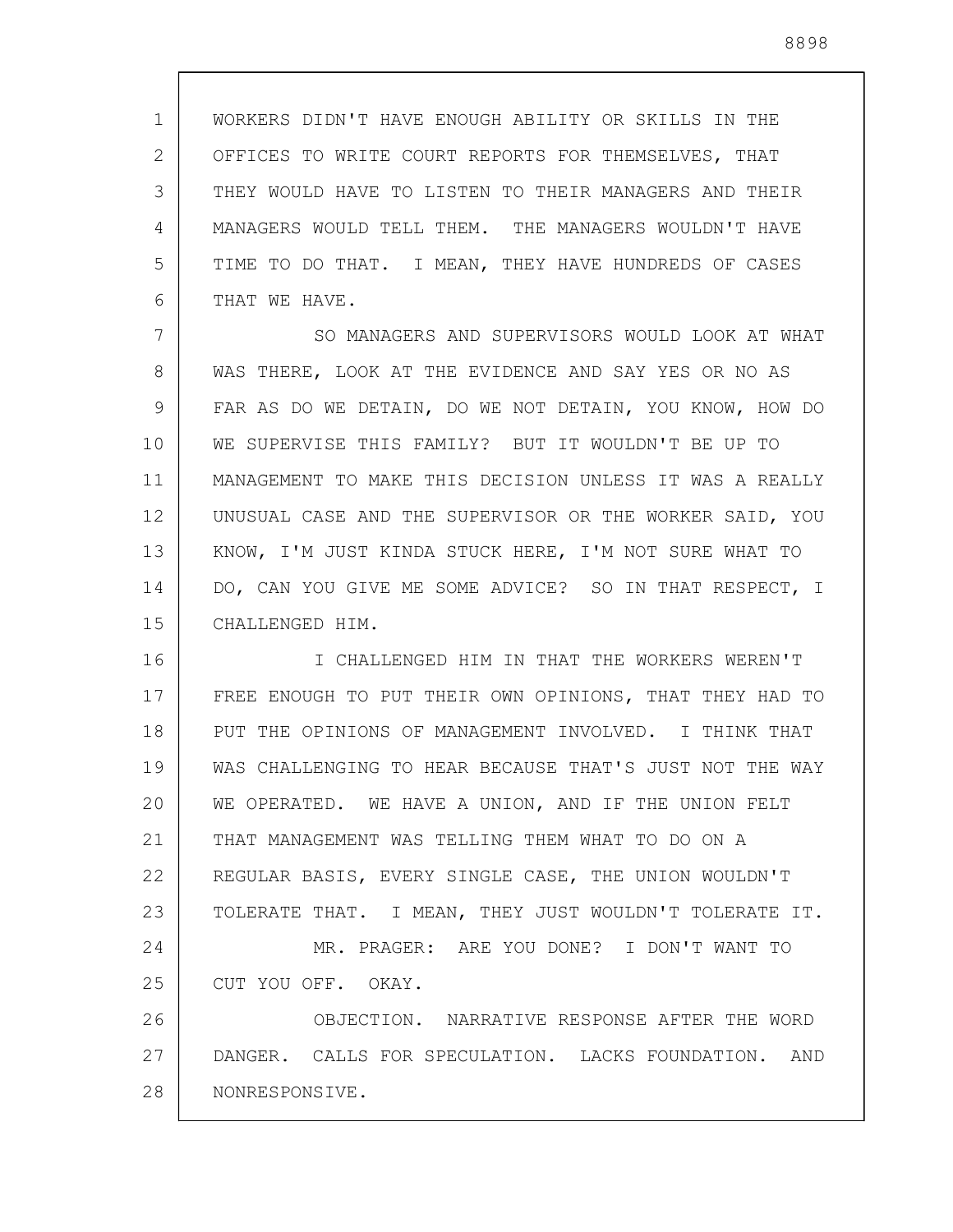1 2 3 4 5 6 7 8 9 10 11 12 13 14 15 16 17 18 19 20 21 22 23 24 25 26 27 28 THE COURT: THE REASON I'M HESITATING IS I'M LOOKING AT THE ANSWER AND SO FAR I HAVEN'T FOUND THE WORD "DANGER." I'M NOT SAYING IT'S NOT THERE. I'LL SCROLL BACK. THE -- I'M -- THE OBJECTION IS OVERRULED BECAUSE I DON'T FIND -- OH. I DID FIND IT. MR. PRAGER: THANK YOU, YOUR HONOR. THE COURT: AND THE -- LET ME SEE COUNSEL FOR JUST A MOMENT. (THE FOLLOWING PROCEEDINGS WERE HELD AT SIDEBAR.) THE COURT: WE'RE AT SIDEBAR. COUNSEL ARE PRESENT. WE DID HAVE THE FACT THAT AN ANSWER IS NARRATIVE IS NOT NECESSARILY A BASIS FOR SUSTAINING AN OBJECTION, ALTHOUGH IT CAN BE. IN THIS INSTANCE, MY BIGGEST CONCERN WAS THAT WE HAD A VERY BROAD-RANGING DESCRIPTION OF A WITNESS OF WHY SHE DIDN'T AGREE. I THINK THERE'S NO QUESTION THAT SHE'S ENTITLED TO TELL US WHY SHE DOESN'T AGREE, AND SHE MAY CONSIDER HIS OPINIONS TO BE LACKING VALIDITY BECAUSE OF WHAT SHE VIEWS AS HIS LACK OF EXPERTISE. BUT I THINK THAT IT'S ALMOST TIME TO QUIT FOR THE DAY. I THINK WHAT WE NEED TO DO IS ADDRESS THESE MORE THAN ONE -- MORE THAN -- BASICALLY ONE AT A TIME AS TO WHAT HER OPINIONS ARE. IT'S NOT FOR ME TO TELL YOU HOW TO GO ABOUT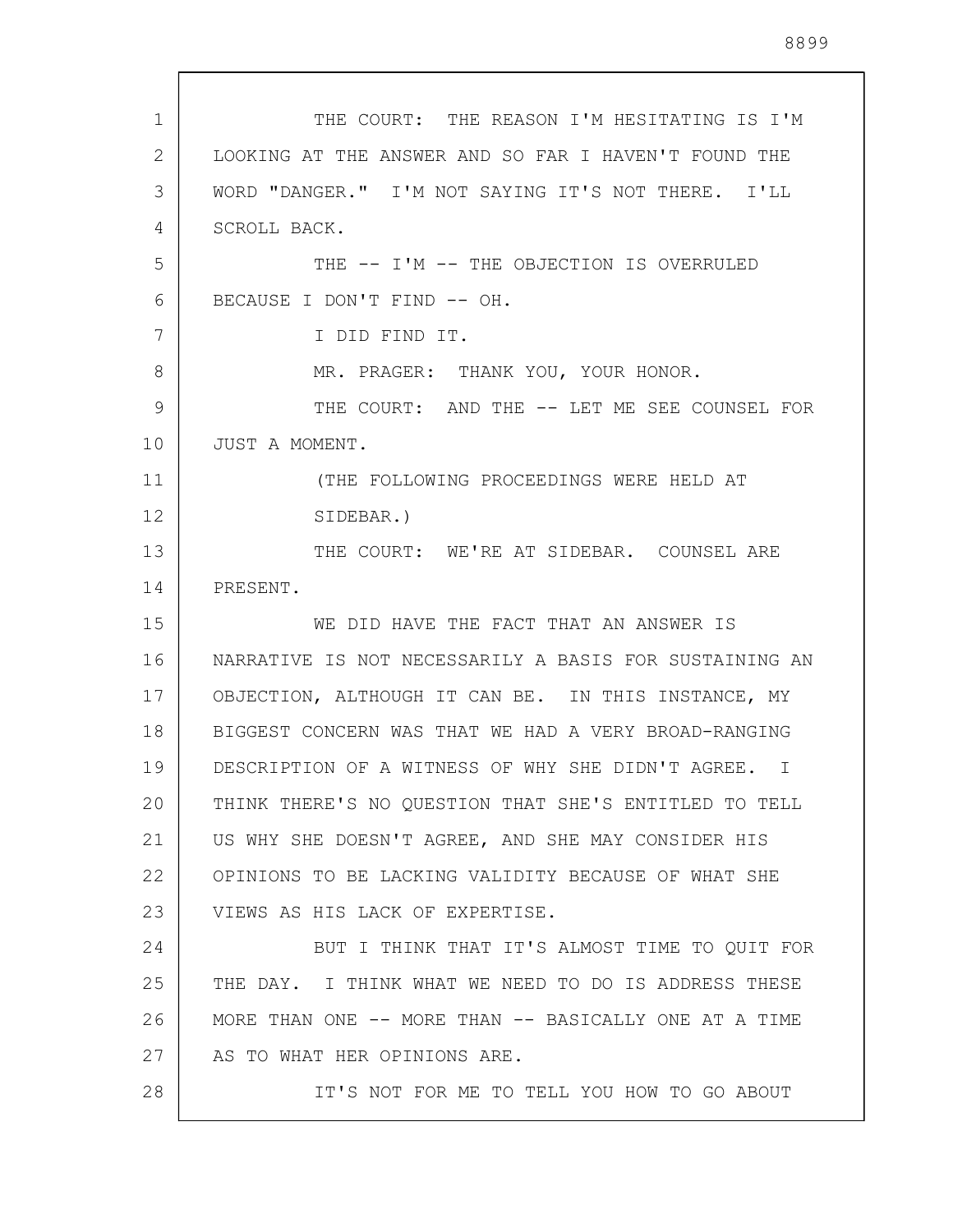1 2 3 4 5 6 7 8 9 10 11 12 13 14 15 16 17 18 19 20 21 22 23 24 25 26 27 28 QUESTIONING YOUR WITNESS. MR. GUTERRES: I WILL TRY TO BE A LITTLE MORE FOCUSED IN MY QUESTIONS SO I CAN GIVE GUIDANCE TO THE WITNESS. THE COURT: YEAH. SO I AM GOING TO SUSTAIN THE OBJECTION, NOT BECAUSE I THINK THE REST OF THE INFORMATION, THAT HE SHOULDN'T BE ENTITLED TO GIVE IT, BUT IT WAS SUCH A LAUNDRY LIST WITHOUT FOCUS ON PARTICULAR OPINIONS THAT I THINK THAT WOULD BE BETTER  $FOR$   $--$ MR. GUTERRES: THE ENTIRE ANSWER? THE COURT: WELL, FOR -- TO FIND ON MS. RUSSELL'S OPINIONS. MR. PRAGER: JUST AFTER PAGE 2 OF THE THESIS, AFTER THE INTRODUCTION, BEFORE THE CONCLUDING. THE COURT: THE ALTERNATIVE WOULD BE TO -- TO DENY THE OBJECTION. BUT I'M NOT SURE THAT ALL OF THE THINGS SHE STATED WOULD NECESSARILY COME IN. SO I'M NOT LIMITING THE INQUIRY, BUT I AM SUSTAINING THE OBJECTION, LEAVING IT TO YOU TO ASK HER WHATEVER HER REASONS WERE FOR HER DISAGREEMENT, AND IF SHE FEELS ON A PARTICULAR OPINION THAT HE LACKS SUFFICIENT QUALIFICATION, THEN SHE CAN SAY SO. MR. GUTERRES: ALL RIGHT. BUT IF I GET A LEADING OBJECTION, I AM GOING TO REMIND EVERYONE OF THIS CONVERSATION. THE COURT: YOU ASK ONE QUESTION, YOU GET AN OBJECTION IT'S VAGUE, AND THEN YOU ASK THE NEXT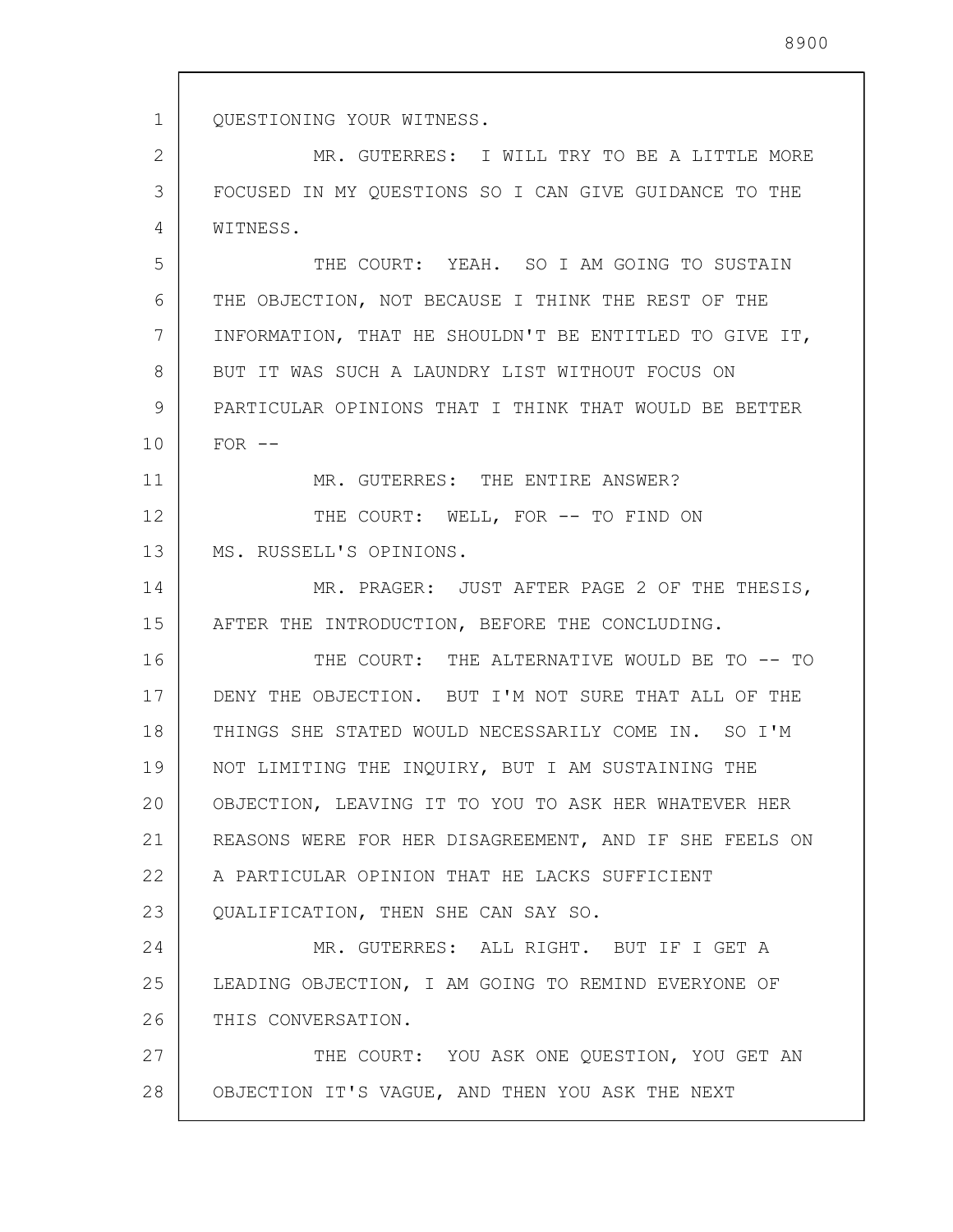1 2 3 4 5 6 7 8 9 10 11 12 13 14 15 16 17 18 19 20 21 22 23 24 25 26 27 28 QUESTION, YOU GET THE OBJECTION IT'S LEADING. SO I UNDERSTAND. WE'LL JUST DEAL WITH THAT. MR. PRAGER: CAN YOU DECLARE HOSTILE? MR. MCMILLAN: BUT YOU CAN SAY LEADING. THE COURT: HE DIDN'T LEAD HER ON THAT. MR. PRAGER: I THINK SHE LED HIM. MR. GUTERRES: UNDERSTOOD. THE COURT: YES, I THINK SO. I UNDERSTAND YOUR DILEMMA. WE'LL DEAL WITH THOSE OBJECTIONS AS TO VAGUE AND LEADING AT THE TIME. MR. GUTERRES: GIVEN THE TIME, SHOULD WE JUST -- THE COURT: YES, WE'RE GOING TO CALL IT A DAY. MR. GUTERRES: OKAY. THANK YOU. (THE FOLLOWING PROCEEDINGS WERE HELD IN OPEN COURT IN THE PRESENCE OF THE JURY.) THE COURT: WE'RE BACK ON THE RECORD. THE OBJECTION IS SUSTAINED. AND IS THAT A MOTION TO STRIKE, THEN, THE NARRATIVE? MR. PRAGER: YES, YOUR HONOR. THE COURT: ALL RIGHT. THE MOTION TO STRIKE IS GRANTED. ALL PORTIONS OF THE ANSWER AFTER THE WORD "DANGER" ARE ORDERED STRICKEN, AND THE JURY WILL DISREGARD IT. AND IT'S ALSO TIME FOR US TO RECESS. AND SO IN A MOMENT WE'RE GOING TO -- WHEN WE RETURN TOMORROW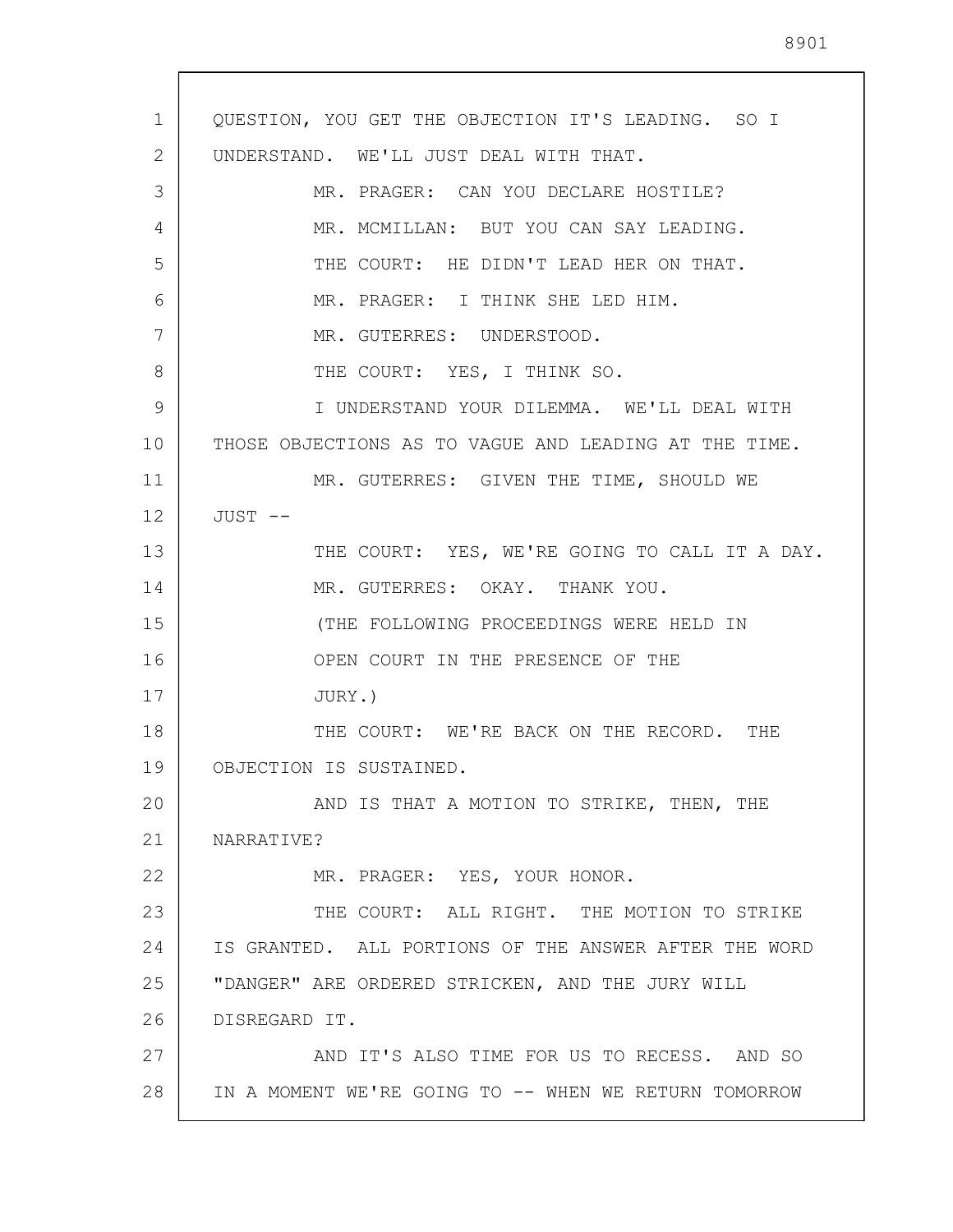1 2 3 4 5 6 7 8 9 10 11 12 13 14 15 16 17 18 19 20 21 22 23 24 25 26 27 28 MORNING, IT WILL BE AT 9:30 INSTEAD OF 9:00. EVERYBODY UNDERSTAND? SO WE'RE GOING TO RECESS AT THIS TIME. ALL JURORS, PLEASE REMEMBER THE ADMONITION: NO CONTACT WITH ANYBODY, WHETHER THEY INITIATE IT OR YOU DO. DO NOT RECEIVE INFORMATION FROM ANYONE ABOUT ANY PERSON OR SUBJECT OR ISSUE IN THIS CASE. DO NOT FORM ANY OPINION ON ANY SUBJECT OR ISSUE IN THIS CASE. WE ARE NOW IN RECESS. WE'LL SEE THE JURY BACK AT 9:30. (JURY EXCUSED) THE COURT: ALL RIGHT. AND ON THE RECORD OUTSIDE THE PRESENCE OF THE JURY, ALL JURORS HAVING LEFT. SO I'LL SEE COUNSEL AT 8:00. AND MR. PRAGER, WE NEED TO HAVE THE VERDICT FORM TOO FOR THE DISCRIMINATION CLAIMS. AND WE NEED TO HAVE YOU ALL HAVE CONFERRED BEFORE I SEE YOU AT 8:00 BECAUSE WE'VE GOT TO SETTLE THAT ISSUE. I ALSO EXPECT -- I'M HOPING TO HAVE A RULING, THE WRITTEN RULING COMPLETED ON THE ISSUE OF LAW FOR THE COURT THAT WE DISCUSSED PREVIOUSLY. I DON'T KNOW THAT I'LL BE ABLE TO BECAUSE IT'S RATHER LENGTHY, BUT I DO KNOW THE RULING, AND SO I WILL PROBABLY GIVE YOU THE RULING AT THE TIME WHETHER OR NOT THE WRITTEN STATEMENT OF THE RULING HAS BEEN COMPLETED. AND THEN WE NEED TO HAVE THE DISCUSSION ON THE